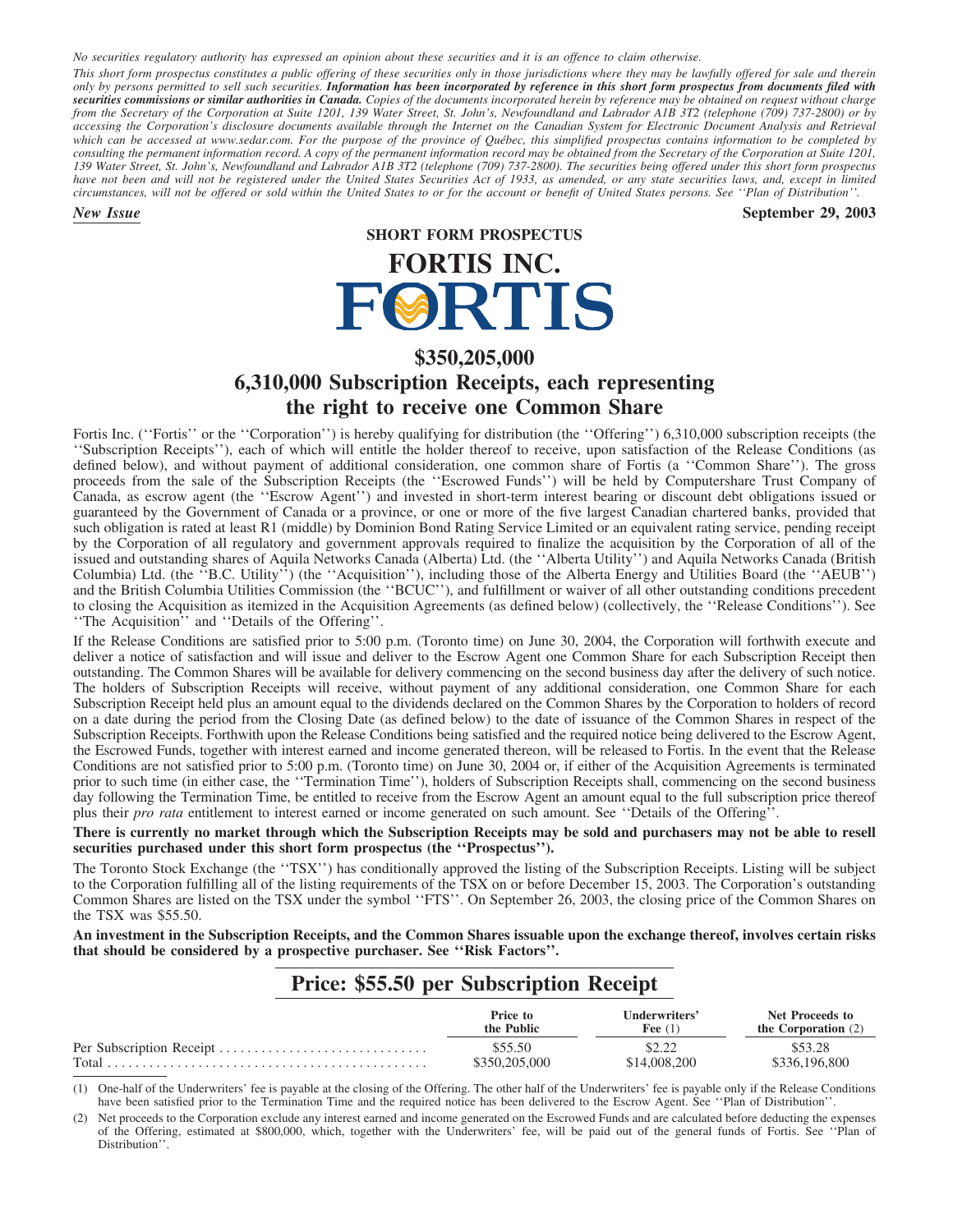Scotia Capital Inc. (''Scotia Capital''), BMO Nesbitt Burns Inc., CIBC World Markets Inc., National Bank Financial Inc., RBC Dominion Securities Inc., TD Securities Inc. and Beacon Securities Limited are acting as underwriters (the ''Underwriters'') of the Offering. The Underwriters, as principals, conditionally offer the Subscription Receipts, subject to prior sale, if, as and when issued, sold and delivered by the Corporation to, and accepted by, the Underwriters in accordance with the terms and conditions contained in the Underwriting Agreement referred to under ''Plan of Distribution'' and subject to the approval of certain legal matters on behalf of the Corporation by Davies Ward Phillips & Vineberg LLP, Toronto and Curtis, Dawe, St. John's and on behalf of the Underwriters by Stikeman Elliott LLP, Toronto.

**Each of Scotia Capital, BMO Nesbitt Burns Inc., CIBC World Markets Inc., National Bank Financial Inc., RBC Dominion Securities Inc. and TD Securities Inc. are affiliates of Canadian chartered banks that are part of a syndicate of banks that have agreed to extend credit facilities to the Corporation in connection with financing the Acquisition. Scotia Capital has agreed to act as the sole lead arranger and book runner in connection with this financing and is receiving a fee for its role as financial advisor to Fortis in connection with the Acquisition. Consequently, the Corporation may be considered a ''connected issuer'' of these Underwriters within the meaning of applicable securities legislation. See ''Plan of Distribution''.**

Subscriptions for the Subscription Receipts will be received subject to rejection or allotment in whole or in part and the right is reserved to close the subscription books at any time without notice. It is expected that the closing of the Offering will take place on or about October 8, 2003 (the ''Closing Date''), or such other date as may be agreed upon by the Corporation and the Underwriters, but not later than November 7, 2003. A book entry only certificate representing the Subscription Receipts distributed hereunder will be issued in registered form only to The Canadian Depository for Securities Limited ("CDS") or its nominee and will be deposited with CDS on the Closing Date. The Corporation understands that a purchaser of Subscription Receipts will receive only a customer confirmation from the registered dealer who is a CDS participant (''CDS Participant'') from or through whom the Subscription Receipts are purchased. See ''Details of the Offering''.

**The Prospectus includes financial statements of the Alberta Utility for the year ended December 31, 2001 and the B.C. Utility for the years ended December 31, 2001 and 2000 that were audited and reported on by Arthur Andersen LLP (''Arthur Andersen''). We have not obtained the consent of Arthur Andersen to the use of its audit report in respect of these financial statements. Arthur Andersen's consent was not obtained because on June 3, 2002, Arthur Andersen ceased to practice public accounting. Because Arthur Andersen has not provided this consent, purchasers of Subscription Receipts pursuant to the Prospectus will not have the statutory right of action for damages against Arthur Andersen as prescribed by applicable securities legislation with respect to these financial statements. In addition, Arthur Andersen may not have sufficient assets available to satisfy any judgments against it. See ''Risk Factors — Arthur Andersen'' and ''Statutory Rights of Withdrawal and Rescission''.**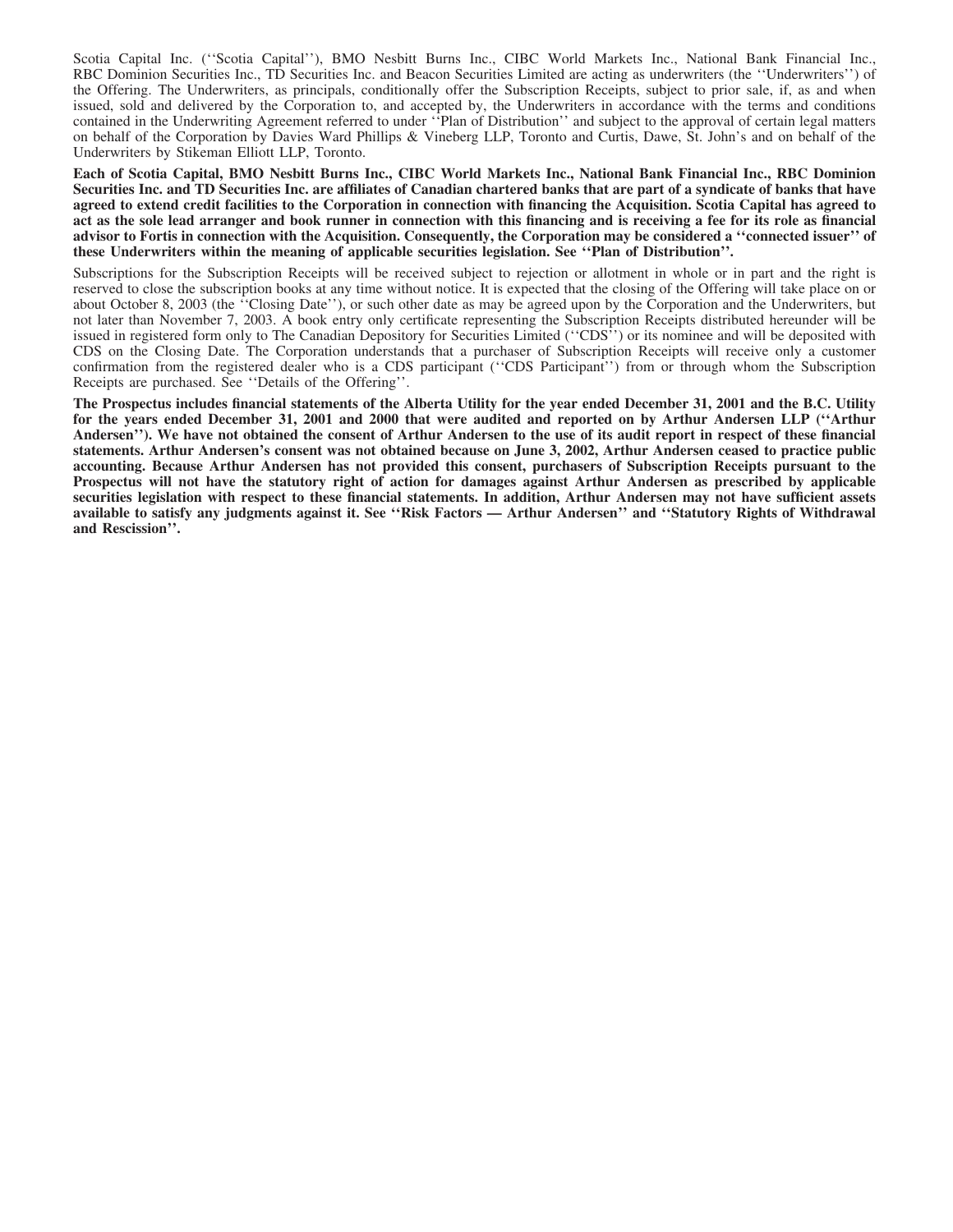## **TABLE OF CONTENTS**

|                                                               | Page |                                               | Page |
|---------------------------------------------------------------|------|-----------------------------------------------|------|
| Documents Incorporated by Reference                           |      | Changes in Share and Loan Capital Structure   | 31   |
| Eligibility for Investment                                    | 2    | Use of Proceeds                               | 32   |
| Defined Terms                                                 | 2    | Plan of Distribution                          | 32   |
|                                                               | 3    | Canadian Federal Income Tax Considerations    | 33   |
|                                                               | 8    | Risk Factors                                  | 35   |
|                                                               | 10   | Legal Matters                                 | 39   |
| Electric Utilities Market Overview                            | -12  | Auditors, Transfer Agent and Registrar        | 40   |
| The Acquired Businesses                                       | 14   | Statutory Rights of Withdrawal and Rescission | 40   |
| Acquisition Agreements                                        | 24   |                                               |      |
| Financing of the Acquisition $\ldots$                         | 28   | Special Note Regarding Forward-looking        |      |
|                                                               | 29   | Glossary of Terms                             | -41  |
| Price Range and Trading Volume of the                         |      |                                               |      |
| Common Shares                                                 | 29   | Index to Financial Statements  F-1            |      |
| Share Capital of Fortis                                       | 30   |                                               |      |
| Details of the Offering $\dots \dots \dots \dots \dots \dots$ | 30   |                                               |      |
|                                                               |      |                                               |      |

## **DOCUMENTS INCORPORATED BY REFERENCE**

The disclosure documents of the Corporation listed below and filed with the appropriate securities commissions or similar regulatory authorities in each of the provinces of Canada are specifically incorporated by reference into and form an integral part of the Prospectus:

- (a) Annual Information Form dated April 15, 2003;
- (b) Audited comparative consolidated financial statements for the years ended December 31, 2002 and 2001 together with the notes thereto and the auditors' report thereon as contained in the Corporation's 2002 Annual Report;
- (c) Management Discussion and Analysis of financial condition and results of operations contained in the Corporation's 2002 Annual Report;
- (d) Management Information Circular dated March 31, 2003 prepared in connection with the Corporation's annual meeting of shareholders held on May 14, 2003, excluding those portions thereof which appear under the headings ''Performance Chart'', ''Report on Corporate Governance'' and ''Report on Executive Compensation'';
- (e) Material Change Report dated May 20, 2003 describing the entering into of an agreement between the Corporation and a syndicate of underwriters led by Scotia Capital in respect of the offering of first preference shares, series C of the Corporation;
- (f) Unaudited comparative financial statements for the three and six-month periods ended June 30, 2003 and 2002;
- (g) Interim Management Discussion and Analysis of financial condition and results of operations of the Corporation for the three and six-month periods ended June 30, 2003 and 2002; and
- (h) Material Change Report dated September 16, 2003 announcing the entering into by the Corporation of agreements to acquire all of the shares of the Alberta Utility and the B.C. Utility from two indirect subsidiaries of Aquila, Inc. for aggregate consideration of \$1.36 billion.

Any document of the type referred to in the preceding paragraph and any material change report (excluding confidential reports) subsequently filed by the Corporation with such securities commissions or regulatory authorities after the date of the Prospectus, and prior to the termination of the Offering, shall be deemed to be incorporated by reference into the Prospectus.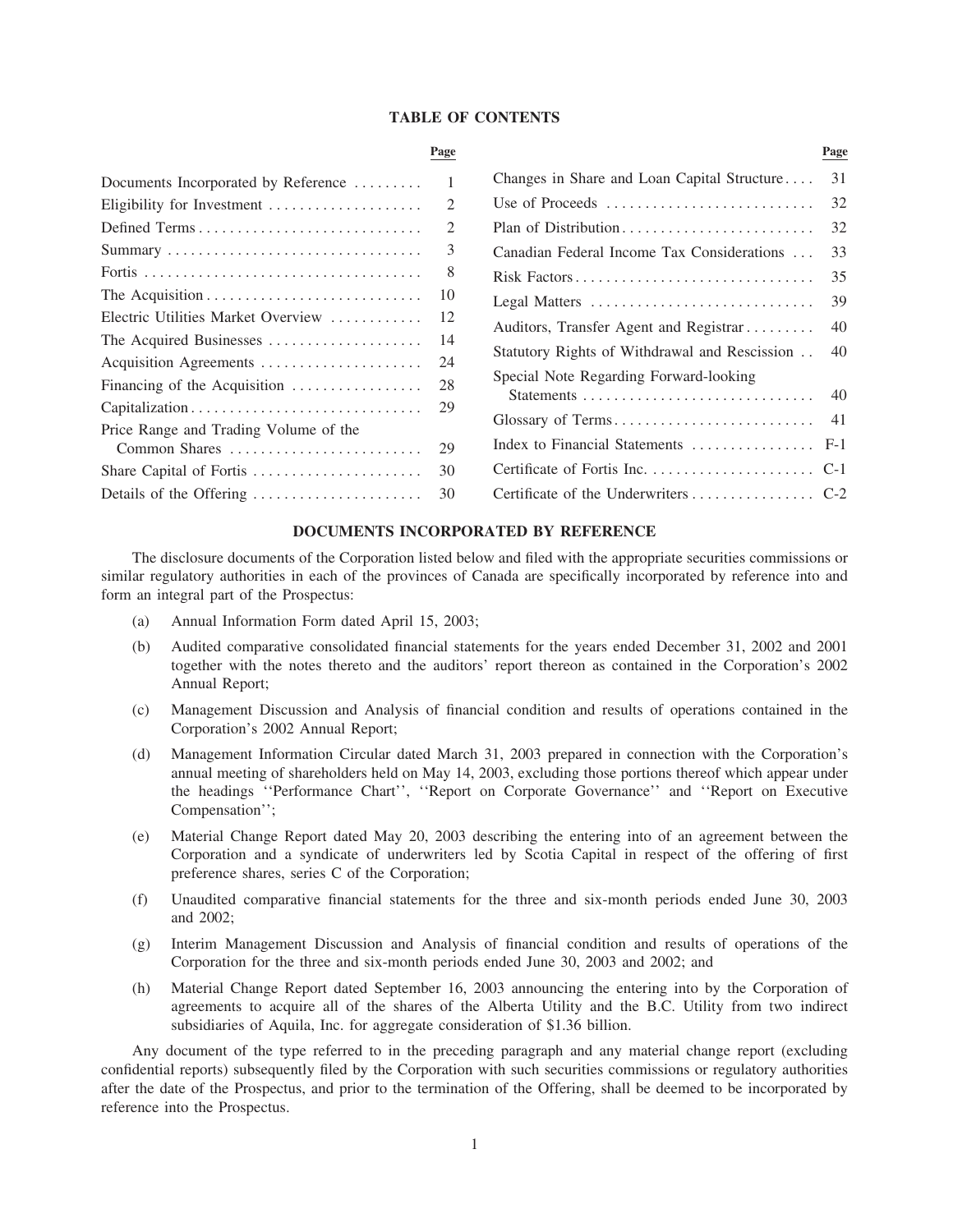**Any statement contained in a document incorporated or deemed to be incorporated by reference herein shall be deemed to be modified or superseded for purposes of the Prospectus to the extent that a statement contained herein, or in any other subsequently filed document which also is incorporated or is deemed to be incorporated by reference herein, modifies or supersedes such statement. The modifying or superseding statement need not state that it has modified or superseded a prior statement or include any other information set forth in the document that it modifies or supersedes. The making of a modifying or superseding statement will not be deemed an admission for any purpose that the modified or superseded statement, when made, constituted a misrepresentation, an untrue statement of a material fact or an omission to state a material fact that is required to be stated or that is necessary to make a statement not misleading in light of the circumstances in which it was made. Any statement so modified or superseded shall not be deemed, except as so modified or superseded, to constitute a part of the Prospectus.**

Copies of the documents incorporated herein by reference may be obtained on request without charge from the Secretary of the Corporation at Suite 1201, 139 Water Street, St. John's, Newfoundland and Labrador A1B 3T2 (telephone (709) 737-2800). These documents are also available through the Internet on the Canadian System for Electronic Document Analysis and Retrieval (''SEDAR'') which can be accessed at www.sedar.com. The Corporation's filings available through SEDAR are not incorporated by reference in the Prospectus except as specifically set out herein.

## **ELIGIBILITY FOR INVESTMENT**

In the opinion of Davies Ward Phillips & Vineberg LLP, counsel to the Corporation, and Stikeman Elliott LLP, counsel to the Underwriters, the Subscription Receipts and the Common Shares issuable on the exchange of the Subscription Receipts, if issued on the date hereof, would be qualified investments under the *Income Tax Act* (Canada) (the ''Tax Act'') for a trust governed by a registered retirement savings plan, registered retirement income fund, deferred profit sharing plan or registered education savings plan. The Subscription Receipts and the Common Shares, if issued on the date hereof, would not constitute ''foreign property'' for the purposes of Part XI of the Tax Act.

#### **DEFINED TERMS**

For an explanation of certain terms and abbreviations used in the Prospectus, reference is made to the ''Glossary of Terms''.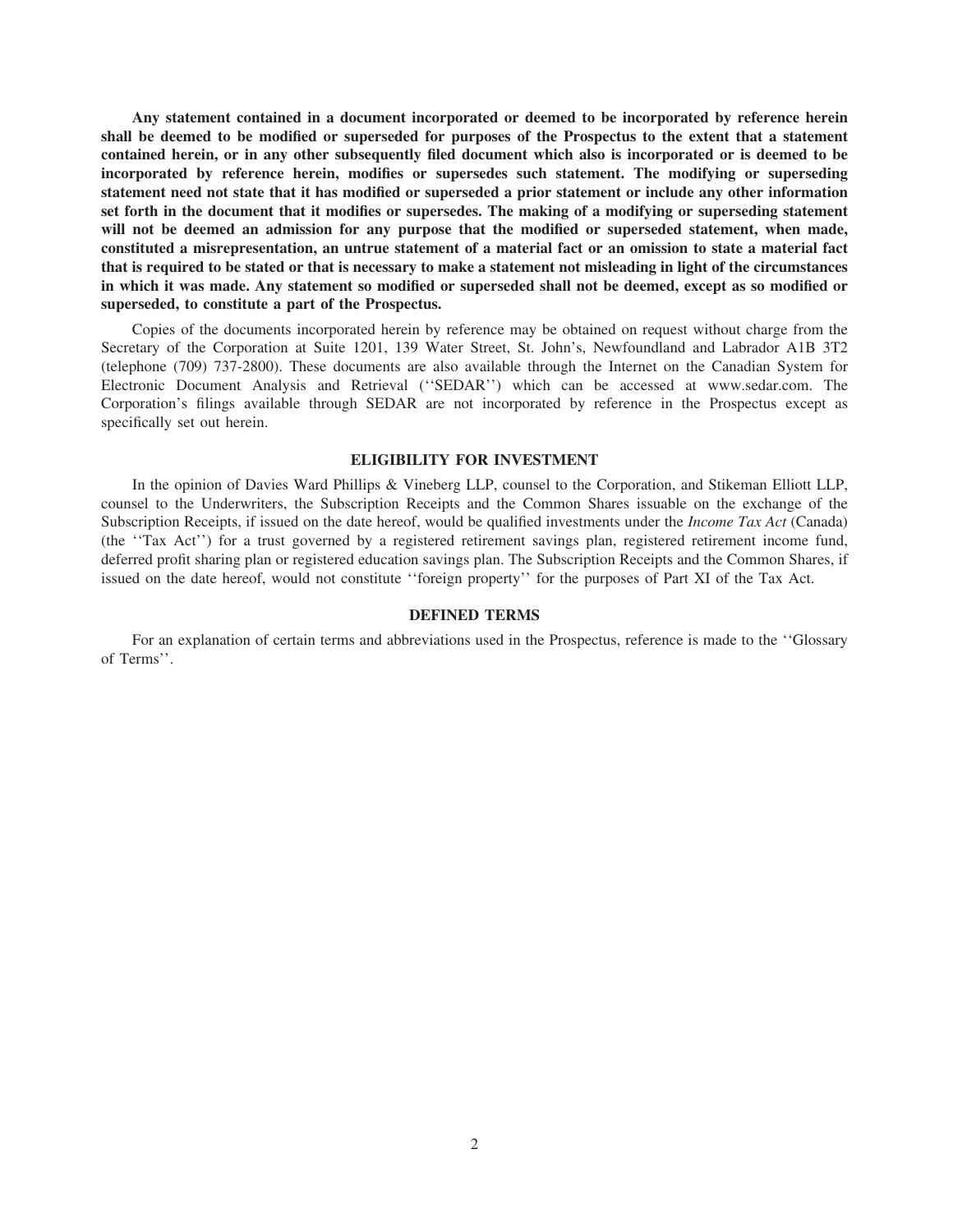## **SUMMARY**

*The following information is a summary only and is to be read in conjunction with, and is qualified in its entirety by, the more detailed information appearing elsewhere in the Prospectus and in the documents incorporated by reference herein.*

| The Offering               |                                                                                                                                                                                                                                                                                                                                                                                                                                                                                                                                                                                                                                                                                                                                                                                                                                                                                                                                                                                                                                                                                                                                                                                                                                                                                                                                                                                                                                                                                                                                                                                                                                                                                                                                                                                                                                                                                                                                                                                                                                                                                                                                                                                                                                                                                                                                                                                                                                                                                                                                                                                                                                                                                                                                                                                                                                                                                                        |  |  |  |
|----------------------------|--------------------------------------------------------------------------------------------------------------------------------------------------------------------------------------------------------------------------------------------------------------------------------------------------------------------------------------------------------------------------------------------------------------------------------------------------------------------------------------------------------------------------------------------------------------------------------------------------------------------------------------------------------------------------------------------------------------------------------------------------------------------------------------------------------------------------------------------------------------------------------------------------------------------------------------------------------------------------------------------------------------------------------------------------------------------------------------------------------------------------------------------------------------------------------------------------------------------------------------------------------------------------------------------------------------------------------------------------------------------------------------------------------------------------------------------------------------------------------------------------------------------------------------------------------------------------------------------------------------------------------------------------------------------------------------------------------------------------------------------------------------------------------------------------------------------------------------------------------------------------------------------------------------------------------------------------------------------------------------------------------------------------------------------------------------------------------------------------------------------------------------------------------------------------------------------------------------------------------------------------------------------------------------------------------------------------------------------------------------------------------------------------------------------------------------------------------------------------------------------------------------------------------------------------------------------------------------------------------------------------------------------------------------------------------------------------------------------------------------------------------------------------------------------------------------------------------------------------------------------------------------------------------|--|--|--|
| <b>Issuer:</b>             | Fortis Inc. ("Fortis" or the "Corporation").                                                                                                                                                                                                                                                                                                                                                                                                                                                                                                                                                                                                                                                                                                                                                                                                                                                                                                                                                                                                                                                                                                                                                                                                                                                                                                                                                                                                                                                                                                                                                                                                                                                                                                                                                                                                                                                                                                                                                                                                                                                                                                                                                                                                                                                                                                                                                                                                                                                                                                                                                                                                                                                                                                                                                                                                                                                           |  |  |  |
| Offering:                  | 6,310,000 subscription receipts (the "Subscription Receipts"), each<br>representing the right to receive one common share of Fortis (a "Common<br>Share").                                                                                                                                                                                                                                                                                                                                                                                                                                                                                                                                                                                                                                                                                                                                                                                                                                                                                                                                                                                                                                                                                                                                                                                                                                                                                                                                                                                                                                                                                                                                                                                                                                                                                                                                                                                                                                                                                                                                                                                                                                                                                                                                                                                                                                                                                                                                                                                                                                                                                                                                                                                                                                                                                                                                             |  |  |  |
| Amount:                    | \$350,205,000.                                                                                                                                                                                                                                                                                                                                                                                                                                                                                                                                                                                                                                                                                                                                                                                                                                                                                                                                                                                                                                                                                                                                                                                                                                                                                                                                                                                                                                                                                                                                                                                                                                                                                                                                                                                                                                                                                                                                                                                                                                                                                                                                                                                                                                                                                                                                                                                                                                                                                                                                                                                                                                                                                                                                                                                                                                                                                         |  |  |  |
| Price:                     | \$55.50 per Subscription Receipt.                                                                                                                                                                                                                                                                                                                                                                                                                                                                                                                                                                                                                                                                                                                                                                                                                                                                                                                                                                                                                                                                                                                                                                                                                                                                                                                                                                                                                                                                                                                                                                                                                                                                                                                                                                                                                                                                                                                                                                                                                                                                                                                                                                                                                                                                                                                                                                                                                                                                                                                                                                                                                                                                                                                                                                                                                                                                      |  |  |  |
| Date of Closing:           | On or about October 8, 2003.                                                                                                                                                                                                                                                                                                                                                                                                                                                                                                                                                                                                                                                                                                                                                                                                                                                                                                                                                                                                                                                                                                                                                                                                                                                                                                                                                                                                                                                                                                                                                                                                                                                                                                                                                                                                                                                                                                                                                                                                                                                                                                                                                                                                                                                                                                                                                                                                                                                                                                                                                                                                                                                                                                                                                                                                                                                                           |  |  |  |
| <b>Escrow of Proceeds:</b> | The gross proceeds from the sale of the Subscription Receipts (the<br>"Escrowed Funds") will be held by Computershare Trust Company of<br>Canada, as escrow agent (the "Escrow Agent") and invested in short-term<br>interest bearing or discount debt obligations issued or guaranteed by the<br>Government of Canada or a province, or one or more of the five largest<br>Canadian chartered banks, provided that such obligation is rated at least R1<br>(middle) by Dominion Bond Rating Service Limited or an equivalent<br>rating service, pending receipt by the Corporation of all regulatory and<br>government approvals required to finalize the acquisition by the<br>Corporation of all of the issued and outstanding shares of Aquila Networks<br>Canada (Alberta) Ltd. (the "Alberta Utility") and Aquila Networks<br>Canada (British Columbia) Ltd. (the "B.C. Utility") (the "Acquisition"),<br>including those of the Alberta Energy and Utilities Board (the "AEUB")<br>and the British Columbia Utilities Commission (the "BCUC"), and<br>fulfillment or waiver of all other outstanding conditions precedent to<br>closing the Acquisition as itemized in the Acquisition Agreements (as<br>defined below) (collectively, the "Release Conditions"). If the Release<br>Conditions are satisfied prior to 5:00 p.m. (Toronto time) on June 30, 2004,<br>the Corporation will forthwith execute and deliver a notice of satisfaction<br>and will issue and deliver to the Escrow Agent one Common Share for<br>each Subscription Receipt then outstanding (subject to any applicable<br>adjustment). The Common Shares will be available for delivery<br>commencing on the second business day after the delivery of such notice.<br>The holders of Subscription Receipts will receive, without payment of any<br>additional consideration, one Common Share for each Subscription Receipt<br>held plus an amount equal to the dividends declared on the Common<br>Shares by the Corporation to holders of record on a date during the period<br>from the Closing Date (as defined below) to the date of issuance of the<br>Common Shares in respect of the Subscription Receipts. Forthwith upon<br>the Release Conditions being satisfied and the required notice being<br>delivered to the Escrow Agent, the Escrowed Funds, together with interest<br>earned and income generated thereon, will be released to Fortis. In the<br>event that the Release Conditions are not satisfied prior to 5:00 p.m.<br>(Toronto time) on June 30, 2004 or, if either of the Acquisition<br>Agreements is terminated prior to such time (in either case, the<br>"Termination Time"), holders of Subscription Receipts will, commencing<br>on the second business day following the Termination Time, be entitled to<br>receive from the Escrow Agent an amount equal to the full subscription |  |  |  |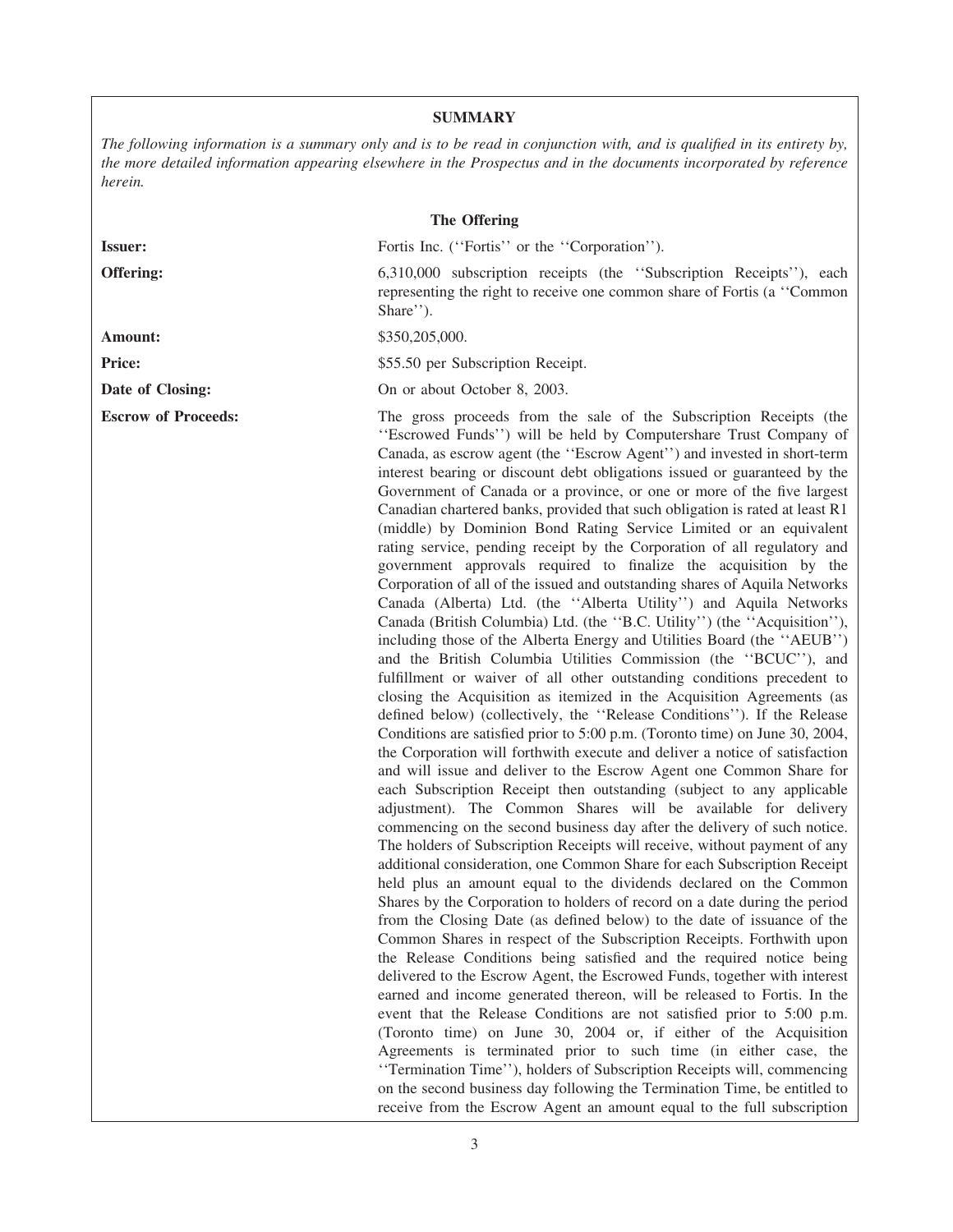price thereof plus their *pro rata* share of the interest earned or income generated on such amount. See ''Details of the Offering''.

Use of Proceeds: The proceeds of this offering, (the "Offering"), after deducting the fee payable to Scotia Capital Inc. (''Scotia Capital''), BMO Nesbitt Burns Inc., CIBC World Markets Inc., National Bank Financial Inc., RBC Dominion Securities Inc., TD Securities Inc. and Beacon Securities Limited (the ''Underwriters'') and expenses of the Offering, which are estimated to be \$800,000, together with funds to be advanced under acquisition financing arranged by the Corporation, will be used to finance the aggregate \$1,360 million consideration payable for the Acquisition including the repayment of certain indebtedness of the Alberta Utility and the B.C. Utility. The gross proceeds from the sale of the Subscription Receipts will be held in escrow pending the satisfaction of the Release Conditions, which is expected to occur in the first half of 2004. See ''Financing of the Acquisition'', ''Details of the Offering'' and ''Use of Proceeds''.

**Subscription Receipts:** Each Subscription Receipt entitles the holder thereof to receive one Common Share, and a cash payment equal to the dividends declared on the Common Shares, upon satisfaction of the Release Conditions, without payment of additional consideration. If the Release Conditions are not met prior to the Termination Time, the Corporation will repay to holders of Subscription Receipts an amount equal to the full subscription price thereof plus their *pro rata* share of the interest earned or income generated on such amount. See ''Details of the Offering''.

**Risk Factors:** An investment in the Subscription Receipts and the Common Shares issuable upon exchange thereof involves certain risks which should be carefully considered by prospective investors, including: regulation, the lack of an existing market for Subscription Receipts, results of operations and financing risks, management of expanding operations, the ability to realize benefits from the Acquisition, asset maintenance, damage from weather and other natural disasters, loss of service areas, obtaining and maintaining government permits, the financial position of Aquila, Inc. (''Aquila''), potential undisclosed liabilities associated with the Acquisition, litigation affecting the Corporation, ability to maintain satisfactory labour relations, exposure to interest rate changes, matters relating to insurance, availability of capital resources, environmental matters and the lack of consent by Arthur Andersen. See ''Risk Factors''.

## **The Acquisition**

## **Overview**

On September 15, 2003, Fortis entered into (i) a share purchase agreement with Aquila Networks Canada Ltd. (''ANCL'') for the purchase of all of the issued and outstanding shares, and the repayment of certain indebtedness, of the Alberta Utility (the ''Alberta Purchase Agreement''), and (ii) a share purchase agreement with Aquila Networks British Columbia Ltd. (''ANBC'') for the purchase of all of the issued and outstanding shares, and the repayment of certain indebtedness, of the B.C. Utility (the ''B.C. Purchase Agreement'') (ANCL and ANBC are hereinafter collectively referred to as the ''Vendors'', and the Alberta Purchase Agreement and the B.C. Purchase Agreement are hereinafter collectively referred to as the "Acquisition Agreements") for aggregate consideration of \$1,360 million. The purchase price is subject to certain adjustments including with respect to working capital and changes to property, plant and equipment. The closing of the Acquisition is subject to receipt of required regulatory and other approvals, including those of the AEUB and the BCUC, and the satisfaction of closing conditions customary to an acquisition of this type. The closing of the Acquisition is expected to occur in the first half of 2004. See ''Acquisition Agreements''.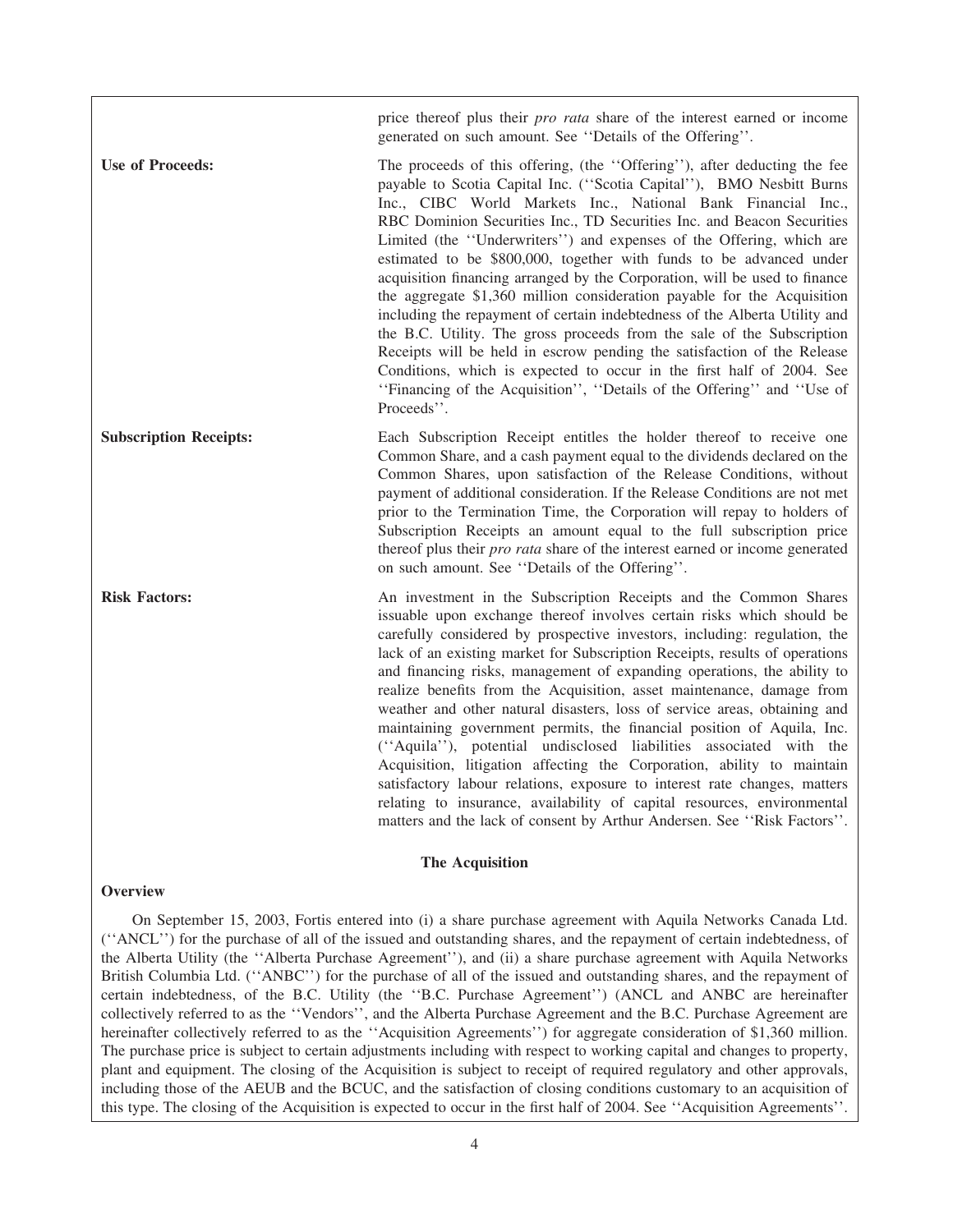The Alberta Utility and the B.C. Utility together provide electricity to more than 525,000 customers in 160 communities in southern British Columbia and southern and central Alberta. The Alberta Utility and the B.C. Utility own and operate an aggregate of approximately 110,000 kilometres of electric transmission and distribution lines and the B.C. Utility owns 205 MW of hydroelectric generation capacity. As of December 31, 2002, the Alberta Utility and the B.C. Utility had an aggregate of \$1,308 million in assets, an aggregate rate base of approximately \$943 million and an aggregate of approximately 1,200 employees.

Based on financial information as at June 30, 2003, following the Acquisition Fortis' total assets will increase by approximately 75% to surpass \$3.6 billion in total assets. Fortis' regulated asset base will increase to approximately \$2.8 billion, of which approximately 85% will be located in Canada.

The Corporation intends to finance the purchase price for the Acquisition including the repayment of certain indebtedness of the Alberta Utility and the B.C. Utility from the net proceeds of the Offering and funds to be advanced to the Corporation, the Alberta Utility and the B.C. Utility under acquisition financing arranged by the Corporation for this purpose. See ''Financing of the Acquisition'' and ''Use of Proceeds''.

Under the Acquisition Agreements, either party thereto may elect to terminate the agreements if the Acquisition is not completed prior to 5:00 p.m. (Toronto time) June 30, 2004. It is a condition of closing that the acquisition of the Alberta Utility and the B.C. Utility occur contemporaneously.

## **The Alberta Utility**

The Alberta Utility owns and operates a largely rural distribution system in a substantial portion of southern and central Alberta. It distributes electricity to more than 385,000 customers in Alberta, of which 311,000 are classified as residential. The Alberta Utility's distribution system includes approximately 100,000 kilometres of power lines that transmit electricity from transmission systems or generators owned by third parties to consumers. The Alberta Utility does not own any substation, transmission or generation assets. The retail business that formerly comprised part of the Alberta Utility's assets was disposed of in transactions completed on November 28, 2000 and January 1, 2001, for aggregate consideration of approximately \$210 million. The Alberta Utility is not engaged in any material unregulated activities.

At December 31, 2002, the Alberta Utility had \$847 million in assets and a rate base of approximately \$527 million. Fortis expects the Alberta Utility's rate base to grow to approximately \$800 million by 2008 as a result of customer growth and capital expenditures. For the year ended December 31, 2002, the Alberta Utility had electrical rate revenues of \$248 million and net income of \$28 million.

The Alberta Utility is regulated by the AEUB using a cost-of-service methodology. The regulated capital structure for the Alberta Utility is currently 60% debt and 40% equity. The Alberta Utility currently earns a regulated rate of return on its equity of 9.50%.

Fortis believes that the business operated by the Alberta Utility is attractive for the following reasons: (i) the Alberta Utility's operations are entirely regulated and complement Fortis' experience in regulated distribution; (ii) the cost-of-service regulatory framework in Alberta allows recovery of all approved costs as well as an appropriate return on equity; (iii) it is not subject to any electricity commodity risk; (iv) the Alberta Utility's distribution system is efficient and well maintained; (v) the Alberta Utility has an attractive service territory providing for well-diversified distribution revenues; and (vi) strong economic trends in Alberta are anticipated to result in low risk rate base growth provided by new customer connections and required capital expenditures.

## **The B.C. Utility**

The B.C. Utility operates as a regulated integrated utility which generates, transmits and distributes electricity in the southern interior of British Columbia to approximately 140,000 customers, of which 50,000 customers are served through the wholesale sale of power by the B.C. Utility to municipal distributors. The B.C. Utility's integrated utility assets include four hydroelectric generating plants on the Kootenay River with an aggregate installed capacity of 205 MW, which supply approximately 50% of the B.C. Utility's customer electricity requirements, and approximately 10,000 kilometres of transmission and distribution lines. The balance of the B.C. Utility's electricity requirements are met through a portfolio of long and short term power purchase contracts approved by the BCUC, the cost of which are flowed through to customers. The B.C. Utility's unregulated activities are not material relative to its regulated operations, but provide an opportunity to enhance utilization of the B.C. Utility's utility operation and management resources under service contracts to third parties.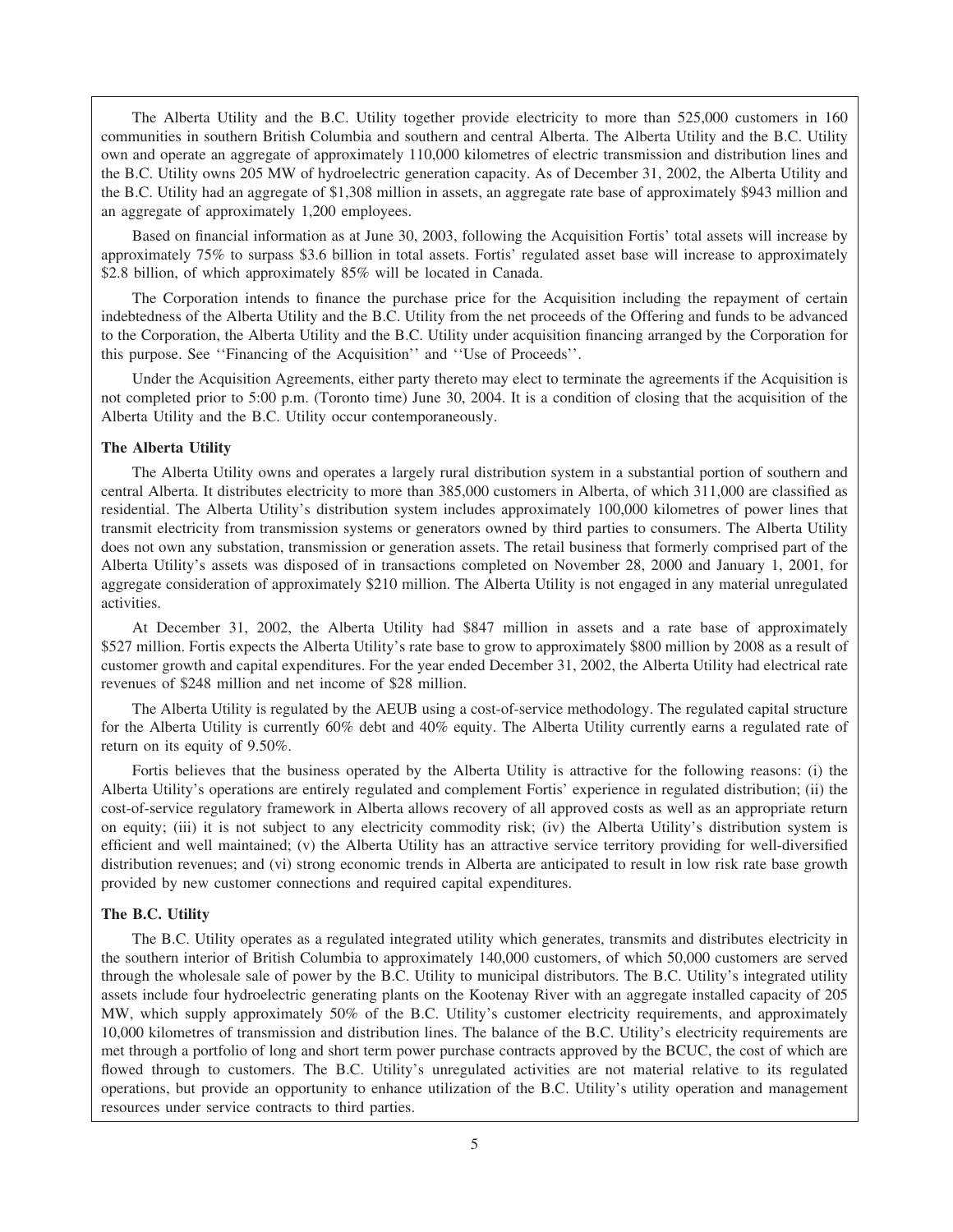At December 31, 2002, the B.C. Utility had \$461 million in assets and a rate base of approximately \$416 million. Fortis expects the B.C. Utility's rate base to grow to approximately \$780 million by 2008 as a result of a comprehensive capital expenditure program aimed at meeting customer growth, improving reliability and lowering operating costs. For the year ended December 31, 2002, the B.C. Utility had revenues of \$154 million and net income of \$12 million, excluding a \$6 million after-tax non-recurring charge.

The B.C. Utility is regulated by the BCUC. The regulated capital structure for the B.C. Utility is approximately 60% debt and 40% equity. The regulated return on equity for 2003 is 9.82%. The B.C. Utility also has the benefit of a performance-based regulation mechanism that allows it to share up to 50% of various cost savings with the balance returned to customers.

Fortis believes that the business operated by the B.C. Utility is attractive for the following reasons: (i) the business of the B.C. Utility is virtually entirely regulated and complements Fortis' experience with integrated utilities; (ii) the B.C. Utility has an attractive service territory with revenue diversity from a mature customer base; (iii) the B.C. Utility offers significant opportunity for low-risk, regulated rate base growth due to its capital expenditure program focused on reliability; (iv) the B.C. Utility has 205 MW of regulated hydroelectric generation capacity; and (v) the B.C. Utility has virtually no commodity exposure.

## **Acquisition Rationale**

Fortis believes that the principal benefits of the Acquisition are as follows:

- (a) the Acquisition is a strategic investment opportunity for Fortis that is expected to enhance long-term shareholder value and significantly increase the regulated asset base of Fortis, which will create a broader foundation for Fortis to continue to grow its earnings;
- (b) the Alberta Utility and the B.C. Utility are economically attractive franchises with well-diversified, mature, principally residential, customer bases, operating in separate and predictable regulatory jurisdictions and, similar to other Fortis utilities, under principally cost-of-service regulation in which prudent costs are recoverable and an appropriate return on capital is provided;
- (c) the Acquisition is expected to improve the risk profile of Fortis by providing it with a more geographically and economically diverse portfolio of assets. The increased diversification to, and growth in, Fortis' regulated assets, earnings and cash flows are anticipated to mitigate the effect of any single adverse event and support Fortis' strategy of pursuing acquisition opportunities both in Canada and outside of Canada and, in appropriate circumstances, capitalizing on opportunities where prospects of enhancing existing non-utility operations exist;
- (d) following the Acquisition, Fortis will be a diversified, Canadian electric utility holding company with regulated operations in five Canadian provinces with no one operating company accounting for more than 25% of the earnings, assets or cash flow of Fortis;
- (e) the Acquisition affords Fortis management an opportunity to deploy its regulatory, operating and financial management expertise to additional Canadian regulated utilities;
- (f) the equity financing Fortis is raising through the Offering will increase the market capitalization of Fortis, which will enhance market liquidity and access to the capital markets;
- (g) based on the analysis made by Fortis' management, the Acquisition will provide key financial benefits to Fortis. The purchase price is expected to be equal to 1.3 times the anticipated rate base at the time of closing. The purchase price premium as it relates to rate base will reduce as the rate base grows over the next five years. The Acquisition is expected to be slightly dilutive to earnings in the early years following the closing of the Acquisition; and
- (h) Fortis expects the rate base of the Alberta Utility and the B.C. Utility to grow by an average of 6% and  $11\%$ per year, respectively, over the next five years. In addition, Fortis believes that certain operational savings can be achieved, which it expects will be shared with customers.

See ''Risk Factors — Realization of Acquisition Benefits'' and ''Special Note Regarding Forward-Looking Statements''.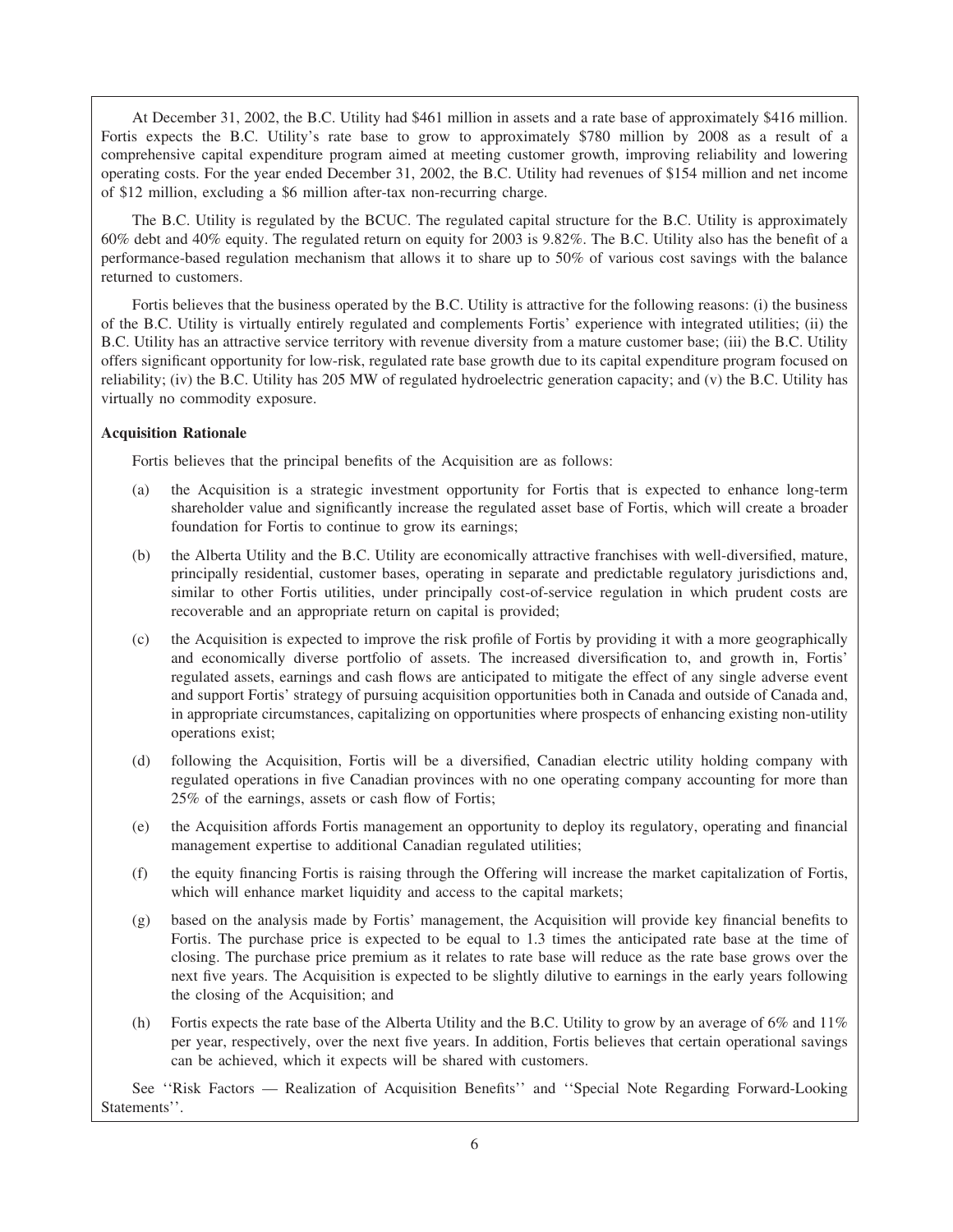## **Utility Management Approach of Fortis**

Fortis' approach to utility management is based on creating value for customers that ultimately translates into long-term value for shareholders. Fortis maintains proximity to its customers in each jurisdiction where it carries on a utility business by structuring its operating utilities as separate operating companies with dedicated, focused local management teams that have the benefit of access to Fortis' utility management experience and expertise. This allows local managers to build relationships with customers and regulators. Fortis recognizes that regulation is a key aspect of its core business and has developed a disciplined, cost-conscious asset investment and operating philosophy to achieve these objectives.

Fortis believes the businesses of the Alberta Utility and the B.C. Utility are complementary to its proven core competencies in managing regulated distribution and hydroelectric investments. In addition, Fortis believes the Acquisition provides a broader platform on which to deploy its regulatory operating and management expertise.

## **Selected** *Pro Forma* **Consolidated Financial Information of the Corporation**

The following table presents selected *pro forma* consolidated financial information of the Corporation for the year ended December 31, 2002 and the six months ended June 30, 2003, after giving effect to the Acquisition and the Offering, based upon the assumptions and adjustments, as set out in the notes to the unaudited *pro forma* consolidated financial statements contained herein. The *pro forma* consolidated financial information set out below has been derived from these unaudited *pro forma* consolidated financial statements and should be read in conjunction with such statements and the notes thereto. The unaudited *pro forma* consolidated financial statements included in the Prospectus are not necessarily indicative of results of operations that would have occurred in the year ended December 31, 2002 or the six months ended June 30, 2003 had the Acquisition been effective January 1, 2002.

| Six months<br>ended June 30.<br>2003                  | <b>Year ended</b><br>December 31.<br>2002 |  |
|-------------------------------------------------------|-------------------------------------------|--|
| (in millions of dollars, except per<br>share amounts) |                                           |  |
| 593                                                   | 1.138                                     |  |
| 447                                                   | 849                                       |  |
| 146                                                   | 289                                       |  |
| (25)                                                  | 81                                        |  |
| 3.687                                                 | $- (1)$                                   |  |
| (1.05)                                                | 3.58                                      |  |

(1) A *pro forma* balance sheet is required to be prepared as at June 30, 2003 but not as at December 31, 2002. Accordingly, a *pro forma* total asset amount has not been calculated as at December 31, 2002.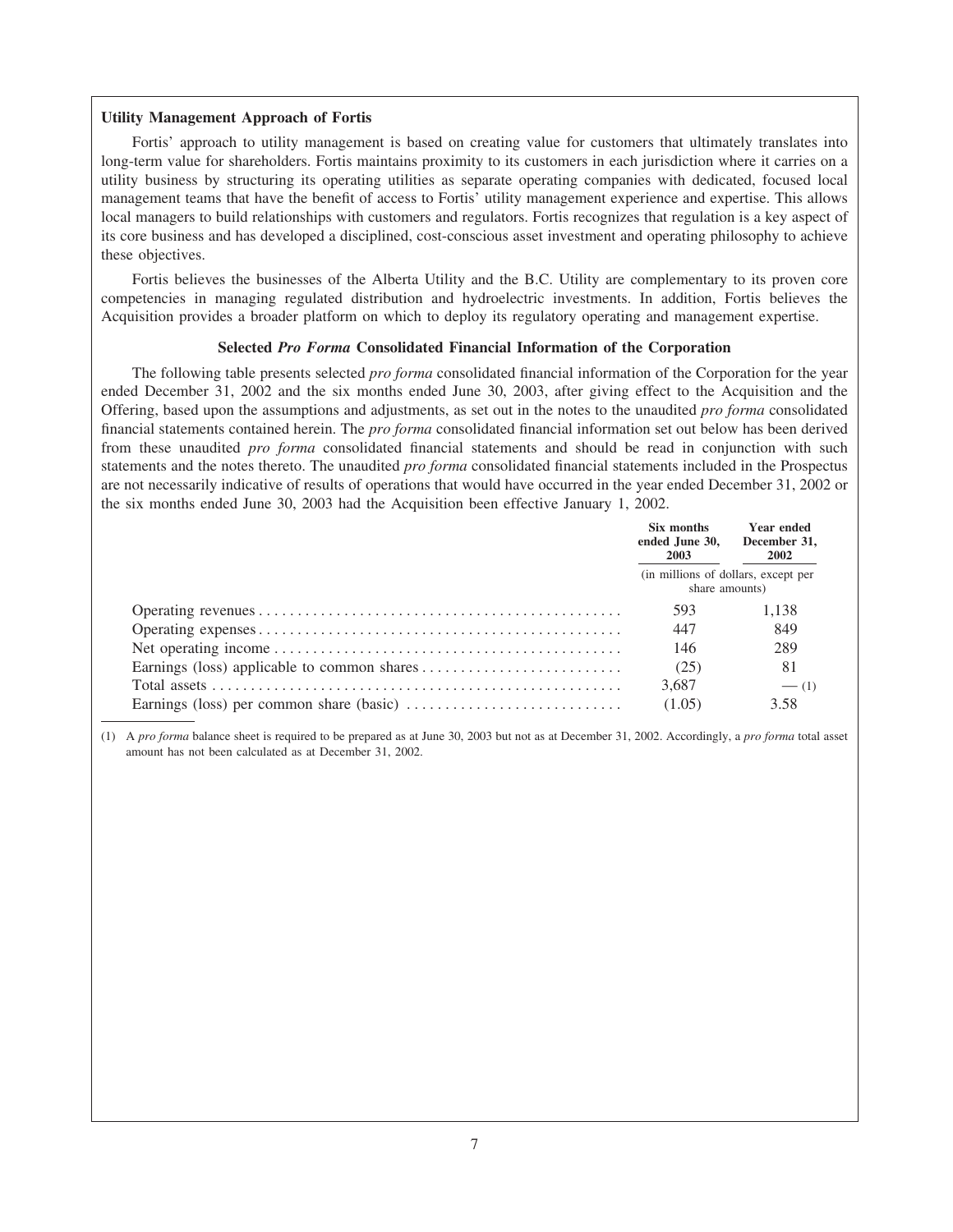## **FORTIS**

Fortis was incorporated as 81800 Canada Ltd. under the *Canada Business Corporations Act* on June 28, 1977. The Corporation was continued under the *Corporations Act* (Newfoundland) on August 28, 1987 and on October 12, 1987 the Corporation amended its articles to change its name to ''Fortis Inc.'' The address of the head office and principal place of business of the Corporation is The Fortis Building, Suite 1201, 139 Water Street, St. John's, Newfoundland and Labrador A1B 3T2.

Fortis is principally a diversified electric utility holding company with six electric distribution and generation utility subsidiaries. It holds all of the common shares of Newfoundland Power Inc. (''Newfoundland Power'') and, through Fortis Properties Corporation (''Fortis Properties''), holds all of the common shares of Maritime Electric Company, Limited (''Maritime Electric''), which are the principal distributors of electricity in the provinces of Newfoundland and Labrador and Prince Edward Island, respectively. Through Maritime Electric, the Corporation owns FortisUS Energy Corporation (''FortisUS Energy''), which operates four hydroelectric generating stations in the State of New York. As well, through its wholly-owned subsidiary FortisOntario Inc. (''FortisOntario'') and its subsidiaries Canadian Niagara Power Inc. (''CNPI''), Cornwall Street Railway, Light and Power Company Limited (''Cornwall Electric'') and Eastern Ontario Power Inc. (''Eastern Ontario Power''), Fortis distributes electricity to customers in Fort Erie, Port Colborne, Cornwall and Gananoque, Ontario.

Fortis also owns 100% of Central Newfoundland Energy Inc., (''Central Newfoundland Energy''), a nonregulated subsidiary, whose principal activity is its 51% involvement in the Exploits River Hydro Partnership project. The project is a partnership with Abitibi-Consolidated Inc. (''Abitibi-Consolidated'') to develop additional capacity at Abitibi-Consolidated's hydroelectric plant at Grand Falls-Windsor and to redevelop Abitibi-Consolidated's hydroelectric plant at Bishop's Falls, both in Newfoundland and Labrador.

Through a wholly-owned subsidiary, Fortis also holds a 95% interest in Belize Electric Company Limited (''BECOL''). BECOL owns and operates the Mollejon hydroelectric facility, located on the Macal River in Belize, Central America. Also in Belize, Fortis, through wholly-owned subsidiaries, holds 67% of the outstanding shares of Belize Electricity Limited (''Belize Electricity''), the prime transmitter and distributor of electricity in Belize. Fortis also owns, through a wholly-owned subsidiary, a 38.2% interest in Caribbean Utilities Company, Ltd. (''Caribbean Utilities''), the sole provider of electricity to the island of Grand Cayman, Cayman Islands.

Through its non-utility wholly-owned subsidiary, Fortis Properties, Fortis has investments in commercial real estate and hotel operations in Atlantic Canada.

Fortis believes that its primary focus of growth will be the acquisition of electric utility assets. Fortis will continue to pursue acquisition opportunities both in Canada and outside of Canada. Fortis will also carry out strategic assessments of its non-utility operations to identify and, in appropriate circumstances, capitalize on opportunities where prospects of enhancing existing non-utility operations exist.

#### **Newfoundland Power**

Newfoundland Power operates an integrated generation, transmission and distribution system throughout the island portion of Newfoundland and Labrador. Newfoundland Power serves approximately 220,000 customers, constituting 85% of all electricity customers in the province. Approximately 90% of the energy required by Newfoundland Power is purchased from Newfoundland and Labrador Hydro Corporation, a provincial Crown corporation. Newfoundland Power generates the balance of its energy requirements. It has an installed generating capacity of approximately 150 MW comprised of hydroelectric, diesel and gas turbine generation with the bulk, 95 MW, coming from hydroelectric facilities.

#### **FortisOntario**

FortisOntario is an integrated electric utility. Through FortisOntario's wholly-owned subsidiaries, CNPI, Cornwall Electric and Eastern Ontario Power, electricity is distributed to approximately 52,000 Ontario customers in Fort Erie, Port Colborne, Gananoque, Cornwall, South Glengarry, South Stormont and the Ontario portion of the Mohawk Territory of Akwesasne. FortisOntario owns and operates the 75 MW Rankine Electric Generating Station on the Niagara River in Niagara Falls, Ontario. FortisOntario's licence to divert water from the Niagara River will expire on April 30, 2009. The Lieutenant Governor in Council of Ontario may, in its sole discretion, extend this licence for a further 20-year term. FortisOntario also owns and operates a 5 MW gas-fired cogeneration plant that provides district heating to commercial customers in Cornwall, Ontario. FortisOntario's wholly-owned subsidiary, Granite Power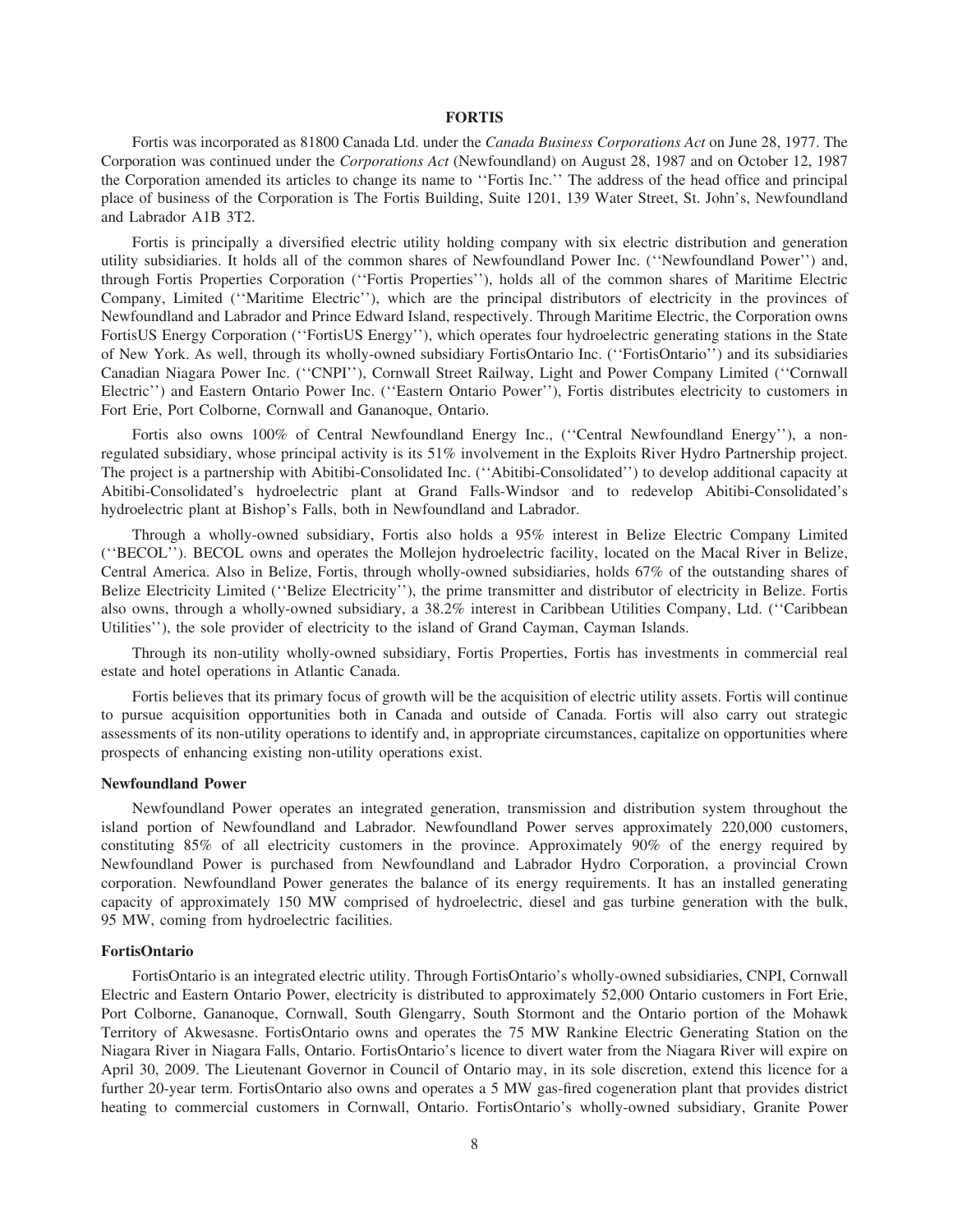Generation Corporation, generates electricity from five hydroelectric generating stations with a combined capacity of 6 MW.

On August 14, 2003, CNPI and Cornwall Electric, both regulated subsidiaries of FortisOntario, issued by way of private placement \$52 million aggregate principal amount of 7.092% senior unsecured notes maturing in 2018. The proceeds of the private placement were used primarily to refinance existing short-term indebtedness.

## **Maritime Electric**

Maritime Electric operates an integrated electric utility, which directly supplies approximately 67,500 customers constituting over 90% of the electricity consumers on Prince Edward Island. Maritime Electric owns and operates generating plants on Prince Edward Island with a total capacity of 100 MW but purchases most of the energy it distributes to its customers from New Brunswick Power, a provincial Crown corporation, and Emera Inc. Maritime Electric's system is connected to the mainland power grid via two submarine cables between Prince Edward Island and New Brunswick.

Maritime Electric's wholly-owned subsidiary, FortisUS Energy, operates four hydroelectric generating stations in upper New York State having a combined generating capacity of 23 MW.

## **Belize Electricity**

Belize Electricity is the primary transmitter and distributor of electric power in Belize. Serving almost 62,300 customers, Belize Electricity satisfies Belize's aggregate peak demand of 57 MW from multiple sources, which include power purchases from BECOL, the Comissión Federal de Electricidad, which is the Mexican state-owned power company, and from its own oil-fired generating stations. Belize Electricity currently operates 49.3 MW of oil generation.

Belize Electricity has signed a new power purchase agreement with Hydro Maya Limited. The agreement is to purchase output from a 2.6 MW run of the river hydro plant in the Punta Gorda District (Southern Belize) which is expected to become operational in January 2006. It is expected that annual energy output will average 11.5 GWhs.

#### **BECOL**

BECOL owns and operates the Mollejon hydroelectric facility located on the Macal River in Belize, Central America. The facility is a 25 MW generating plant capable of delivering average annual energy of 80 GWh and is the only commercial hydroelectric facility in Belize. BECOL sells its entire output to Belize Electricity. BECOL operates under various agreements with the Government of Belize and Belize Electricity, including a 50-year power purchase agreement with Belize Electricity and a franchise agreement with the Government of Belize. The franchise agreement grants BECOL the right to use the water in the Macal River upstream of the Mollejon plant for hydroelectric generation and the Government of Belize has agreed not to grant any rights or take any action that would impede the amount or quality of water flow on the upper Macal River.

In November 2001, BECOL received environmental clearance for the Chalillo project, an upstream storage and generation facility that is expected to increase BECOL's annual energy production from an average of 80 GWh to 160 GWh. In December 2002, BECOL received additional support for the Chalillo project when, in response to a challenge initiated by the Belize Alliance for Conservation Non-Government Organizations who oppose the construction of a hydroelectric dam, the Supreme Court of Belize ruled that the environmental approvals for the project were in order. In March 2003, the Court of Appeal upheld this ruling of the Supreme Court of Belize and the Public Utilities Commission of Belize approved construction of the Chalillo project. In its decision, the Court of Appeal also granted leave to appeal its decision to the Judicial Committee of the Privy Council (the ''Privy Council''). In April 2003, an application for injunctive relief was filed with the Privy Council to prevent construction of the Chalillo project. On August 13, 2003, the Privy Council ruled that it would not grant Belize Alliance for Conservation Non-Government Organizations its request for an injunction against the project but will hear the full appeal application on December 3 and 4, 2003.

## **Caribbean Utilities**

Caribbean Utilities is the sole provider of electricity to the Island of Grand Cayman, Cayman Islands pursuant to an exclusive 25-year licence renewable in 2011 with the Government of the Cayman Islands (the ''Cayman Government''). Caribbean Utilities generates, transmits and distributes electricity to more than 20,000 customers with an installed capacity of 123 MW.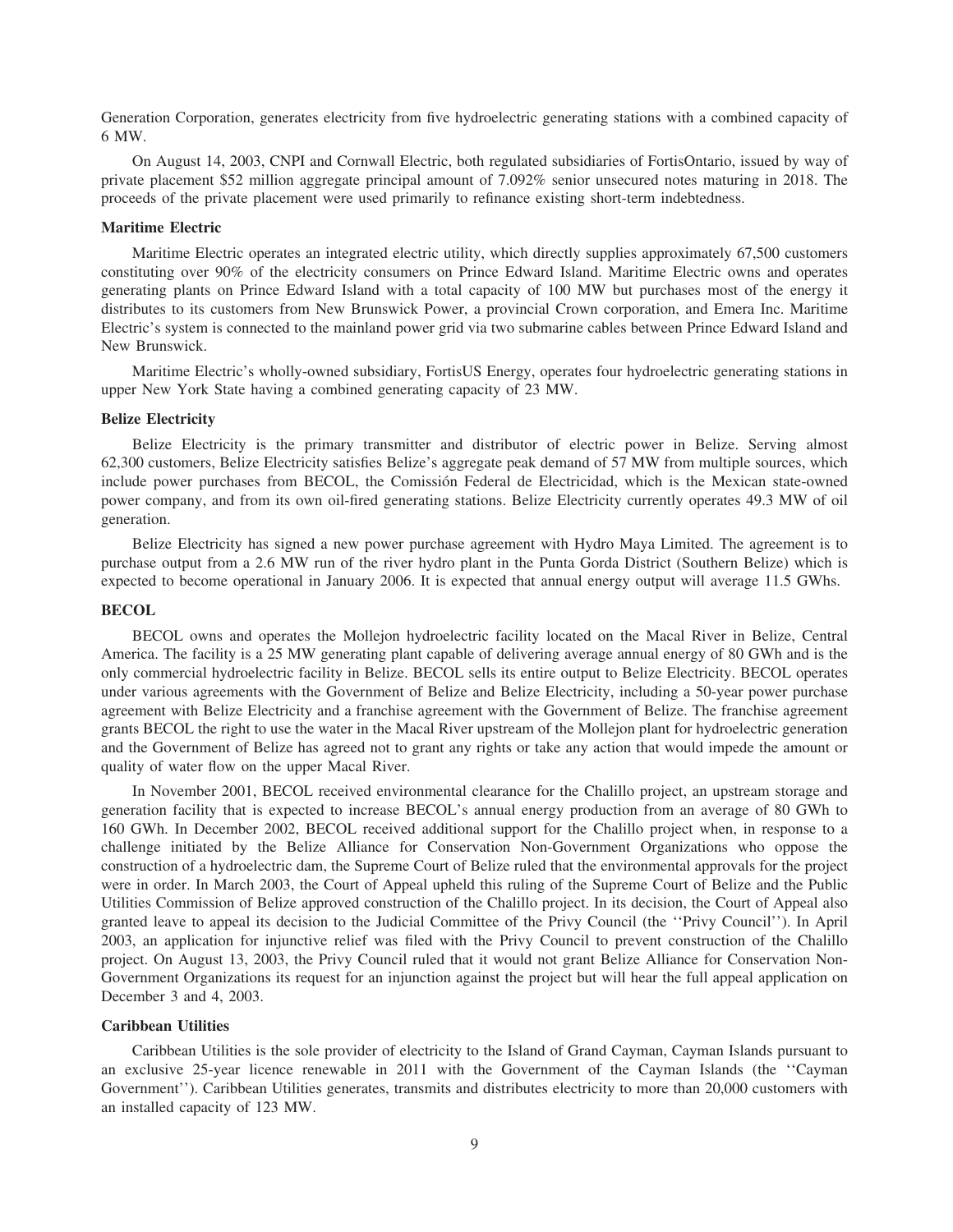Caribbean Utilities submitted a proposal to the Cayman Government in July 2002, to extend its current licence and replace the 15% return on rate base mechanism for adjusting consumer rates with a price cap mechanism. Under the proposal, electricity rates would be tied to and move with published inflation indices. Additionally, Caribbean Utilities would continue to recover fuel cost, regulatory cost, and government levies. Caribbean Utilities anticipates that under the proposed regulatory framework, it would continue to have the potential to achieve returns that are consistent with investor expectations.

Caribbean Utilities filed its 2003 annual return with the Cayman Government as required under the terms of its licence. The annual return indicated that, pursuant to the terms of its licence, Caribbean Utilities was entitled to a 3% rate increase, which it implemented effective August 1, 2003. The Cayman Government responded in August 2003 by requesting a voluntary rollback of the rate increase effective immediately and indicating that it would consider seeking injunctive relief against Caribbean Utilities if it did not comply.

After further discussions to resolve this issue proved unsuccessful, Caribbean Utilities suspended all licence extension negotiations with the Cayman Government until the legal aspects of this matter are fully resolved. Caribbean Utilities will defend its position vigorously should the Cayman Government choose to seek injunctive relief. Caribbean Utilities will continue to operate under the terms of its current licence, which expires in 2011. The final terms of any new agreement will be subject to the approval of the board of directors of Caribbean Utilities.

## **Central Newfoundland Energy**

In June 2001, the Corporation, through a non-regulated subsidiary, Central Newfoundland Energy, entered into an agreement with Abitibi-Consolidated to develop additional capacity at Abitibi-Consolidated's hydroelectric plant at Grand Falls-Windsor and to redevelop Abitibi-Consolidated's hydroelectric plant at Bishop's Falls, Newfoundland and Labrador. The project is expected to cost \$68 million, of which \$63.4 million has been incurred as of June 30, 2003. The project has been financed principally with non-recourse debt and will increase annual energy production from the two hydroelectric plants by approximately 140 GWh. The installation of six new generating units and the refurbishment of the remaining three units at the Bishop's Falls generating station was completed in April 2003 and the Bishop's Falls hydroelectric plant was officially inaugurated on July 28, 2003. It is expected that construction at the Grand Falls-Windsor generating station will be complete and the plant will be operational by the end of 2003.

## **Fortis Properties**

Fortis Properties is a leading owner and operator of commercial real estate and hotels in Atlantic Canada. Fortis Properties is the only non-utility subsidiary of Fortis and the primary vehicle for diversification and growth outside the electric utility business, with interests in office buildings, shopping centres, hotels and the provision of property management services. At August 30, 2003, Fortis Properties held a commercial real estate portfolio of 2.7 million square feet and eight hotels with more than 1,500 rooms. Its assets and income are distributed between Newfoundland and Labrador, Nova Scotia and New Brunswick and are diversified between commercial real estate and hotel operations, providing stability and opportunity for growth.

On September 17, 2003 Fortis Properties completed a \$35 million ten-year refinancing of the Brunswick Square complex in Saint John, New Brunswick. On September 17, 2003, Fortis Properties announced that it had entered into an agreement with FelCor Lodging Trust to acquire four full-service hotels in Ontario for \$43.2 million. The hotels are located in Sarnia, Kitchener-Waterloo, Cambridge and Peterborough. The four hotels have a total of 630 rooms ranging in size from 143 to 184 rooms.

## **THE ACQUISITION**

## **Overview**

On September 15, 2003, Fortis entered into the Acquisition Agreements for aggregate consideration of \$1,360 million. The purchase price is subject to certain adjustments including with respect to working capital and changes to property, plant and equipment. The closing of the Acquisition is subject to receipt of required regulatory and other approvals, including those of the Alberta Energy and Utilities Board (the ''AEUB'') and the British Columbia Utilities Commission (the ''BCUC''), and the satisfaction of closing conditions customary to an acquisition of this type. See ''Acquisition Agreements''. Under the Acquisition Agreements, either party thereto may elect to terminate the agreements if the Acquisition is not completed prior to 5:00 p.m. (Toronto time) June 30, 2004. It is a condition of closing that the acquisition of the Alberta Utility and the B.C. Utility occur contemporaneously.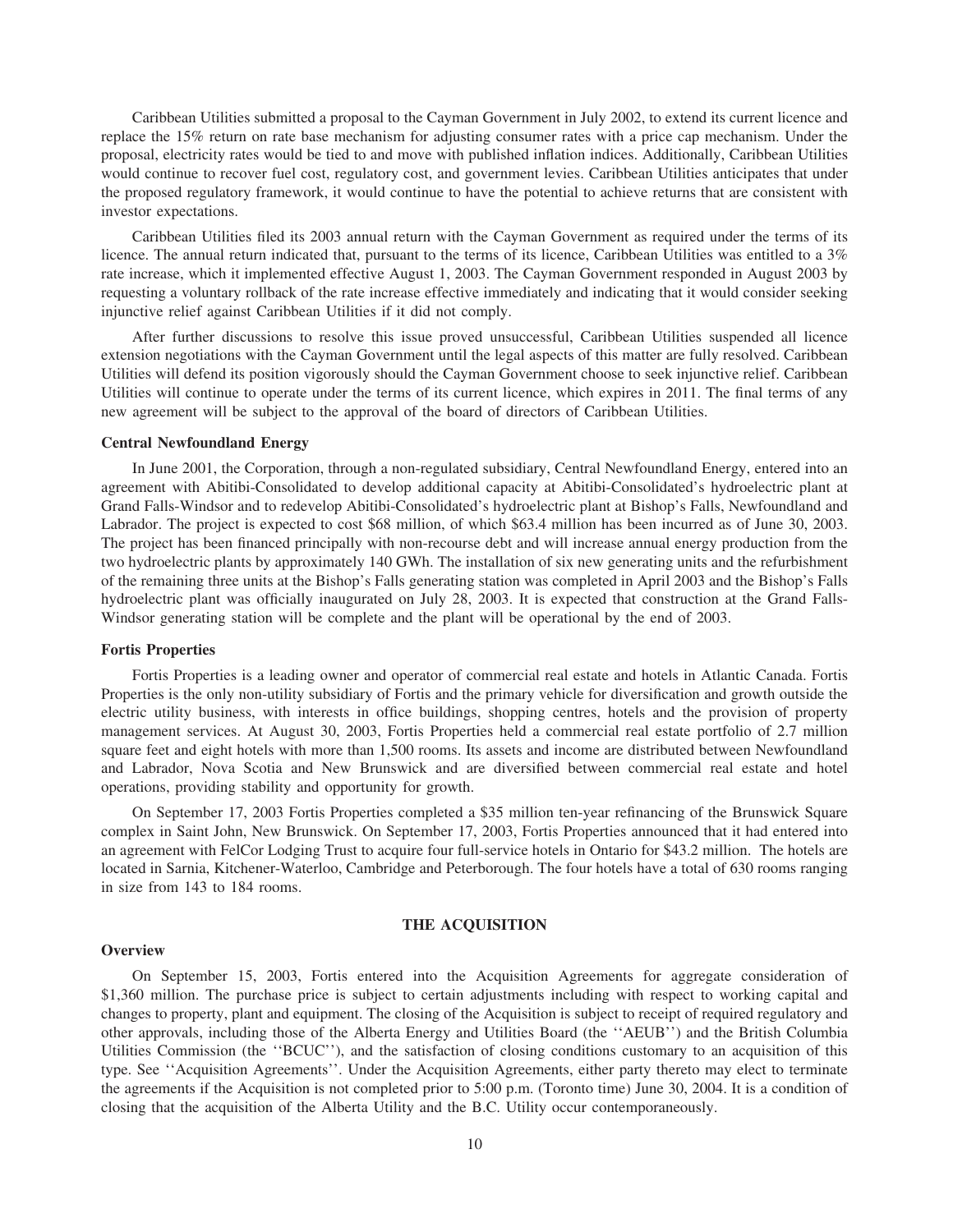Aquila, a U.S. based utility holding company with approximately US\$9 billion in assets at December 31, 2002 and 2002 revenues of over US\$2 billion, experienced a loss from operations of US\$2.1 billion in 2002. Fortis understands that Aquila has been working to restore its financial stability and refocus its business on owning and operating natural gas and electric utilities in the United States. Fortis understands that in the second quarter of 2003, Aquila, through its financial advisor Credit Suisse First Boston LLC, began a process to solicit interested buyers for its Canadian electric utility businesses in Alberta and British Columbia. Aquila received indicative bids in July from interested parties. Certain of these interested parties were selected to submit further bids in August. Following a period of negotiation, Fortis and the Vendors entered into the Acquisition Agreements on September 15, 2003.

The Corporation intends to finance the purchase price for the Acquisition including the repayment of certain indebtedness of the Alberta Utility and the B.C. Utility from the net proceeds of the Offering and funds to be advanced to the Corporation, the Alberta Utility and the B.C. Utility under acquisition financing arranged by the Corporation for this purpose. See ''Financing the Acquisition'' and ''Use of Proceeds''.

The Alberta Utility and the B.C. Utility together provide electricity to more than 525,000 customers in 160 communities in southern British Columbia and southern and central Alberta. The Alberta Utility and the B.C. Utility own and operate an aggregate of approximately 110,000 kilometres of electric transmission and distribution lines and the B.C. Utility owns 205 MW of hydroelectric generation capacity. As of December 31, 2002, the Alberta Utility and the B.C. Utility had an aggregate of \$1,308 million in assets, an aggregate rate base of approximately \$943 million and approximately 1,200 employees.

Based on financial information as at June 30, 2003, following the Acquisition, Fortis' total assets will increase by approximately 75% to surpass \$3.6 billion in total assets. Fortis' regulated asset base will increase to approximately \$2.8 billion, of which approximately 85% will be located in Canada.

## **Acquisition Rationale**

Fortis believes that the principal benefits of the Acquisition are as follows:

- (a) the Acquisition is a strategic investment opportunity for Fortis that is expected to enhance long-term shareholder value and significantly increase the regulated asset base of Fortis, which will create a broader foundation for Fortis to continue to grow its earnings;
- (b) the Alberta Utility and the B.C. Utility are economically attractive franchises with well-diversified, mature, principally residential, customer bases, operating in separate and predictable regulatory jurisdictions and, similar to other Fortis utilities, under principally cost-of-service regulation in which prudent costs are recoverable and an appropriate return on capital is provided;
- (c) the Acquisition is expected to improve the risk profile of Fortis by providing it with a more geographically and economically diverse portfolio of assets. The increased diversification to, and growth in, Fortis' regulated assets, earnings and cash flows are anticipated to mitigate the effect of any single adverse event and support Fortis' strategy of pursuing acquisition opportunities both in Canada and outside of Canada and, in appropriate circumstances, capitalizing on opportunities where prospects of enhancing existing non-utility operations exist;
- (d) following the Acquisition, Fortis will be a diversified, Canadian electric utility holding company with regulated operations in five Canadian provinces with no one operating company accounting for more than 25% of the earnings, assets or cash flow of Fortis;
- (e) the Acquisition affords Fortis management an opportunity to deploy its regulatory, operating and financial management expertise to additional Canadian regulated utilities;
- (f) the equity financing Fortis is raising through the Offering will increase the market capitalization of Fortis, which will enhance market liquidity and broader access to the capital markets;
- (g) based on the analysis made by Fortis' management, the Acquisition will provide key financial benefits to Fortis. The purchase price is expected to be equal to 1.3 times the anticipated rate base at the time of closing. The purchase price premium as it relates to rate base will reduce as the rate base grows over the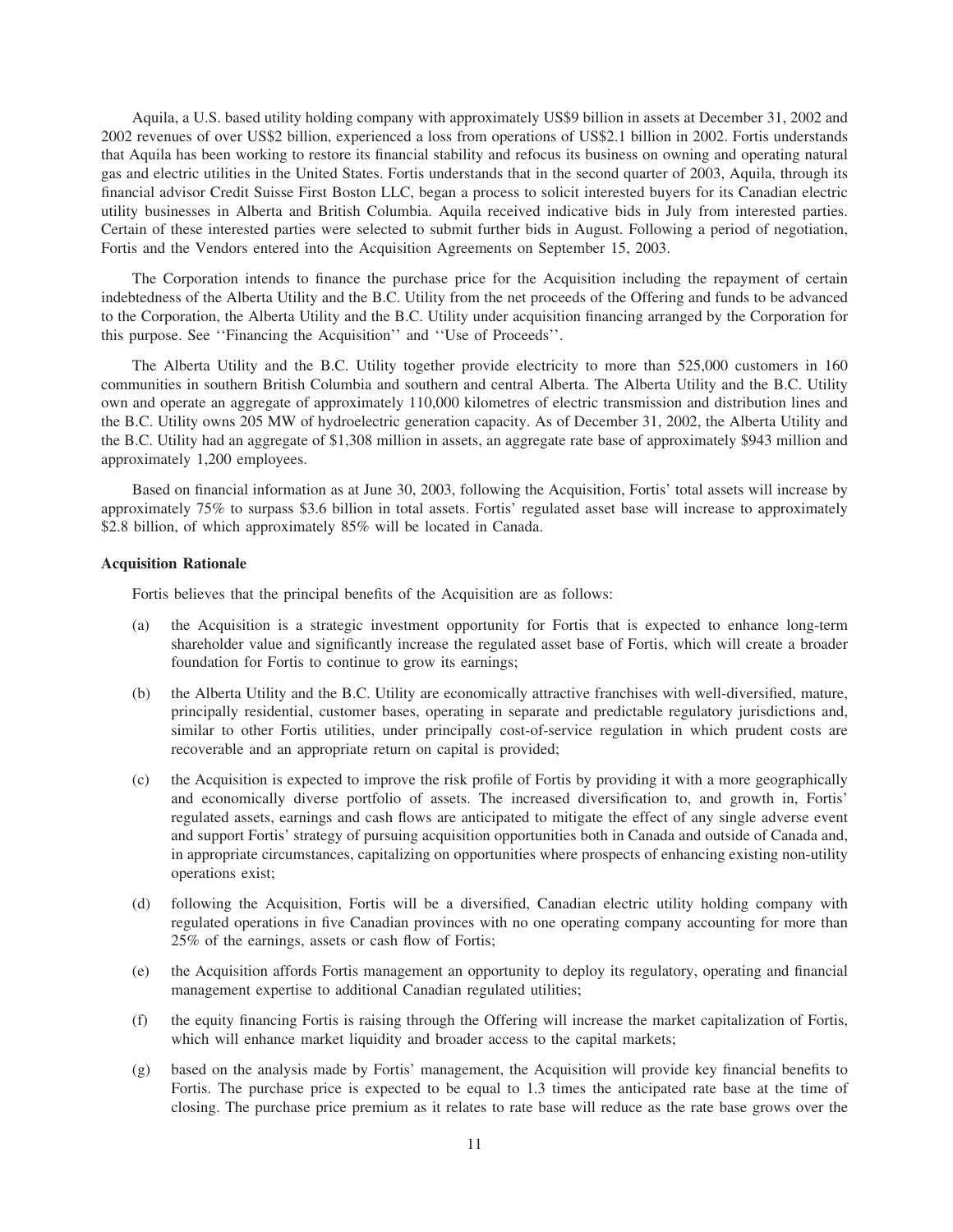next five years. The Acquisition is expected to be slightly dilutive to earnings in the early years following the closing of the Acquisition; and

(h) Fortis expects the rate base of the Alberta Utility and the B.C. Utility to grow by an average of 6% and  $11\%$ per year, respectively, over the next five years. In addition, Fortis believes that certain operational savings can be achieved, which it expects will be shared with customers.

## **Utility Management Approach of Fortis**

Fortis' approach to utility management is based on creating value for customers that ultimately translates into long-term value for shareholders. Fortis maintains proximity to its customers in each jurisdiction where it carries on a utility business by structuring its operating utilities as separate operating companies with dedicated, focused local management teams that have the benefit of access to Fortis' utility management experience and expertise. This allows local managers to build relationships with customers and regulators. Fortis recognizes that regulation is an important aspect of its core business and has developed a disciplined, cost-conscious asset investment and operating philosophy to achieve these objectives.

Fortis believes the businesses of the Alberta Utility and the B.C. Utility are complementary to its proven core competencies in managing regulated distribution and hydroelectric investments. In addition, Fortis believes the Acquisition provides a broader platform on which to deploy its regulatory and management expertise.

## **ELECTRIC UTILITIES MARKET OVERVIEW**

## **Alberta**

## *History of Regulation of Distribution and Retail Services*

As a result of the 1998 amendments to the *Electric Utilities Act* (Alberta) (the ''EUA'') and the enactment and amendment of various related regulations, customers of regulated electric distribution access systems were given a choice, commencing January 1, 2001, to select their electric energy retailer. The electric distribution access systems continued to be regulated to provide distribution service for the commodity sale of electricity to end-users. Independent retailers became eligible to sell electricity to end-users within an electric distribution system service area, with the utility providing the distribution service. A provision was made for the continuation of retail services to end-users who chose to stay with the distribution system utility during a five-year transition period.

The EUA provides the framework for the new structure in Alberta's electric utility industry and introduces competition into the electric utility business. As of January 1, 2001, new generation was completely deregulated and retail competition was introduced. In August 2002, the Government of Alberta announced further changes to utility legislation in order to improve the environment for retail competition in the province of Alberta. The Government of Alberta introduced a new EUA during 2003, which is designed to bring customer choice for both natural gas and electricity into closer alignment as well as to move towards consistent regulatory treatment of investor-owned and municipally-owned utilities.

## *Generation*

Under the EUA, generation assets constructed after December 31, 1995 are not considered part of utility operations and rates are not regulated by the AEUB. All owners of new and existing generating units must sell their surplus electric energy through the Alberta Power Pool. Since 1998, 3,286 MW of new capacity has been added in Alberta and an additional 5,458 MW of new capacity is expected to be completed by 2006.

#### *Transmission*

The electricity delivery system in Alberta consists of a large network of interconnected transmission and distribution lines and related facilities. Alberta has transmission interconnection with British Columbia and Saskatchewan. Alberta has virtually no direct interconnection with the United States. Power is typically imported or exported through British Columbia via the transmission lines of British Columbia Hydro and Power Authority (''B.C. Hydro'').

Under the EUA, separate wholesale tariffs for transmission must be approved by the AEUB. The transmission tariffs allow any owner of a generating unit to have access to the transmission system in Alberta and thus facilitate the sale of its power. The same transmission tariff is charged to each distribution utility or customer directly connected to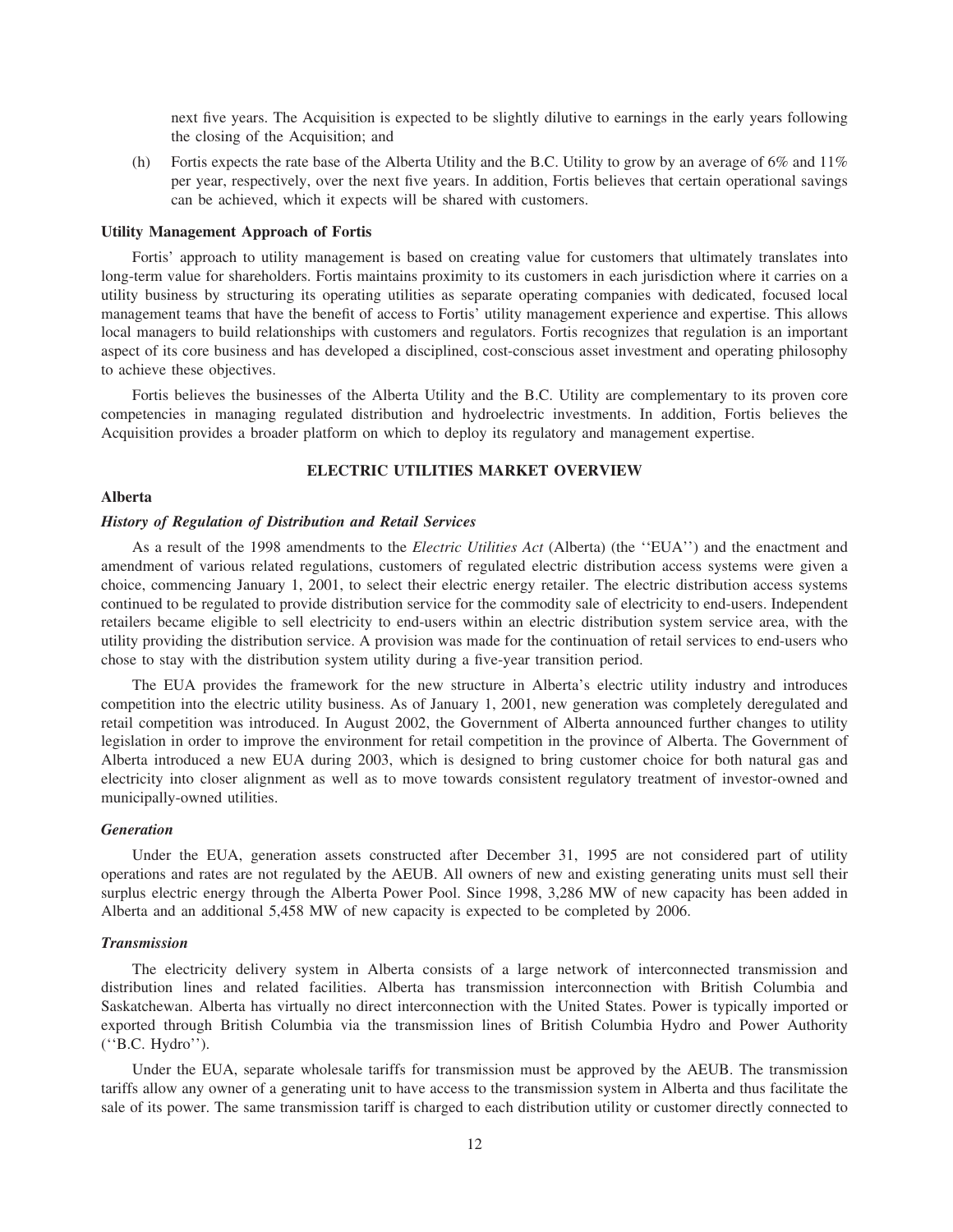the transmission system regardless of location. The equalization of transmission costs is achieved by having each owner of transmission facilities charge its costs to the independent system operator which aggregates these costs and charges a common transmission rate to all who use the transmission system.

## *Distribution*

Distribution of electricity throughout Alberta continues to be regulated by the AEUB. Under the EUA, separate rates for distribution access must be approved by the AEUB. Costs of distribution access are not equalized. The distribution utility provides the distribution access services for all customers under AEUB approved tariffs, which provide for the recovery of the cost-of-service, including a fair return on rate base.

The distribution system in Alberta is comprised of networks of the Alberta Utility, ATCO Ltd., multiple local distributors, including companies owned by the cities of Calgary and Edmonton, smaller municipalities and rural electrification associations.

## *Retail*

As of January 1, 2001, all customers were granted a choice as to the supplier of their electric energy. Industrial and large commercial customers were required to select a retailer effective January 1, 2001. Other customers may continue to purchase electricity from their current distribution utility under a regulated rate option (a ''Regulated Rate Option''). The Regulated Rate Option is to be available for five years  $(2001 - 2005)$  for residential and farm customers and for three years  $(2001 - 2003)$  for small commercial and small industrial customers.

The Regulated Rate Option Tariff is also set by the AEUB and permits the distribution system utility to recover the cost-of-service of buying electric energy for and reselling it to customers within the distribution utility's service area.

On December 11, 2002, the AEUB approved an application requesting the implementation on January 1, 2003 of a monthly method of calculating electricity prices for regulated rate option customers. The new methodology is intended to provide greater price transparency for customers and to prevent large collection shortfalls or surpluses that would require subsequent adjustment by the AEUB.

## **British Columbia**

The electric market in British Columbia is generally characterized by the traditional integrated utility model, where electric utilities generate, transmit and distribute electricity throughout their respective service territories. The BCUC regulates electric utilities in British Columbia and is responsible for setting and enforcing reliability and quality of service standards and for setting rates.

The B.C. Utility and B.C. Hydro, a Crown corporation, are the two largest vertically integrated utilities in British Columbia. B.C. Hydro serves the majority of electricity customers in British Columbia except in the B.C. Utility's service area in the West Kootenay region and parts of the Okanagan region in the interior of British Columbia. B.C. Hydro owns over 80% of the provincial generating capacity (11,115 MW). The remaining capacity is owned by the B.C. Utility, Columbia Power Corporation (''CPC''), industrial plants, and various independent power producers. CPC is a Crown corporation whose primary mandate is to undertake power project investments as the agent of the province on a joint venture basis with the Columbia Basin Trust.

The British Columbia grid is connected to Alberta and to Washington State allowing power to be sold and purchased outside the province. Current transfer capacity is 3,150 MW from British Columbia to the United States, 2,000 MW from the United States to British Columbia, 1,000 MW from Alberta to British Columbia, and 1,200 MW from British Columbia to Alberta.

On September 24, 1997, B.C. Hydro opened its transmission system to third parties as part of the requirement to obtain a Federal Energy Regulatory Commission license. The wholesale market in British Columbia was opened to competition in 1999, when a portion of the wholesale electric customers was allowed to choose an alternative electricity supplier. In November 2002 the government issued its new energy policy, ''Energy For Our Future: A Plan for B.C.''. The four cornerstones of the policy (the ''Proposals'') are low electricity rates and public ownership of B.C. Hydro, secure reliable supply, more private sector opportunities, and environmental responsibility and no nuclear power sources. The Proposals recommended that B.C. Hydro be divided into three entities responsible for generation, transmission and distribution.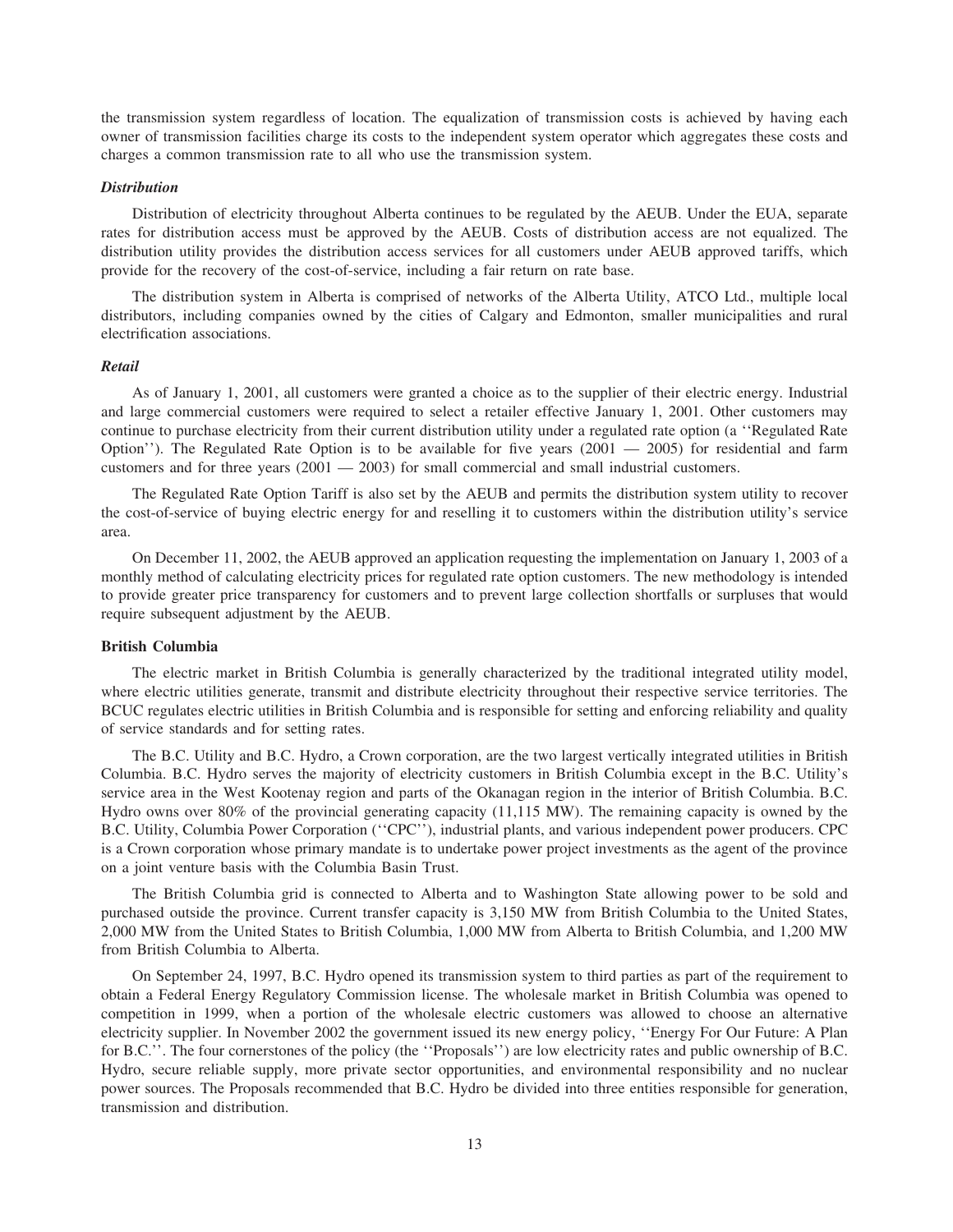Under the Proposals B.C. Hydro would manage its existing heritage assets and private producers would be expected to provide new power generation. Under the Proposals, B.C. Hydro would be expected to restructure such that its transmission activities are independent of its generation and distribution facilities. To date, an independent transmission company, the B.C. Transmission Company has been established to plan, operate and manage the B.C. Hydro system with continuing public ownership of transmission assets and provide non-discriminatory access to B.C. Hydro transmission system at rates determined by the BCUC.

## **THE ACQUIRED BUSINESSES**

The description of the Alberta Utility and the B.C. Utility contained in the Prospectus is based on information provided by the Vendors in connection with the Acquisition Agreements. Fortis, after making its purchase investigations, believes it to be accurate in all material respects.

#### **Aquila Networks Canada (Alberta) Ltd.**

## *Overview and History*

On August 31, 2000, Aquila acquired the electricity retail and distribution businesses in Alberta of TransAlta Utilities Corporation (''TransAlta''). On November 28, 2000, the Alberta Utility sold to EPCOR Energy Services (Alberta) Inc. (''EPCOR'') its intangible retail assets and certain related property, plant and equipment, for consideration of \$110 million. On January 1, 2001, EPCOR also acquired the entire right, title and interest in the Alberta Utility's customer accounts receivable for additional cash consideration of approximately \$100 million, before purchase price adjustments. No gain or loss was recorded on either the sale of the retail assets or the customer accounts receivable.

The Alberta Utility distributes electricity to more than 385,000 customers in Alberta. The Alberta Utility's service territory is mainly rural and covers approximately 169,000 square kilometres. At December 31, 2002, the Alberta Utility had \$847 million in assets and a rate base of \$527 million. Fortis expects the Alberta Utility's rate base to grow to approximately \$800 million by 2008 as a result of customer growth and capital expenditures. For the year ended December 31, 2002, the Alberta Utility had electrical rate revenues of \$248 million and net income of \$28 million.

## *Principal Benefits of Acquisition of the Alberta Utility*

Fortis believes that the business operated by the Alberta Utility is attractive for the following reasons: (i) the Alberta Utility's operations are entirely regulated and complement Fortis' experience in regulated distribution; (ii) the cost-of-service regulatory framework in Alberta allows recovery of all approved costs as well as an appropriate return on equity; (iii) it is not subject to any electricity commodity risk; (iv) the Alberta Utility's distribution system is efficient and well maintained; (v) the Alberta Utility has an attractive service territory providing for well-diversified distribution revenues; and (vi) strong economic trends in Alberta are expected to result in low risk rate base growth provided by new customer connections and required capital expenditures.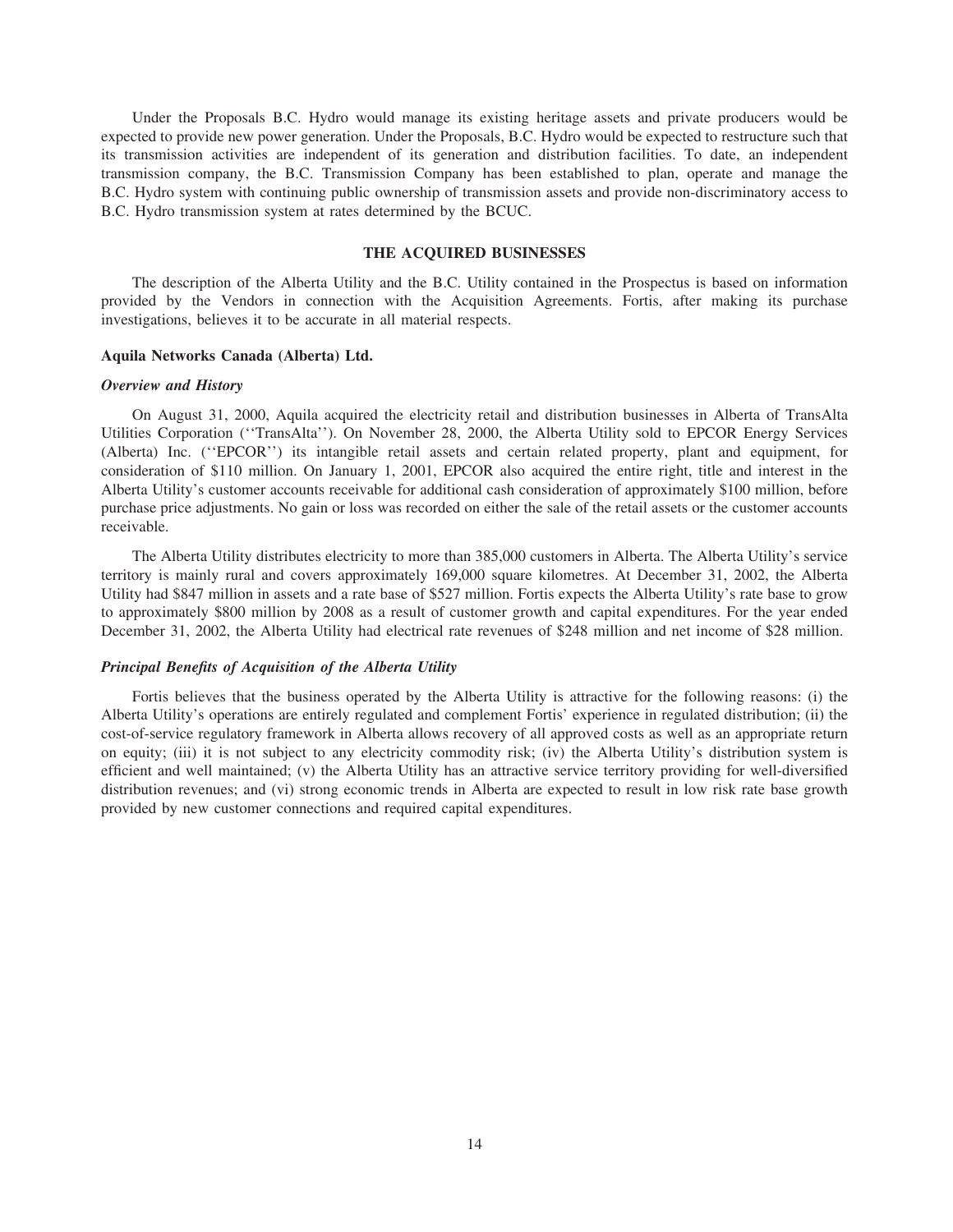



## *Asset and Business Summary*

The Alberta Utility is an electricity distribution utility whose physical asset base is entirely regulated. As an electricity distribution utility, the Alberta Utility's distribution system receives power from either the transmission system (which it does not own) or from small third party power producers connected to the Alberta Utility's distribution system and then distributes the power at 25kV and lower voltages to end-use customers in its territory. It therefore has no exposure to fuel or power purchase prices. In 2002, the Alberta Utility distributed approximately 23,000 GWh to its customers, which represented approximately 47% of total electricity consumption in Alberta in that year.

The Alberta Utility's distribution system (the ''Alberta Electricity Distribution Assets'') comprises approximately 100,000 kilometres of overhead and underground conductors, approximately 150,000 service transformers and approximately 850,000 support structures. The Alberta Utility does not own any substation, transmission or generation assets. The overall quality of the Alberta Utility assets is consistent with a modern, utility standard. The Alberta Utility has entered into joint use agreements with telephone companies, municipal electricity and cable television companies under which the parties share the use and maintenance costs of the support structures they own and jointly use. The Alberta Utility is not engaged in any material unregulated activities.

## *System Growth*

The Alberta Utility's forecasted capital expenditures relate primarily to sustaining capital expenditures related to routine maintenance of the distribution system and expansionary capital expenditures related to the connection of new customers to its distribution system, which will increase the Alberta Utility's rate base. Fortis expects the Alberta Utility will have approximately \$111 million of capital expenditures, net of customer contributions in 2004, and will be funded from internally generated funds. Over the next five years to 2008, Fortis expects capital expenditures will contribute to rate base growth averaging approximately 6% annually.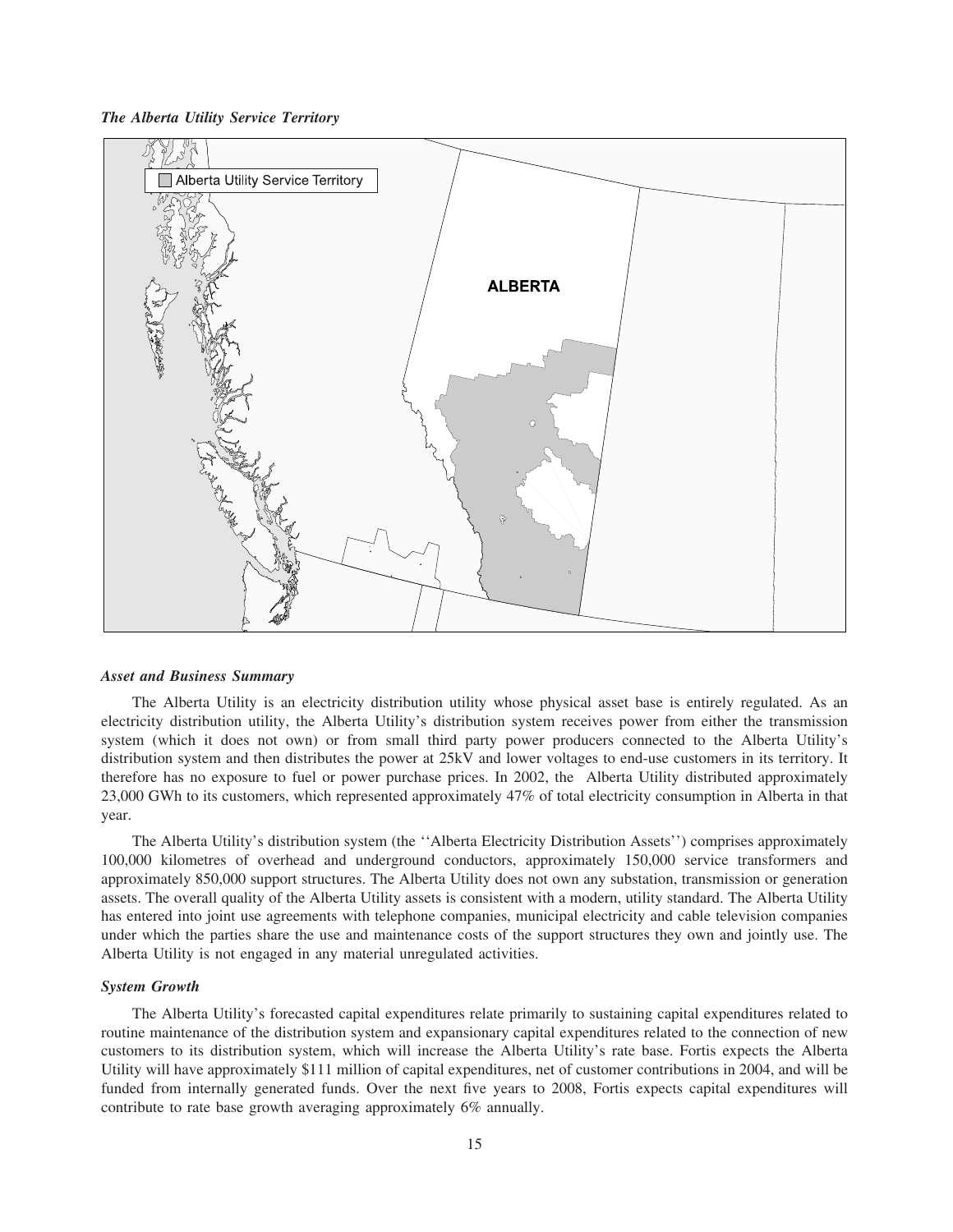## *Regulation and Current Distribution Rates*

The Alberta Utility is regulated by the AEUB under cost-of-service methodology, which allows the Alberta Utility to recover all prudently incurred operating expenses, depreciation, income tax and interest on debt in addition to a return on equity. Current rates were approved in July 2003 and became effective August 1, 2003. The Alberta Utility was provided a regulated rate of return on its equity of 9.50% on a capital structure that has a 40% deemed equity component. The actual capital structure of the Alberta Utility is consistent with the deemed structure.

An annual revenue requirement of \$205 million was approved by the AEUB for 2003. Approved operating costs of \$107 million were \$14 million less than requested in the Alberta Utility's application. Capital expenditures of approximately \$111 million were also approved. The most significant change in the revenue requirement was a reduction in the depreciation rate of its distribution system assets from about 5.2% to 3.8% which is more in line with industry averages. This change resulted in a reduction in annual depreciation expense of approximately \$25 million requiring a \$37 million (13.5%) reduction in rates, and a \$40 million rebate of 2002 rates. This change was applied retroactively and will remain in effect until a detailed depreciation study is completed by the Alberta Utility. During 2003, actual revenues will be reduced by approximately \$58 million to reflect over-collections during the January 2002 to June 2003 period. Since the rebate in respect of 2002 revenue is being made in 2003, financial results in 2003 will compare unfavourably to 2002 and are expected to compare unfavourably to 2004. A lower depreciation rate means capital expenditures will exceed approved depreciation by a greater amount (all things being equal), resulting in growth in rate base.

Under current legislation, the Alberta Utility may maintain existing rates and generally does not need to reapply each year unless it wishes to establish new rates. The AEUB is holding a ''generic cost of capital'' hearing late in 2004 at which implementation of a standardized approach to determination of capital structure and rate of return for utilities in Alberta will be examined. Fortis believes that the AEUB wishes to begin setting rates of return by automatic formula beginning in 2005.

#### *Service Territory Demographics — Customer and Load Mix*

Alberta is an attractive service territory with strong economic growth measured by GDP growth at 9.2% annually for the five-year period ended 2002, ranking it second only to Newfoundland and Labrador among all provinces during that period.

The Alberta Utility serves approximately 385,000 residential, commercial, farm and industrial customers. Distribution revenues are well-diversified by customer type. Residential customers constitute the largest customer class numbering over 311,000 and accounted for approximately 33% of total revenues and 9% of total electricity load (''load'') in 2002. Industrial customers accounted for 29% of total revenues and 73% of total load in 2002. The oil and gas industry represents a significant majority of the Alberta Utility's industrial revenues. Commercial customers, including office buildings, department stores, malls, schools, hospitals, warehouses and other businesses accounted for 23% of total revenues and 12% of total load in 2002. Farm customers accounted for 12% of the total revenues and 5% of total load in 2002.

Since 1996, the residential segment has experienced the strongest customer growth at over 3% annually. Over the past decade the Alberta Utility's distribution system has experienced average annual customer growth of 2-3%. Fortis expects annual customer growth to remain consistent with historical levels.

Fortis believes that there are opportunities for significant improvement in customer service to a level equivalent to other Fortis utilities.

## *Supply of Power to Customers*

The Alberta Utility serves 110 communities through individual franchise agreements that allow it to provide service in those communities. The typical franchise agreement in Alberta is for 10 years with an automatic renewal period of a further five years. Approximately 80% of the Alberta Utility's municipal franchises are based on a standard agreement that has an initial term that runs to 2011 with an automatic renewal to 2016. The remaining municipal franchises are governed by legislation that requires the municipality to give notice of termination in which case the Alberta Utility, as franchise holder, is required to be compensated. The City of Airdrie has given the Alberta Utility notice of its intention to terminate its franchise agreement. The Alberta Utility and the City of Airdrie are currently before the AEUB to establish the appropriate compensation of the Alberta Utility's assets in the City of Airdrie. The assets in the City of Airdrie have a rate base of approximately \$9.0 million.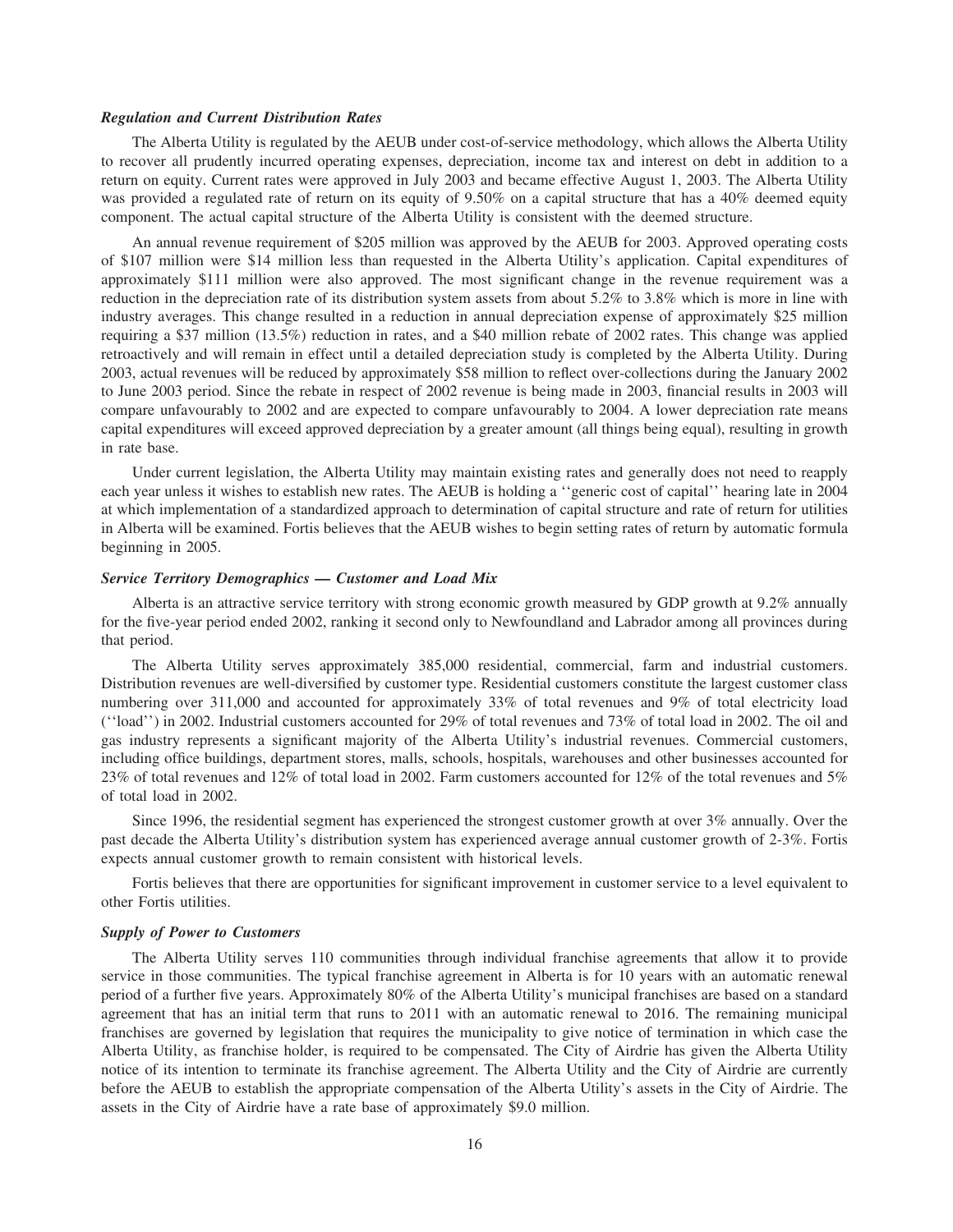As an owner of an electric distribution system under the EUA, the Alberta Utility is required to make arrangements with or act as a default retailer to carry out the retailer functions for those customers that did not select a retailer by November 1, 2000 and may designate a supplier of last resort to provide electricity services to customers otherwise unable to obtain electricity services. In order to remain solely a distribution utility, in November 2000, the Alberta Utility appointed EPCOR to be a default retailer and supplier of last resort in its territory until the end of 2005. The Alberta Utility also has, either directly or indirectly, entered into approximately 80 service contracts with retailers.

## *Selected Historical Financial Information of the Alberta Utility*

The following table presents selected financial and operating information for the Alberta Utility for the years ended December 31, 2002 and 2001 and the six months ended June 30, 2003 and 2002. The following information should be read in conjunction with the historical financial information of the Alberta Utility included in the Prospectus.

| <b>Six Months ended</b><br><b>June 30,</b> |      | Year ended<br>December 31. |       |
|--------------------------------------------|------|----------------------------|-------|
| 2003                                       | 2002 | 2002                       | 2001  |
| (in millions of dollars)                   |      |                            |       |
| 70                                         | 129  | 269                        | 253   |
| 49 $(1)$                                   | 80   | 183                        | 178   |
| 21(1)                                      | 49   | 86                         | 75    |
| (66)                                       | 17   | 28                         | 12    |
| 783                                        |      | 847                        | 1.011 |

(1) Excludes goodwill impairment charge of \$80 million.

(2) A balance sheet as at June 30, 2002 was not required for the purpose of the Prospectus.

#### *Operational Environment*

The operational environment in the Alberta Utility's service territory does not materially adversely impact utility operations with relatively limited snow, ice and extreme wind conditions.

#### *Safety and Reliability*

The Alberta Utility provides safe and reliable service throughout its service territory. The Alberta Utility's reliability statistics are in the top quartile when compared with other Canadian Electricity Association utilities.

## *Employees*

The Alberta Utility has approximately 820 employees. ANCL has two collective agreements with the United Utility Workers Association, which expire on December 31, 2005.

## *EPCOR Litigation*

In November 2000, EPCOR purchased from the Alberta Utility various assets necessary to operate the call centre and billing centre operations of the Alberta Utility. Additionally, EPCOR entered into agreements (the ''EPCOR Agreements'') pursuant to which it was appointed as the exclusive default retailer and supplier of last resort to customers within the Alberta Utility's service area and was granted the exclusive right to act as a retailer within the Alberta Utility's service area for customers purchasing electricity under the Alberta Utility's regulated rate tariff pursuant to a Regulated Rate Option Appointment Agreement.

Under the EPCOR Agreements, the Alberta Utility agreed to supply EPCOR, in a timely manner, with all information, including load settlement meter data in relation to customers in the Alberta Utility's service area, to permit EPCOR to exercise its rights and perform its duties under the EPCOR Agreements. On August 18, 2003, EPCOR filed a Statement of Claim in the Court of Queen's Bench of Alberta in the Judicial District of Edmonton against the Alberta Utility, ANCL and Aquila. EPCOR's claim is that the Alberta Utility, as owner of the distribution system, and ANCL, as the wire services provider, failed to provide EPCOR with timely and accurate information and data required by EPCOR to operate the retail business acquired from the Alberta Utility. EPCOR's claim alleges breaches of the EPCOR Agreements, breach of fiduciary duty and statutory duty by the Alberta Utility and ANCL, as well as negligence. EPCOR is seeking approximately \$83 million in damages, interest, costs, an order compelling the Alberta Utility and ANCL to comply with the EPCOR Agreements and an order requiring the Alberta Utility to comply with its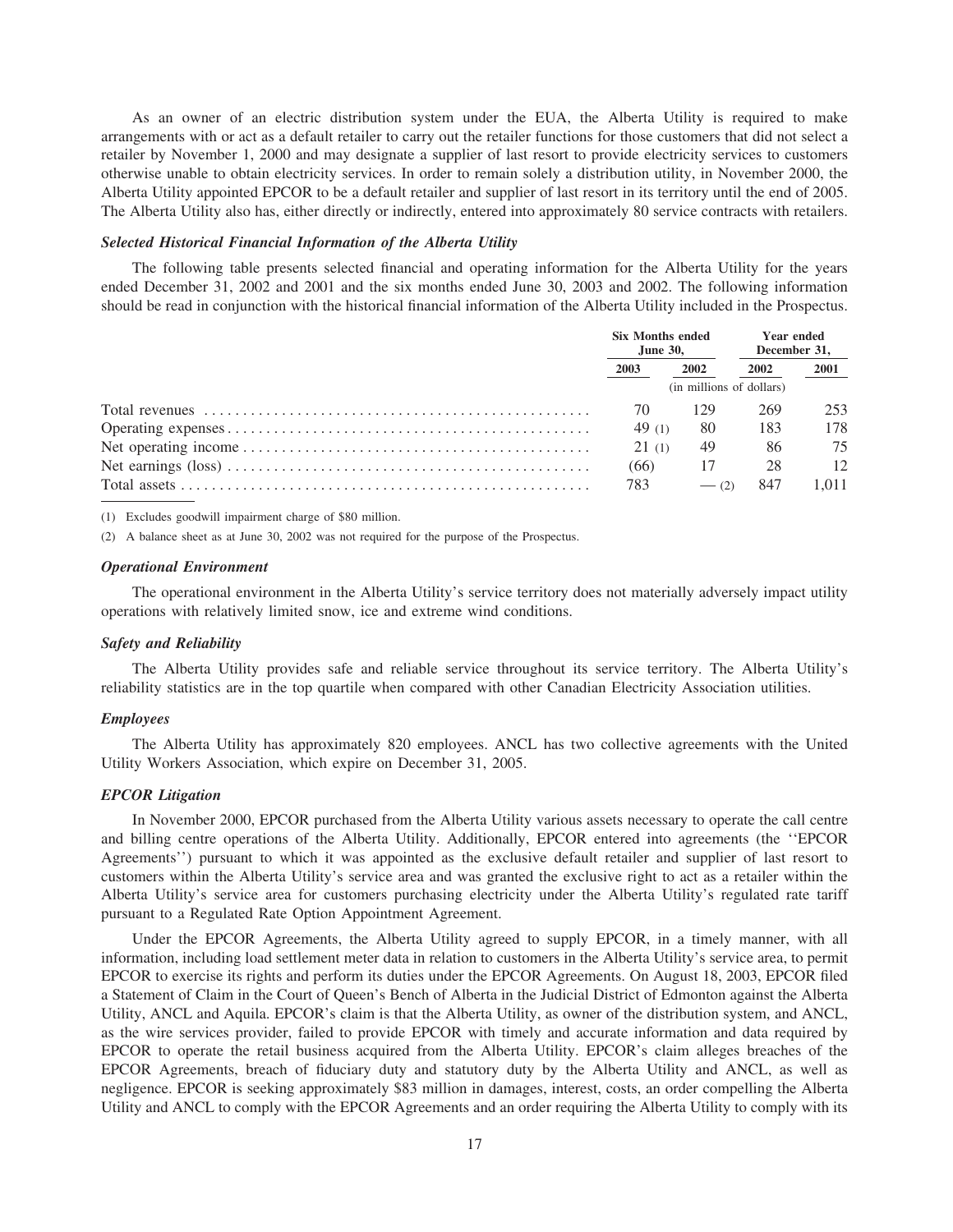obligations. Aquila has been named as a defendant in the litigation as it guaranteed the performance by the Alberta Utility and ANCL of the EPCOR Agreements.

No statement of defence has yet been filed. The Alberta Utility and ANCL are currently considering their response to EPCOR's claim and have not to date made any definitive assessment of potential liability with respect thereto. In negotiating the purchase price and the terms of the Acquisition, Fortis took into consideration the potential liability of the defendants to EPCOR as a result of this claim. See ''Acquisition Agreements'' and ''Risk Factors''.

## **Aquila Networks Canada (British Columbia) Ltd.**

#### *Overview*

The B.C. Utility operates as a regulated integrated utility and generates, transmits, distributes and sells electricity in the southern interior of British Columbia to approximately 140,000 customers, of which 50,000 customers are served through the wholesale sale of power to municipal distributors in Summerland, Penticton, Kelowna, Grand Forks, Nelson and Princeton. The B.C. Utility's operations cover a 50,000 square kilometre service territory.

To supply customers with electricity, the B.C. Utility owns 205 MW of regulated hydroelectric generation capacity and meets the balance of its requirements through a portfolio of long-term and short-term power purchase contracts approved by the BCUC, the costs of which are flowed through to customers.

At December 31, 2002, the B.C. Utility had assets of \$461 million and a rate base of approximately \$416 million. Fortis expects the B.C. Utility's rate base to grow to approximately \$780 million by 2008. Rate base growth is expected as a result of a comprehensive capital expenditure program aimed at meeting customer growth, improving reliability and lowering operating costs. Major components of the planned capital program, which have regulatory approval, include replacement of significant portions of the transmission system, upgrades to the hydroelectric generating plants and development of new substations. For the year ended December 31, 2002, the B.C. Utility had revenues of \$154 million and net income of \$12 million, excluding a \$6 million after-tax non-recurring charge.

## *Principal Benefits of Acquisition of the B.C. Utility's Business*

Fortis believes that the business operated by the B.C. Utility is attractive for the following reasons: (i) the business of the B.C. Utility is virtually entirely regulated and complements Fortis' experience with integrated utilities; (ii) the B.C. Utility has an attractive service territory with revenue diversity from a mature customer base; (iii) the B.C. Utility offers significant opportunity for low-risk, regulated rate base growth due to its capital expenditure program focused on reliability; (iv) the B.C. Utility has 205 MW of regulated hydroelectric generation capacity; and (v) the B.C. Utility has virtually no commodity exposure.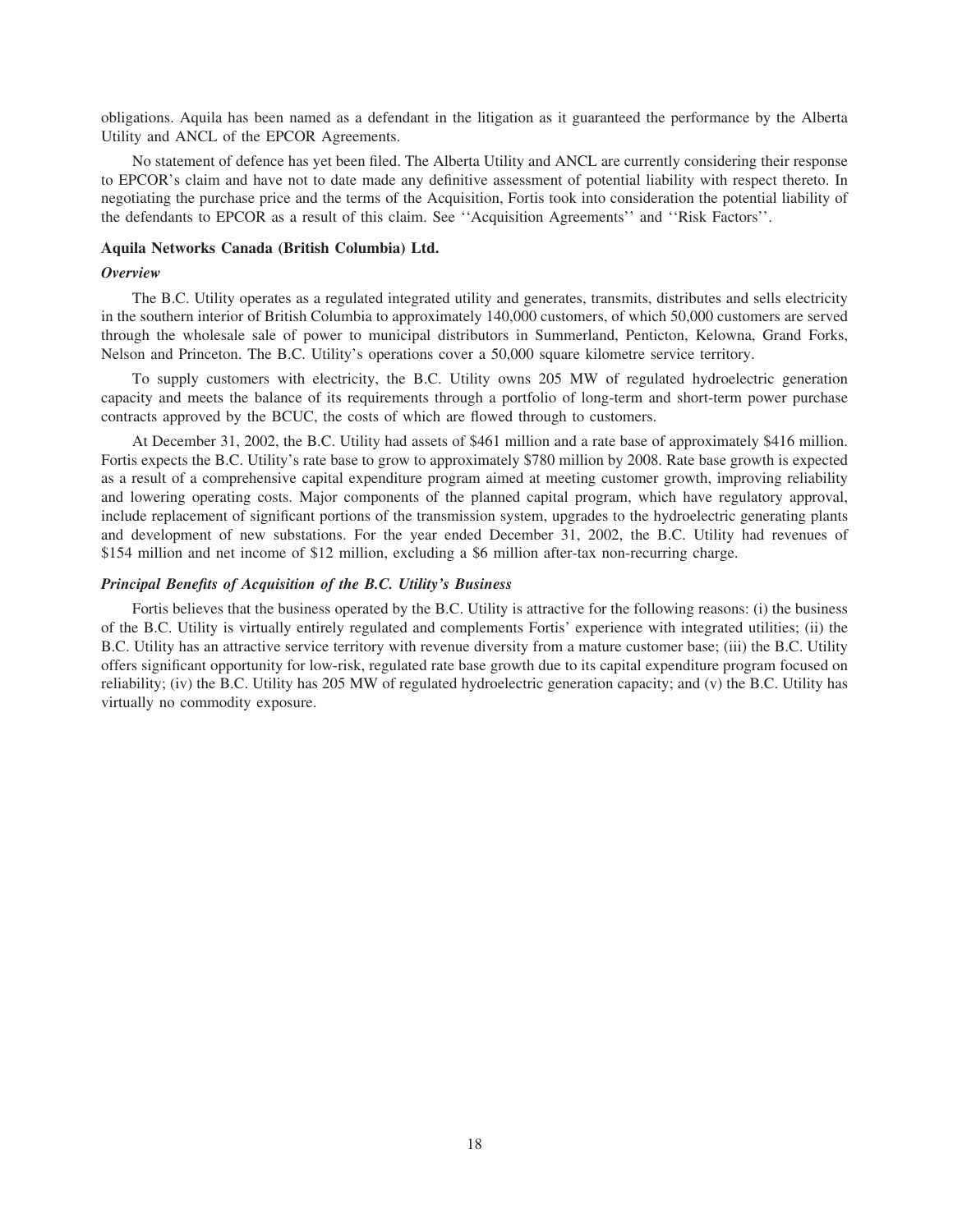## *The B.C. Utility Service Territory*



#### *Asset and Business Summary*

The B.C. Utility's integrated utility assets (the ''B.C. Electricity Generation, Transmission and Distribution Assets'') are comprised of an integrated network of generation, transmission and distribution assets. The B.C. Utility system interconnects with the B.C. Hydro system, and generation facilities owned by others providing additional supply and reliability benefits. The generation assets consist of four hydroelectric generating plants on the Kootenay River with an aggregate installed capacity of 205 MW. Its operations include approximately 10,000 kilometres of transmission and distribution power lines. The transmission assets include approximately 18 terminal transformers. The distribution system is comprised of 70 distribution substations, approximately 28,000 distribution service transformers and approximately 75,000 support structures. The B.C. Utility has entered into joint use agreements with telephone, municipal electricity and cable television companies under which the parties share the use and maintenance costs of the support structures they own and jointly use. Total electricity distributed to end use customers was approximately 2,800 GWh, with a peak system load of approximately 675 MW in 2002.

## *System Growth*

In the late 1990s', in response to growing customer load and the desire to upgrade significant portions of the system to modern standards in order to ensure continued high reliability and reduced operating cost, the B.C. Utility established a comprehensive system renewal and redevelopment plan (the ''Master Plan''). The Master Plan has been filed with the BCUC and, subject to making individual CPCN (as defined below) applications, the B.C. Utility expects it will be allowed to recover capital expenditures incurred to implement those expenditures of the Master Plan approved by the BCUC through its rates. While sustaining capital expenditures related to routine maintenance are approximately \$15 million annually, investment in the B.C. Utility's electrical system is expected to add over \$300 million to its rate base by the end of 2008, an average annual increase in the B.C. Utility's rate base of approximately 11%. Capital expenditures are undertaken when approved by the BCUC pursuant to applications by the B.C. Utility for Certificates of Public Convenience and Necessity (''CPCN'') which ensures proposed expenditures have regulatory support and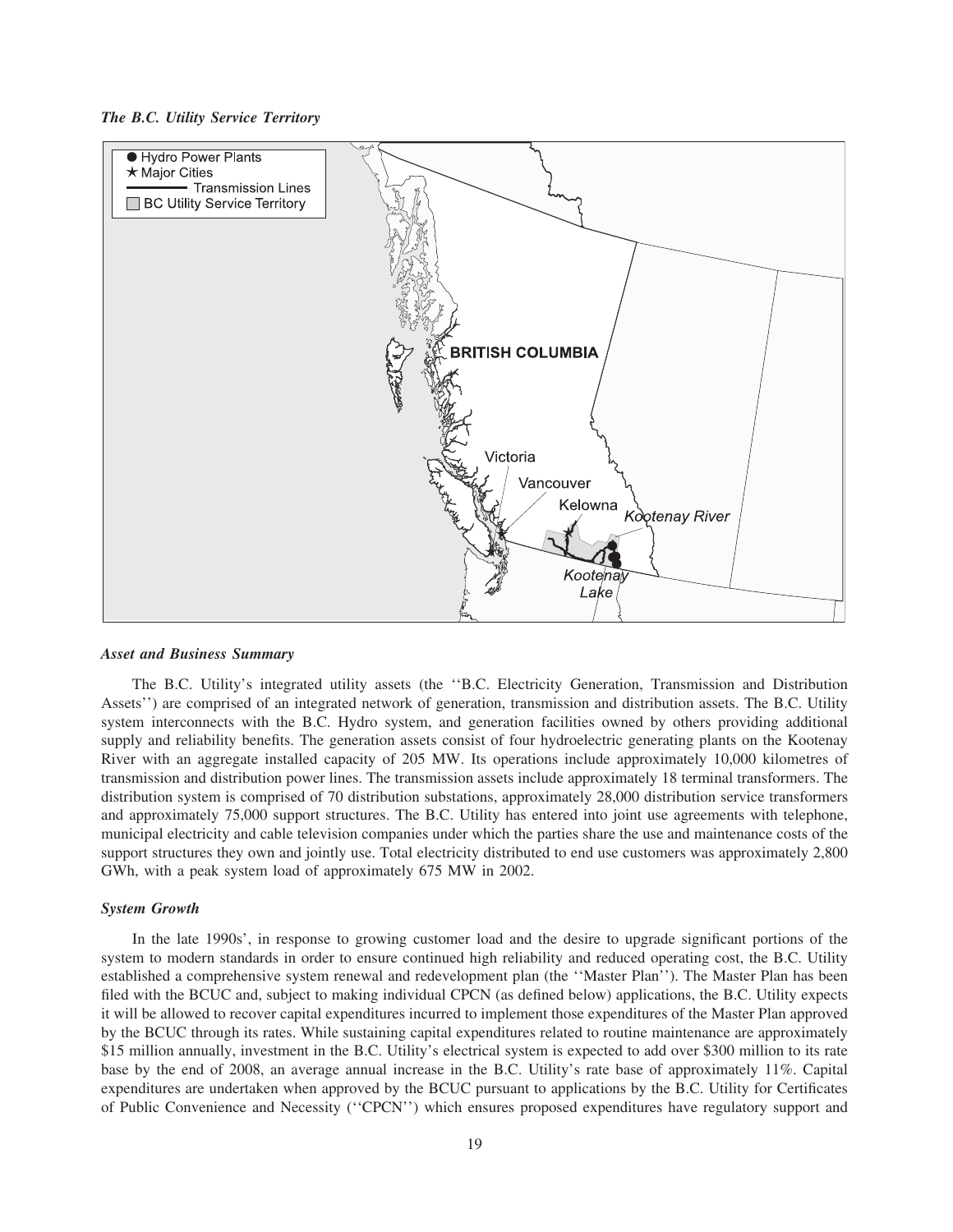can be added to the rate base to earn a regulated return. When the projects identified in the Master Plan are complete, significant portions of the B.C. Utility system will consist of components consistent with a modern, utility standard.

Major projects identified in the Master Plan include:

(a) a new 230kV line and related station facilities in the Lower Columbia area to replace the current 63kV system;

- (b) upgrades to the B.C. Utility's four Kootenay River hydroelectric plants;
- (c) a new substation at Vaseux Lake (South Okanagan); and
- (d) distribution system upgrades.

## 230kV System Development Project

A CPCN was granted in June 2000 for this project which involves the construction of a single new 230kV transmission line from South Slocan to Warfield, following a high-elevation backcountry corridor from South Slocan to Castlegar and the removal of multiple 63kV transmission lines. Switchyard improvements are also planned at the Brilliant Power Plant, Kootenay Canal Plant, and the B.C. Utility's four power plants on the Kootenay River and at the Warfield Station near Trail. This project represents a complete rebuild and reconfiguration of the transmission system in the Lower Columbia area. The new 230kV system will be interconnected with the facilities of other power producers and transmission operators in the region, thereby providing the B.C. Utility customers increased supply reliability and significantly reducing the likelihood of major outages. Additional expected benefits of the new system include reduced long-term operating and maintenance costs, improved safety, increased regional transmission capacity and reduced system losses.

When completed, the project is anticipated to be able to meet customer requirements in this region for the foreseeable future. The total cost of improvements is estimated to be approximately \$115 million of which approximately \$82 million is the B.C. Utility's estimated share. The first elements of this project were placed into service during 2003 and the project is expected to be complete during 2004. As part of this project, the B.C. Utility has recently entered into facility operations, management and interconnection agreements which will govern the operating and cost-sharing responsibilities between the B.C. Utility and the other utility system owners in the region.

## Upgrades to the Kootenay River Hydroelectric Plants

A comprehensive hydroelectric generation upgrade program which will result in standardized electrical and mechanical components across all of the B.C. Utility's hydroelectric power plants has been initiated by the B.C. Utility. Total expected project costs from 2003 until completion in 2008 are approximately \$136 million. Newly installed equipment is expected to enhance reliability and efficiency, while the use of standardized components is expected to reduce future maintenance and capital expenditures.

#### Vaseux Lake (South Okanagan) Substation

In the late 1980s' the B.C. Utility identified the need for additional electricity supply to the south Okanagan region to ensure customer demand post 2005 could be met at a reliability standard consistent with regulatory requirements. In order to increase supply to this region, the B.C. Utility is constructing a new 500kV substation. System improvements include terminal upgrades at Warfield, Grand Forks, Oliver and Penticton.

A CPCN for this project was granted by the BCUC in April 2003. Total project costs of approximately \$69.9 million are expected and the facilities are scheduled to be in service by September 2005.

#### Distribution System Upgrades

Distribution system upgrades consist of improvements in the Trail area distribution system to renew obsolete components at or near the end of their useful life, to establish a standard voltage and to accommodate load growth that has caused load on the existing system to approach design capacity. Additional projects over the next five years include reliability upgrades in the Creston, Osoyoos and Slocan Valley regions.

Recent forest fires in British Columbia have caused an estimated \$1 million in damage to the distribution system of the B.C. Utility. Fortis expects that these costs for the repair and upgrading of the system will be recovered in future rates.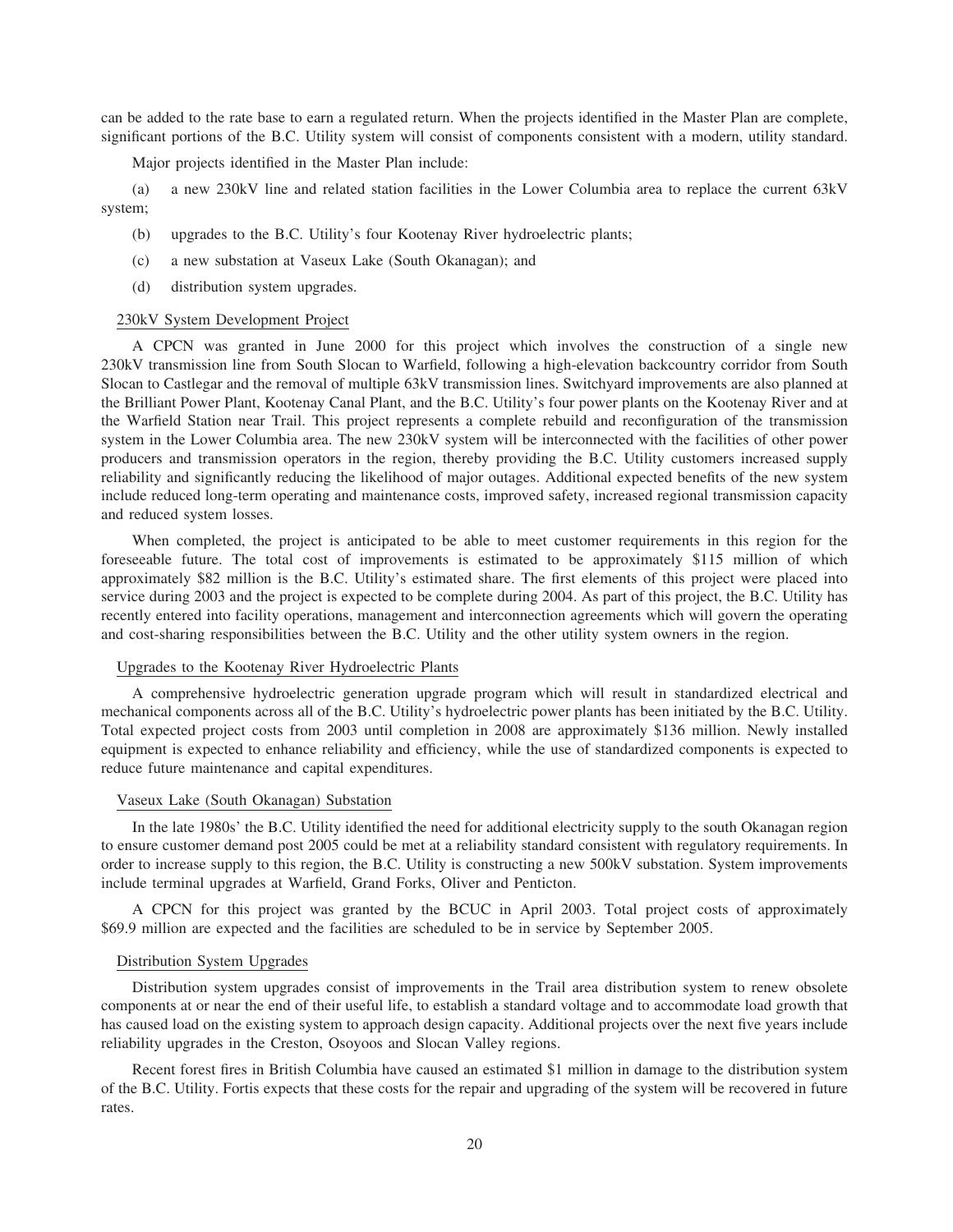## *Regulation and Current Rates*

The B.C. Utility is regulated by the BCUC under a performance-based framework. The performance-based framework rewards cost-efficiency by allowing the utility shareholder to participate in achieved cost reductions, while providing for cost-of-service regulation during certain test years with subsequent rates determined by inflation less a defined productivity improvement factor. The reset of rates at defined intervals pursuant to a cost-of-service methodology allows the utility the benefit of recovery of prudently incurred operating costs and appropriate return on capital. The B.C. Utility operates as a regulated integrated utility — all of its assets constitute part of its rate base and prudently incurred power purchase costs are passed through to customers.

The B.C. Utility's 2003 rates have been set through a combination of the performance-based rate setting mechanism and a negotiated settlement of forecasts and extraordinary costs and deferrals. The existing performancebased rate mechanism has established a revenue requirement for 2003 based on tested forecast cost-of-service for 2000. The base revenue requirement is escalated each year based on customer and sales growth and inflation, less defined productivity improvement factors which for 2003 have been set at 1.0%. The revenue requirement is also adjusted for extraordinary capital and operating costs approved by the BCUC, forecast power purchases and changes in the cost of capital. The B.C. Utility currently earns a regulated rate of return on its equity of 9.82% on a capital structure that has a 40% deemed equity component. The actual capital structure of the B.C. Utility is consistent with the deemed structure.

The B.C. Utility is subject to an annual revenue requirement review and application of the performance-based mechanism which for 2003 has established a revenue requirement of \$160 million representing a 4.3% rate increase over 2002. Under the performance-based framework, risk and reward is shared with customers. The B.C. Utility shares in up to 50% of achieved savings. In light of the substantial capital expenditures, to mitigate the impact of rate increases for customers, the B.C. Utility, with the approval of the BCUC, has established a rate stabilization reserve that has been used to limit rate increases to a maximum of 5% annually.

The year 2004 represents a rebasing year for the performance-based rate mechanism. In 2004, rates will be established on a cost-of-service basis using expected 2004 costs after a detailed review of each individual cost category. The performance-based rate mechanism and sharing mechanism used for establishing the B.C. Utility's revenue and rates for most years since 1992 has provided a return slightly higher than the regulated return set by the formula.

#### *Service Territory Demographics — Customer Mix*

The B.C. Utility serves a 50,000 square km service territory in the lower inland of British Columbia including the communities of Trail, Kelowna, Summerland, Penticton, Grand Forks, Castlegar, Rossland, Nelson and Princeton, serving approximately 140,000 customers, of which 50,000 customers are served through the wholesale sale of power to municipal distributors in Kelowna, Summerland, Penticton, Nelson and Grand Forks. The service territory is characterized as primarily rural residential. Key industries served by the B.C. Utility include the forestry and minerals industries.

The B.C. Utility has a diverse customer base comprised of residential, general service, wholesale (including municipal) and industrial customers. Low risk residential customers constitute the largest customer class and accounted for approximately 42% of total revenues and 36% of the total load in 2002. Additional residential customers are served under wholesale service, whereby the B.C. Utility sells power to municipally owned distribution systems. This accounted for approximately 22% of total revenues and 31% of the total load in 2002. General service customers, including office buildings, department stores, malls, schools, hospitals, warehouses and other businesses accounted for 22% of total revenues and 19% of total load in 2002. Industrial customers accounted for 11% of total revenues and 12% of the total load in 2002.

Fortis believes that there are opportunities for significant improvement in customer service to a level equivalent to other Fortis utilities.

#### *Supply of Power to Customers*

The B.C. Utility owns four hydroelectric generation facilities with an aggregate generation capacity of 205 MW located on the Kootenay River. The B.C. Utility meets approximately 50% of its power needs through generation or power entitlements related to these hydroelectric stations and acquires most of its remaining supply requirements through power purchase contracts with the balance met through spot market purchase contracts. Power purchase contracts are approved by the BCUC and prudently incurred costs are flowed through to customers. This diverse power supply mix provides the B.C. Utility with the flexibility to respond to changes in demand load with virtually no commodity exposure.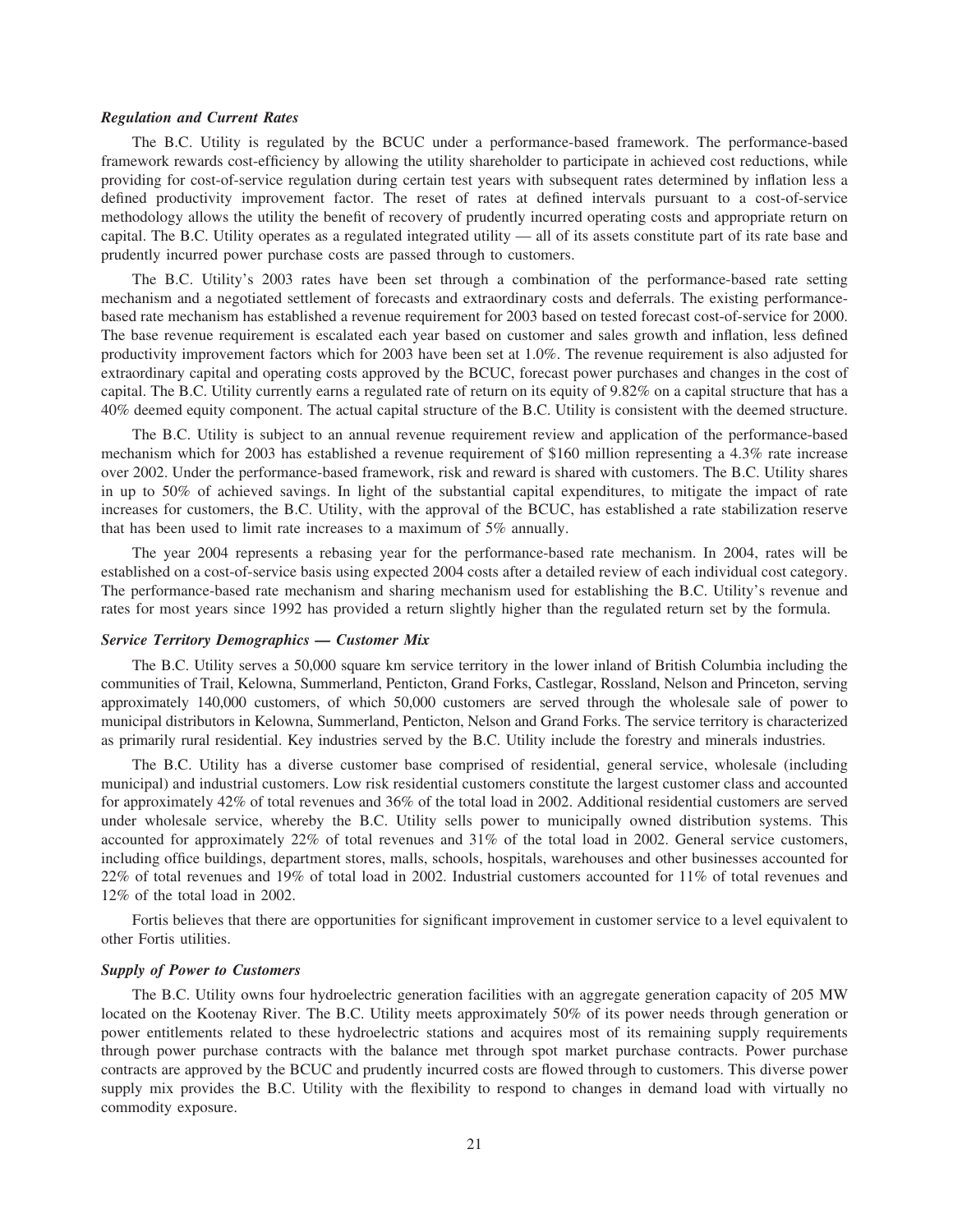## **Owned Generation Facilities**

| <b>UNIT</b> | <b>LOCATION</b>         | <b>YEAR</b><br><b>INSTALLED</b> | <b>UNIT</b><br><b>CAPACITY</b><br>(MW) | <b>2002 NET</b><br><b>GENERATION</b><br>(MWH) |
|-------------|-------------------------|---------------------------------|----------------------------------------|-----------------------------------------------|
|             | Lower Bonnington        | 1924                            | 41                                     | 289.851                                       |
|             | <b>Upper Bonnington</b> | 1907                            | 59                                     | 214,662                                       |
|             | South Slocan            | 1928                            | 55                                     | 252,522                                       |
|             | Corra Linn              | 1932                            | 50                                     | 201,848                                       |
|             |                         |                                 | 205                                    | 958.883                                       |

#### *Power Purchase Agreements*

## Canal Plant Agreement

B.C. Hydro owns the 650 MW Kootenay Canal Generating Station (the ''Canal Plant''), which diverts water from the Kootenay River into a man-made canal that feeds the Canal Plant and runs parallel to the B.C. Utility's existing four plants on the Kootenay River, which are located between Castlegar and Nelson. In order to make efficient use of water flowing out of the Kootenay Lake and to avoid competing water demands between the existing generation facilities of the B.C. Utility and the Canal Plant, a coordination agreement (the ''Canal Plant Agreement'') was entered into in August 1972.

The Canal Plant Agreement provides for certain electrical generation arrangements among the owners of hydroelectric generation in the Kootenay Region of southeastern British Columbia. Under the Canal Plant Agreement, B.C. Hydro utilizes water otherwise licensed for use by the B.C. Utility in its power generation plants at Corra Linn, Upper Bonnington, Lower Bonnington and South Slocan. In return, B.C. Hydro provides the B.C. Utility with a fixed annual entitlement to energy and capacity. The annual entitlement is determined, in accordance with the agreement, as a percentage of the simulated average capability of the generation facilities. The B.C. Utility's power entitlements are approximately 205 MW of capacity and 1,540 GWh of energy. The B.C. Utility plants have to be maintained in a state of operational readiness in order to receive the full entitlements. In the event of a forced or maintenance outage, the entitlements are reduced by a proportionate amount. Allocation of the original generation entitlements considered the relative water use efficiencies of each of the generating units sharing the total water resources.

The Canal Plant Agreement is currently under negotiation for renewal prior to expiry in 2005.

## Brilliant Power Purchase Agreement

Electricity generated by the Columbia Power Corporation and the Columbia Basin Trust (''CPC/CBT'') owned Brilliant Power Plant is transmitted to B.C. Hydro and in exchange, B.C. Hydro allocates a specified amount of power and capacity to the Brilliant Power Plant under the Canal Plant Agreement. Under a power purchase agreement (the ''BPPA''), the B.C. Utility has agreed to purchase from CPC/CBT on a long-term basis (a) the power and capacity allocated to the Brilliant Power Plant by B.C. Hydro and (b) after the expiration of the Canal Plant Agreement, the actual electrical output generated by the Brilliant Power Plant (collectively, the ''Brilliant Entitlement''). During the 60-year term of the BPPA, CPC/CBT has agreed to sell and make available to the B.C. Utility the entirety of the Brilliant Entitlement. During the second 30 years of the BPPA, a market-based adjustment will be made to the price. The BPPA provides the B.C. Utility with approximately 25% of its power requirements in its service territory.

## Power Purchases from B.C. Hydro

The B.C. Utility is also party to a power purchase agreement with B.C. Hydro (the ''B.C. Hydro PPA'') that provides the B.C. Utility with additional electricity for purposes of supplying its load requirements, up to a maximum demand of 200 MW per hour, which constitutes about 23% of the B.C. Utility's electricity supply requirements. The current term of the B.C. Hydro PPA extends until 2013 and provides the B.C. Utility with electricity under fixed prices for that term.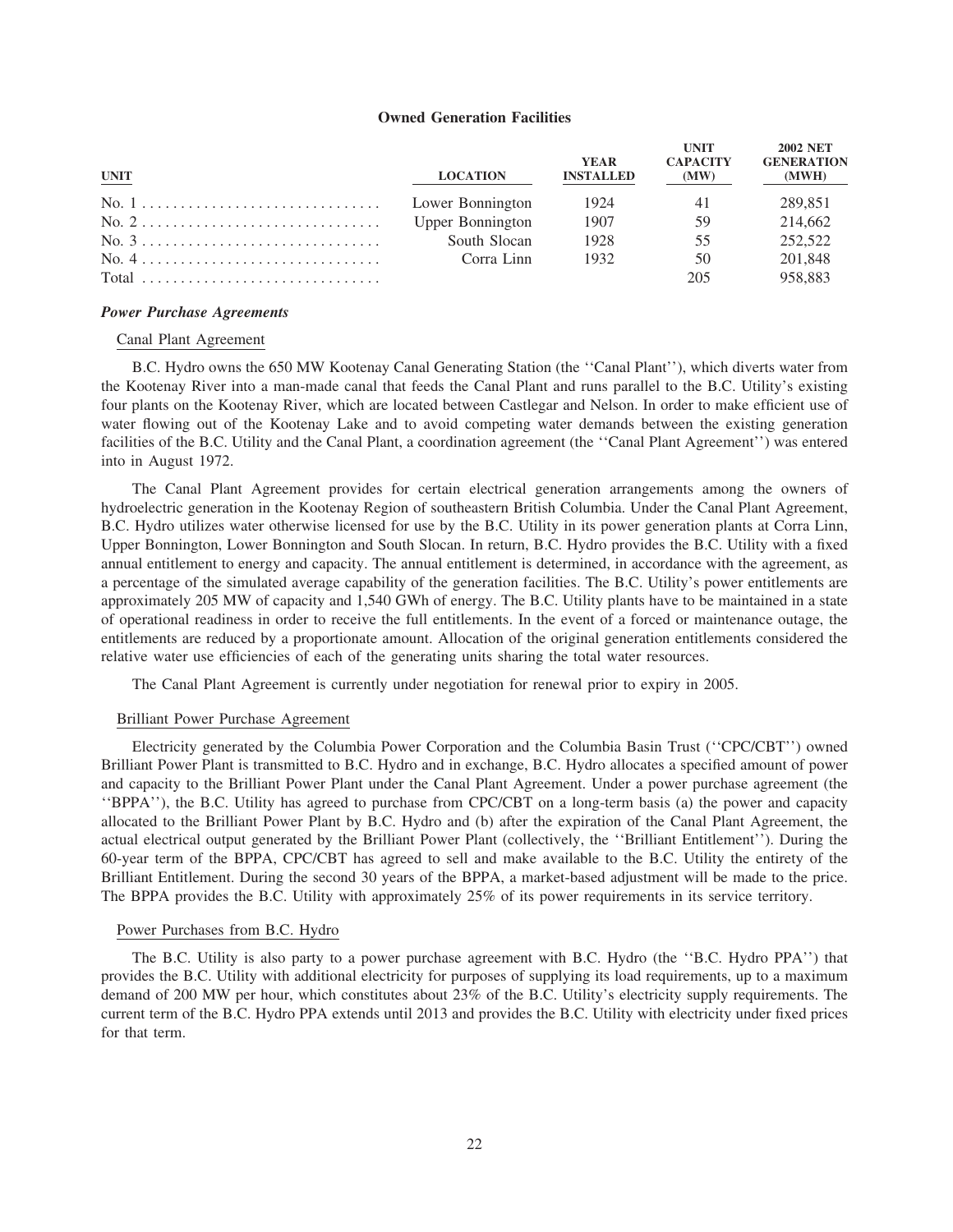## *Selected Historical Financial Information of the B.C. Utility*

The following table presents selected financial and operating information for the B.C. Utility for the years ended December 31, 2002, 2001 and 2000 and the six months ended June 30, 2003 and 2002. The following information should be read in conjunction with the historical financial information of the B.C. Utility included in the Prospectus.

| <b>Six Months</b><br>ended<br><b>June 30,</b> |      | Year ended<br>December 31. |      |      |
|-----------------------------------------------|------|----------------------------|------|------|
| 2003                                          | 2002 | 2002                       | 2001 | 2000 |
| (in millions of dollars)                      |      |                            |      |      |
| 82                                            | 80   | 154                        | 148  | 139  |
| 63                                            | 58   | 134                        | 109  | 105  |
| 19                                            | 22   | 20                         | 39   | 34   |
|                                               | 10   |                            | 17   | 12   |
| 494                                           |      | 462                        | 408  | 367  |

(1) A balance sheet as at June 30, 2002 was not required for the purpose of the Prospectus.

## *Operational Environment*

The operational environment in the B.C. Utility's service territory is more challenging than that of the Alberta Utility and includes heavy snowfall, high wind conditions and rural mountain terrain. See ''Risk Factors — Weather and Other Natural Disasters''.

## *Safety and Reliability*

The B.C. Utility provides safe service throughout its service territory. In recent years, reliability has shown deterioration, however, the B.C. Utility has performed at or near the Canadian Electricity Association average for reliability.

## *Employees*

The B.C. Utility has approximately 400 employees. The B.C. Utility has a collective agreement with the International Brotherhood of Electrical Workers, which expires on January 31, 2005. ANBC also has a collective agreement with the Office and Professional Workers International Union in British Columbia, which expires on January 31, 2006.

#### *Unregulated Activities*

The B.C. Utility's unregulated activities are not material relative to its regulated operations, but provide an opportunity to enhance utilization of the B.C. Utility's utility operation and management resources under service contracts to third parties.

The B.C. Utility provides operations, maintenance and management services relating to (i) the 400 MW Waneta hydroelectric generation facility owned by Teck-Cominco; (ii) the 150 MW Brilliant Hydroelectric Plant owned by CPC/CBT; (iii) the 150 MW Arrow Lakes Hydroelectric Plant owned by CPC/CBT (ANBC and CPC/CBT are currently negotiating the terms of a new, long-term management agreement for the Arrow Lakes facility); and (iv) the distribution system owned by the City of Kelowna.

In addition, the B.C. Utility owns the Walden Power Partnership, an independent power producer, which owns and operates a 16 MW run of the river, hydroelectric power plant near Lillooet, British Columbia. The Walden plant commenced operating in 1992 and sells 100% of its output to B.C. Hydro under a long-term contract.

## **Environmental Matters**

Although primarily regulated at the provincial level, jurisdiction over the environment is shared by Canadian federal, provincial and local governments. As a result, the Alberta Utility and the B.C. Utility are subject to extensive federal, provincial and local regulation relating to the protection of the environment, including air emissions, water discharges and the generation, storage, transportation, disposal and release of various substances. In addition, both the provincial and federal governments have environmental assessment legislation, which is designed to foster better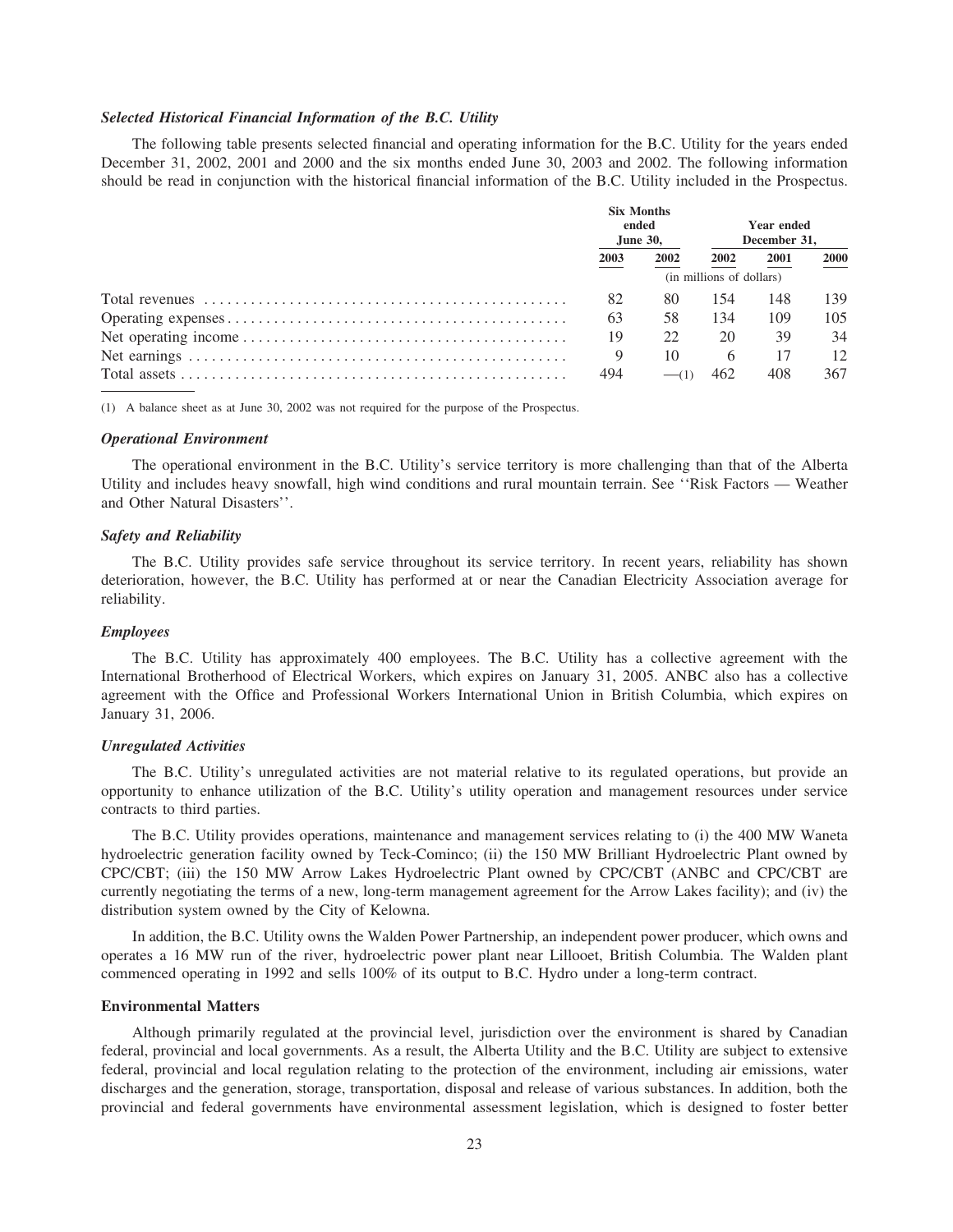planning, and the identification and mitigation of potential environmental impacts of projects or undertakings prior to their commencement.

The primary federal legislation is the *Canadian Environmental Protection Act, 1999* (Canada), which regulates the use, import, export and storage of toxic substances, including PCBs and ozone-depleting substances, specifically to enable pollution prevention and the protection of the environment and human health in order to contribute to sustainable development. Another important piece of federal legislation is the *Fisheries Act* (Canada), which prohibits the deposit of deleterious substances into water which may be inhabited by fish and the destruction of fish habitat.

In December 2002, the Government of Canada ratified the Kyoto Protocol. This protocol calls for Canada to reduce its greenhouse gas emissions to 6% below the 1990 level by 2012. The protocol will only become legally binding when it is ratified by at least 55 countries, covering at least 55% of the emissions addressed by the protocol. If the protocol becomes legally binding, it is expected to affect the operation of all industries in Canada. Although the impact of the Kyoto agreement on the Alberta Utility and the B.C. Utility cannot be fully determined at this point, as a wire service provider and a hydroelectric generator (in the case of the B.C. Utility), Fortis expects that the overall impact should be minimal.

In Alberta, the principal provincial environmental legislation includes the *Environmental Protection and Enhancement Act* (Alberta) which establishes a comprehensive regime regulating releases and spills of contaminants, including PCBs and ozone-depleting substances, waste management and release reporting and cleanup criteria. Additionally, the *Water Act* (Alberta) supports and promotes the conservation and management of water, including the wise allocation and use of water.

In British Columbia, the primary provincial legislation includes the *Waste Management Act* (British Columbia), the *Environmental Assessment Act* (British Columbia), the *Water Act* (British Columbia) and the *Forest Practices Code of British Columbia Act* (British Columbia). The *Waste Management Act* (British Columbia) is an omnibus piece of legislation that regulates most aspects of the environment, including substance releases, waste storage and remediation standards. The *Forest Practices Code of British Columbia Act* (British Columbia), the *Forest Act* (British Columbia) and the *Forest and Range Practices Act* (British Columbia) are intended to ensure sustainable use of the forests through planning, stewardship and protection initiatives. The *Water Act* (British Columbia) is intended to coordinate the overall management of water through coordination of licences and permits to divert, use and store water.

Municipal regulation is primarily relevant in the context of discharges of industrial sewage and storm water runoff to the municipal sewer system.

As part of its purchase investigations, Fortis reviewed environmental records provided by the Vendors with respect to the policies, practices and assets of the Alberta Utility and the B.C. Utility. Fortis believes that the environmental compliance policies and practices of the Alberta Utility and the B.C. Utility are in accordance with industry standards.

## **ACQUISITION AGREEMENTS**

Fortis has entered into a share purchase agreement dated as of September 15, 2003 with ANCL for the purchase of all of the issued and outstanding shares, and the repayment of certain indebtedness, of the Alberta Utility (the ''Alberta Purchase Agreement''), which company holds the Alberta Electricity Distribution Assets. Fortis has also entered into a share purchase agreement dated as of September 15, 2003 with ANBC for the purchase of all of the issued and outstanding shares, and the repayment of certain indebtedness, of the B.C. Utility (the ''B.C. Purchase Agreement''), which company holds all of the B.C. Electricity Generation, Transmission and Distribution Assets (the Alberta Purchase Agreement and the B.C. Purchase Agreement are collectively hereinafter referred to as the ''Acquisition Agreements''). Fortis may assign either agreement, and the right to purchase all of the issued and outstanding shares of the Alberta Utility or the B.C. Utility, as the case may be, to a wholly-owned subsidiary of Fortis prior to closing of the Acquisition. Fortis intends to assign each Acquisition Agreement to a separate indirect, wholly-owned subsidiary of Fortis. Each such subsidiary will be owned directly by a wholly-owned subsidiary of Fortis (''Acquisition Holdco'').

## **Purchase Price**

The purchase price under the Alberta Purchase Agreement is \$686 million (the ''Alberta Unadjusted Purchase Price'') and the purchase price under the B.C. Purchase Agreement is \$674 million (the ''B.C. Unadjusted Purchase Price''). Under each Acquisition Agreement, the purchase price will be adjusted by (i) deducting indebtedness of the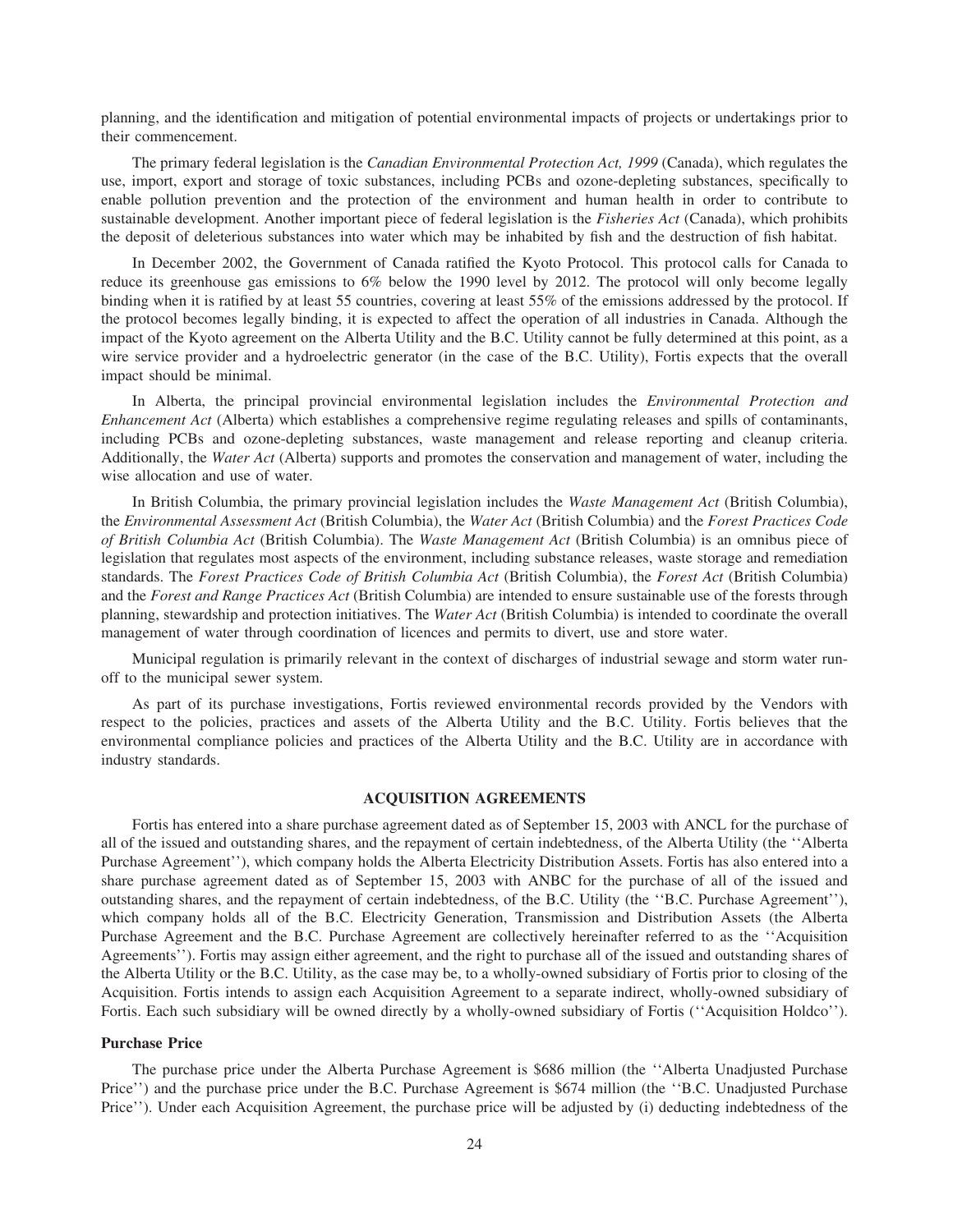company being purchased to related companies and to certain third parties, (ii) adding (or deducting in the case of a deficit) the working capital of the applicable company as at the date of the closing of the Acquisition (which in the case of the Alberta Purchase Agreement will be reduced by an agreed amount of \$19.2 million), (iii) adding or deducting, as applicable, an amount equal to the change in property, plant and equipment amounts reflected on balance sheets of the applicable company between December 31, 2003 and the date of the closing of the Acquisition, and (iv) in the case of the Alberta Purchase Agreement, adding the balance of a \$21.7 million ''defect allowance'' to the extent it is not applied in respect of claims for breaches of representations and warranties. In certain circumstances where the value of the shares sold under an Acquisition Agreement is reduced as a result of an uncured or unwaived breach of a representation or warranty in such agreement by an amount that exceeds \$6.74 million in the case of the B.C. Purchase Agreement, and \$6.86 million, plus a ''defect allowance'' in an amount of \$21.7 million, in the case of the Alberta Purchase Agreement, the purchase price will be adjusted downward by the amount the diminution in value exceeds that threshold. In the case where the diminution in value exceeds \$68.6 million in respect of the Alberta Purchase Agreement or \$67.4 million in respect of the B.C. Purchase Agreement, Fortis may terminate the applicable Acquisition Agreement.

## **Representations and Warranties**

Under the Acquisition Agreements, the parties have made various representations and warranties that are customary for this type of transaction. The Vendors' representations and warranties relate to, among other things, absence of undisclosed litigation, absence of unpaid taxes, certain financial matters, compliance with laws and licences, title to the shares being purchased and the assets of the Alberta Utility and the B.C. Utility, as the case may be, the lack of sales or offices in the United States, the completeness of information disclosed to Fortis, the solvency of the Vendor and Aquila and certain environmental matters. The Vendors have also represented and warranted to Fortis that (generally, in the case of the B.C. Utility, and since the acquisition of the Alberta Utility by Aquila, in the case of the Alberta Utility) the business of such companies has been conducted in the ordinary course and in compliance with good industry practice, applicable law and all necessary authorizations. The Vendors have certain rights to cure breaches of representations and warranties prior to the closing of the Acquisition. The representations and warranties generally survive for 12 months following the closing of the Acquisition, except for (i) claims in respect of certain corporate organization and authorization matters (in respect of the Vendors, the Alberta Utility or the B.C. Utility, as applicable) and share capital and share title matters which survive indefinitely and (ii) claims in respect of taxes which survive for six months following the date on which notice of reassessment may be issued in respect of the year in which the closing of the Acquisition takes place. After the closing of the Acquisition, no action or proceeding may be brought or enforced by Fortis relating to the representation and warranty concerning completeness of information disclosed to Fortis in connection with the Acquisition.

#### **Covenants**

The parties to each of the Acquisition Agreements have made customary covenants relating to the closing of the Acquisition and related matters. In particular, each Vendor has agreed to conduct the business of the Alberta Utility and the B.C. Utility, as the case may be, in the ordinary course in accordance with good industry practice. The B.C. Utility has also agreed to enter into agreements, undertake projects and implement plans approved by the BCUC. In addition, the Acquisition Agreements impose limitations on the scope of business that may be conducted prior to closing of the Acquisition, including, among other things: (i) the length or value of contractual commitments and capital expenditures that the Alberta Utility and the B.C. Utility may undertake without the consent of Fortis (which may not be unreasonably withheld); (ii) the obligation of the Vendor to notify Fortis of the occurrence of certain events; and (iii) the right of Fortis to reasonable access to the Alberta Utility and the B.C. Utility and their management, employees and consultants. Each Vendor has further agreed that prior to the termination of the Acquisition Agreements, neither it nor any person on its behalf will discuss or negotiate any alternative transactions with third parties. Immediately following the closing of the Acquisition, Fortis has agreed to cause each of the Alberta Utility and the B.C. Utility to repay certain of their respective outstanding indebtedness.

## **Indemnities**

Pursuant to the Acquisition Agreements, the Vendors, subject to certain limits, have agreed to indemnify and save harmless Fortis and its affiliates, and Fortis, subject to certain limits, has agreed to indemnify and save harmless the Vendors and their affiliates in respect of all claims sustained or incurred by the other resulting from (i) any misrepresentation or breach of warranty (other than the representation of the Vendor concerning completeness of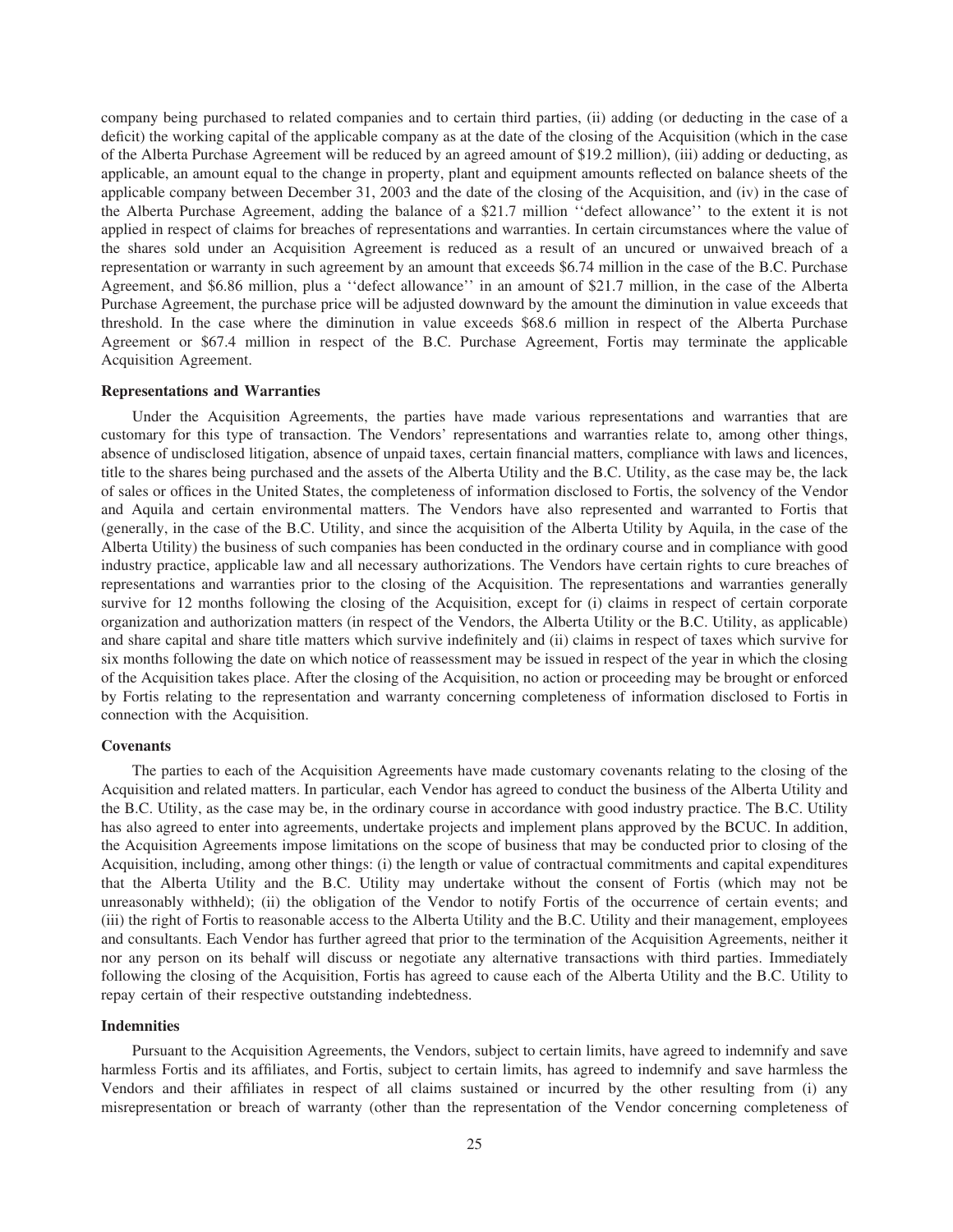information disclosed to Fortis) or (ii) failure to comply with, or the breach of, any covenants or agreements contained in the Acquisition Agreements. The indemnities provided by the Vendors or Fortis, as the case may be, are limited in certain respects in that claims may only be made under the indemnities in respect of a breach of a representation or warranty when the amount attributable thereto exceeds \$100,000. The Vendor or Fortis, as the case may be, will only be obligated to indemnify the other party when the aggregate of all such losses exceeds \$17.15 million in the case of the Alberta Purchase Agreement and \$16.85 million in the case of the B.C. Purchase Agreement; however when such limitations are exceeded, the indemnity will apply in respect of all such claimed amounts. Under each Acquisition Agreement the maximum claim under the indemnity provisions by a party is \$100 million. The above limitations do not apply to (i) any misrepresentation by a Vendor concerning certain corporate organization and authorization matters (in respect of both the Vendor and the Alberta Utility or the B.C. Utility, as applicable), share capital or share title matters or enforceability of the Acquisition Agreement, (ii) the obligation of Fortis to ensure the Alberta Utility or the B.C. Utility, as the case may be, repays certain outstanding indebtedness, or (iii) any misrepresentation by Fortis concerning certain corporate organization and authorization matters or enforceability of the Acquisition Agreement. The Vendors will also indemnify Fortis in respect of liabilities of the Alberta Utility and the B.C. Utility for taxes beyond amounts set out in tax filings or accounted for in closing adjustments. Acquisition Holdco will indemnify the Vendors and their affiliates in respect of certain claims made by EPCOR against the Alberta Utility, ANCL and Aquila. See ''The Acquired Businesses — Aquila Networks Canada (Alberta) Ltd. — EPCOR Litigation''.

## **Closing Conditions**

Under each Acquisition Agreement, the obligations of a party to close are subject to certain conditions. These include: (i) the truth of the other party's representations and warranties, except where inaccuracies would not have a material adverse effect or as are permitted, subject to reduction of the purchase price; (ii) compliance by the other party with, and performance by the other party of, its agreements and covenants under the Acquisition Agreements, except where such failure would not have a material adverse effect; (iii) satisfaction by each party that all regulatory approvals have been obtained on terms that would not reasonably be expected to have a material adverse effect; (iv) satisfaction by each party that the terms and conditions of certain third party consents, releases and approvals that have been obtained or that the failure to obtain any of the said consents, releases and approvals would not reasonably be expected to have a material adverse effect; (v) no material adverse change in the business, results of operations, regulatory environment, assets and financial condition of the Alberta Utility or the B.C. Utility having occurred; (vi) Aquila shall have provided the Alberta Utility and the B.C. Utility with releases of any claims it has or may have against them; (vii) Aquila shall have delivered a guarantee to Fortis in respect of the performance of the Vendors under the Acquisition Agreements; (viii) the acquisition by Fortis, or by subsidiaries of Fortis, of a reviewable interest pursuant to section 54 of the *Utilities Commission Act* (British Columbia) shall have been approved by the BCUC; (ix) there must not be any judgment, decree, injunction, writ or order in effect that has had or would reasonably be expected to have a material adverse effect; (x) the receipt of customary legal opinions; and (xi) approval by the BCUC of the B.C. Utility Credit Facility (as described below).

The regulatory approvals that must be obtained prior to closing include:

- (a) AEUB approval under section 102 and, if applicable, sections 101 and 109 of the *Public Utilities Board Act* (Alberta) of the transfer of the shares of the Alberta Utility to Fortis or a subsidiary of Fortis;
- (b) AEUB approval under section 126(2) of the *Electric Utilities Act* (Alberta) and sections 36(1) and (2) of the *Public Utilities Board Act* (Alberta) of the transfer by the Vendor to the Alberta Utility, and assumption by the Alberta Utility, of the Vendor's obligations in respect of retail services agreements which provide certain large industrial electricity consumers access to the Alberta interconnected electric system;
- (c) approval by the BCUC of the transfer of the shares of the B.C. Utility to Fortis or a subsidiary of Fortis; and
- (d) if the parties have jointly determined that a filing or notification is required under the *Competition Act* (Canada) (the ''Competition Act''), one of the following has occurred: (i) an advance ruling certificate has been issued in respect of the Acquisition pursuant to section 102 of the Competition Act; (ii) the applicable waiting period under section 123 of the Competition Act has expired without the parties being advised that the Commissioner of Competition under the Competition Act (the ''Commissioner'') intends to issue an order under section 92 or 100 of the Competition Act in respect of the Acquisition; or (iii) the Commissioner has advised Fortis that he does not intend at the current time to apply for an order under section 92 of the Competition Act in respect of the Acquisition.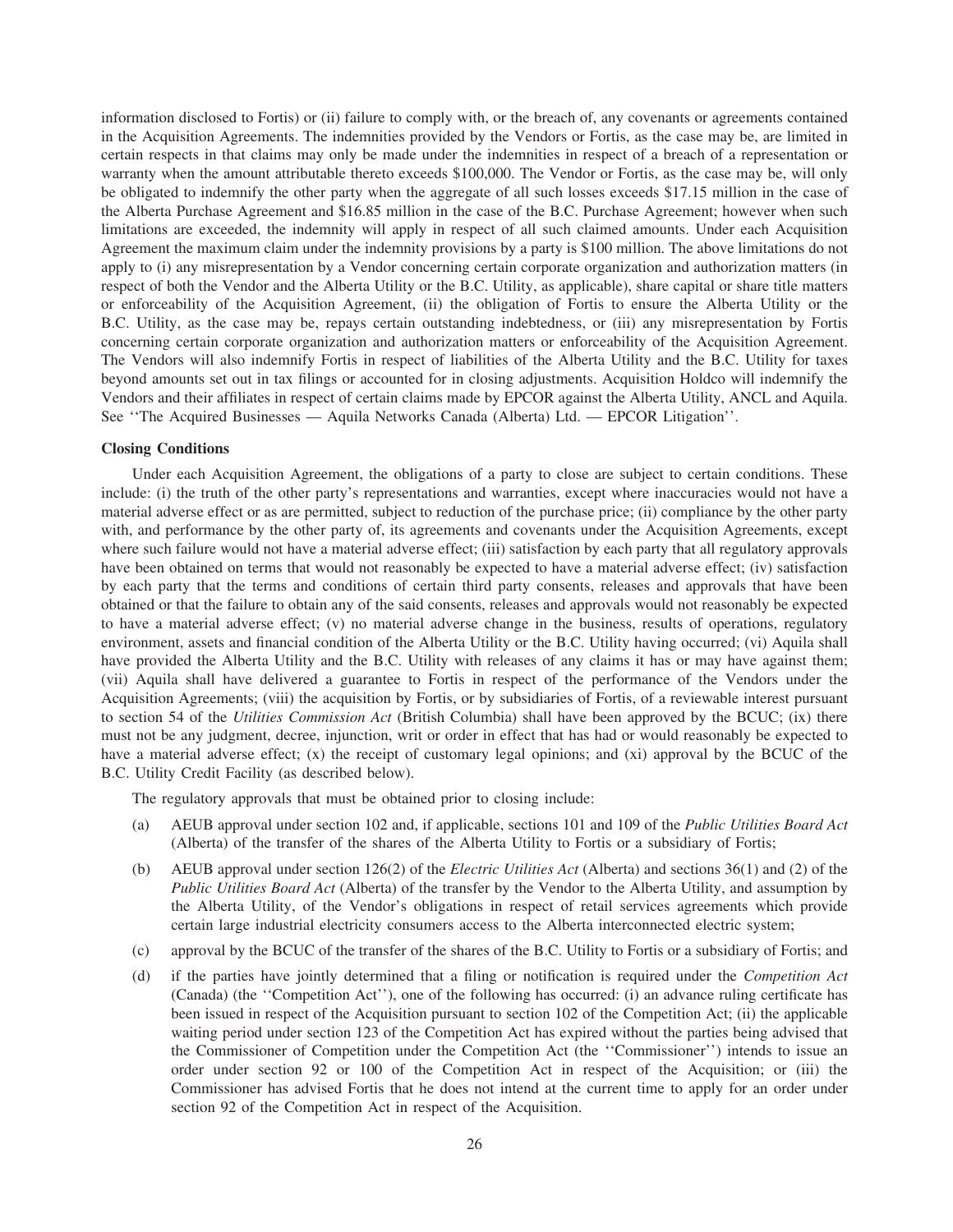In addition, the Vendors' obligation to close the Acquisition is conditional on the Vendors obtaining (i) approval of the Kansas Corporation Commission under certain existing orders, of the transfer of the shares of the Alberta Utility and the B.C. Utility; and (ii) inclusion in the approvals listed above of AEUB and BCUC of a direction, order or decision that the proceeds of the transactions contemplated by the Acquisition Agreements are to be allocated to or otherwise accrue to the benefit of the shareholders of the Alberta Utility and the B.C. Utility.

Under the Acquisition Agreements, a Vendor is not required to close unless certain collective agreements and interconnection agreements have been assigned to Fortis or an affiliate of Fortis and the Vendor is released from its obligations thereunder. Under the Acquisition Agreements, Fortis will not be required to close unless consents have been obtained with respect to the assignment of numerous service, software, support and maintenance agreements and interconnection agreements from Aquila or its affiliates to the Alberta Utility or the B.C. Utility, as the case may be, and such assignment to Fortis or an affiliate of Fortis has occurred, except where the failure to obtain such consents or make such assignment would not have a material adverse effect on the Alberta Utility or the B.C. Utility, as applicable, or where the Vendor has made other arrangements satisfactory to Fortis for the supply of the service or software following closing.

The closing of the Acquisition must occur prior to 5:00 p.m. (Toronto time) June 30, 2004, unless extended by mutual agreement. The closing must not violate any applicable order, decree or judgment of any government authority, and the closings of both the purchase of the Alberta Utility and the B.C. Utility must occur concurrently. The parties expect the closing to occur in the first half of 2004.

## **Termination**

An Acquisition Agreement may be terminated by a party thereto at any time prior to closing in certain circumstances including: (i) the mutual agreement of all of the parties to the agreement; (ii) if a government authority advises in writing that it will not be providing a necessary authorization; (iii) if an insolvency event occurs in respect of the other party; and (iv) if the closing of the transaction would violate an order, decree or judgment of a government authority that has not been stayed and the appeal periods in respect thereof have expired. An Acquisition Agreement may also be terminated by either party if the total of all defect amounts relating to breaches of representations and warranties exceeds \$68.6 million under the Alberta Purchase Agreement and \$67.4 million under the B.C. Purchase Agreement.

## **Related Agreements**

Pursuant to a letter agreement dated September 15, 2003 between Fortis and Aquila, Fortis has agreed that Acquisition Holdco will offer replacement guarantees to the beneficiaries of certain existing guarantees (the ''Existing Guarantees'') that Aquila has provided in respect of obligations of the B.C. Utility under approximately \$150 million of secured debentures and in respect of certain other obligations of the B.C. Utility. Fortis has also agreed to cause: (i) each of the Alberta Utility and the B.C. Utility to have certain minimum capitalization ratios at closing of the Acquisition; and (ii) Acquisition Holdco and the holders of the shares of the Alberta Utility and the B.C. Utility to agree to certain other financial obligations and restrictions, including in respect of the Alberta Utility, the B.C. Utility and the companies that hold their shares directly. In the event the beneficiaries of any Existing Guarantee do not release Aquila from its obligations thereunder prior to the closing of the Acquisition, Fortis will cause Acquisition Holdco to indemnify Aquila for any and all amounts paid by Aquila in accordance with the terms of Existing Guarantees.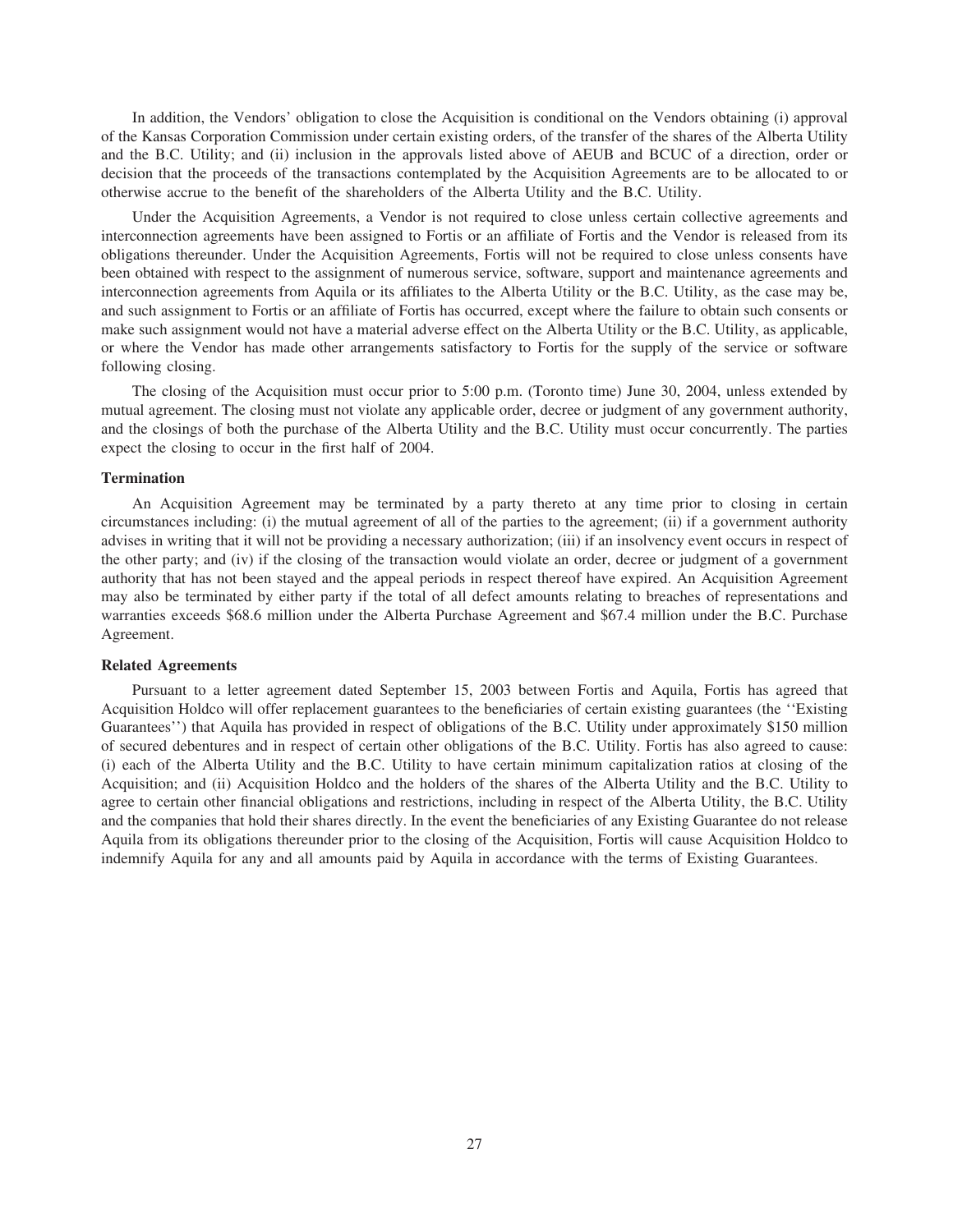## **FINANCING OF THE ACQUISITION**

For purposes of financing the Acquisition, Fortis has obtained commitments from a Canadian chartered bank for a \$730 million non-revolving credit facility in favour of Fortis (the ''Fortis Credit Facility''), a \$393 million nonrevolving credit facility in favour of the Alberta Utility (the ''Alberta Utility Credit Facility'') and a \$277 million nonrevolving credit facility in favour of the B.C. Utility (the ''B.C. Utility Credit Facility''). The funding of each of the Fortis Credit Facility, the Alberta Utility Credit Facility and the B.C. Utility Credit Facility (collectively, the ''Credit Facilities'') is subject to the execution of definitive documentation and fulfilment of other customary conditions. The Credit Facilities would be sufficient, if necessary, to fund the aggregate \$1,360 million consideration payable for the Acquisition and the repayment of certain indebtedness of the Alberta Utility and the B.C. Utility. The B.C. Utility has outstanding \$148.3 million principal amount of secured debentures of various series which may be prepaid prior to their maturity, subject to payment of a ''make-whole'' amount which is a premium over the outstanding principal amount. In the event that Fortis determines that such B.C. Utility secured debentures will not be repaid as part of the Acquisition, the B.C. Utility Credit Facility will be cancelled; however, in such event the Fortis Credit Facility will be increased by \$130 million to an aggregate of \$860 million. Fortis will use such increased amount to finance the refinancing of the remaining B.C. Utility debt.

The Fortis Credit Facility is an unsecured single borrowing credit facility to be used by Fortis, to the extent required, to finance the payment of the cash portion of the purchase price for the Acquisition. In the event that the purchase of the Alberta Utility and the B.C. Utility is effected through one or more wholly-owned subsidiaries of Fortis, the obligations of Fortis under the Fortis Credit Facility will be guaranteed by such subsidiary or subsidiaries. The Alberta Utility Credit Facility and the B.C. Utility Credit Facility are unsecured single borrowing credit facilities to be used by the Alberta Utility and the B.C. Utility, respectively, to refinance certain of their existing indebtedness. Any amount not drawn down under the Credit Facilities will be cancelled after the initial borrowing. The Credit Facilities will mature, in the case of the Fortis Credit Facility, on the second anniversary, and in the case of the Alberta Utility Credit Facility and the B.C. Utility Credit Facility, on the first anniversary of the earlier of: (i) the drawdown under the relevant facility, and (ii) the date that is six months after the credit agreement giving effect to the relevant credit facility is entered into, subject to the option of the Alberta Utility and the B.C. Utility to extend the terms to the third anniversary of such dates.

The Credit Facilities will contain certain prepayment options in favour of the borrowers and certain prepayment obligations upon the occurrence of certain events. In particular, the net proceeds of any equity or debt offering by Fortis and of any debt offering by the Alberta Utility or the B.C. Utility, and any post-closing purchase price adjustments paid to Fortis or its subsidiary purchasers in connection with the Acquisition, will be required to be used to prepay the relevant Credit Facilities. Any prepayment under the Credit Facilities may not be re-borrowed.

The Credit Facilities will contain customary representations and warranties and affirmative and negative covenants of the borrowers, including, in the case of Fortis, a consolidated debt to consolidated capitalization ratio which may not exceed 0.75:1 at any time during the first year of the Fortis Credit Facility and 0.70:1 at any time thereafter and, in the case of the Alberta Utility and the B.C. Utility, a consolidated debt to consolidated capitalization ratio which may not exceed 0.70:1. The Credit Facilities will contain customary events of default. In addition, any failure by Fortis, the Alberta Utility or the B.C. Utility to maintain an investment grade credit rating (being a rating of at least BBB– or its equivalent) will constitute an event of default under the relevant Credit Facility.

Customary fees are payable by the borrowers in respect of the Credit Facilities and amounts outstanding under the Credit Facilities will bear interest at market rates.

Fortis expects that the Alberta Utility Credit Facility and the B.C. Utility Credit Facility will be repaid from the proceeds of long-term debt to be borrowed by the Alberta Utility and the B.C. Utility following the closing of the Acquisition. The cost of this debt subject to regulatory approval will form part of the cost-of-service of each of the Alberta Utility and the B.C. Utility and will be recovered in rates. The net proceeds from the Offering will reduce the amount of the Fortis Credit Facility. Fortis expects that the Fortis Credit Facility will be repaid from the proceeds of one or more offerings of preferred shares and/or long-term debt. Fortis does not anticipate that it will issue additional Common Shares to repay the Fortis Credit Facility.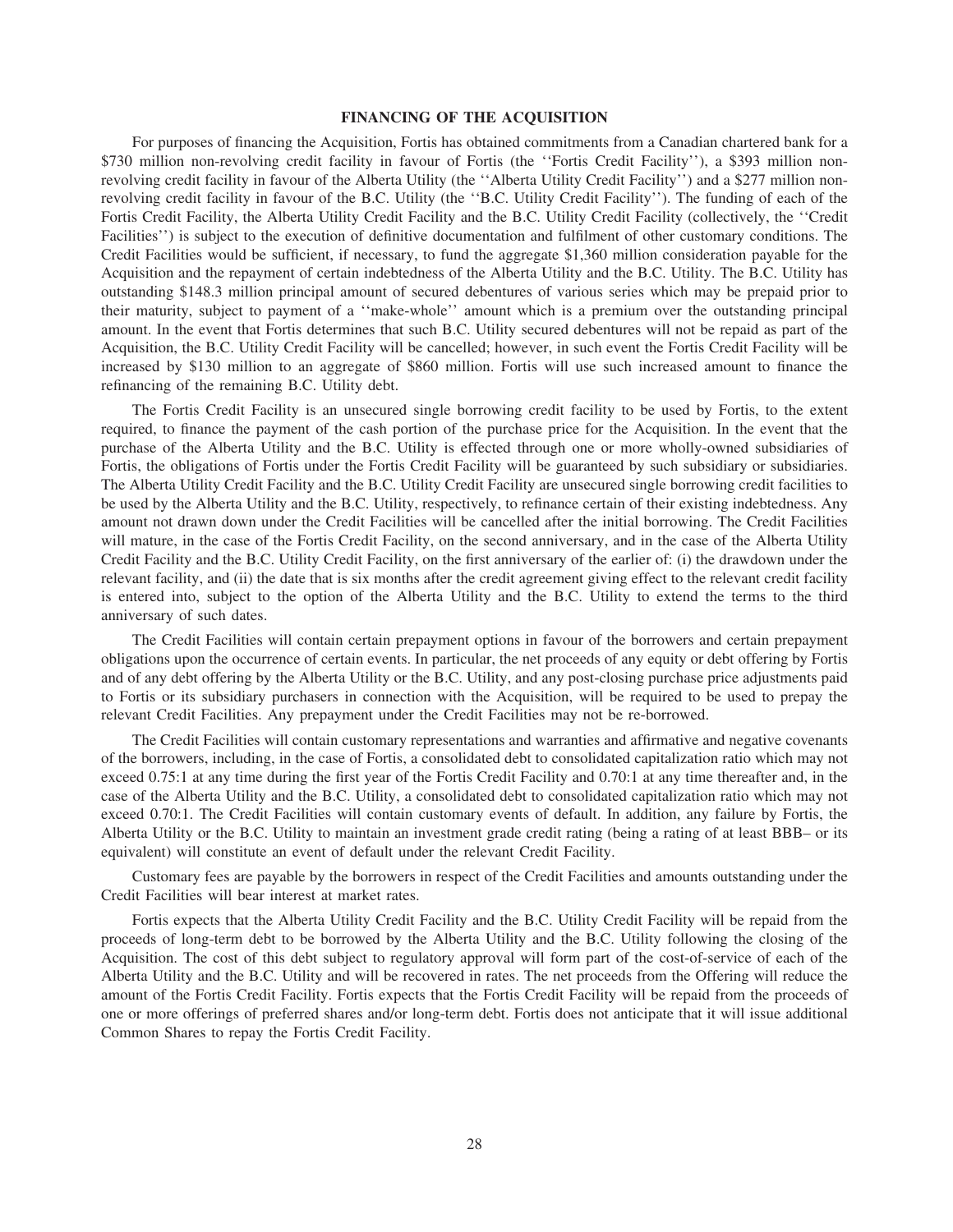## **CAPITALIZATION**

The following table sets out the consolidated capitalization of the Corporation as at June 30, 2003 and after giving effect to the Offering and completion of the Acquisition. The financial information set out below should be read in conjunction with the unaudited consolidated financial statements incorporated by reference into the Prospectus and the unaudited *pro forma* consolidated financial statements included in the Prospectus and, in each case, the notes thereto.

|                      | Outstanding at<br>June 30, 2003 | Pro forma<br>outstanding at<br>June 30, 2003 |  |
|----------------------|---------------------------------|----------------------------------------------|--|
|                      | (in millions of dollars)        |                                              |  |
|                      | \$1.080                         | \$2.196                                      |  |
| Shareholders' equity |                                 |                                              |  |
|                      |                                 | 341                                          |  |
|                      | 326                             | 326                                          |  |
|                      | 123                             | 123                                          |  |
|                      |                                 |                                              |  |
|                      | 272                             | 272                                          |  |
|                      | \$1,803                         | \$3,260                                      |  |
|                      |                                 |                                              |  |

## **PRICE RANGE AND TRADING VOLUME OF THE COMMON SHARES**

The outstanding common shares of Fortis (the ''Common Shares'') are traded on the Toronto Stock Exchange (the ''TSX'') under the trading symbol ''FTS''. The following table sets forth the reported high and low trading prices and trading volumes of the Common Shares as reported by the TSX from January 2002.

| Period | <b>High</b> | Low     | <b>Volume</b> |
|--------|-------------|---------|---------------|
| 2002   |             |         |               |
|        | \$47.25     | \$44.00 | 492,211       |
|        | 48.20       | 45.05   | 323,070       |
|        | 49.75       | 45.15   | 476,251       |
|        | 50.10       | 47.00   | 529,172       |
|        | 49.95       | 47.00   | 451,860       |
|        | 49.10       | 45.36   | 451,985       |
|        | 49.00       | 43.05   | 397,220       |
|        | 48.80       | 45.30   | 398,003       |
|        | 50.25       | 48.00   | 666,528       |
|        | 52.10       | 48.10   | 476,854       |
|        | 52.90       | 49.05   | 339,318       |
|        | 53.10       | 49.65   | 417,492       |
| 2003   |             |         |               |
|        | 53.00       | 50.40   | 945,894       |
|        | 53.25       | 51.15   | 230,450       |
|        | 53.20       | 46.50   | 338,697       |
|        | 51.86       | 49.00   | 308,205       |
|        | 57.35       | 51.00   | 480,362       |
|        | 59.70       | 55.01   | 353,115       |
|        | 60.78       | 57.55   | 961,836       |
|        | 60.95       | 58.05   | 575,523       |
|        | 60.30       | 54.25   | 904,096       |
|        |             |         |               |

On September 26, 2003, the closing price of the Common Shares was \$55.50.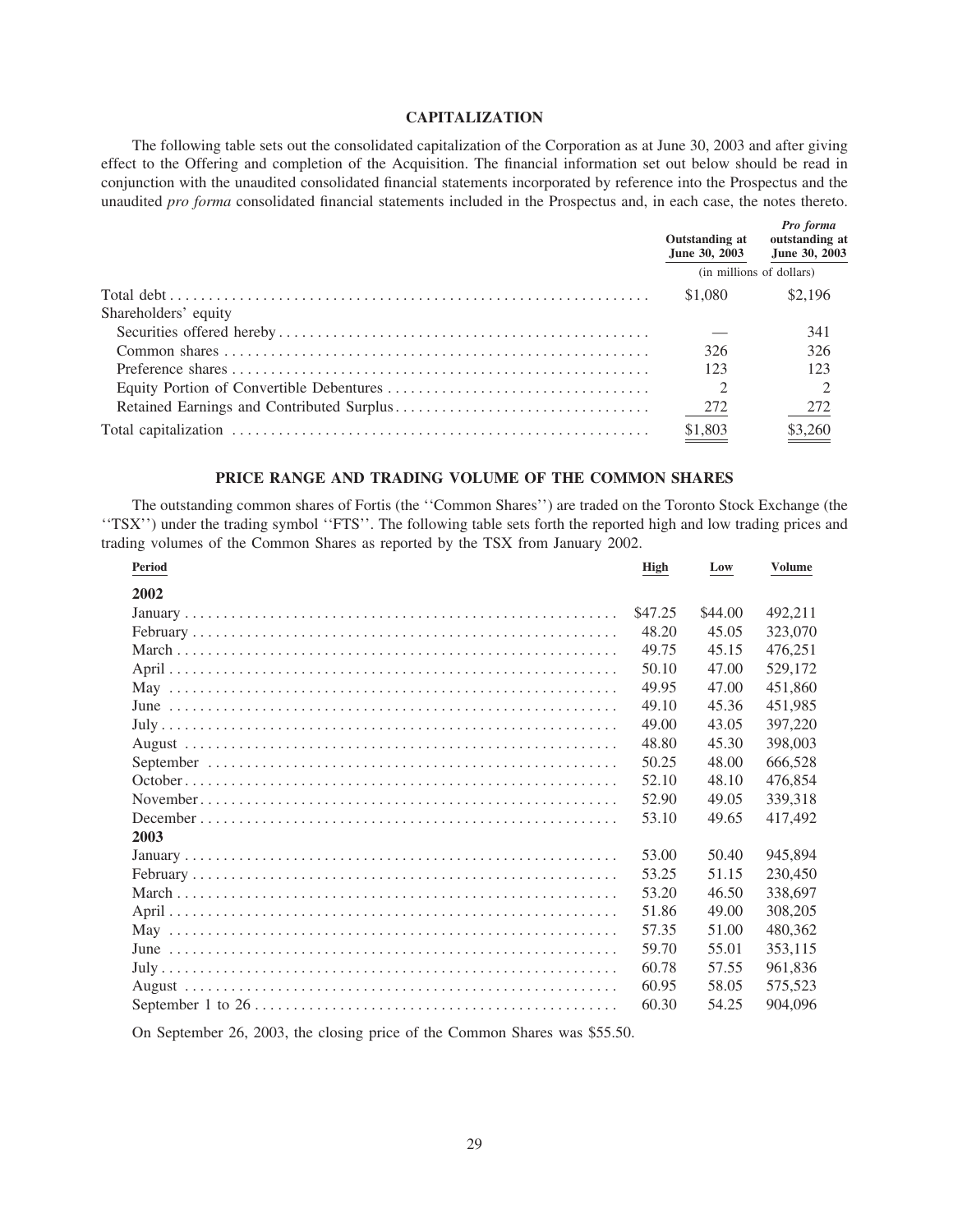## **SHARE CAPITAL OF FORTIS**

The authorized share capital of the Corporation consists of an unlimited number of Common Shares and an unlimited number of First Preference Shares issuable in series and Second Preference Shares issuable in series, in each case without nominal or par value. As at September 26, 2003, 17,347,731 Common Shares and 5,000,000 First Preference Shares, Series C were issued and outstanding.

Holders of Common Shares are entitled to dividends on a *pro rata* basis if, as and when declared by the board of directors of Fortis. Subject to the rights of the holders of the First Preference Shares and Second Preference Shares and any other class of shares of the Corporation entitled to receive dividends in priority to or rateably with the holders of the Common Shares, the board of directors of Fortis may declare dividends on the Common Shares to the exclusion of any other class of shares of the Corporation. On the liquidation, dissolution or winding-up of Fortis, holders of Common Shares are entitled to participate rateably in any distribution of assets of Fortis, subject to the rights of holders of First Preference Shares and Second Preference Shares and any other class of shares of the Corporation entitled to receive the assets of the Corporation on such a distribution in priority to or rateably with the holders of the Common Shares. Holders of the Common Shares are entitled to receive notice of and to attend all annual and special meetings of the shareholders of Fortis, other than separate meetings of holders of any class or series of shares, and to one vote in respect of each Common Share held at such meetings.

## **DETAILS OF THE OFFERING**

#### **Subscription Receipts**

The Subscription Receipts will be issued on the Closing Date (as defined below) pursuant to the Subscription Receipt Agreement. The Escrowed Funds will be delivered to and held by the Escrow Agent and invested in short-term interest bearing or discount debt obligations issued or guaranteed by the Government of Canada or a province, or one or more of the five largest Canadian chartered banks, provided that such obligation is rated at least R1 (middle) by Dominion Bond Rating Service Limited or an equivalent rating service, pending satisfaction of the Release Conditions.

If the Release Conditions are satisfied prior to 5:00 p.m. (Toronto time) on June 30, 2004, the Corporation will forthwith execute and deliver a notice of satisfaction and will issue and deliver to the Escrow Agent one Common Share for each Subscription Receipt then outstanding (subject to any applicable adjustment). The Common Shares will be available for delivery commencing on the second business day after the delivery of such notice. The holders of Subscription Receipts will receive, without payment of any additional consideration, one Common Share for each Subscription Receipt held plus an amount equal to the dividends declared on the Common Shares by the Corporation to holders of record on a date during the period from the Closing Date (as defined below) to the date of issuance of the Common Shares in respect of the Subscription Receipts. Forthwith upon the Release Conditions being satisfied and the required notice being delivered to the Escrow Agent, the Escrowed Funds, together with interest earned and income generated thereon, will be released to Fortis.

In the event that the Release Conditions are not satisfied or, if either of the Acquisition Agreements is terminated, prior to the Termination Time, holders of Subscription Receipts shall, commencing on the second business day following the Termination Time, be entitled to receive from the Escrow Agent an amount equal to the full subscription price thereof plus their *pro rata* entitlement to interest earned or income generated on such amount. The Escrowed Funds will be applied toward payment of such amount.

In the event that, prior to the date of issue of a Common Share in respect of a Subscription Receipt, there is a subdivision, consolidation, reclassification or other change of the Common Shares or any reorganization, amalgamation, merger or sale of all or substantially all of the Corporation's assets, the Subscription Receipts will thereafter evidence the right of the holder to receive the securities, property or cash deliverable in exchange for or on the conversion of or in respect of the Common Shares to which the holder of a Common Share would have been entitled immediately after such event. Similarly, any distribution to all or substantially all of the holders of Common Shares of rights, options, warrants, evidences of indebtedness or assets will result in an adjustment in the number of Common Shares to be issued to holders of Subscription Receipts. Alternatively, such securities, evidences of indebtedness or assets may, at the option of the Corporation, be issued to the Escrow Agent and delivered to holders of Subscription Receipts on exercise thereof. In case the Corporation, after the Closing Date, takes any action affecting the Common Shares, other than the actions described above, which, in the reasonable opinion of the directors of the Corporation, would materially affect the rights of the holders of Subscription Receipts and/or the rights attached to the Subscription Receipts, then the number of Common Shares which are to be received pursuant to the Subscription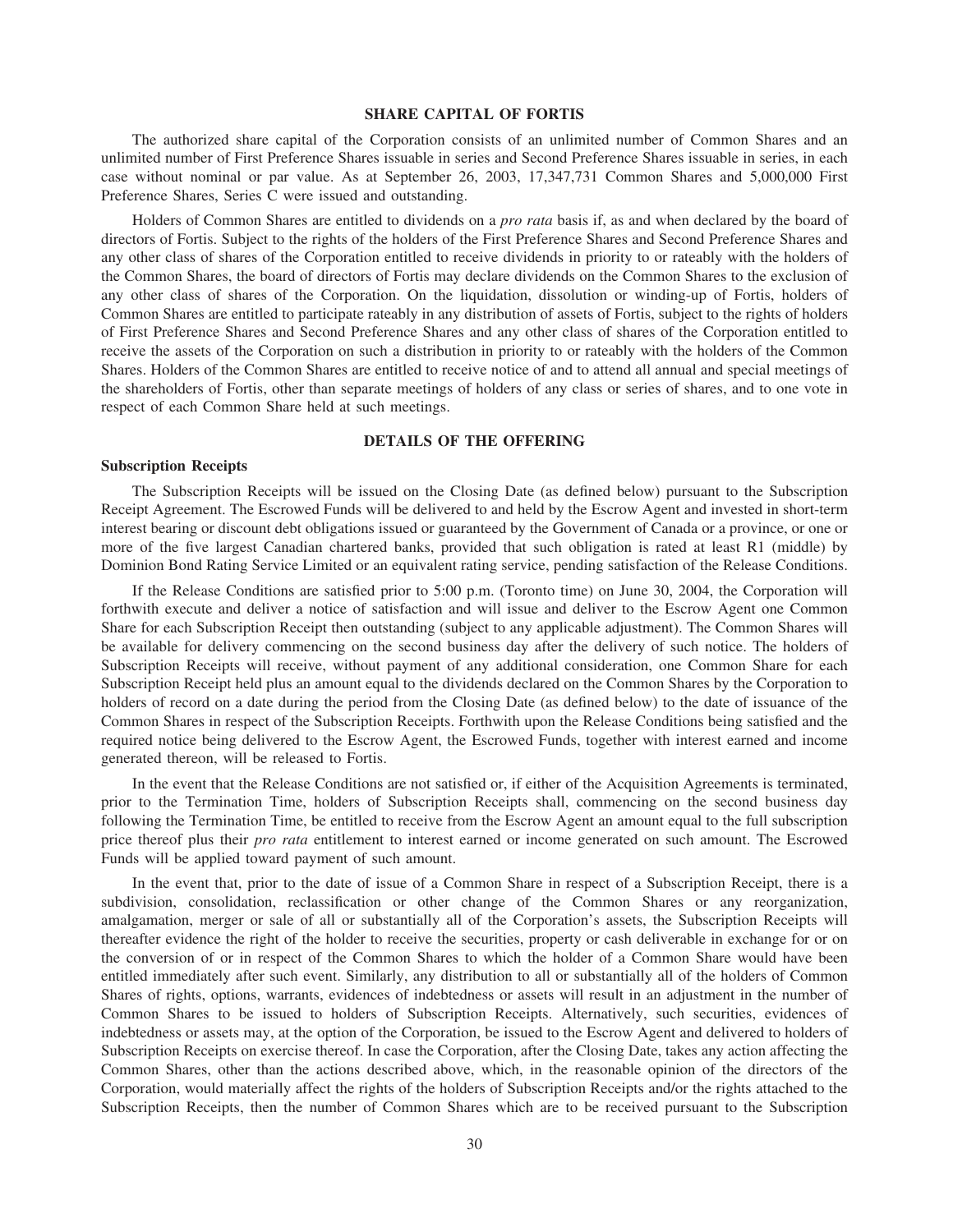Receipts shall be adjusted in such manner, if any, and at such time as the directors of the Corporation may, in their discretion, reasonably determine to be equitable to the holders of Subscription Receipts in such circumstances. The adjustments provided for in this paragraph are cumulative and shall apply to successive subdivisions, consolidations, changes, distributions, issues or other events resulting in any adjustment.

Under the Subscription Receipt Agreement, purchasers of Subscription Receipts will have a contractual right of rescission following the issuance of Common Shares to such purchaser entitling the purchaser to receive the amount paid for the Subscription Receipts upon surrender of the Common Shares, if the Prospectus and any amendment contains a misrepresentation, provided such remedy for rescission is exercised within 180 days of the Closing Date (as defined below).

Subject to applicable law, the Corporation will be entitled to purchase the Subscription Receipts in the open market or by private agreement or otherwise.

Subscriptions for the Subscription Receipts will be received subject to rejection or allotment in whole or in part and the right is reserved to close the subscription books at any time without notice. It is expected that the closing of the Offering will take place on or about October 8, 2003 (the ''Closing Date''), or such other date as may be agreed upon by the Corporation and the Underwriters, but not later than November 7, 2003. The Subscription Receipts will be issued in ''book entry only'' form and must be purchased or transferred through a CDS Participant. The Corporation will cause a global certificate or certificates representing newly issued Subscription Receipts to be delivered to and registered in the name of CDS or its nominee. All rights of Subscription Receipt holders must be exercised through, and all payments or other money to which such holders are entitled will be made or delivered by, CDS or the CDS Participant through which the holders hold such Subscription Receipts. Each person who acquires Subscription Receipts will receive only a customer confirmation of purchase from the registered dealer from or through which the Subscription Receipts are acquired in accordance with the practices and procedures of that registered dealer. The practices of registered dealers may vary, but generally customer confirmations are issued promptly after execution of a customer order. CDS is responsible for establishing and maintaining book entry accounts for its CDS Participants having interests in the Subscription Receipts.

The Subscription Receipt Agreement provides for modifications and alternations to the Subscription Receipts issued thereunder by way of an extraordinary resolution. The term ''extraordinary resolution'' is defined in the Subscription Receipt Agreement to mean, in effect, a resolution proposed at a meeting of holders of Subscription Receipts duly convened for that purpose and held in accordance with the Subscription Receipt Agreement at which there are present in person or by proxy at least two holders of Subscription Receipts entitled to receive more than 25% of the aggregate number of Common Shares issuable upon the exchange of the Subscription Receipts which could be received pursuant to all the then outstanding Subscription Receipts and passed by the affirmative votes of holders of Subscription Receipts entitled to receive not less than 66<sup>2</sup>/<sub>3</sub>% of the aggregate number of such Common Shares which could be received pursuant to all the then outstanding Subscription Receipts represented at the meeting and voted on the poll upon such resolution.

**The holders of Subscription Receipts are not shareholders of the Corporation. Holders of Subscription Receipts are entitled only to receive Common Shares on the exchange of their Subscription Receipts and an amount equal to the dividends declared on the Common Shares by the Corporation to holders of record on a date during the period from the Closing Date to the date of issuance of the Common Shares in respect of the Subscription Receipts, or to require the Corporation to purchase the Subscription Receipts at the issue price and to be paid a** *pro rata* **share of interest earned or income generated thereon as described above.**

## **CHANGES IN SHARE AND LOAN CAPITAL STRUCTURE**

The following changes in the share and loan capital structure of Fortis have occurred since December 31, 2002:

- In January 2003, Fortis borrowed US\$45 million from a Canadian chartered bank, which was used to finance the purchase of additional shares of Fortis Energy (Bermuda) Ltd., to enable such subsidiary to increase its ownership interest in Caribbean Utilities to 38.2% from 22%. This loan was repaid in June 2003.
- ) During the period from January 1, 2003 up to and including September 26, 2003, Fortis issued an aggregate of 155,667 Common Shares pursuant to the Corporation's Dividend Reinvestment and Share Purchase Plan, Consumer Share Purchase Plan and Employee Share Purchase Plan and upon the exercise of options granted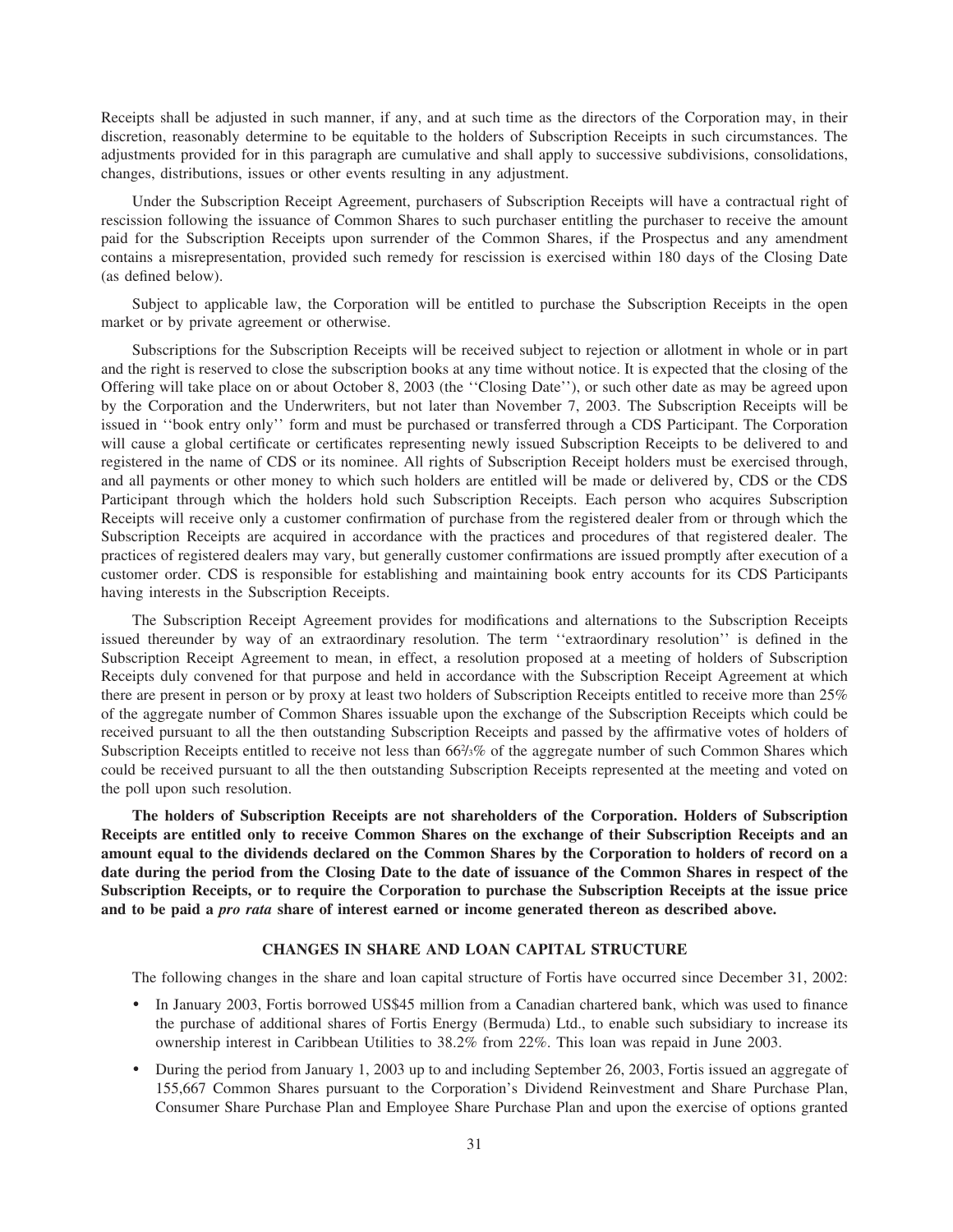pursuant to the Executive Stock Option Plan and Directors' Stock Option Plan for an aggregate consideration of \$7,671,351.

- ) On May 20, 2003, Fortis issued by way of private placement, US\$10 million aggregate principal amount of Subordinated Convertible Debentures bearing interest at an annual rate of 5.5% and maturing on May 20, 2013. The debentures are convertible into Common Shares at US\$47.86 per share.
- In June 2003, Fortis completed a public offering of 5,000,000 5.45% cumulative redeemable convertible first preference shares, series C at a price of \$25.00 per share for gross proceeds to the Corporation of \$125 million.

#### **USE OF PROCEEDS**

The proceeds to the Corporation from the Offering, after deducting the fee payable to the Underwriters and estimated expenses of the Offering, are expected to be \$335,396,800. The net proceeds of the Offering, together with funds to be advanced to the Corporation, the Alberta Utility and the B.C. Utility pursuant to the Credit Facilities, will be used to finance the aggregate \$1,360 million consideration payable on the closing date for the Acquisition including the repayment of certain indebtedness of the Alberta Utility and the B.C. Utility. See ''The Acquisition — Financing of the Acquisition''. The gross proceeds from the sale of the Subscription Receipts will be held in escrow pending the satisfaction of the Release Conditions. See ''Details of the Offering''.

## **PLAN OF DISTRIBUTION**

Pursuant to an underwriting agreement dated September 29, 2003 (the ''Underwriting Agreement'') between Fortis and the Underwriters, Fortis has agreed to issue and sell, and the Underwriters have agreed to purchase, as principals, on the Closing Date, 6,310,000 Subscription Receipts offered hereby at a price of \$55.50 per Subscription Receipt, subject to compliance with all the necessary legal requirements and to the conditions contained in the Underwriting Agreement.

The Corporation has agreed to pay to the Underwriters a fee of \$14,008,200 (\$2.22 per Subscription Receipt) in consideration for its services in connection with the Offering. One-half of the Underwriters' fee in respect of the Offering is payable on the Closing Date and the other half of the Underwriters' fee is payable only if the Release Conditions have been satisfied prior to the Termination Time and the required notice has been delivered to the Escrow Agent.

Pursuant to policy statements of the relevant securities commissions, the Underwriters may not, throughout the period of distribution under the Prospectus, bid for or purchase Subscription Receipts or Common Shares into which they are exchangeable. The foregoing restriction is subject to certain exceptions, as long as the bid or purchase is not engaged in for the purpose of creating actual or apparent active trading in or raising the price of such securities. These exceptions include a bid or purchase permitted under the by-laws and rules of the TSX relating to market stabilization and passive market-making activities and a bid or purchase made to and on behalf of a customer where the order was not solicited during the period of distribution. Pursuant to the first-mentioned exception, in connection with the Offering, the Underwriters may over-allot or effect transactions which stabilize or maintain the market price of the Subscription Receipts or the Common Shares at levels other than those which may otherwise prevail on the open market. Such transactions, if commenced, may be discontinued at any time.

The Subscription Receipts and the Common Shares into which such Subscription Receipts may be exchanged have not been, and will not be, registered under the United States *Securities Act of 1933*, as amended (the ''1933 Act'') or any state securities laws and, subject to certain exceptions, may not be offered, or delivered, directly or indirectly, or sold in the United States except in certain transactions exempt from the registration requirements of the 1933 Act and in compliance with any applicable state securities laws. The Underwriters have agreed that they will not offer or sell the Subscription Receipts within the United States, its territories, its possessions and other areas subject to its jurisdiction or to, or for the account or benefit of, a ''U.S. person'' (as defined in Regulation S under the 1933 Act), except in accordance with the Underwriting Agreement pursuant to an exemption from the registration requirements of the 1933 Act provided by Rule 144A thereunder and in compliance with applicable state securities laws. In addition, until 40 days after the commencement of the Offering, an offer or sale of Subscription Receipts or Common Shares within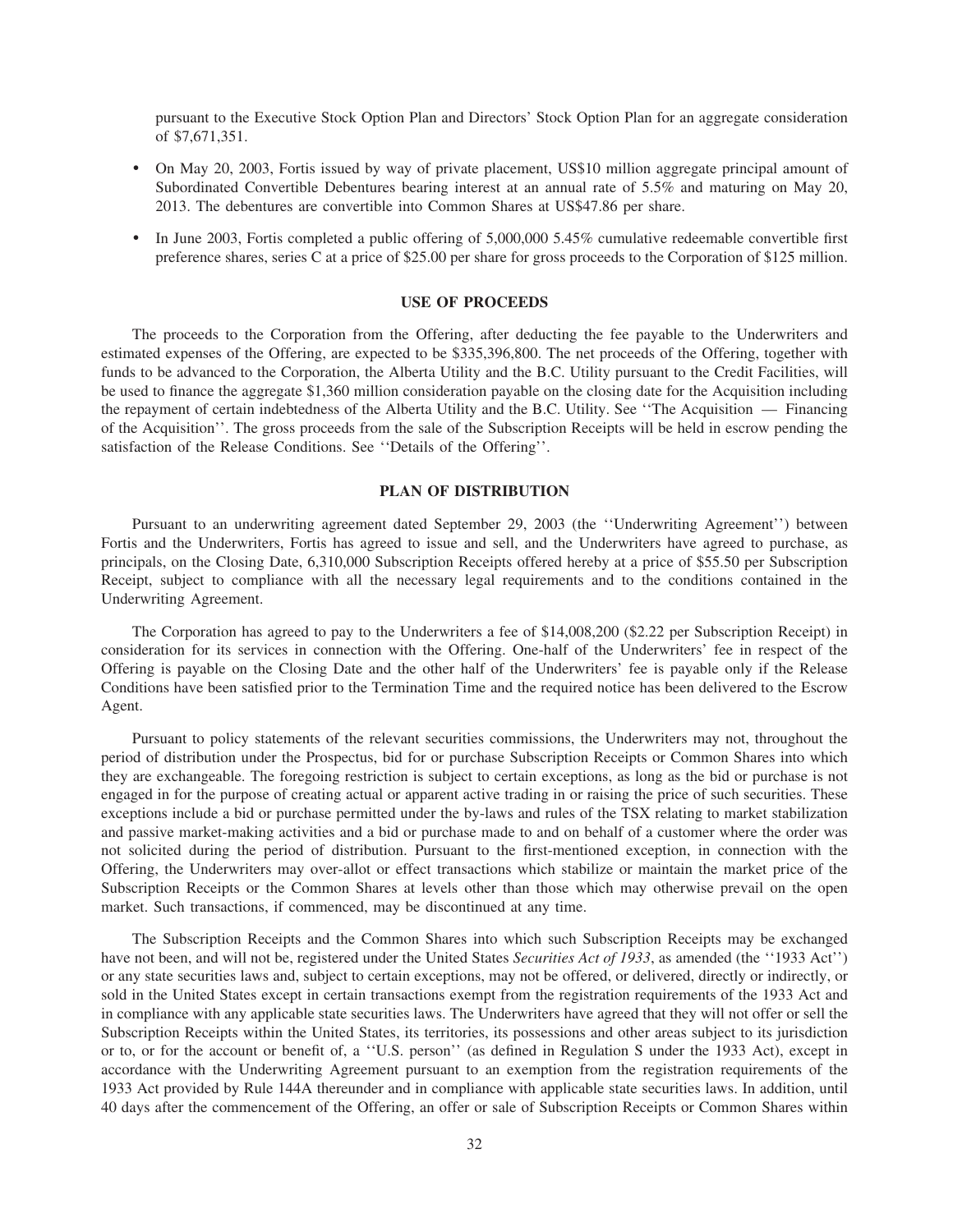the United States by any dealer (whether or not participating in the Offering) may violate the registration requirements of the 1933 Act if such offer is made otherwise than in reliance on Rule 144A.

The obligations of the Underwriters under the Underwriting Agreement may be terminated at their discretion upon the occurrence of certain stated events. The Underwriters are obligated to take up and pay for all of the Subscription Receipts if any are purchased under the Underwriting Agreement. Under the terms of the Underwriting Agreement, the Underwriters may be entitled to indemnification by the Corporation against certain liabilities, including liabilities for misrepresentation in the Prospectus.

Each of Scotia Capital, BMO Nesbitt Burns Inc., CIBC World Markets Inc., National Bank Financial Inc., RBC Dominion Securities Inc. and TD Securities Inc. are affiliates of Canadian chartered banks that are part of a syndicate of banks that have agreed to extend credit facilities to the Corporation in connection with financing the Acquisition. Scotia Capital has agreed to act as the sole lead arranger and book runner in connection with this financing and is receiving a fee for its role as financial advisor to Fortis in connection with the Acquisition. Consequently, the Corporation may be considered a ''connected issuer'' of these Underwriters within the meaning of applicable securities legislation. None of these Underwriters will receive any direct benefit from the Offering other than the underwriting commission relating to the Offering. The decision to distribute the Subscription Receipts hereunder and the determination of the terms of the Offering were made through negotiation between the Corporation and the Underwriters. The chartered banks did not have any involvement in such decision or determination. See ''Use of Proceeds''.

The TSX has conditionally approved the listing of the Subscription Receipts. Listing is subject to Fortis fulfilling all of the requirements of the TSX on or before December 15, 2003.

## **CANADIAN FEDERAL INCOME TAX CONSIDERATIONS**

In the opinion of Davies Ward Phillips & Vineberg LLP, counsel to the Corporation, and Stikeman Elliott LLP, counsel to the Underwriters, the following is a general summary of the principal Canadian federal income tax considerations generally applicable to a holder who acquires Subscription Receipts pursuant to the Offering who, within the meaning of the *Income Tax Act* (Canada) (the "Tax Act"), and at all relevant times, is or is deemed to be resident in Canada, deals at arm's length with the Corporation and holds or will hold the Subscription Receipts and any Common Shares as capital property. Generally, the Subscription Receipts and the Common Shares will be considered to be capital property to a holder provided the holder does not hold the Subscription Receipts and the Common Shares in the course of carrying on a business and has not acquired them in a transaction or transactions considered to be an adventure in the nature of trade. Certain holders whose Common Shares might not otherwise qualify as capital property may, in certain circumstances, make the irrevocable election under subsection 39(4) of the Tax Act to have their Common Shares and every ''Canadian security'' (as defined in the Tax Act) owned by such holder in the taxation year of the election, and in all subsequent years, deemed to be capital property.

The Tax Act contains certain provisions (the ''Mark-to-Market Rules'') relating to securities held by certain financial institutions, registered securities dealers and corporations controlled by one or more of the foregoing. This summary does not take into account the Mark-to-Market Rules, and taxpayers that are "financial institutions" as defined for the purpose of the Mark-to-Market Rules should consult their own tax advisors.

This summary is based upon the provisions of the Tax Act and regulations thereunder (the ''Regulations'') in force as at the date hereof, all specific proposals to amend the Tax Act or Regulations that have been publicly announced by or on behalf of the Minister of Finance (Canada) prior to the date hereof and counsel's understanding of the current published administrative practices of the Canada Customs and Revenue Agency. This summary does not otherwise take into account or anticipate any changes in applicable law, whether by legislative, governmental or judicial decision or action, nor does it take into account provincial, territorial or foreign tax laws or considerations, which might differ significantly from those discussed herein.

**This summary is of a general nature only and is not intended to be, nor should it be construed to be, legal or tax advice to any particular holder. This summary is not exhaustive of all possible income tax considerations under the Tax Act that may affect a holder. The income tax consequences of acquiring and disposing of Subscription Receipts and Common Shares will vary depending on a number of facts, including the legal status of the holder as an individual, corporation, trust or partnership. Accordingly, prospective holders of Subscription Receipts and Common Shares should consult their own tax advisors with respect to their**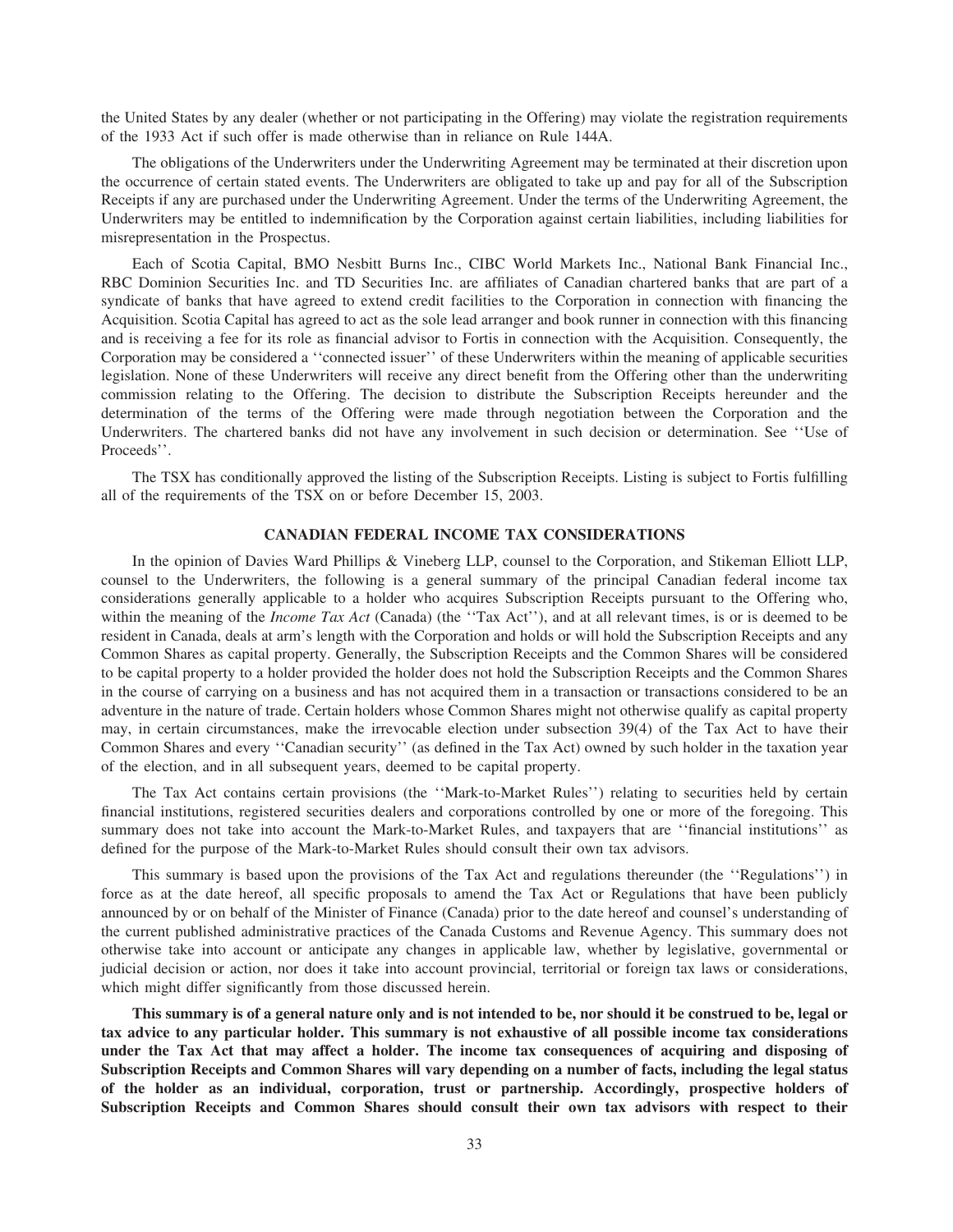## **particular circumstances and the tax consequences to them of holding and disposing of Subscription Receipts and Common Shares.**

## **Exchange of Subscription Receipts**

No gain or loss will be realized by a holder on the exchange of Subscription Receipts for Common Shares.

The cost of a Common Share issued to a holder of a Subscription Receipt acquired pursuant to the Offering will be equal to the cost of the Subscription Receipt to the holder. The adjusted cost base to the holder of Common Shares so acquired will be determined by averaging the cost of such Common Shares with the adjusted cost base of all other Common Shares owned at that time by the holder as capital property.

## **Payment of Interest**

As described above under ''Details of the Offering'', in the event that the Release Conditions are not satisfied or if either of the Acquisition Agreements is terminated prior to the Termination Time, holders of Subscription Receipts will be entitled to receive from the Escrow Agent an amount equal to the full subscription price thereof plus their *pro rata* entitlement to interest earned or income generated thereon. In that event, the amount of such interest or income received or receivable by a holder of Subscription Receipts (depending on the method regularly followed by the holder in computing income) must be included in the income of the holder.

## **Payment of Dividend Equivalent**

As described above under ''Details of the Offering'', if Common Shares are issued in exchange for Subscription Receipts, and if dividends have been declared on the Common Shares of the Corporation to holders of record on a date during the period from the Closing Date to the date of such issuance of Common Shares, the Corporation will make a cash payment to the holders of Subscription Receipts in respect of each Subscription Receipt in an amount equal to the per share amount of such dividend. The equivalent to dividend amount, if any, paid to a holder of Subscription Receipts by the Corporation must be included in the income of the holder.

## **Other Dispositions of Subscription Receipts**

A disposition or deemed disposition by a holder of a Subscription Receipt, other than on the exchange of a Subscription Receipt for a Common Share or a disposition of the Subscription Receipt to the Corporation in the event the Release Conditions are not satisfied or if either of the Acquisition Agreements is terminated prior to the Termination Time, will generally result in the holder realizing a capital gain (or a capital loss) equal to the amount by which the proceeds of disposition exceed (or are less than) the aggregate of the holder's adjusted cost base thereof and any reasonable costs of disposition.

#### **Dividends on Common Shares**

Dividends received on Common Shares by a holder who is an individual will be included in the individual's income and will be subject to the gross-up and dividend tax credit rules normally applicable to taxable dividends received from taxable Canadian corporations. Taxable dividends received by an individual may give rise to alternative minimum tax under the Tax Act, depending on the individual's circumstances.

Dividends received on Common Shares by a holder that is a corporation will be included in income and normally will be deductible in computing such corporation's taxable income. However, the Tax Act will generally impose a 33 1/3% refundable Part IV tax on such dividends received by a corporation that was, at any time in the taxation year in which such dividends were received, a ''private corporation'' as defined in the Tax Act, or a corporation resident in Canada that is controlled by or for the benefit of an individual (other than a trust) or a related group of individuals (other than trusts), to the extent that such dividends are deductible in computing the corporation's taxable income.

## **Disposition of Common Shares**

In general, a disposition or a deemed disposition of a Common Share will give rise to a capital gain (or a capital loss) equal to the amount by which the proceeds of disposition of the Common Share, net of any reasonable costs of disposition, exceed (or are less than) the adjusted cost base to the holder of the Common Share immediately before the disposition.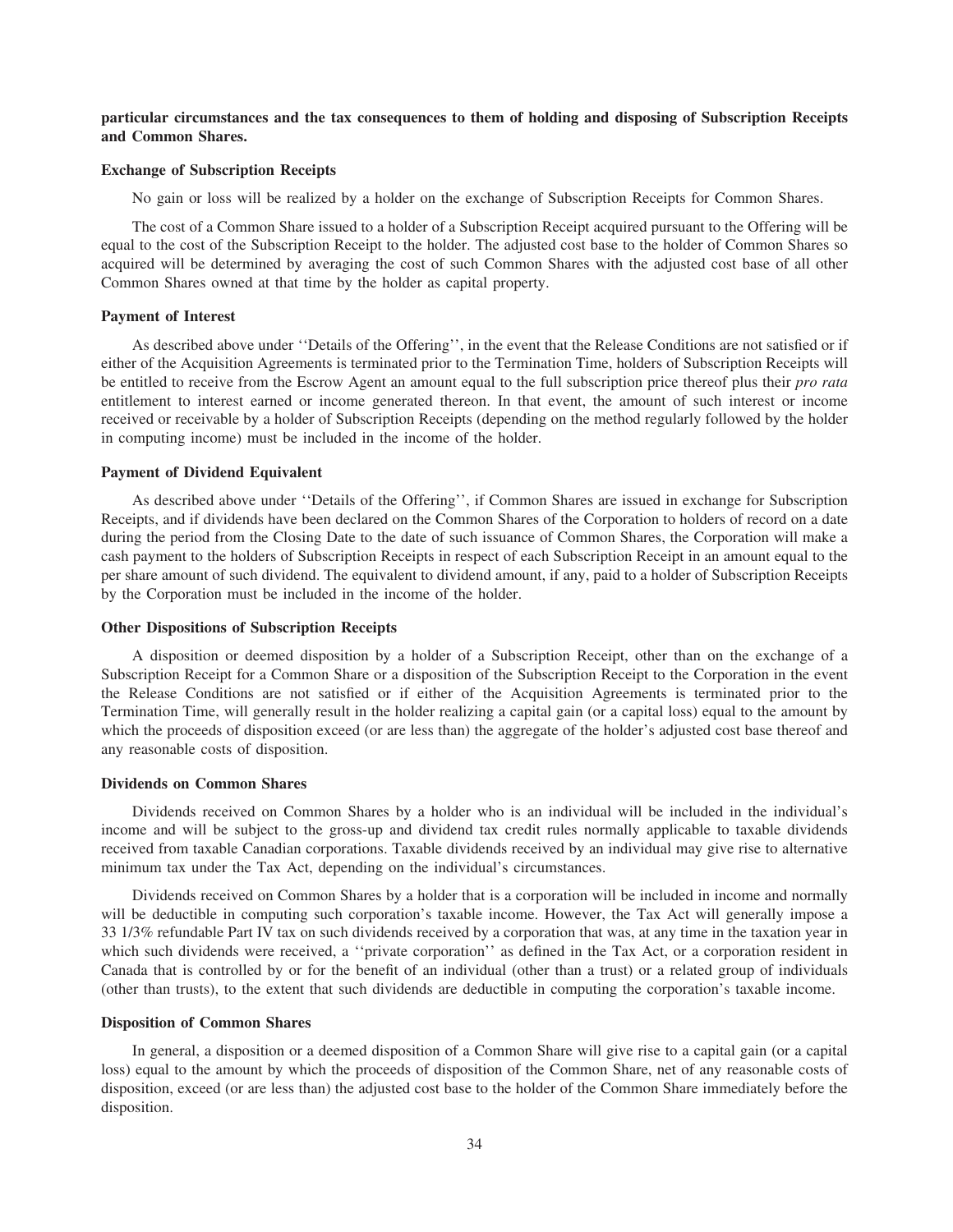## **Tax Treatment of Capital Gains and Losses**

Generally, one-half of any capital gain realized by a holder in a taxation year will be included in computing the holder's income in such year. One-half of any capital loss realized by a holder in a taxation year normally may be deducted as an allowable capital loss by the holder against taxable capital gains realized by the holder in the year. Any allowable capital loss not deductible in the year it is realized generally may be carried back and deducted against taxable capital gains in any of the three preceding years or carried forward and deducted against taxable capital gains in any subsequent year (in accordance with the rules contained in the Tax Act). Capital gains realized by an individual will be relevant in computing possible liability for the alternative minimum tax.

The amount of any capital loss realized on the disposition or deemed disposition of a Common Share by a holder that is a corporation may be reduced by the amount of dividends received by the holder on the Common Share to the extent and in the circumstances prescribed by the Tax Act. Similar rules may apply where a holder that is a corporation is a member of a partnership or a beneficiary of a trust that owns Common Shares and where a trust is a member of a partnership that owns Common Shares or a partnership or trust is a beneficiary of a trust that owns Common Shares. Holders to whom these rules may be relevant should consult their own tax advisors.

#### **Additional Refundable Tax**

A holder that is a ''Canadian-controlled private corporation'' (as defined in the Tax Act) may be liable to pay an additional refundable tax of 6 2/3% on certain investment income, including amounts in respect of taxable capital gains and interest (but not dividends deductible in computing taxable income).

## **RISK FACTORS**

An investment in the Subscription Receipts offered hereby and the Common Shares issuable upon the exchange thereof involves certain risks in addition to those described in the Management Discussion and Analysis of financial condition and results of operations contained in the Corporation's 2002 Annual Report incorporated by reference herein. Before investing, prospective purchasers of Subscription Receipts should carefully consider, in light of their own financial circumstances, the factors set out below, as well as the other information contained or incorporated by reference in the Prospectus.

## **Regulation**

The regulated operations of the Alberta Utility and the B.C. Utility are subject to the normal uncertainties faced by regulated companies. These uncertainties include the approval by the AEUB and the BCUC, as applicable, of customer rates which permit a reasonable opportunity to recover on a timely basis the estimated costs of providing services, including a fair return on rate base. Upgrades of existing facilities and the addition of new facilities requires the approval of the regulators through the issuance of CPCNs. There is no assurance that capital projects perceived as required by the management of the Alberta Utility or the B.C. Utility will be approved or that conditions to such approval will not be imposed. Capital cost overruns relative to approvals granted in CPCNs might not be recoverable. The ability of the Alberta Utility and the B.C. Utility to recover the actual costs of providing services and to earn the approved rates of return depends on achieving the forecasts established in the rate-setting process.

Rate applications that establish revenue requirements may be subject to negotiated settlement procedures in both Alberta and British Columbia. Failing a negotiated settlement, rate applications may be pursued through public hearing processes. Such rate applications will be required for the B.C. Utility in 2004 and the Alberta Utility in 2005. There can be no assurance that the rate orders issued will permit the Alberta Utility or the B.C. Utility to recover all costs actually incurred and to earn the expected rate of return. A failure to obtain acceptable rate orders may adversely affect the business carried on by each of the Alberta Utility and the B.C. Utility, the undertaking or timing of proposed expansion projects, the issue and sale of securities, ratings assigned by rating agencies, and other matters which may, in turn, negatively impact the Alberta Utility's or the B.C. Utility's results of operations or financial position, as well as those of the Corporation.

Alberta's regulatory framework has undergone significant changes since the deregulation of new generation and the introduction of retail competition on January 1, 2001. See ''Electric Utilities Market Overview''. Although Fortis considers the regulatory frameworks in each of Alberta and British Columbia to be fair and balanced, uncertainties do exist at the present time. The regulations and market rules which govern the competitive wholesale and retail electricity markets in Alberta are relatively new and there may be significant changes in these regulations and market rules that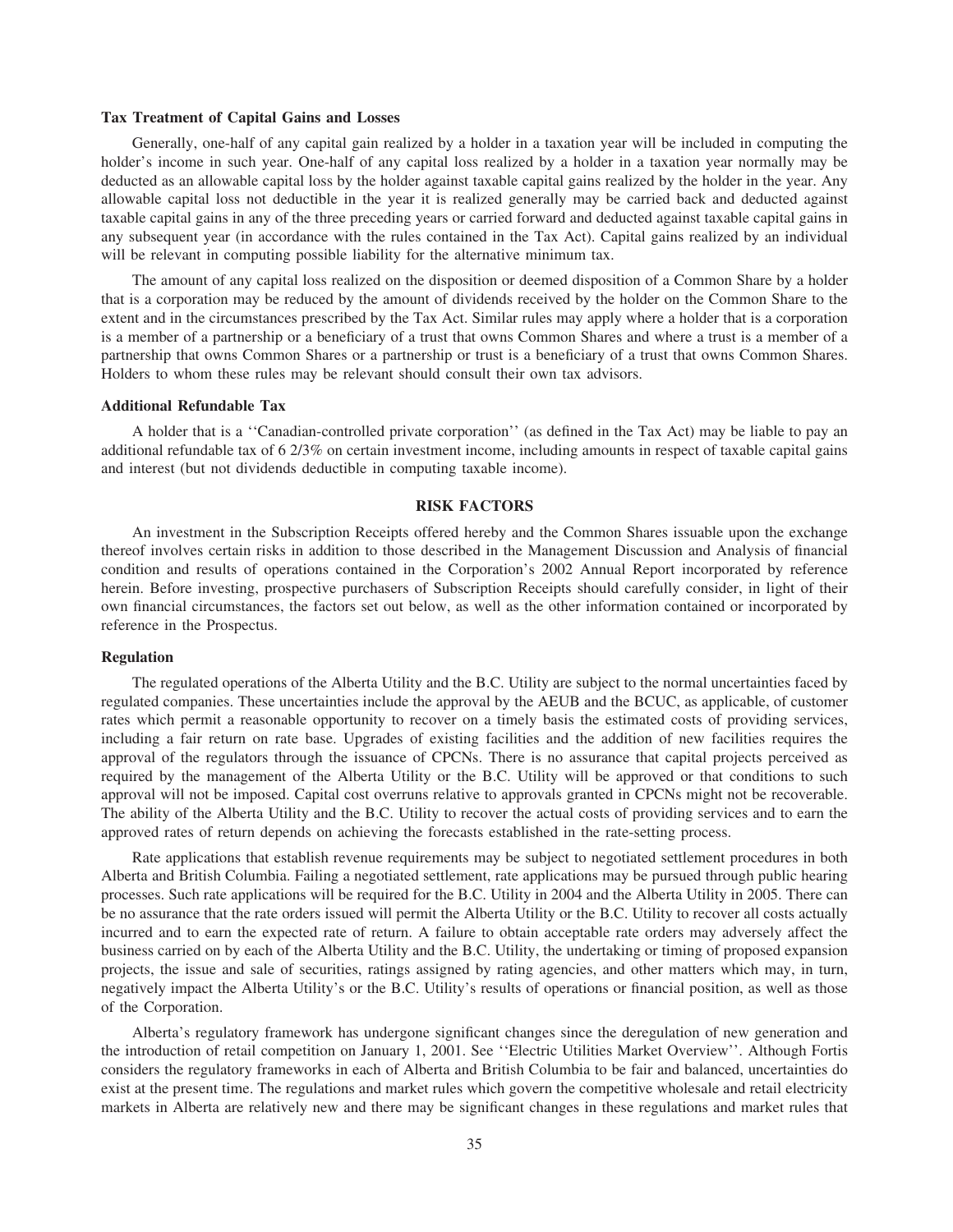could adversely affect the ability of the Alberta Utility to recover its costs or to earn a reasonable return on its capital. Currently, British Columbia's regulatory framework is generally based on traditional cost-of-service methodologies for designing and setting rates.

# **Market for Securities**

There is currently no market through which the Subscription Receipts may be sold. There can be no assurance that an active trading market will develop for the Subscription Receipts after the Offering, or if developed, that such a market will be sustained at the price level of the Offering.

# **Results of Operations and Financing Risks**

Management of the Corporation believes, based on its expectations as to the Corporation's future performance (which reflects, among other things, the completion of the Acquisition), that the cash flow from its operations and funds available to it under its credit facilities will be adequate to enable the Corporation to finance its operations, execute its business strategy and maintain an adequate level of liquidity. However, expected revenue and the costs of planned capital expenditures are only estimates. Moreover, actual cash flows from operations are dependent on regulatory, market and other conditions that are beyond the control of the Corporation. As such, no assurance can be given that management's expectations as to future performance will be realized. In addition, management's expectations as to the Corporation's future performance reflect the current state of its information about the Alberta Utility and the B.C. Utility and their operations and there can be no assurance that such information is correct and complete in all material respects.

# **Management of Expanding Operations**

As a result of the Acquisition, significant demands will be placed on the Corporation's managerial, operational and financial personnel and systems. No assurance can be given that the Corporation's systems, procedures and controls will be adequate to support the expansion of the Corporation's operations resulting from the Acquisition. The Corporation's future operating results will be affected by the ability of its officers and key employees to manage changing business conditions and to implement and improve its operational and financial controls and reporting systems.

### **Realization of Acquisition Benefits**

As described in ''The Acquisition — Acquisition Rationale'', the Corporation believes that the Acquisition will provide certain benefits to Fortis. However, there is a risk that some or all of the expected benefits of the Acquisition may fail to materialize, or may not occur within the time-periods anticipated by the Corporation. The realization of such benefits may be affected by a number of factors including those disclosed in the Prospectus, many of which are beyond the control of the Corporation.

### **Asset Maintenance**

The asset base for the Alberta Utility and the B.C. Utility each requires significant maintenance, improvement and expansion. Both utilities could experience service disruptions and increased costs if they are unable to maintain and replace their assets. Planned capital expenditures to maintain, improve or expand the asset base of each of the Alberta Utility and the B.C. Utility are substantial. The failure to carry out these capital expenditure programs could have a material adverse effect on each of the Alberta Utility and the B.C. Utility. These large capital projects will proceed under the authorization of a CPCN issued by the AEUB or the BCUC, as applicable. If actual costs exceed the costs forecast in obtaining the CPCN, it is uncertain as to whether any cost overruns will be approved and recovered.

#### **Weather and Other Natural Disasters**

The facilities of the Alberta Utility and the B.C. Utility are exposed to the effects of severe weather conditions and other acts of nature. Although their facilities have been constructed, operated and maintained to withstand severe weather, there is no assurance that they will successfully do so in all circumstances. In addition, many of these facilities are located in remote areas, which makes access for repair of damage due to weather conditions and other acts of nature difficult. The B.C. Utility operates facilities in remote and mountainous terrain with a risk of loss or damage from forest fires, floods, washouts, landslides, avalanches and similar acts of nature. The Alberta Utility and the B.C. Utility have limited insurance against storm damage and other natural disasters. In the event of a large uninsured loss caused by severe weather conditions or other natural disasters, application will be made to the AEUB or the BCUC, as applicable,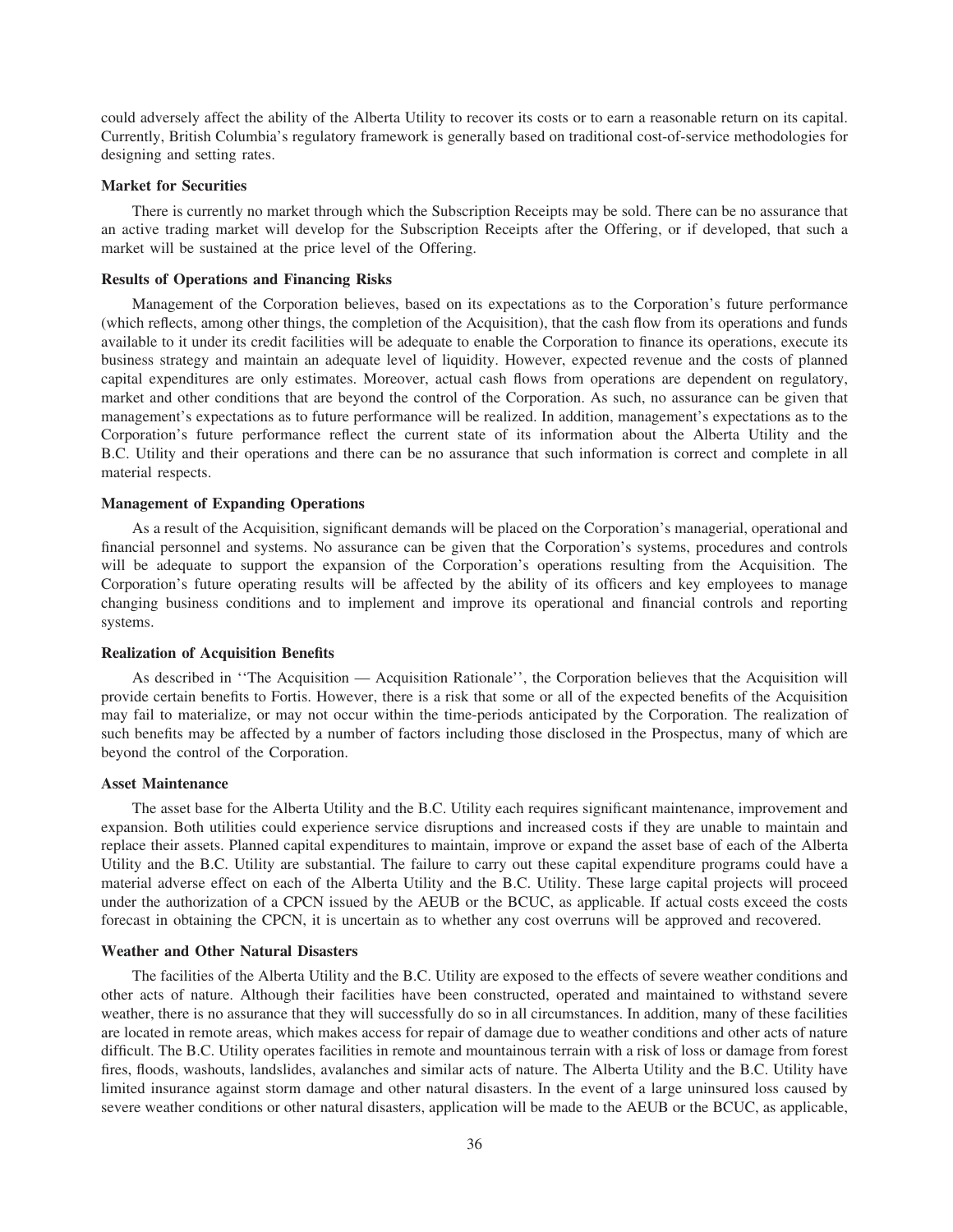for the recovery of these costs through higher rates to offset any loss. However, there can be no assurance that the AEUB or the BCUC would approve any such application. Losses resulting from repair costs and lost revenues could substantially exceed insurance coverage and increased rates. Furthermore, the Alberta Utility and the B.C. Utility could be subject to claims from their customers for damages caused by the failure to transmit or distribute electricity to them in accordance with their contractual obligations. Thus, any major damage to the Alberta Utility's or B.C. Utility's facilities could result in lost revenues, repair costs and customer claims that are substantial in amount, which amount could have a material adverse effect on the Alberta Utility or the B.C. Utility, as applicable.

## **Loss of Service Areas**

The Alberta Utility serve a number of direct customers that reside within various municipalities throughout their service areas. From time to time municipal governments in Alberta give consideration to creating their own electric distribution utility by purchasing the Alberta Utility's assets that are located within their municipal boundaries. Under terms of the *Municipal Government Act* (Alberta), municipalities have the right to purchase the Alberta Utility's assets within municipal boundaries at replacement cost less depreciation.

The consequence to the Alberta Utility of this occurring would be a slow erosion of its rate base, which would adversely affect the return on capital it would earn in a regulated environment. Except for a current transaction involving the City of Airdrie, there have been no such transactions to date. The City of Airdrie recently gave the Alberta Utility notice of its intention to purchase the Alberta Utility's assets within its jurisdiction. The matter is currently before the AEUB for a determination to establish the value of the Alberta Utility's assets in the City of Airdrie. The assets within the service territory have a rate base of approximately \$9.0 million. The Corporation believes that the risk of a significant number of such transactions occurring is relatively low as the formula providing for replacement cost less depreciation generally makes the price of acquiring the Alberta Utility's assets too high for a municipality.

The B.C. Utility provides service to customers on First Nations reserves in British Columbia and maintains generation, transmission and distribution facilities on lands that are subject to land claims by various First Nations bands. A treaty negotiation process with various First Nations bands is underway in British Columbia, but the basis upon which settlements might be reached in the B.C. Utility's service area is not clear. Furthermore, not all First Nations bands are participating in the process. To date, the policy of the British Columbia government has been to endeavour to structure settlements without prejudicing existing rights held by third parties, however, there can be no certainty that the settlement process will ultimately not adversely affect the B.C. Utility's business.

## **Government Permits**

The acquisition, ownership and operation of electricity businesses and assets require numerous permits, approvals, and certificates from federal, provincial and local government agencies. Either or both of the Alberta Utility and the B.C. Utility may not be able to obtain or maintain all required regulatory approvals. If there is a delay in obtaining any required regulatory approval or if the Alberta Utility or the B.C. Utility fails to maintain or obtain any required approval or fails to comply with any applicable law or regulation, or condition of approval, the operation of its assets and its sales of electricity could be prevented or become subject to additional costs, any of which could have a material adverse effect on the Alberta Utility or the B.C. Utility.

The B.C. Utility's ability to generate electricity from its facilities on the Kootenay River, and to receive its energy entitlement under the Canal Plant Agreement, depends upon the maintenance of its water licences issued under the *Water Act* (British Columbia). In addition, water flows in the Kootenay River are governed under the terms of the Columbia River Treaty between Canada and the United States. Government authorities in Canada and the United States have the power under the treaty to regulate water flows to protect environmental values in a manner that might adversely affect the amount of water available for the generation of power.

#### **Financial Position of Aquila**

Aquila experienced a loss from operations of US\$2.1 billion in 2002. A deterioration in Aquila's financial position could adversely affect the ability of Aquila and the Vendors to satisfy their guarantee and indemnity obligations pursuant to the Acquisition and could affect the ability of the Vendors to complete the Acquisition. See ''The Acquisition — Acquisition Agreements''.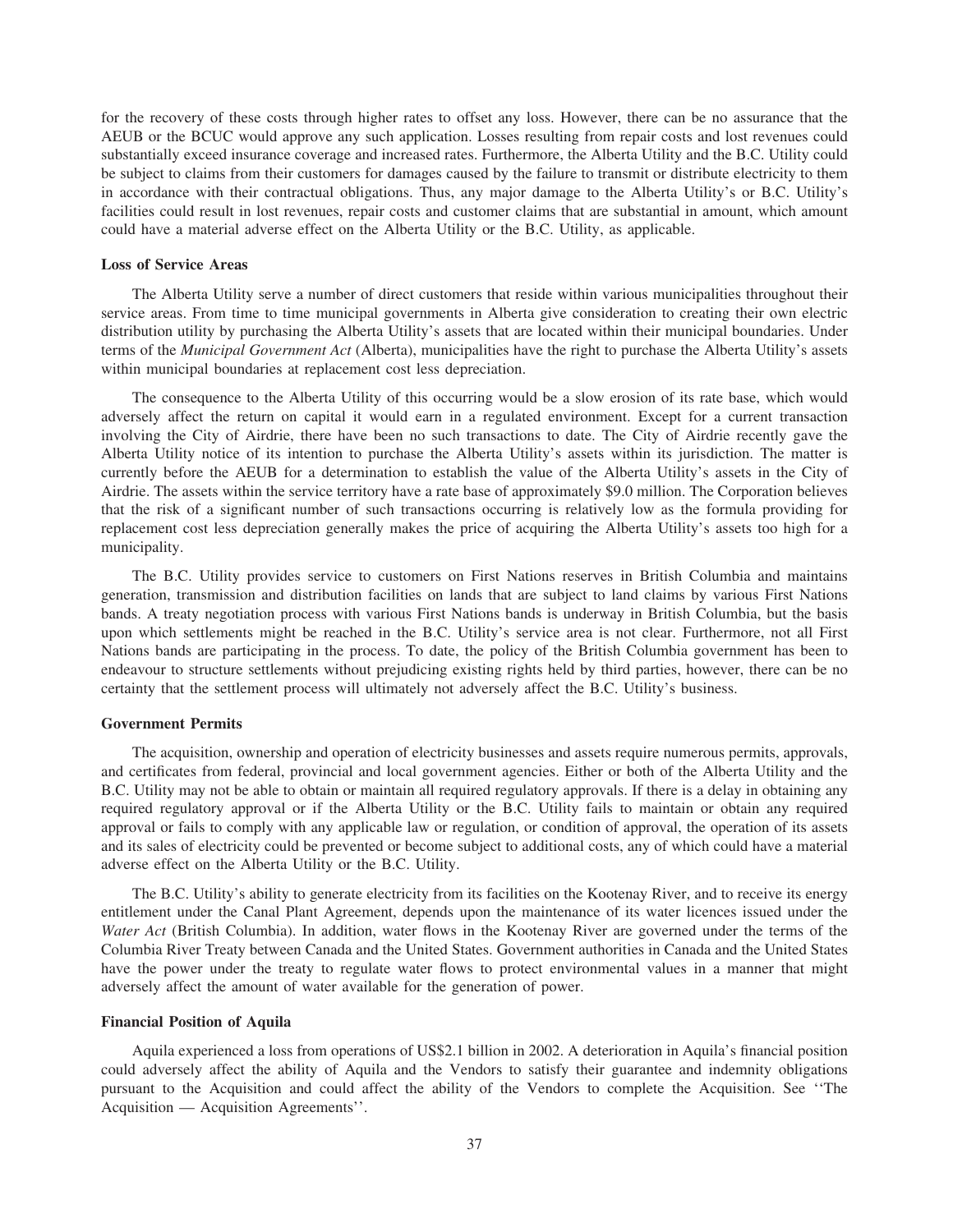## **Potential Undisclosed Liabilities Associated with the Acquisition**

In connection with the Acquisition, there may be liabilities that the Corporation failed to discover or was unable to quantify in its due diligence which it conducted prior to the execution of the Acquisition Agreements and the Corporation may not be indemnified for some or all of these liabilities. The discovery of any material liabilities could have a material adverse effect on the Corporation's business, financial condition or future prospects.

# **EPCOR Litigation**

The EPCOR litigation arises from issues related to the EPCOR Agreements. It is premature to make any definitive assessment of potential liability with respect to EPCOR's claim described under ''The Acquired Business — Aquila Networks Canada (Alberta) Ltd. — EPCOR Litigation''. However, if the EPCOR claim were to be successful, it could materially and adversely affect the business and operations of the Alberta Utility.

## **Labour Relations**

Approximately 72% and 75% of the employees of the Alberta Utility and the B.C. Utility, respectively, are members of labour unions which have entered into collective bargaining agreements with ANCL and ANBC, respectively. The provisions of such collective bargaining agreements affect the flexibility and efficiency of the business carried on by each of the Alberta Utility and the B.C. Utility. Each of the Alberta Utility and the B.C. Utility considers its relationships with its labour unions to be satisfactory, but there can be no assurance that current relations will continue in future negotiations or that the terms under the present collective bargaining agreements will be renewed. The inability to maintain, or to renew the collective bargaining agreements on acceptable terms, could result in increased labour costs, or service interruptions arising from labour disputes, for the Alberta Utility or the B.C. Utility that are not provided for in approved orders, that could have an adverse effect on the results of operations, cash flow and net income of the Alberta Utility or the B.C. Utility, as applicable.

# **Interest Rates**

The Alberta Utility and the B.C. Utility are exposed to the interest rate risks associated with floating rate debt. However, following the Acquisition, Fortis expects that the Alberta Utility and the B.C. Utility will replace these facilities with long-term fixed debt financing, the expenses of which will, subject to regulatory approval, be recovered in rates.

Allowed returns on equity for regulated utilities such as the Alberta Utility and the B.C. Utility are also exposed to changes in the general level of interest rates. As interest rates decrease, so does the allowed rate of return on equity.

## **Underinsured and Uninsured Losses**

The Corporation, the Alberta Utility and the B.C. Utility maintain at all times insurance coverage in respect of potential liabilities and the accidental loss of value of certain of their assets from risks, in amounts, with such insurers, as is considered appropriate, taking into account all relevant factors including the practices of owners of similar assets and operations. It is anticipated that such insurance coverage will be maintained. However, not all risks are covered by insurance, and no assurance can be given that insurance will be consistently available or will be consistently available on economically feasible terms or that the amounts of insurance will be sufficient to cover losses or claims that may occur involving the assets or operations of the Corporation, the Alberta Utility or the B.C. Utility.

## **Capital Resources**

Each of the Alberta Utility's and the B.C. Utility's financial position could be adversely affected if it fails to arrange sufficient and cost-effective financing to fund, among other things, capital expenditures and the repayment of maturing debt. Funds generated from operations after payment of expected expenses (including interest payments on any outstanding debt) will not be sufficient to fund the repayment of all outstanding liabilities when due and anticipated capital expenditures. The ability to arrange sufficient and cost-effective financing is subject to numerous factors, including the regulatory environment in each of Alberta and British Columbia, the results of operations and financial position of each of the Alberta Utility and the B.C. Utility, conditions in the capital and bank credit markets, the ratings assigned by rating agencies, and general economic conditions. There can be no assurance that sufficient capital will be available on acceptable terms to fund such capital expenditures and to repay existing debt.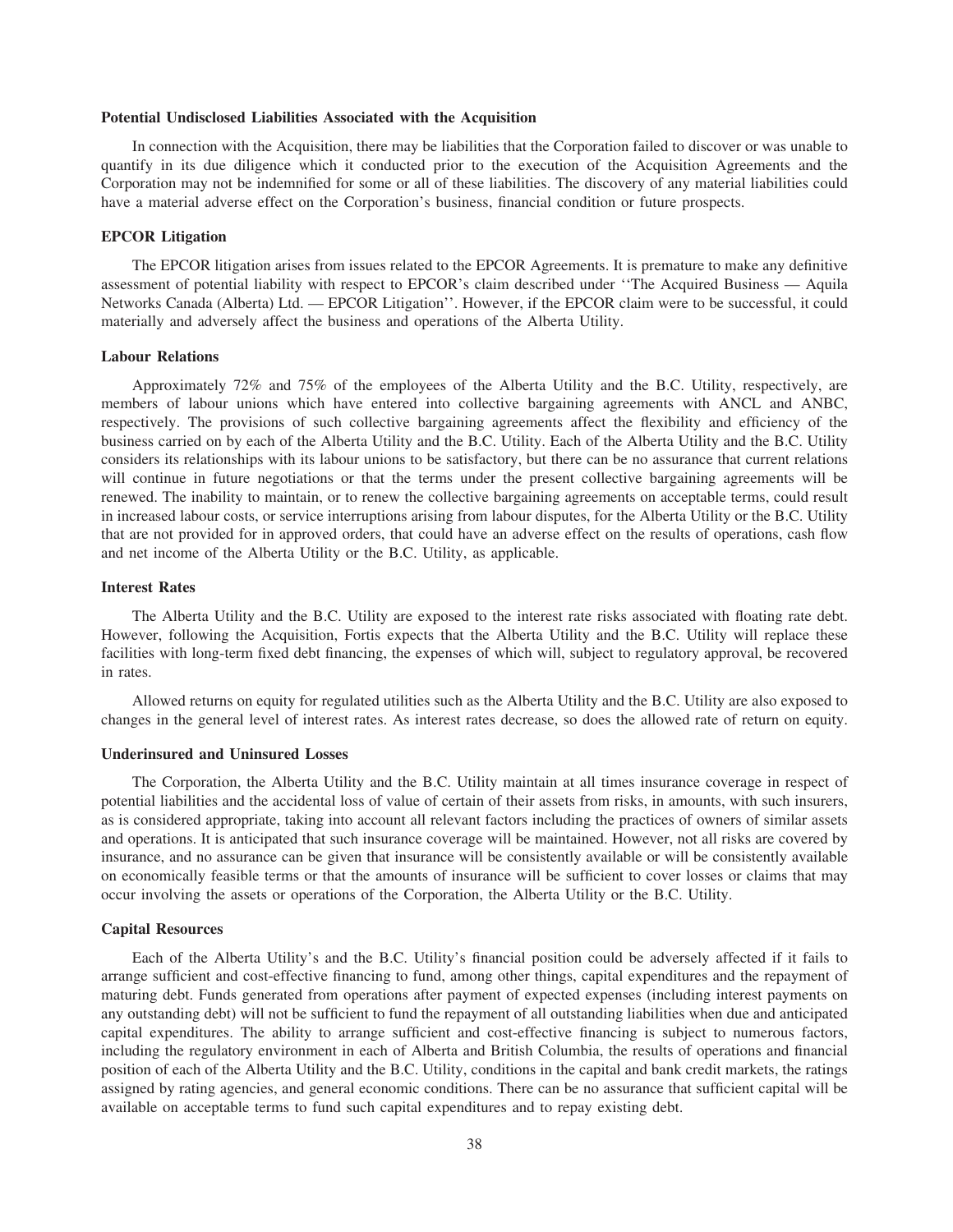## **Environmental Matters**

The Alberta Utility and the B.C. Utility are subject to numerous laws, regulations and guidelines governing the management, transportation and disposal of hazardous substances and other waste materials and otherwise relating to the protection of the environment and health and safety. Potential environmental damage and costs could arise due to a severe weather event or a major equipment failure. However, there can be no assurance that such costs will be recoverable and, if substantial, unrecovered costs may have a material effect on the business, results of operations and prospects of the Alberta Utility or the B.C. Utility.

The Alberta Utility and the B.C. Utility are exposed to environmental risks that property owners in Alberta and British Columbia generally face. These risks include the responsibility of any property owner for the site remediation of any properties determined to be contaminated, whether or not such contamination was actually caused by the owner. Most of the B.C. Utility's generating and transmission facilities have been in place for many years with no apparent adverse environmental impact. However, as facilities are upgraded and as new facilities are added, environmental assessments and regulatory approvals will be required in the ordinary course.

Extreme climatic factors could potentially cause government authorities to adjust water flows on the Kootenay River in order to protect environmental values and could affect the amount of water available for generation either at the B.C. Utility's plants or at plants operated by parties contracted to supply energy to the B.C. Utility.

Alberta environmental and safety laws make owners, operators and persons in charge of management and control of facilities subject to prosecution or administrative action for breaches of environmental and safety laws, including the failure to obtain certificates of approval for the discharge of contaminants causing an adverse effect. The Alberta Utility has not been notified of any such regulatory action in regard to its operation or occupation of its facilities. However, it is not possible to predict with absolute certainty the position that a regulatory authority will take regarding matters of non-compliance with environmental and safety laws. Changes in environmental, health and safety regulations could also lead to significant increases in costs to the Alberta Utility.

Electricity transmission and distribution facilities have the potential to cause fires as a result of equipment failure, trees falling on a transmission or distribution line, or lightning strikes to wooden poles. Risks associated with fire damage are related to weather, the degree of forestation, habitation, and third party facilities located near the land on which the transmission facilities are situate. Each of the Alberta Utility and the B.C. Utility may be liable for firefighting costs and third party claims in connection with fires on these or other lands on which its transmission facilities are located, and such claims, if successful, could have a material effect on the business, results of operations and prospects of the Alberta Utility or the B.C. Utility.

### **Arthur Andersen**

**The Prospectus includes financial statements of the Alberta Utility for the year ended December 31, 2001 and the B.C. Utility for the years ended December 31, 2000 and 2001 that were audited and reported on by Arthur Andersen. The Corporation has not obtained the consent of Arthur Andersen to the use of its audit report in respect of these financial statements. Arthur Andersen's consent was not obtained because, on June 3, 2002, Arthur Andersen ceased to practice public accounting. Because Arthur Andersen has not provided this consent, purchasers of Subscription Receipts pursuant to the Prospectus will not have the statutory right of action for damages against Arthur Andersen as prescribed by applicable securities legislation with respect to these financial statements. In addition, Arthur Andersen may not have sufficient assets available to satisfy any judgments against it.**

# **LEGAL MATTERS**

Certain legal matters relating to the Offering will be passed upon on behalf of Fortis by Davies Ward Phillips & Vineberg LLP, Toronto, and Curtis, Dawe, St. John's and on behalf of the Underwriters by Stikeman Elliott LLP, Toronto. At the date hereof, partners and associates of each of Davies Ward Phillips & Vineberg LLP, Curtis, Dawe and Stikeman Elliott LLP own beneficially, directly or indirectly, less than one per cent of any securities of Fortis or any associate or affiliate of Fortis.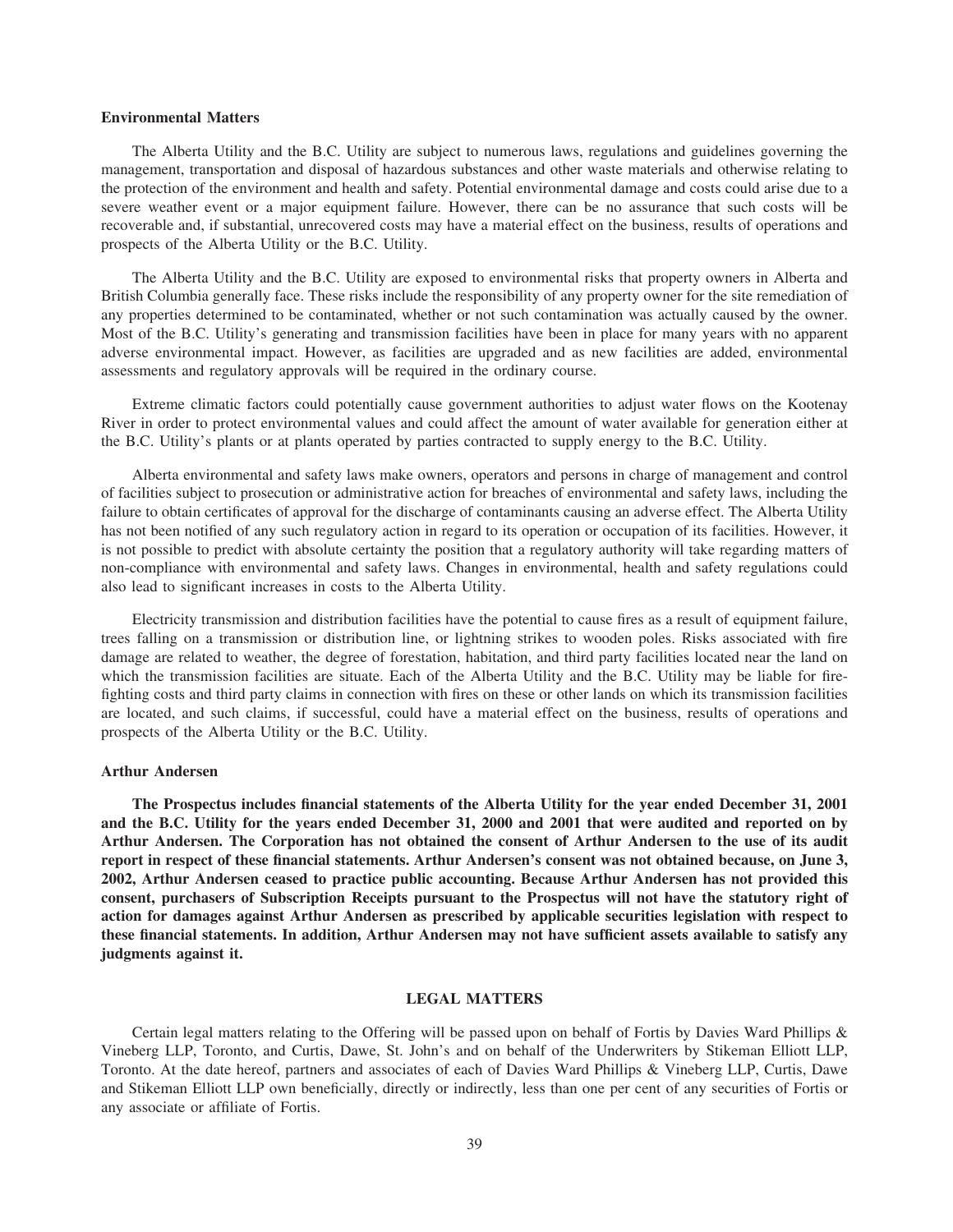### **AUDITORS, TRANSFER AGENT AND REGISTRAR**

Ernst & Young LLP, The Fortis Building, 7th Floor, 139 Water Street, St. John's, Newfoundland and Labrador, are the auditors of the Corporation. The transfer agent and registrar for the Subscription Receipts is Computershare Trust Company in Toronto and Montréal.

## **STATUTORY RIGHTS OF WITHDRAWAL AND RESCISSION**

Securities legislation in certain provinces of Canada provides purchasers with the right to withdraw from an agreement to purchase securities within two business days after receipt or deemed receipt of the Prospectus and any amendments thereto. In several of the provinces, securities legislation further provides a purchaser with remedies for rescission or, in some provinces, damages where the short form prospectus and any amendments thereto contain a misrepresentation or are not delivered to the purchaser but such remedies must be exercised by the purchaser within the time limit prescribed by the securities legislation of such purchaser's province. Purchasers of Subscription Rights may no longer have remedies for rescission following the issuance of Common Shares upon surrender of the Subscription Receipts. Purchasers of Subscription Receipts will continue to have civil liability remedies, including remedies for damages that are provided to purchasers under securities legislation, in the event that the purchaser receives Common Shares upon surrender of Subscription Receipts. The purchaser should refer to any applicable provisions of the securities legislation of such purchaser's province for the particulars of these rights or consult with a legal advisor.

In addition, purchasers of the Subscription Receipts will have a contractual right of rescission following the issuance of the Common Shares to such purchaser. See ''Details of the Offering''.

**In connection with the Offering, Fortis would normally be required to obtain a written consent from Arthur Andersen in order to include its audit report covering the audited financial statements of the Alberta Utility for the year ended December 31, 2001 and the B.C. Utility for the years ended December 31, 2000 and 2001 included in the Prospectus. However, on June 3, 2002, Arthur Andersen ceased to practice public accounting in Canada. As a consequence, representatives of Arthur Andersen are no longer available to provide a consent in connection with the filing of the Prospectus. As a result of Arthur Andersen not having provided its consent, purchasers of Subscription Receipts pursuant to the Prospectus will not be able to recover damages from Arthur Andersen under applicable securities legislation with respect to its audit report. Furthermore, Arthur Andersen may not possess sufficient assets to satisfy any claims that may arise out of its audit of the financial statements.**

## **SPECIAL NOTE REGARDING FORWARD-LOOKING STATEMENTS**

**The Prospectus, and the documents incorporated herein by reference, contain forward-looking statements which reflect management's expectations regarding the Corporation's future growth, results of operations, performance and business prospects and opportunities. Wherever possible, words such as ''anticipate'', ''believe'', ''expects'', ''intend'' and similar expressions have been used to identify these forward-looking statements. These statements reflect management's current beliefs and are based on information currently available to the Corporation's management. Forward-looking statements involve significant risk, uncertainties and assumptions. A number of factors could cause actual results, performance or achievements to differ materially from the results discussed or implied in the forward-looking statements. These factors should be considered carefully and prospective investors should not place undue reliance on the forward-looking statements. Although the forward-looking statements contained in the Prospectus, and the documents incorporated herein by reference, are based upon what management believes to be reasonable assumptions, the Corporation cannot assure prospective purchasers that actual results will be consistent with these forwardlooking statements. These forward-looking statements are made as of the date of the Prospectus, and the Corporation assumes no obligation to update or revise them to reflect new events or circumstances.**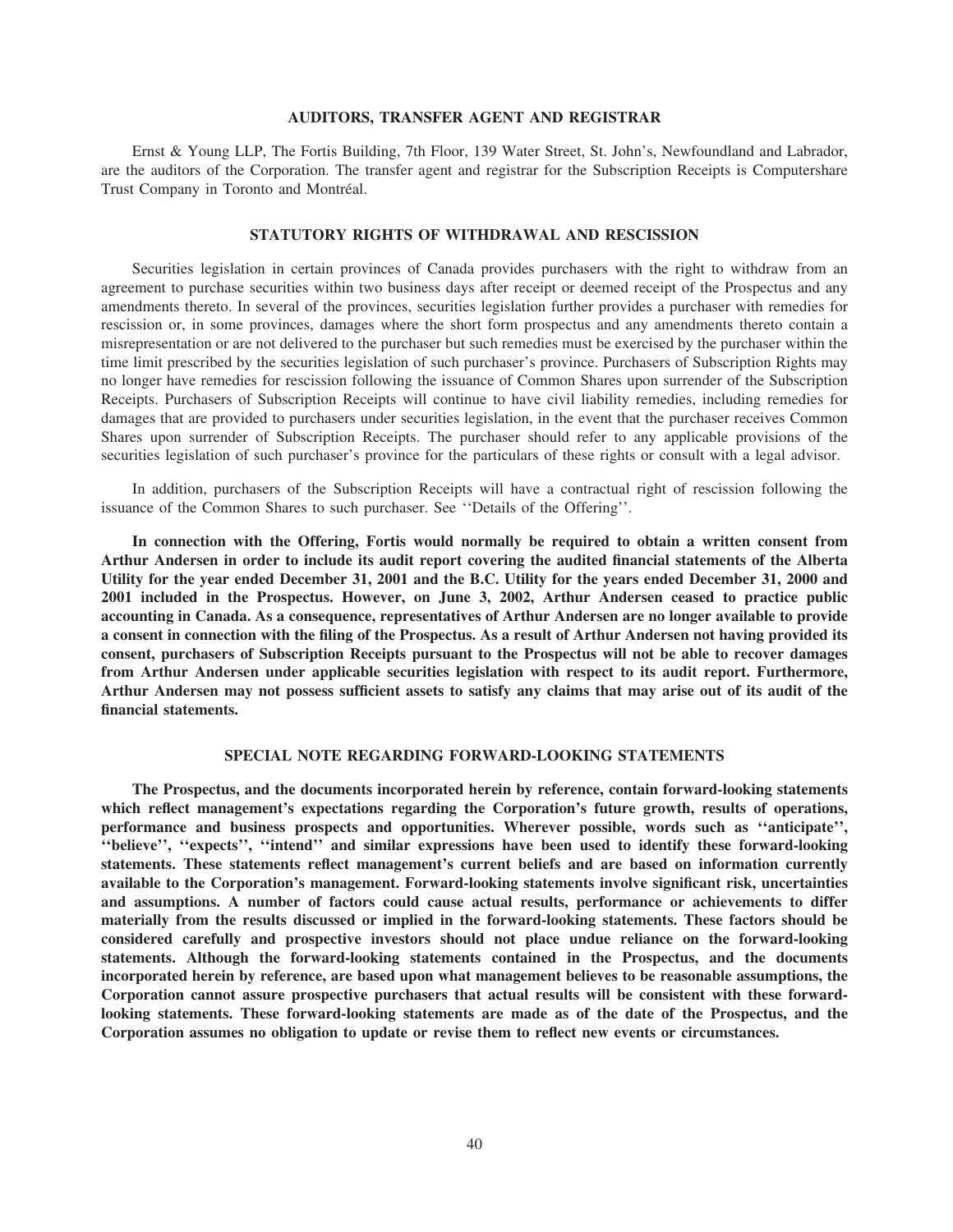# **GLOSSARY OF TERMS**

*In the Prospectus, unless the context otherwise requires, the following terms have the meanings set forth below.*

**''1933 Act''** means the United States *Securities Act of 1933*, as amended;

**''Acquisition''** means the acquisition by the Corporation of all of the issued and outstanding shares of the Alberta Utility and the B.C. Utility;

**''Acquisition Agreements''** means the Alberta Purchase Agreement and the B.C. Purchase Agreement;

**''AEUB''** means the Alberta Energy and Utilities Board;

**''Alberta Electricity Distribution Assets''** means the Alberta Utility's electricity distribution system;

**''Alberta Purchase Agreement''** means the share purchase agreement dated as of September 15, 2003 between Fortis and ANCL for the purchase of all of the issued and outstanding shares, and the repayment of certain indebtedness, of the Alberta Utility;

**''Alberta Utility''** means Aquila Networks Canada (Alberta) Ltd.;

**''Alberta Utility Credit Facility''** means the commitment that the Corporation obtained from a Canadian chartered bank, for purposes of the Acquisition, to provide a \$393 million non-revolving credit facility in favour of the Alberta Utility;

**''ANBC''** means Aquila Networks British Columbia Ltd.;

**''ANCL''** means Aquila Networks Canada Ltd.;

**''Aquila''** means Aquila, Inc.;

**''B.C. Electricity Generation, Transmission and Distribution Assets''** means the B.C. Utility's integrated utility assets;

**''B.C. Purchase Agreement''** means the share purchase agreement dated as of September 15, 2003 between Fortis and ANBC for the purchase of all of the issued and outstanding shares, and the repayment of certain indebtedness, of the B.C. Utility;

**''B.C. Utility''** means Aquila Networks Canada (British Columbia) Ltd.;

**''B.C. Utility Credit Facility''** means the commitment that the Corporation obtained from a Canadian chartered bank, for purposes of the Acquisition, to provide a \$277 million non-revolving credit facility in favour of the B.C. Utility;

**''BCUC''** means the British Columbia Utilities Commission;

**''CDS''** means The Canadian Depository for Securities Limited;

**''CDS Participant''** means a registered dealer who is a CDS participant from or through whom Subscription Receipts may be purchased or transferred;

**''Central Newfoundland Energy''** means Central Newfoundland Energy Inc.;

**''Closing Date''** means October 8, 2003 or such other date as agreed to by the Corporation and the Underwriters, but not later than November 7, 2003;

**''Corporation''** means Fortis Inc.;

**''Credit Facilities''** means, collectively, the Fortis Credit Facility, the Alberta Utility Credit Facility and the B.C. Utility Credit Facility;

**''Escrow Agent''** means Computershare Trust Company of Canada or its successor as escrow agent under the Subscription Receipt Agreement;

**''Escrowed Funds''** means the gross proceeds from the sale of the Subscription Receipts;

**''EUA''** means the *Electric Utilities Act* (Alberta);

**''Fortis''** means Fortis Inc.;

**''Fortis Credit Facility''** means the commitment that the Corporation obtained from a Canadian chartered bank, for purposes of the Acquisition, to provide a \$730 million non-revolving credit facility in favour of the Corporation;

**''Offering''** means the distribution of Subscription Receipts pursuant to the Prospectus;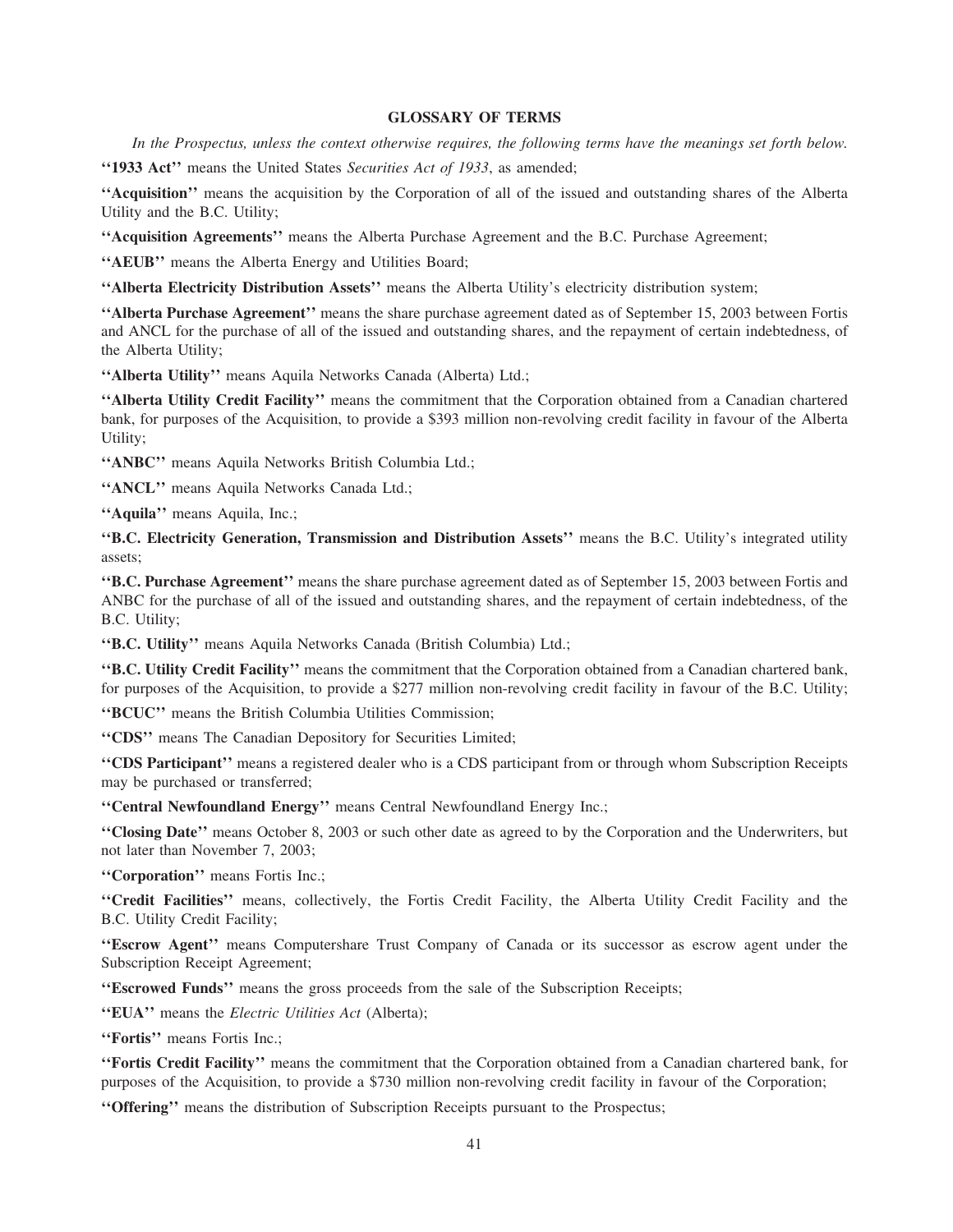**''Prospectus''** means this short form prospectus;

**''Release Conditions''** means the receipt by the Corporation of all regulatory and government approvals required to finalize the Acquisition, including those of AEUB and BCUC, and fulfillment or waiver of all other outstanding conditions precedent to closing the Acquisition as itemized in the Acquisition Agreements;

**''SEDAR''** means the Canadian System for Electronic Document Analysis and Retrieval;

**''Subscription Receipt Agreement''** means the agreement dated as of the Closing Date among the Corporation, Scotia Capital Inc. and the Escrow Agent governing the terms of the Subscription Receipts;

**''Subscription Receipts''** means the subscription receipts of the Corporation offered hereby;

**''Termination Time''** means the earlier of 5:00 p.m. (Toronto time) on June 30, 2004 or the date on which either of the Alberta Purchase Agreement or the B.C. Purchase Agreement is terminated;

**''TSX''** means the Toronto Stock Exchange;

**''Underwriters''** means Scotia Capital Inc., BMO Nesbitt Burns Inc., CIBC World Markets Inc., National Bank Financial Inc., RBC Dominion Securities Inc., TD Securities Inc. and Beacon Securities Limited;

**''Underwriting Agreement''** means the underwriting agreement dated September 29, 2003, between the Corporation and the Underwriters relating to the sale of the Subscription Receipts offered under the Prospectus; and

**''Vendors''** mean ANCL and ANBC.

*All dollar amounts in the Prospectus are expressed in Canadian dollars.*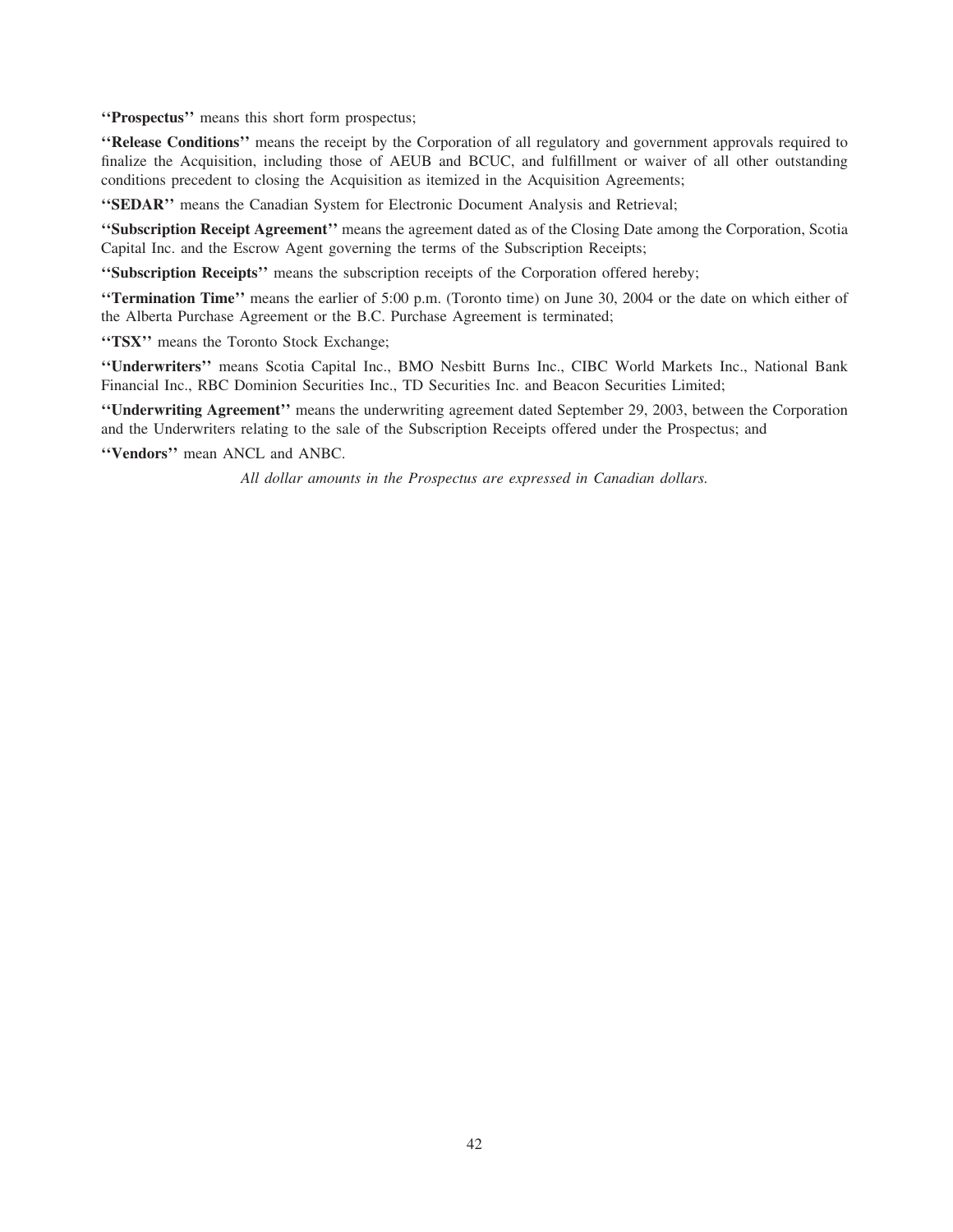# **INDEX TO FINANCIAL STATEMENTS**

# Page

| <b>Fortis</b>                                                                                        |        |
|------------------------------------------------------------------------------------------------------|--------|
| Compilation report on unaudited <i>pro forma</i> consolidated financial statements of Fortis Inc.    | $F-3$  |
|                                                                                                      | $F-4$  |
| Unaudited <i>pro forma</i> consolidated statement of earnings of Fortis Inc. for the year ended      |        |
|                                                                                                      | $F-5$  |
| Unaudited pro forma consolidated statement of earnings of Fortis Inc. for the six-month period ended |        |
|                                                                                                      | $F-6$  |
|                                                                                                      | $F-7$  |
| Aquila Networks Canada (Alberta) Ltd.                                                                |        |
|                                                                                                      |        |
|                                                                                                      |        |
|                                                                                                      |        |
| Aquila Networks Canada (British Columbia) Ltd.                                                       |        |
|                                                                                                      | $F-28$ |
|                                                                                                      | $F-29$ |
|                                                                                                      | F-39   |
|                                                                                                      | $F-40$ |
|                                                                                                      | $F-49$ |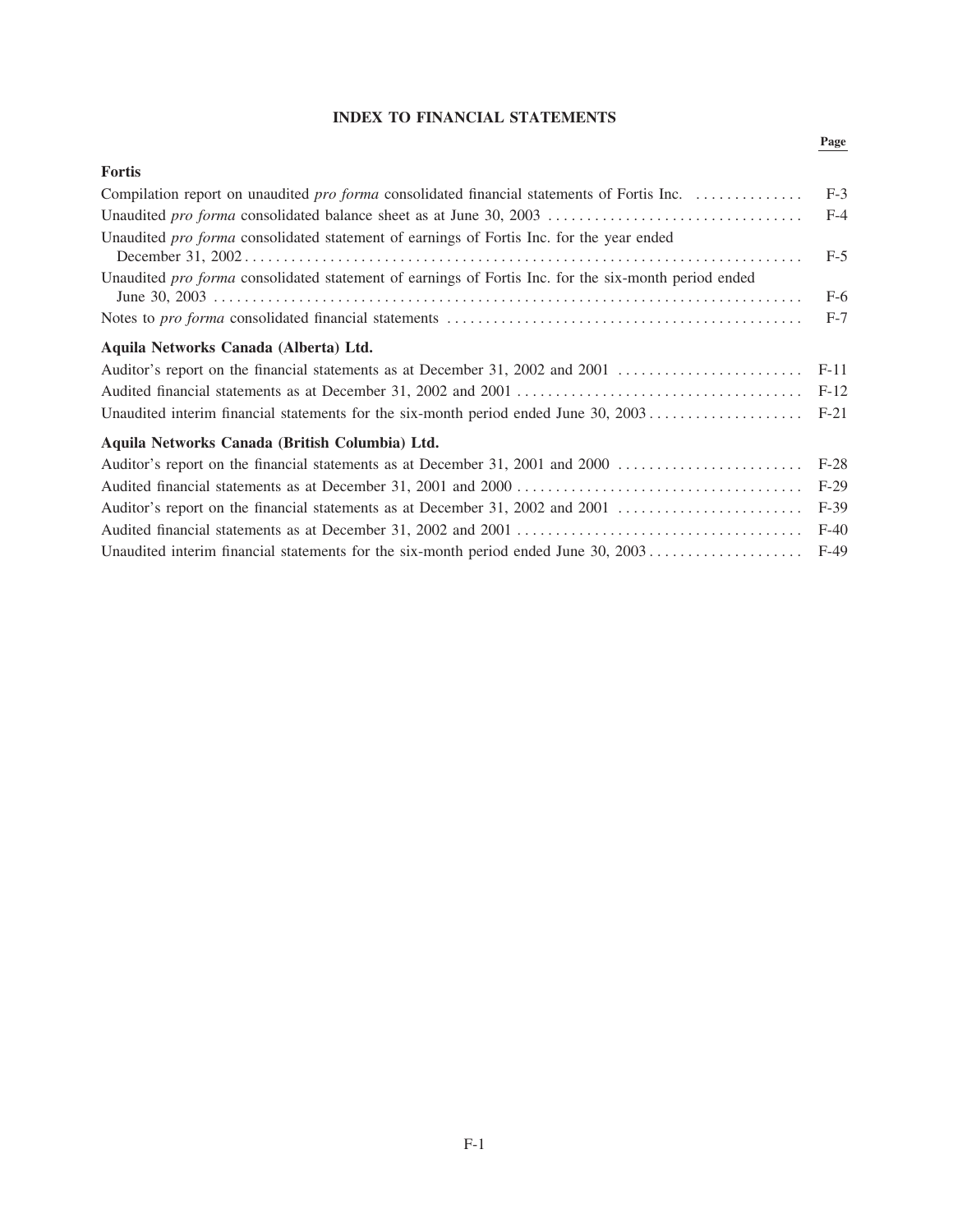# **PRO FORMA CONSOLIDATED FINANCIAL STATEMENTS**

# **FORTIS INC.**

Unaudited — See Compilation Report

**As at June 30, 2003 and for the six-month period ended June 30, 2003 and the year ended December 31, 2002**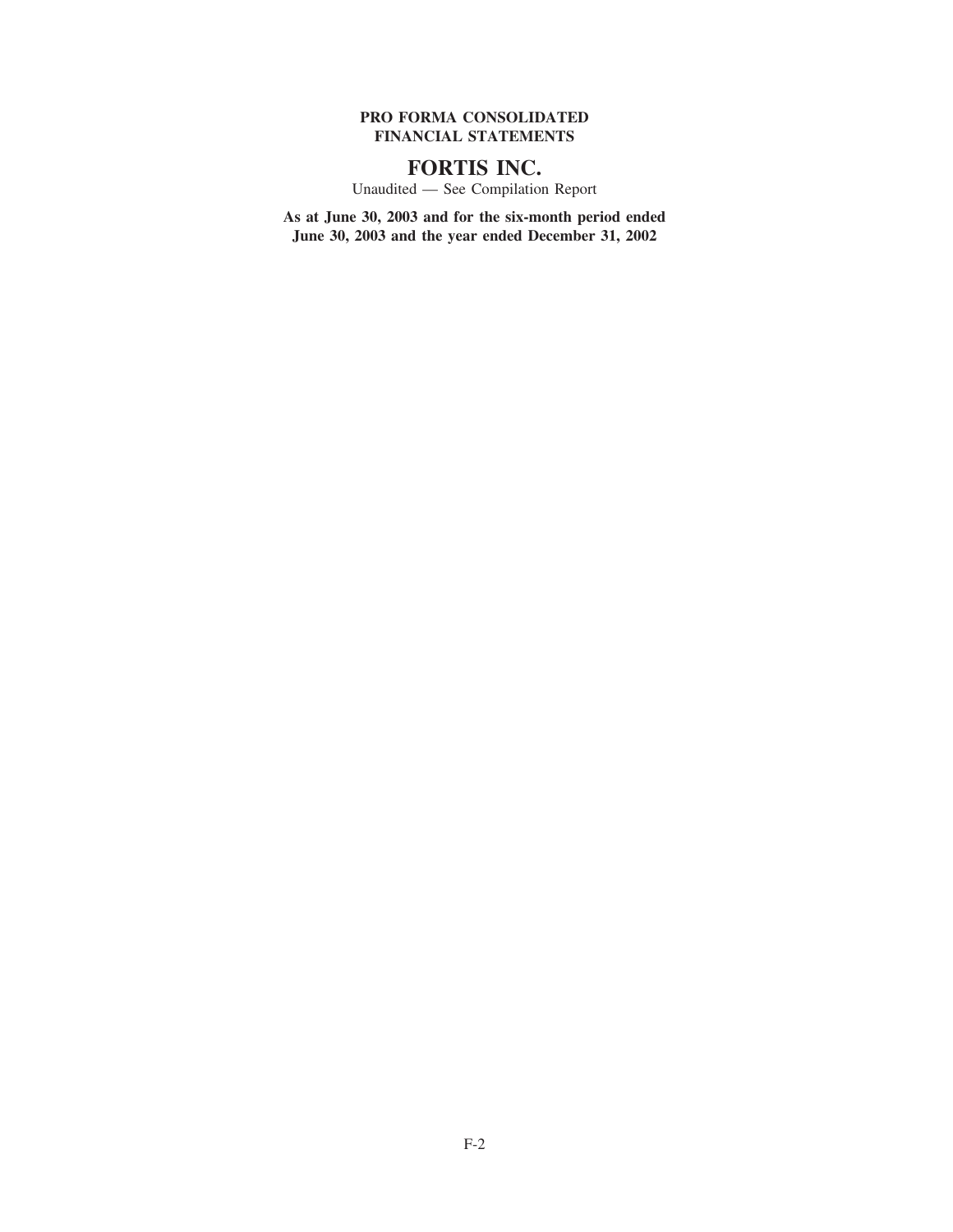# **COMPILATION REPORT**

To the Board of Directors of **Fortis Inc.**

We have reviewed, as to compilation only, the accompanying pro forma consolidated balance sheet of **Fortis Inc.** as at June 30, 2003 and the pro forma consolidated statements of earnings for the six-month period ended June 30, 2003 and for the year ended December 31, 2002, which have been prepared for inclusion in the Company's short form prospectus dated September 29, 2003 relating to issuance of subscription receipts. In our opinion, the pro forma consolidated balance sheet and pro forma consolidated statements of earnings have been properly compiled to give effect to the proposed transactions and the assumptions described in the accompanying notes thereto.

St. John's, Canada, (Signed) *ERNST & YOUNG LLP* September 29, 2003. Chartered Accountants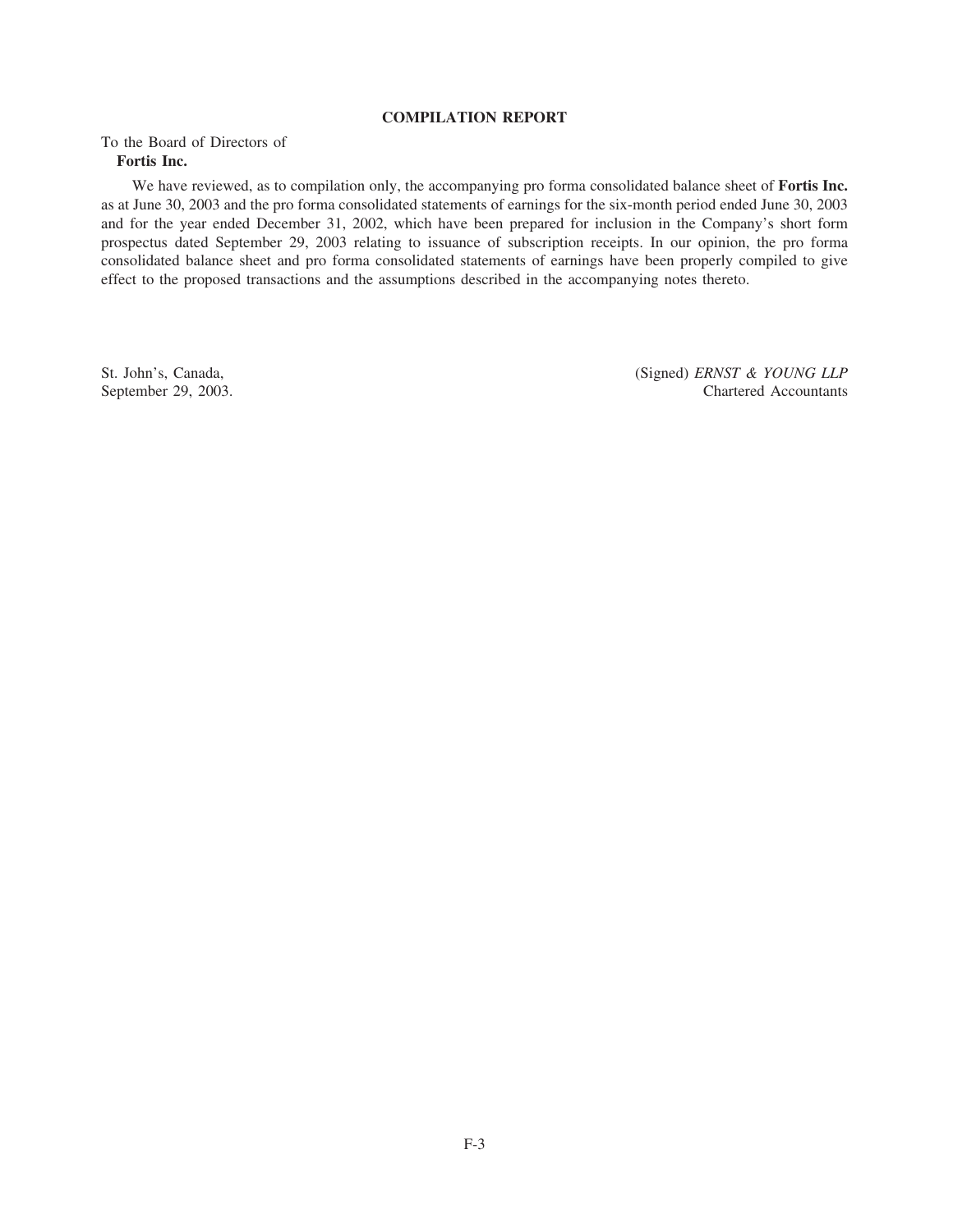# **PRO FORMA CONSOLIDATED BALANCE SHEET As at June 30, 2003** (Unaudited)

(in thousands of dollars)

|                                                         | Fortis Inc.      | <b>ANCA</b>                         | <b>ANCBC</b>  |              | Pro forma<br>adjustments | Pro forma<br>consolidated<br>balance<br>sheet |
|---------------------------------------------------------|------------------|-------------------------------------|---------------|--------------|--------------------------|-----------------------------------------------|
| <b>ASSETS</b>                                           | \$               | $\mathcal{S}$                       | $\mathcal{S}$ | Note         | \$                       | \$                                            |
| <b>Current</b>                                          |                  |                                     |               |              |                          |                                               |
| Cash and cash equivalents                               | 34,222           | 12,034                              | 195           |              |                          | 46,451                                        |
|                                                         | 142,221          | 58,343                              | 47,499        |              |                          | 248,063                                       |
| Materials and supplies                                  | 17,184           | 10,822                              | 4,664         |              |                          | 32,670                                        |
| Current portion of regulatory cost deferral             |                  | 69,492                              |               |              |                          | 69,492                                        |
|                                                         | 193,627          | 150,691                             | 52,358        |              |                          | 396,676                                       |
| Corporate income tax deposit                            | 6,949            |                                     |               |              |                          | 6,949                                         |
| Cash held in escrow                                     | 5,092            |                                     |               |              |                          | 5,092                                         |
| Deferred charges<br>Future income taxes                 | 104,847          | 2,962                               | 13,988        | 2[g]<br>2[b] | 10,000<br>9,149          | 128,835<br>17,207                             |
|                                                         |                  |                                     |               | 2[f]         | 5,096                    |                                               |
| Utility capital assets, net $\dots\dots\dots\dots\dots$ | 1,211,798        | 440,159                             | 427,715       |              |                          | 2,079,672                                     |
| Income producing properties                             | 289,353          |                                     |               |              |                          | 289,353                                       |
|                                                         | 166,106          |                                     |               |              |                          | 166,106                                       |
| Intangibles, net of amortization                        | 23,981           |                                     |               |              |                          | 23,981                                        |
|                                                         | 65,435           | 189,309                             |               | 2[b]         | 318,135                  | 572,879                                       |
|                                                         | 2,067,188        | 783,121                             | 494,061       |              | 342,380                  | 3,686,750                                     |
| <b>LIABILITIES</b>                                      |                  |                                     |               |              |                          |                                               |
| <b>Current</b><br>Short-term borrowings                 | 118,046          | 99,859                              | 42,935        |              |                          | 260,840                                       |
| Accounts payable and accrued charges                    | 131,012          | 115,019                             | 45,402        |              |                          | 291,433                                       |
| Current portion of long-term debt                       | 27,742           |                                     |               |              |                          | 27,742                                        |
| Current installments securitization                     |                  |                                     |               |              |                          |                                               |
| financing                                               |                  | 99,196                              |               |              |                          | 99,196                                        |
| Future income taxes                                     | 8,971            |                                     |               |              |                          | 8,971                                         |
|                                                         | 285,771          | 314,074                             | 88,337        |              |                          | 688,182                                       |
|                                                         | 934,438          | 230,000                             | 225,340       | 2[a]         | 394,000                  | 1,807,778                                     |
|                                                         |                  |                                     |               | 2[e]         | 24,000                   |                                               |
| Deferred credits                                        | 62,131<br>25,799 | 950                                 | 1.765         |              |                          | 63,081                                        |
| Future income taxes<br>Non-controlling interest         | 35,809           |                                     |               |              |                          | 27,564<br>35,809                              |
|                                                         | 1,343,948        | $\overline{\phantom{0}}$<br>545,024 | 315,442       |              | 418,000                  | 2,622,414                                     |
|                                                         |                  |                                     |               |              |                          |                                               |
| <b>SHAREHOLDERS' EQUITY</b><br>Common shares            | 326,468          | 347,579                             | 76,500        |              | (424,079)                | 667,564                                       |
|                                                         |                  |                                     |               | 2[f]         | 341,096                  |                                               |
| Preference shares                                       | 122,992          |                                     |               |              |                          | 122,992                                       |
|                                                         | 516              |                                     |               |              |                          | 516                                           |
| Equity portion of convertible debentures                | 1,738            |                                     |               |              |                          | 1,738                                         |
| Foreign currency translation adjustment                 | (9,067)          |                                     | 102,119       |              |                          | (9,067)                                       |
|                                                         | 280,593          | (109, 482)                          |               |              | 7,363                    | 280,593                                       |
|                                                         | 723,240          | 238,097                             | 178,619       |              | (75,620)                 | 1,064,336                                     |
|                                                         | 2,067,188        | 783,121                             | 494,061       |              | 342,380                  | 3,686,750                                     |

*See accompanying notes*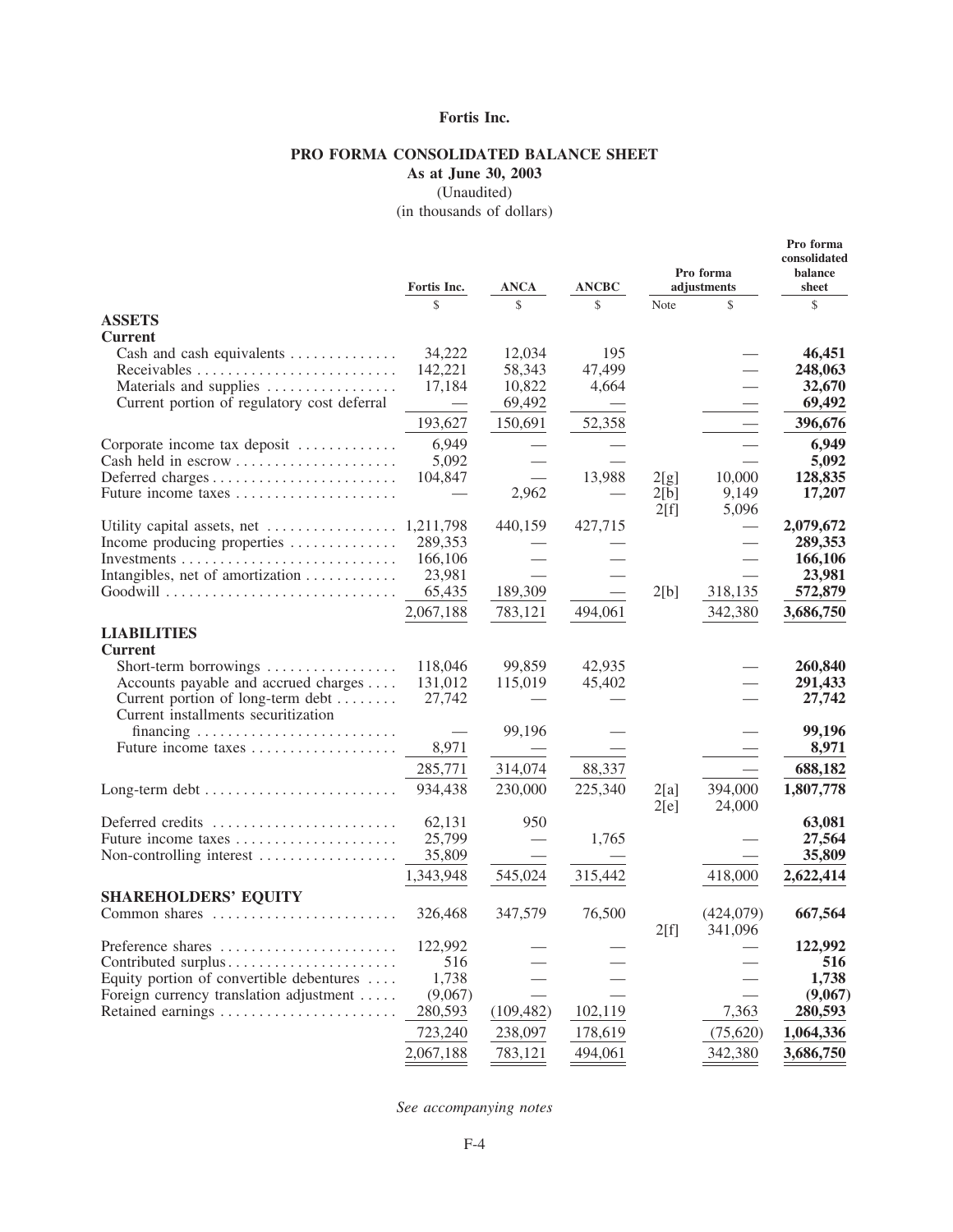# **PRO FORMA CONSOLIDATED STATEMENT OF EARNINGS For the year ended December 31, 2002**

(Unaudited)

(in thousands of dollars, except for per share amounts)

|                                                                                                                                         | Fortis Inc. | <b>ANCA</b> | <b>ANCBC</b>  |      | Pro forma<br>adjustments | Pro forma<br>consolidated<br>statement of<br>earnings |
|-----------------------------------------------------------------------------------------------------------------------------------------|-------------|-------------|---------------|------|--------------------------|-------------------------------------------------------|
|                                                                                                                                         | \$          | \$          | $\mathcal{S}$ | Note | \$                       | \$                                                    |
| Operating Revenues                                                                                                                      | 715,465     | 268,536     | 153,994       |      |                          | 1,137,995                                             |
| <b>Expenses</b>                                                                                                                         |             |             |               |      |                          |                                                       |
| Operating                                                                                                                               | 476,969     | 100,117     | 109,072       |      |                          | 686,158                                               |
| Amortization                                                                                                                            | 65,063      | 82,578      | 14,685        | 2[g] | 1,000                    | 163,326                                               |
|                                                                                                                                         | 542,032     | 182,695     | 123,757       |      | 1,000                    | 849,484                                               |
| Net Operating Income                                                                                                                    | 173,433     | 85,841      | 30,237        |      | (1,000)                  | 288,511                                               |
| <b>Finance Charges</b>                                                                                                                  |             |             |               |      |                          |                                                       |
|                                                                                                                                         | 70,728      | 24,924      | 14,341        | 2[d] | 25,610                   | 135,603                                               |
| Dividends on preference shares                                                                                                          | 2,736       |             |               |      |                          | 2,736                                                 |
|                                                                                                                                         | 73,464      | 24,924      | 14,341        |      | 25,610                   | 138,339                                               |
| <b>Earnings Before Undernoted Items, Income</b><br>Taxes and Non-Controlling Interest<br>Impairment in the carrying value of the Walden | 99,969      | 60,917      | 15,896        |      | (26,610)                 | 150,172                                               |
|                                                                                                                                         |             |             | 10,000        |      |                          | 10,000                                                |
| Earnings Before Income Taxes and Non-                                                                                                   |             |             |               |      |                          |                                                       |
|                                                                                                                                         | 99,969      | 60,917      | 5,896         |      | (26,610)                 | 140,172                                               |
| Income Taxes                                                                                                                            | 32,488      | 33,376      | (242)         | 2[h] | (10,676)                 | 54,946                                                |
| Earnings Before Non-Controlling Interest                                                                                                | 67,481      | 27,541      | 6,138         |      | (15,934)                 | 85,226                                                |
| Non-controlling interest                                                                                                                | 4,229       |             |               |      |                          | 4,229                                                 |
| Earnings Applicable to Common Shares                                                                                                    | 63,252      | 27,541      | 6,138         |      | (15, 934)                | 80,997                                                |
| Average Common Shares Outstanding                                                                                                       | 16,277      |             |               | 2[f] | 6,306                    | 22,583                                                |
| <b>Earnings per Common Share</b>                                                                                                        |             |             |               |      |                          |                                                       |
|                                                                                                                                         | 3.89        |             |               | 2[i] |                          | 3.58                                                  |
|                                                                                                                                         | 3.85        |             |               |      |                          | 3.54                                                  |

*See accompanying notes*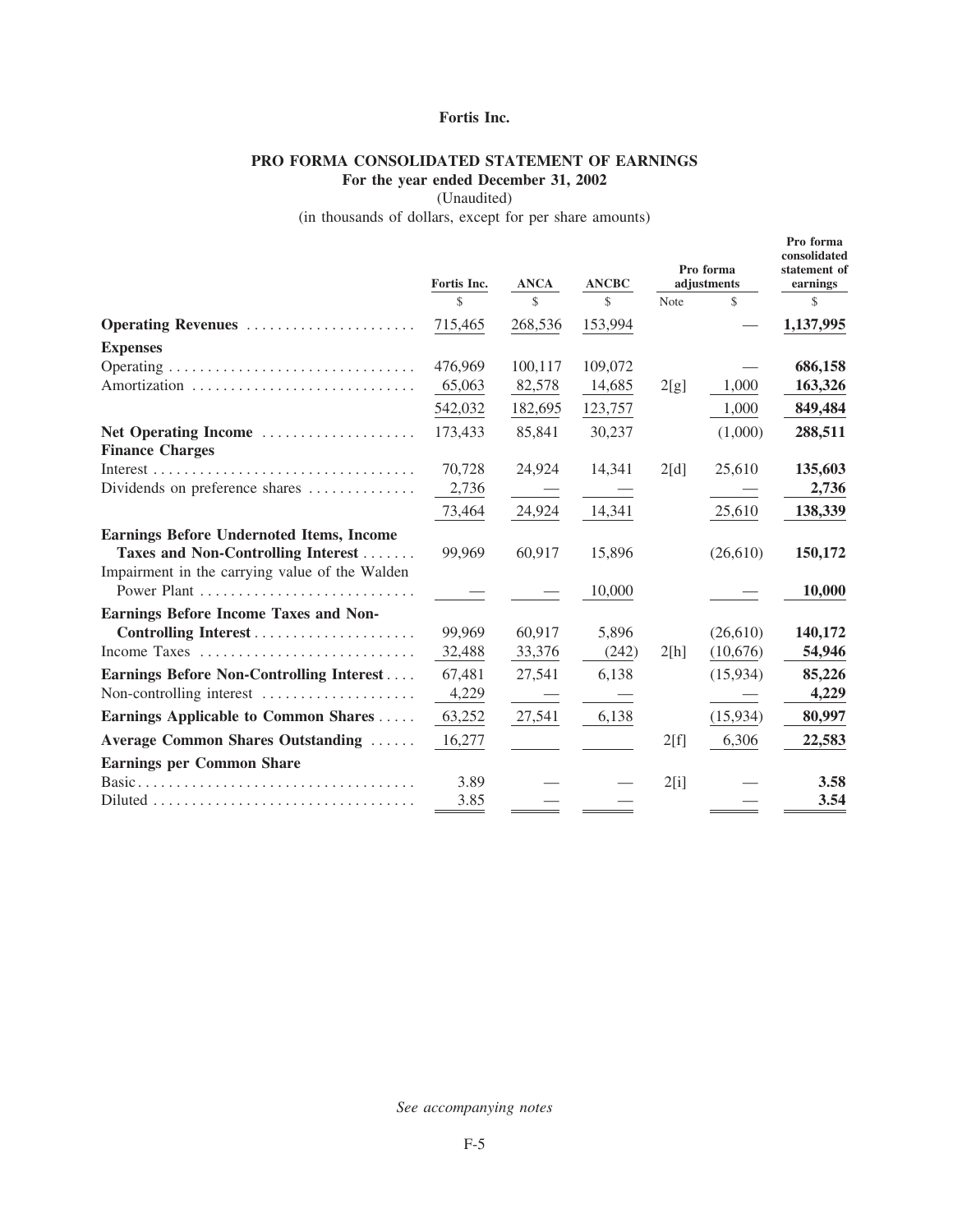# **PRO FORMA CONSOLIDATED STATEMENT OF EARNINGS**

**For the six month period ended June 30, 2003**

(Unaudited)

(in thousands of dollars, except for per share amounts)

|                                                 | Fortis Inc. | ANCA(1)   | <b>ANCBC</b> |      | Pro forma<br>adjustments | Pro forma<br>consolidated<br>statement of<br>earnings |
|-------------------------------------------------|-------------|-----------|--------------|------|--------------------------|-------------------------------------------------------|
|                                                 | \$          | \$        | $\mathbb{S}$ | Note | \$                       | $\mathbb{S}$                                          |
|                                                 | 441,011     | 70,073    | 82,014       |      |                          | 593,098                                               |
| <b>Expenses</b>                                 |             |           |              |      |                          |                                                       |
| Operating                                       | 299,360     | 45,281    | 55,342       |      |                          | 399,983                                               |
|                                                 | 34,946      | 4,222     | 7,208        | 2[g] | 500                      | 46,876                                                |
|                                                 | 334,306     | 49,503    | 62,550       |      | 500                      | 446,859                                               |
| Net Operating Income                            | 106,705     | 20,570    | 19,464       |      | (500)                    | 146,239                                               |
| <b>Finance Charges</b>                          |             |           |              |      |                          |                                                       |
|                                                 | 40,272      | 12,235    | 7,376        | 2[d] | 12,805                   | 72,688                                                |
| <b>Earnings Before Undernoted Items, Income</b> |             |           |              |      |                          |                                                       |
| Taxes and Non-Controlling Interest              | 66,433      | 8,335     | 12,088       |      | (13, 305)                | 73,551                                                |
|                                                 |             | 80,000(1) |              |      |                          | 80,000                                                |
| Earnings (Loss) Before Income Taxes and         |             |           |              |      |                          |                                                       |
| Non-Controlling Interest                        | 66,433      | (71,665)  | 12,088       |      | (13,305)                 | (6,449)                                               |
|                                                 | 23,493      | (5,462)   | 3,174        | 2[h] | (5,072)                  | 16,133                                                |
| <b>Earnings (Loss) Before Non-Controlling</b>   |             |           |              |      |                          |                                                       |
|                                                 | 42,940      | (66,203)  | 8,914        |      | (8,233)                  | (22, 582)                                             |
|                                                 | 1,623       |           |              |      |                          | 1,623                                                 |
|                                                 | 41,317      | (66,203)  | 8,914        |      | (8,233)                  | (24,205)                                              |
| Dividends on preference shares                  | 560         |           |              |      |                          | 560                                                   |
| Earnings (Loss) Applicable to Common            |             |           |              |      |                          |                                                       |
| Shares                                          | 40,757      | (66,203)  | 8,914        |      | (8,233)                  | (24,765)                                              |
| <b>Average Common Shares Outstanding</b>        | 17,270      |           |              | 2[f] | 6,306                    | 23,576                                                |
| Earnings (Loss) per Common Share                |             |           |              |      |                          |                                                       |
|                                                 | 2.36        |           |              | 2[i] |                          | (1.05)                                                |
|                                                 | 2.33        |           |              |      |                          | (1.05)                                                |

(1) Refer to the ANCA interim financial statements for the period ended June 30, 2003 for explanation of the results.

*See accompanying notes*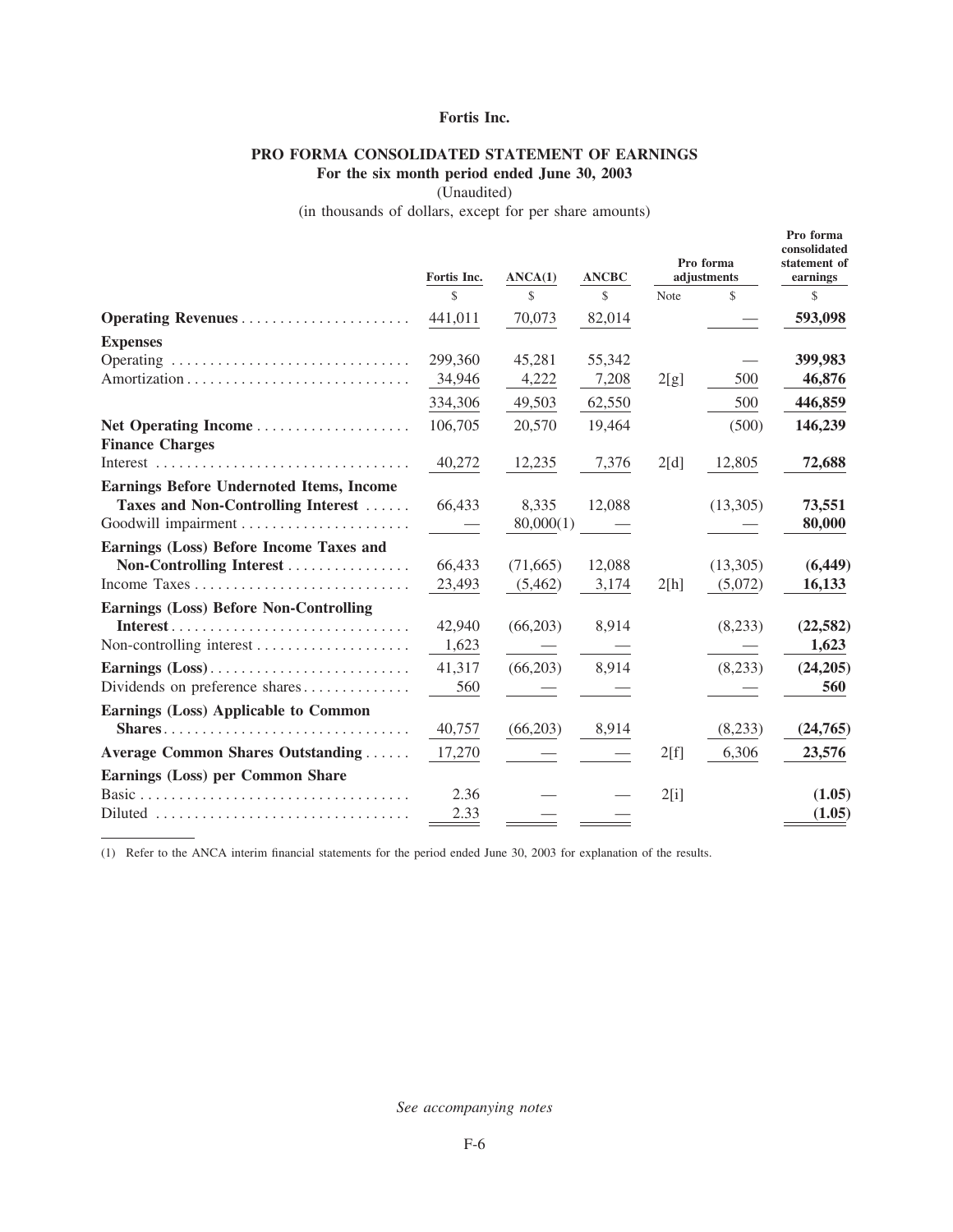# **NOTES TO PRO FORMA CONSOLIDATED FINANCIAL STATEMENTS (amounts are expressed in thousands of dollars)** (Unaudited)

## **1. BASIS OF PRESENTATION**

The accompanying pro forma consolidated financial statements give effect to the acquisition of all of the issued and outstanding shares in Aquila Networks Canada (Alberta) Ltd. (''ANCA'') and Aquila Networks Canada (British Columbia) Ltd. (''ANCBC'') as described in the short form prospectus dated September 29, 2003, (the ''Prospectus''). The accompanying pro forma consolidated financial statements have been prepared by Management of Fortis Inc. (''Fortis'' or the ''Company'') and are derived from the unaudited and audited consolidated financial statements of Fortis as at and for the six month period ended June 30, 2003 and for the year ended December 31, 2002, respectively; the unaudited and audited financial statements of ANCA as at and for the six month period ended June 30, 2003, and for the year ended December 31, 2002, respectively; and the unaudited and audited financial statements of ANCBC as at and for the six month period ended June 30, 2003 and for the year ended December 31, 2002, respectively.

The accounting policies used in the preparation of these pro forma consolidated financial statements are those disclosed in the Company's audited financial statements. Management has determined that no adjustments to ANCA's and ANCBC's financial statements are required to comply with the accounting policies used by Fortis in the preparation of its consolidated financial statements.

As is standard with similar transactions in regulated utilities, the purchase price is primarily based upon the regulated assets at the point of closing. Based on the purchase price calculation as detailed in the purchase and sale agreements dated September 15, 2003, the estimated net purchase price of ANCA and ANCBC is \$720,000 (refer to note 2a) and is based on managements' estimate of working capital, capital assets and debt levels at December 31, 2003. Under the terms of the purchase and sale agreements, the final purchase price is to be adjusted for changes in working capital, capital assets and debt levels from these estimates.

The pro forma consolidated balance sheet and pro forma consolidated statements of earnings reflect the acquisition effected June 30, 2003 and January 1, 2002, respectively. The pro forma consolidated financial statements are not necessarily indicative of the results that actually would have been achieved if the transactions reflected therein had been completed on the dates indicated or the results which may be obtained in the future. The primary variance relates to;

- ) The estimated net purchase price of \$720,000, which is based on the expected levels of capital assets, working capital and debt at December 31, 2003, has been applied to the pro forma consolidated statements of earnings effective January 1, 2002. Had the purchase price been adjusted to reflect the actual level of working capital, capital assets and debt existing at that time, the net purchase price would have been \$449,000 and the after-tax interest expense would have decreased by approximately \$10,500 and \$5,500 for the year-ended December 31 2002 and for the six-month period ended June 30, 2003, respectively.
- ) The actual purchase price allocation will reflect the fair value, at the purchase date, of the assets acquired and liabilities assumed based upon the acquirer's evaluation of such assets and liabilities following the closing of the transaction and, accordingly, the final purchase price allocation, as it relates principally to intangible assets, may differ significantly from the preliminary allocation reflected herein.

These pro forma consolidated financial statements should be read in conjunction with the description of the transactions described in the Prospectus; the audited and unaudited financial statements of ANCA, including the notes thereto, included in the Prospectus; the unaudited and audited financial statements of ANCBC, including the notes thereto, included in the Prospectus; and the unaudited and audited consolidated financial statements of Fortis including the notes thereto, incorporated by reference in the Prospectus.

#### **2. PRO FORMA ASSUMPTIONS AND ADJUSTMENTS**

These pro forma consolidated financial statements give effect to the completion of the acquisition of ANCA and ANCBC, as if it had occurred on June 30, 2003 in respect of the pro forma consolidated balance sheet, and on January 1, 2002 with respect to the pro forma consolidated statement of earnings for the year ended December 31, 2002 and for the six-month period ended June 30, 2003. The proposed acquisition has been reflected in the pro forma consolidated financial statements using the purchase method. For purposes of the preparation of the pro formaconsolidated statements of earnings, this transaction is deemed effective on January 1, 2002 using the estimated net purchase price at December 31, 2003.

#### **[a] Estimated Net Purchase Price as of December 31, 2003(1)**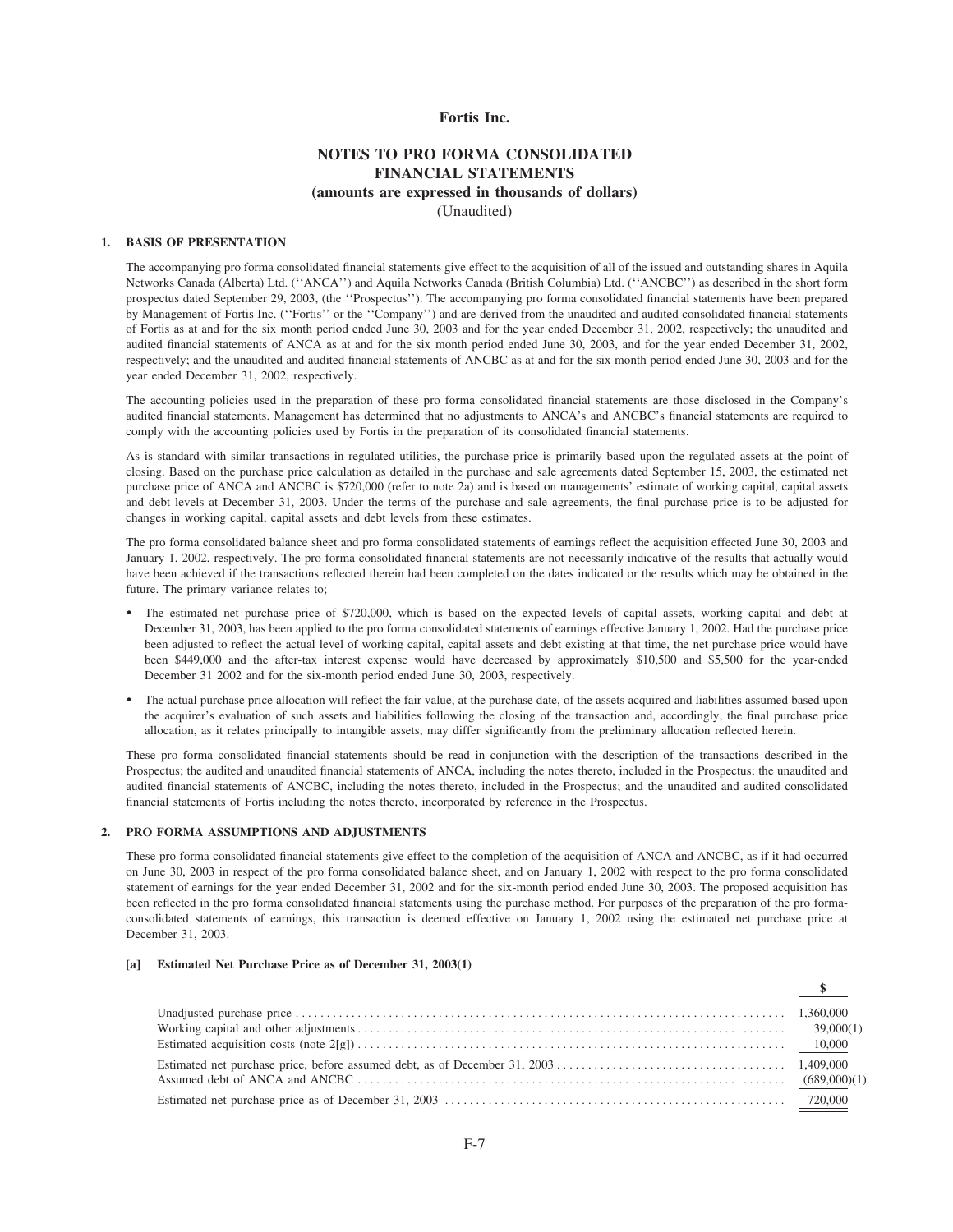#### Estimated Net Funding Requirements as of December 31, 2003

|             | 720,000 |
|-------------|---------|
|             |         |
| Other Costs |         |
|             | 10,000  |
|             |         |
|             |         |

¢

ሐ

#### Assumed Financing Structure as of December 31, 2003

| 1.433.000 |
|-----------|

Adjustments based on estimated financial position of ANCA and ANCBC as of December 31, 2003.  $(1)$ 

#### [b] Allocation of estimated net purchase price

The estimated net purchase price, which is based on the expected level of capital assets, working capital and debt at December 31, 2003, has been allocated to the fair values of ANCA and ANCBC net assets and liabilities at June 30, 2003, in accordance with the purchase method, as follows:

|                      | <b>ANCA</b>              | <b>ANCBC</b>                    | <b>Total</b>   |
|----------------------|--------------------------|---------------------------------|----------------|
|                      | \$.                      | \$.                             | \$             |
| Assets acquired:     |                          |                                 |                |
|                      | 12.034                   | 195                             | 12,229         |
|                      | 58.343                   | 47,499                          | 105,842        |
|                      | 10,822                   | 4,664                           | 15,486         |
|                      | 69,492                   | $\hspace{0.1mm}-\hspace{0.1mm}$ | 69,492         |
|                      | 150.691                  | 52,358                          | 203,049        |
|                      | $\overline{\phantom{m}}$ | 13.988                          | 13,988         |
|                      | 2.962                    | 9,149(i)                        | 12,111         |
|                      | 440,159                  | 427,715                         | 867,874        |
|                      | 593,812                  | 503,210                         | 1,097,022      |
| Liabilities assumed: |                          |                                 |                |
|                      | 99,859                   | 42,935                          | 142,794        |
|                      | 115,019                  | 45,402                          | 160,421        |
|                      | 950                      |                                 | 950            |
|                      |                          | 1.765                           | 1.765          |
|                      | 99,196                   |                                 | 99,196         |
|                      | 230,000                  | 249,340(i)                      | 479,340        |
|                      | 545,024                  | 339,442                         | 884,466        |
|                      | 48,788                   | 163,768                         | 212,556        |
|                      |                          |                                 | 720,000        |
|                      |                          |                                 | 507,444        |
|                      |                          |                                 | (189,309)(iii) |
|                      |                          |                                 | 318,135(ii)    |

 $(i)$ Fair value of the assumed ANCBC debentures exceed book value by approximately \$24,000. The future tax asset associated with the fair value increment is \$9,149.

The \$720,000 estimated net purchase price, which is based on estimated financial information as of December 31, 2003, has been  $(ii)$ applied to the net assets as at June 30, 2003. Had the purchase price been calculated based on the working capital, capital asset and debt levels at June 30, 2003, the goodwill would have decreased by approximately \$87,000.

<sup>(</sup>iii) The goodwill recorded by ANCA was created when Aquila purchased the distribution and retail assets of TransAlta Utilities Corporation ("TransAlta").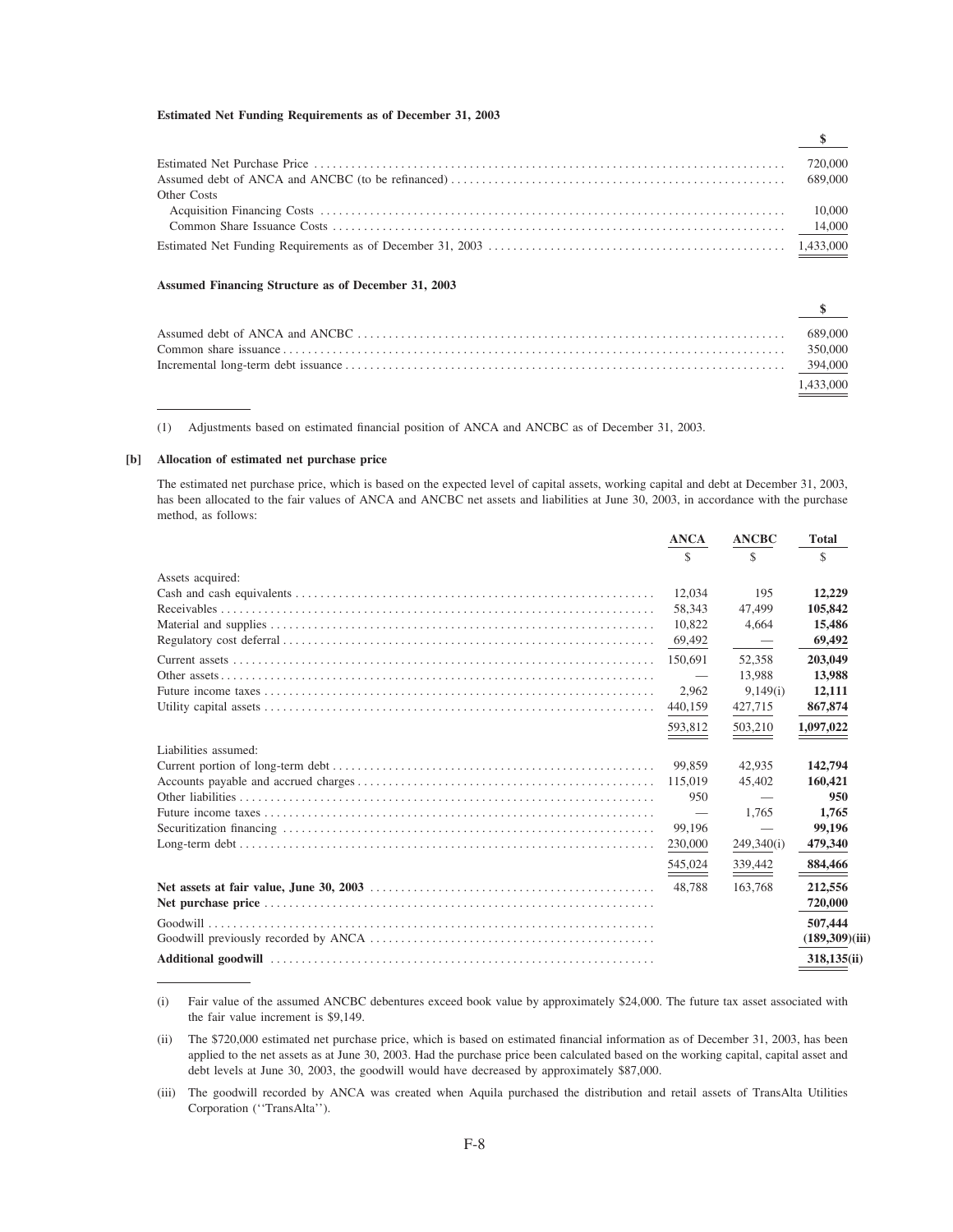## **[c] Goodwill**

The excess of the purchase price over the fair value of net assets acquired from ANCA and ANCBC is not amortized. In accordance with the CICA standard, goodwill is no longer amortized to earnings, instead, will be assessed for impairment at least annually.

#### **[d] Financing**

The Company has entered into a bridge financing agreement with its bankers for up to \$1,400,000 at an assumed rate of 6.5%. This bridge will be refinanced with the issuance of common shares and other permanent capital including long-term debt facilities. It is assumed the total anticipated funding requirement of \$1,433,000 will be initially financed by the bridge acquisition facility and the assumed debt will be subsequently refinanced at an average rate of 6.5%.

Additional interest expense of the following has been assumed:

| Six month     | Year ended   |
|---------------|--------------|
| period ended  | December 31, |
| June 30, 2003 | 2002         |
|               |              |
| 12,805        | 25,610       |

## **[e] Assumed ANCBC Debentures**

ANCBC has debentures outstanding of \$148,300, in various series with due dates ranging from 2009 to 2023. The rates range from 6.75% to 11%, resulting in the fair market value of the debentures exceeding book value by \$24,000, calculated as at December 31, 2002. This fair value increment is assumed constant and is applied to the June 2003 pro forma consolidated balance sheet.

#### **[f] Common share issuance**

To fund a portion of the acquisition purchase price, the Corporation plans to issue approximately 6,306,300 common shares on closing resulting in estimated gross proceeds of \$350,000 and net proceeds after common share issuance costs of \$341,096. (\$14,000 common share issuance costs less \$5,096 income taxes). The current approximate market price per share has been applied as the issue price per share in the pro forma consolidated financial statements.

#### **[g] Acquisition and financing costs**

It is assumed acquisition costs will approximate \$10,000, and will form part of the investment cost base. Financing costs are assumed to approximate \$10,000, and will be deferred and amortized over 10 years.

#### **[h] Income taxes**

Income taxes applicable to the pro forma adjustments are tax effected at Fortis' average tax rates of 40.12% and 38.12% for the year ended December 31, 2002 and the six month period ended June 30, 2003, respectively.

#### **[i] Earnings per share**

The calculation of the pro forma earnings per share for the year ended December 31, 2002, and for the six-month period ended June 30, 2003, considers the issuance of 6,306,300 common shares as contemplated in the Prospectus dated September 29, 2003, as if the issuance had taken place as at January 1, 2002.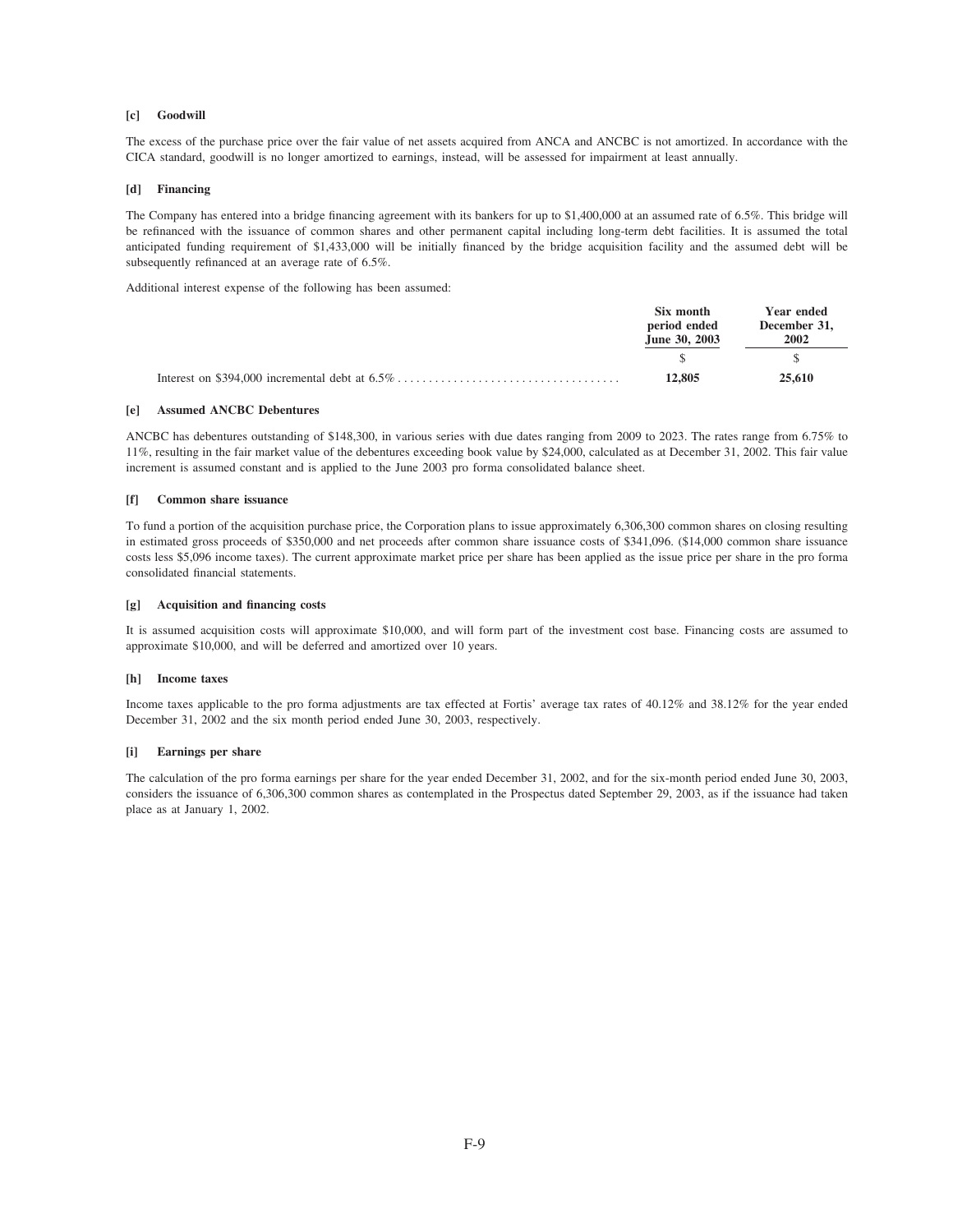Formerly UtiliCorp Networks Canada (Alberta) Ltd.

Financial Statements December 31, 2002 and 2001

Together with Auditors' Report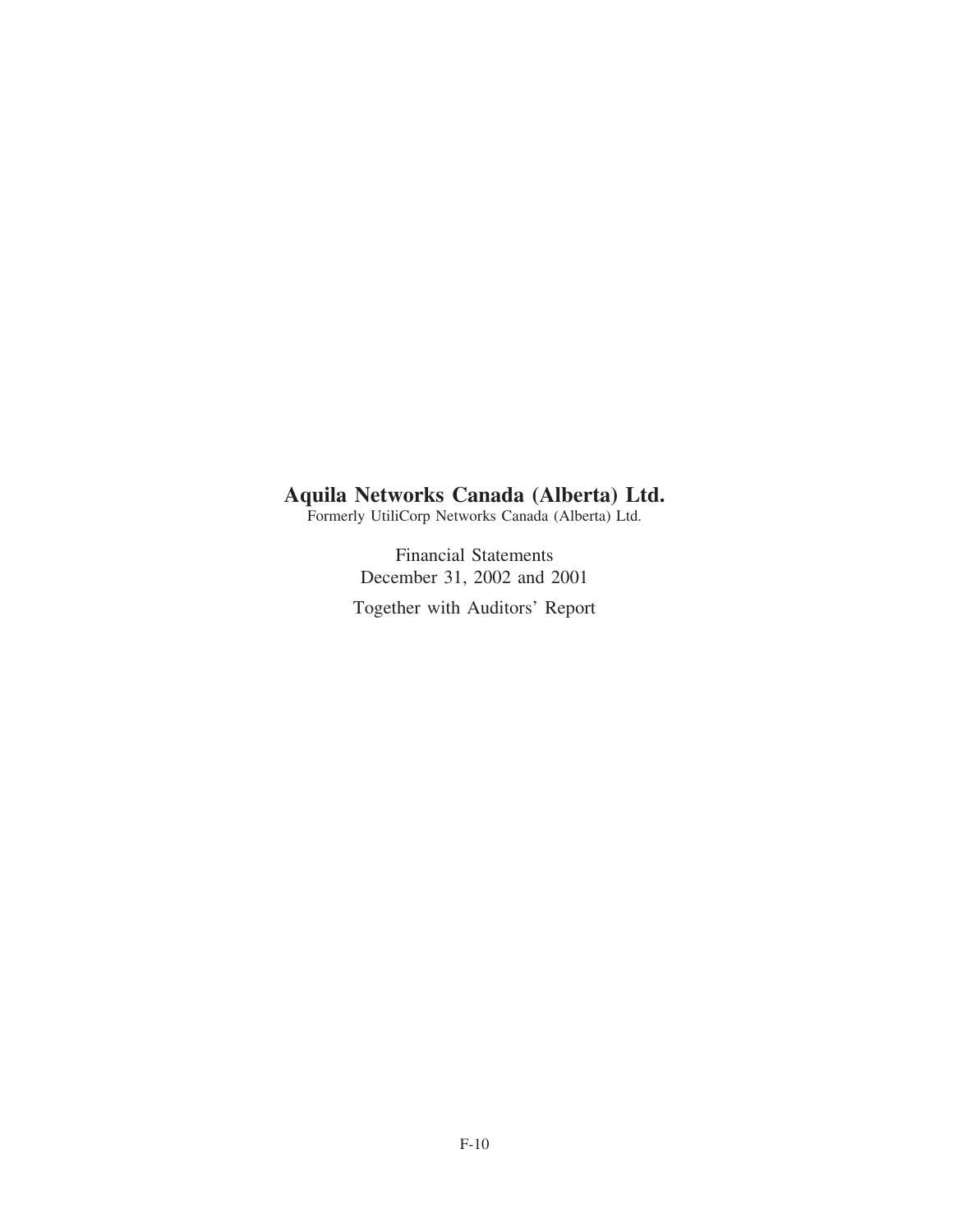## **AUDITORS' REPORT**

# To the Directors of **Aquila Networks Canada (Alberta) Ltd.,**

We have audited the balance sheet of **AQUILA NETWORKS CANADA (ALBERTA) LTD.** as at December 31, 2002 and the statements of operations, deficit and cash flows for the year then ended. These financial statements are the responsibility of the Company's management. Our responsibility is to express an opinion on these financial statements based on our audit.

We conducted our audit in accordance with Canadian generally accepted auditing standards. Those standards require that we plan and perform an audit to obtain reasonable assurance whether the financial statements are free of material misstatement. An audit includes examining, on a test basis, evidence supporting the amounts and disclosures in the financial statements. An audit also includes assessing the accounting principles used and significant estimates made by management, as well as evaluating the overall financial statement presentation.

In our opinion, these financial statements present fairly, in all material respects, the financial position of the Company as at December 31, 2002 and the results of its operations and its cash flows for the year then ended in accordance with Canadian generally accepted accounting principles.

The financial statements as at December 31, 2001 and for the year then ended, prior to the restatement of transmission revenues and expenses as described in Note 2, were audited by other auditors who have ceased operations. Those auditors expressed an opinion without reservation on those financial statements in their report dated February 5, 2002. We have audited the restatement of transmission revenues and expenses in the 2001 statement of operations and in our opinion, such restatement, in all material respects, is appropriate and properly applied.

Calgary, Canada (Signed) *KPMG LLP* January 31, 2003 Chartered Accountants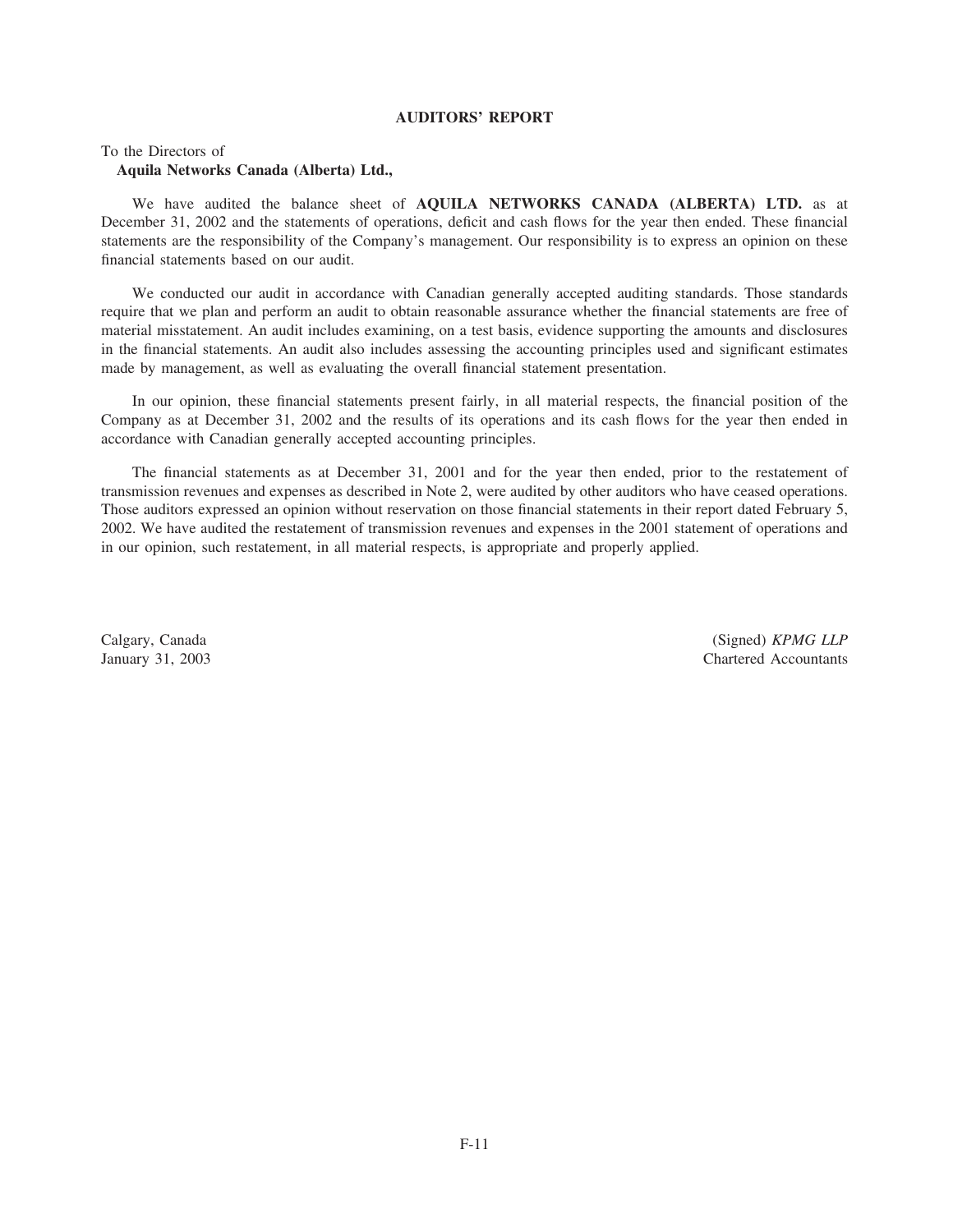# **BALANCE SHEETS**

**As at December 31**

(All dollar amounts are in thousands)

|                                                                           | 2002          | 2001          |
|---------------------------------------------------------------------------|---------------|---------------|
|                                                                           | $\mathcal{S}$ | $\mathcal{S}$ |
| <b>ASSETS</b>                                                             |               |               |
| PROPERTY, PLANT AND EQUIPMENT, net of accumulated amortization (Notes 3   |               |               |
|                                                                           | 505,927       | 496,885       |
| Regulatory tax basis adjustment, net of accumulated amortization (Note 4) | (116,766)     | (122, 583)    |
|                                                                           | 389,161       | 374,302       |
|                                                                           | 12,882        | 162,260       |
| GOODWILL, net of accumulated amortization (Note 2)                        | 269,309       | 278,032       |
|                                                                           | 2,962         |               |
| <b>CURRENT ASSETS</b>                                                     |               |               |
|                                                                           | 43,506        | 64,576        |
|                                                                           | 116,664       | 120,368       |
|                                                                           | 10,709        | 9.821         |
|                                                                           | 1,996         | 1,268         |
|                                                                           | 172,875       | 196,033       |
|                                                                           | 847,189       | 1,010,627     |
| <b>CAPITALIZATION AND LIABILITIES</b>                                     |               |               |
| <b>CAPITALIZATION</b> (Note 6)                                            |               |               |
| <b>SHAREHOLDER'S EQUITY</b>                                               |               |               |
|                                                                           | 347,579       | 383,579       |
|                                                                           | (43,279)      | (70, 550)     |
|                                                                           | 304,300       | 313,029       |
|                                                                           | 230,000       | 236,940       |
|                                                                           | 534,300       | 549,969       |
| <b>LIABILITIES</b>                                                        |               |               |
|                                                                           | 25,346        |               |
|                                                                           |               | 90,174        |
|                                                                           |               | 45,979        |
| CONTINGENCIES AND COMMITMENTS (Notes 10 and 14)                           |               |               |
| <b>CURRENT LIABILITIES</b>                                                |               |               |
|                                                                           | 61,245        | 64,203        |
|                                                                           | 6,940         | 58,675        |
|                                                                           | 144,477       |               |
|                                                                           |               | 106,970       |
|                                                                           |               | 90,174        |
|                                                                           | 74,881        | 4,483         |
|                                                                           | 287,543       | 324,505       |
|                                                                           | 847,189       | 1,010,627     |

Approved on behalf of the Board:

(Signed) *Fauzia Lalani* (Signed) *Steve Raniseth*

, ,

Director Director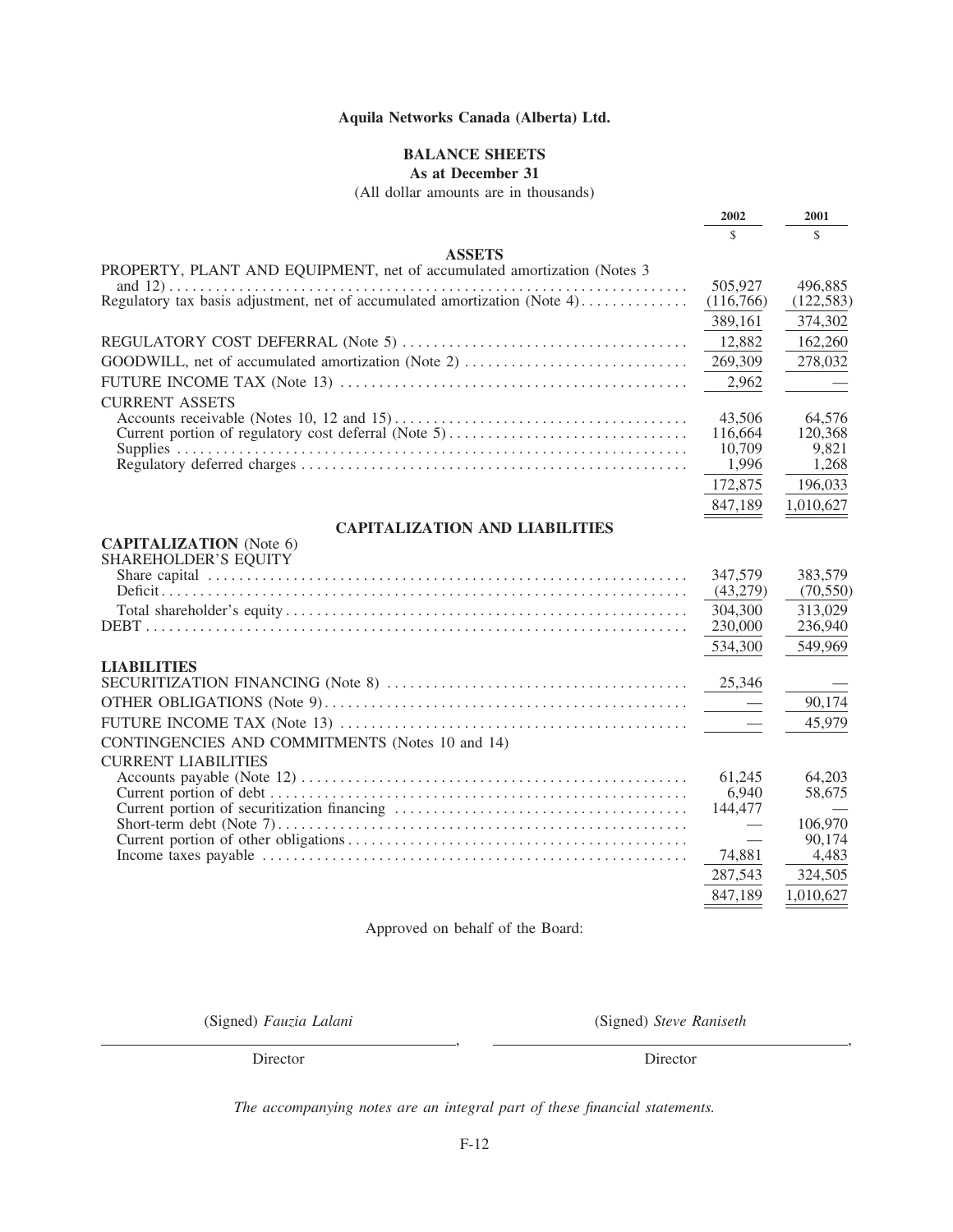# STATEMENTS OF OPERATIONS

For the year ended December 31

(All dollar amounts are in thousands)

|                                                                                                                                         | 2002<br>\$ | 2001<br>$\mathcal{L}$ |
|-----------------------------------------------------------------------------------------------------------------------------------------|------------|-----------------------|
| <b>REVENUES</b>                                                                                                                         |            |                       |
|                                                                                                                                         | 248,092    | 243,146               |
|                                                                                                                                         | 20,444     | 9,966                 |
|                                                                                                                                         | 268,536    | 253,112               |
| <b>EXPENSES</b>                                                                                                                         |            |                       |
|                                                                                                                                         | 82,578     | 81,304                |
|                                                                                                                                         | 46.528     | 48,000                |
|                                                                                                                                         | 24,235     | 23,274                |
|                                                                                                                                         | 20,465     | 18,561                |
|                                                                                                                                         | 6.889      | 6.687                 |
|                                                                                                                                         | 2,000      |                       |
|                                                                                                                                         | 182,695    | 177,826               |
|                                                                                                                                         | 85.841     | 75,286                |
| <b>INTEREST EXPENSE</b>                                                                                                                 |            | 37,896                |
|                                                                                                                                         | 60.917     | 37.390                |
| <b>INCOME TAXES</b> (Note 13) $\ldots$ $\ldots$ $\ldots$ $\ldots$ $\ldots$ $\ldots$ $\ldots$ $\ldots$ $\ldots$ $\ldots$ $\ldots$ 33,376 |            | 25,242                |
|                                                                                                                                         | 27,541     | 12,148                |

# **CONSOLIDATED STATEMENTS OF DEFICIT**

For the year ended December 31

(All dollar amounts are in thousands)

2002

2001

| $\sim$ $\sim$ |  |
|---------------|--|
|               |  |
|               |  |
|               |  |
|               |  |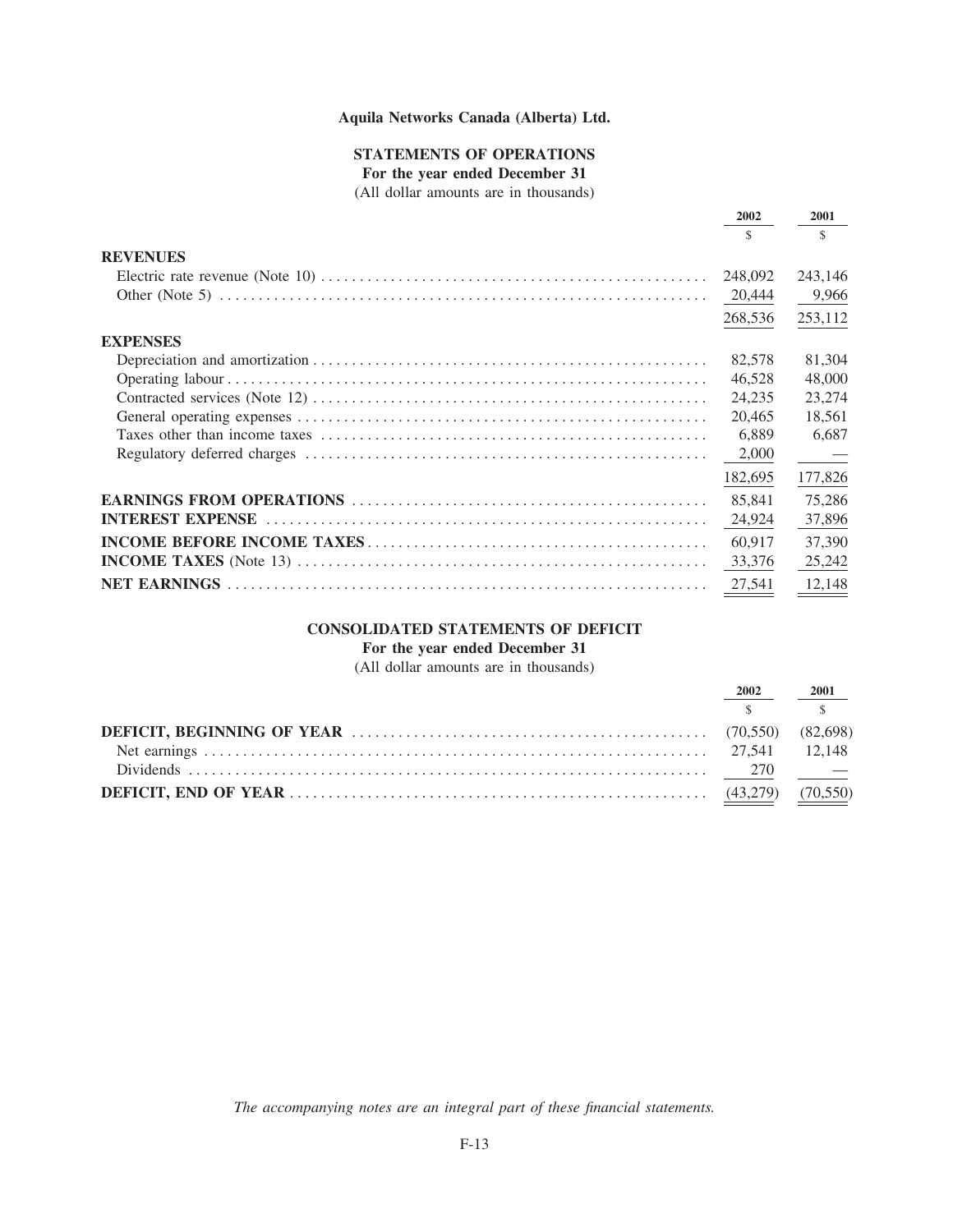# **STATEMENTS OF CASH FLOWS**

**For the year ended December 31**

(All dollar amounts are in thousands)

|                                                                                | 2002                             | 2001                 |
|--------------------------------------------------------------------------------|----------------------------------|----------------------|
|                                                                                | $\hat{\mathbf{S}}$               | \$                   |
| <b>OPERATING ACTIVITIES</b>                                                    |                                  |                      |
|                                                                                | 27,541                           | 12,148               |
| Add items not involving cash                                                   |                                  |                      |
|                                                                                | 82,578                           | 81,304               |
|                                                                                | 1,078                            | 2,666                |
|                                                                                | (48, 941)                        | 18,189               |
|                                                                                | 153,080                          | 102,906              |
|                                                                                | 215,336                          | 217,213              |
| Change in non-cash working capital related to operating activities             | 100,520                          | (265, 566)           |
|                                                                                | 315,856                          | (48, 353)            |
| <b>INVESTING ACTIVITIES</b>                                                    |                                  |                      |
|                                                                                | (103, 538)                       | (96,399)             |
|                                                                                | (3,935)                          |                      |
| Change in non-cash working capital related to investing activities             | $\overbrace{\qquad \qquad }^{ }$ | (20, 884)            |
|                                                                                | 4,057                            |                      |
|                                                                                | (103, 416)                       | (117, 283)           |
|                                                                                |                                  |                      |
| <b>FINANCING ACTIVITIES</b>                                                    |                                  |                      |
| Proceeds of note payable to Aquila Networks Canada Finance Limited Partnership |                                  | 230,000              |
|                                                                                | (58, 675)                        | (313,715)            |
|                                                                                | 255,000                          |                      |
|                                                                                | (85,177)                         |                      |
| Repayment of note payable to Aquila Networks Canada Corp.                      | (180, 348)                       | (202, 482)<br>41,256 |
|                                                                                | (106,000)                        | 106,000              |
|                                                                                | (970)                            | 970                  |
|                                                                                |                                  | (3,489)              |
|                                                                                | (36,000)                         | 66,000               |
|                                                                                | (270)                            |                      |
| Change in non-cash working capital related to financing activities             |                                  | (6,016)              |
|                                                                                | (212, 440)                       |                      |
|                                                                                |                                  | (81, 476)            |
|                                                                                |                                  | (247, 112)           |
| CASH AND CASH EQUIVALENTS, beginning of year                                   |                                  | 247,112              |
|                                                                                |                                  |                      |
| Cash flows include the following elements:                                     |                                  |                      |
|                                                                                | 24,924                           | 43,912               |
|                                                                                | 11.670                           | 2,815                |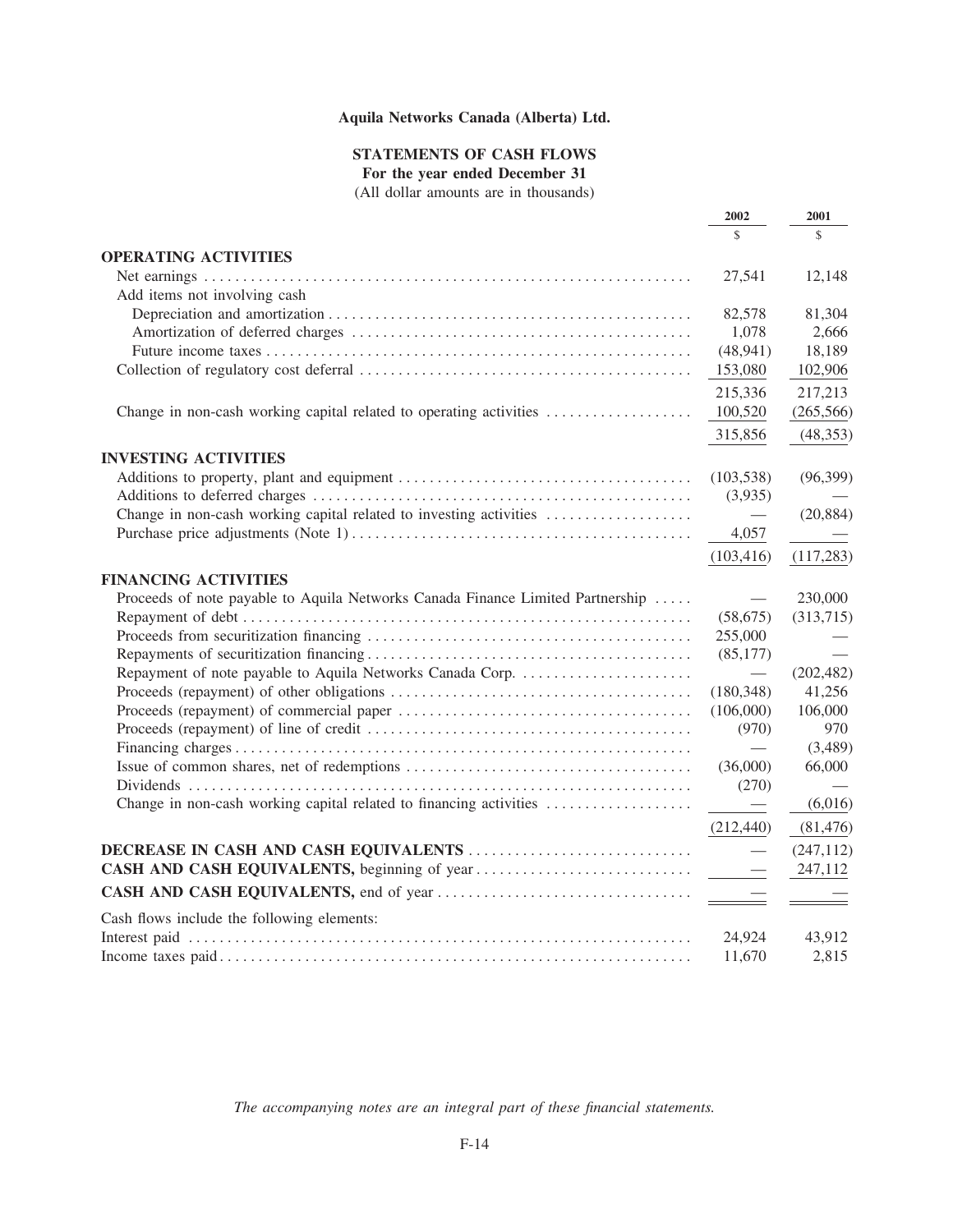# **NOTES TO CONSOLIDATED FINANCIAL STATEMENTS**

**For the year ended December 31, 2002 and 2001**

(All tabular dollar amounts are in thousands, unless otherwise noted)

## **1. ENTITY DEFINITION AND NATURE OF OPERATIONS**

Aquila Networks Canada (Alberta) Ltd. (''ANCA'' or the ''Company'') (formerly UtiliCorp Networks Canada (Alberta) Ltd.) was incorporated under the laws of Alberta for the initial purpose of acquiring the distribution and retail operations of TransAlta Utilities Corporation (''TAU''), pursuant to an asset transfer agreement, which had an effective closing date of August 31, 2000. The Company was acquired by an indirect wholly owned subsidiary of Aquila, Inc. ("Aquila''), a U.S. public company, on August 31, 2000. The consideration paid for this acquisition has been recorded in these financial statements using push-down accounting (see Note 6).

Effective January 1, 2001, the Company disposed of its retail operations and related assets and began operating solely as an owner and operator of distribution assets. As a distribution company, ANCA invoices retail energy companies for the distribution and transmission portions of electricity rates. In turn, the Company is invoiced by the transmission administrator for the transmission services.

### **2. SUMMARY OF SIGNIFICANT ACCOUNTING POLICIES**

#### **Regulation**

The Company is regulated by the Alberta Energy and Utilities Board (''AEUB''). The AEUB administers acts and regulations covering such matters as tariffs, rates, construction, operations, financing and accounting. The timing of ANCA's recognition of certain assets, liabilities, revenues and expenses as a result of regulation may differ from that otherwise expected using Canadian generally accepted accounting principles for entities not subject to rate regulation.

#### **Use of estimates**

The preparation of financial statements in accordance with Canadian generally accepted accounting principles requires management to make estimates and assumptions that affect the reported amounts of assets and liabilities and the disclosures with respect to contingent assets and liabilities at the date of the financial statements, and the reported amounts of revenues and expenses during the period. Certain estimates are necessary since the regulatory environment in which the Company operates often requires amounts to be recorded at estimated values until finalization, and adjustments, if any, are determined pursuant to subsequent regulatory decisions or other regulatory proceedings. Due to the inherent uncertainty in making such estimates, actual results reported in future periods could differ materially from those estimated. See also Note 10 for specific commentary regarding revenue estimates.

#### **Revenue recognition**

As required by the AEUB, revenues are recognized on a billing cycle basis, at AEUB approved rates.

On January 1, 2002, the Company adopted Canadian Institute of Chartered Accountants Emerging Issues Committee Abstract 123. This abstract requires the Company to report revenues and expenses related to transmission services on a net basis. The Company has retroactively adopted the provisions of this abstract, resulting in the netting of prior year transmission service expense and electric rate revenue of \$155.2 million.

#### **Property, plant and equipment**

Property, plant and equipment are carried at cost including an allowance for funds used during construction. The cost of amortizable assets retired together with removal costs less salvage value is charged to accumulated amortization.

Amortization is provided on a straight-line basis calculated on the investment in amortizable assets in service. Rates are designed to amortize the cost of the assets over their estimated service life. The application of these rates, as approved by the AEUB, for the period ended December 31, 2002 results in an annualized composite amortization rate of 5.66% (2001 — 5.64%).

#### **Customers' portion of costs**

Certain additions to property, plant and equipment are made with the assistance of non-refundable contributions from customers when the estimated revenue is less than the cost of providing service or where special equipment is needed to supply the customers' specific requirements. Such amounts are recorded as a reduction of property, plant and equipment and are being amortized over the estimated service lives of the related assets by an offset against the provision for amortization.

### **Income taxes**

The Company follows the taxes payable method of accounting for income taxes, consistent with the method and timing for determining the income tax component of its rates as regulated by the AEUB, except as described in Note 13. Future income taxes are generally recognized only to the extent they will not be recoverable in future rates charged to customers.

#### **Cash and cash equivalents**

Cash and cash equivalents are comprised of cash and highly liquid investments with original maturities of 90 days or less.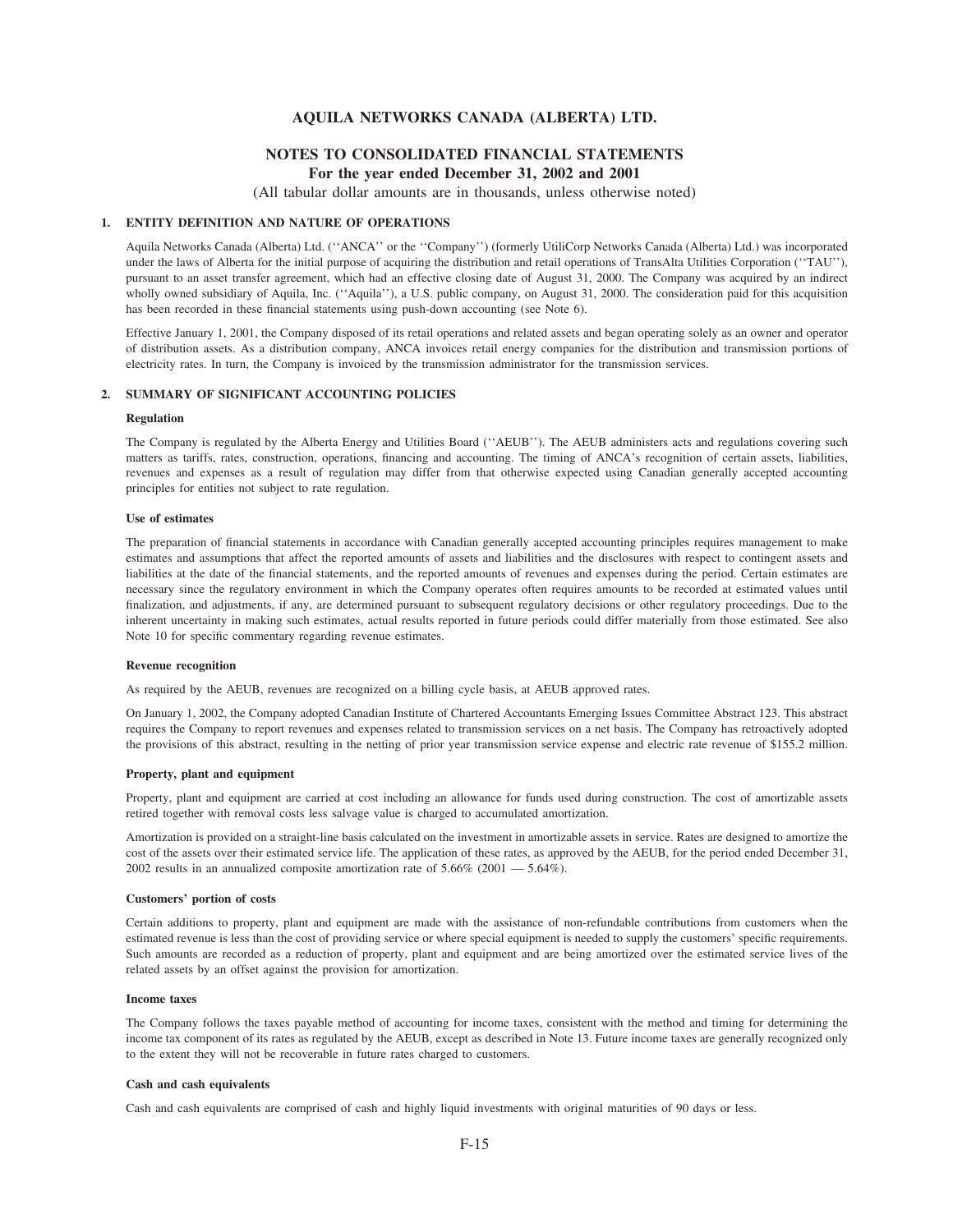#### **Goodwill**

Effective January 1, 2002, the Company adopted Canadian Institute of Chartered Accountants Handbook Section 3062 ''Goodwill and Other Intangible Assets'' and will no longer amortize goodwill. However, goodwill is subject to an impairment test at least annually or upon a significant potential impairment event. Prior to January 1, 2002, goodwill was amortized on a straight-line basis over 40 years. Amortization expense for the year ended December 31, 2001 was \$8.3 million.

As at January 1 and November 30, 2002, a goodwill impairment test was performed and it was determined that there is no impairment of goodwill.

#### **Employee future benefits**

The Company records the costs of employee future benefits as employer contributions are paid. This is consistent with the method required by AEUB regulation for including employee future benefits in rates charged to customers. A measurement date of September 30 is used for the Company's pension plan assets and obligations.

#### **3. PROPERTY, PLANT AND EQUIPMENT**

The cost and accumulated amortization of property, plant, and equipment has been presented using TAU's historic amounts as they form the basis used to determine amortization for regulatory purposes.

| 2002      |                             |                                 | 2001                            |  |
|-----------|-----------------------------|---------------------------------|---------------------------------|--|
| Cost      | Accumulated<br>Amortization | <b>Net</b><br><b>Book Value</b> | <b>Net</b><br><b>Book Value</b> |  |
|           |                             |                                 |                                 |  |
| 1.826.907 | (1,079,527)                 | 747.380                         | 743,882                         |  |
| 10.351    |                             | 10.351                          | 4.320                           |  |
| (426,311) | 174,507                     | (251, 804)                      | (251,317)                       |  |
| 1.410.947 | (905,020)                   | 505,927                         | 496,885                         |  |

During the year ended December 31, 2002, interest of \$nil (2001 — \$0.3 million) was capitalized to construction in progress.

#### **4. REGULATORY TAX BASIS ADJUSTMENT**

The regulatory tax basis adjustment represents the excess of the deemed tax basis of the Company's property, plant and equipment for regulatory rate making purposes as compared to the Company's tax basis for income tax purposes.

The regulatory tax basis adjustment is being amortized over the estimated service lives of the Company's property, plant and equipment by an offset against the provision for depreciation and amortization. During 2002, depreciation and amortization expense was reduced by \$5.8 million (2001 — \$5.5 million) for the amortization of the regulatory tax basis adjustment.

#### **5. REGULATORY COST DEFERRAL**

The Electric Utilities Act of Alberta (''EUA'') governs the exchange of all electric energy through the interconnected electric system in the Province of Alberta. Pursuant to the EUA, the dispatch and exchange of electric energy and the financial settlement for the exchange of electric energy in Alberta is conducted through the Power Pool of Alberta (the ''Power Pool''). The EUA also mandates the use of an independent transmission administrator to administer the transmission of all electric energy through the province. The cost of transmission service is partially tied to the cost of electric energy as determined by the Power Pool.

During 2000, the pool price charged to ANCA and TAU for electric energy exceeded the AEUB approved forecast commodity pool price that was used to set regulated retail electricity rates for the 2000 calendar year. As a result, the Company incurred expenditures related to the purchases of both commodity and transmission services that exceeded the level of revenue received from customers for these costs (the ''excess costs''). Excess costs deferred in this manner have been reflected as regulatory cost deferral in these financial statements.

During 2001, the Company was directed by the AEUB to collect its regulatory cost deferral during 2001 to 2003. In addition, as a result of an AEUB decision, the Company is entitled to recover its financing costs related to the regulatory cost deferral, based on a carrying cost recovery rate of 7.90% in 2001 and 6.45% for the period of January 1 to August 15, 2002. Included in 2002 electric rate revenue for the year ended December 31, 2002 is \$3.6 million (December 31, 2001 — \$19.1 million) related to the recovery of regulatory cost deferral financing costs.

In June 2002, the AEUB authorized the Company to enter into a securitization agreement whereby the deferral accounts could be sold to an unrelated financial institution (the ''Purchaser''). On August 15, 2002, the Company completed the securitization of its deferral accounts for proceeds of \$255 million. This represented the balance of certain components of the regulatory cost deferral as at July 1, 2002. Under the terms of the agreement, the deferral accounts were sold to a third party for cash proceeds of \$255 million. The Company will continue to service the deferral accounts and accordingly will bill, collect, and between settlement dates, hold rate riders in trust for the purchaser.

Notwithstanding that the Purchaser has acquired all benefits associated with the deferral accounts, the deferral accounts do not meet the accounting definition of a financial asset eligible for sale accounting and accordingly, the transaction has been recorded as a financing in these financial statements.

The net proceeds of the securitization were used to pay amounts due to TAU (Note 9) and redeem common shares in the amount of \$51 million, with the remainder being used to retire commercial paper outstanding and for general corporate purposes.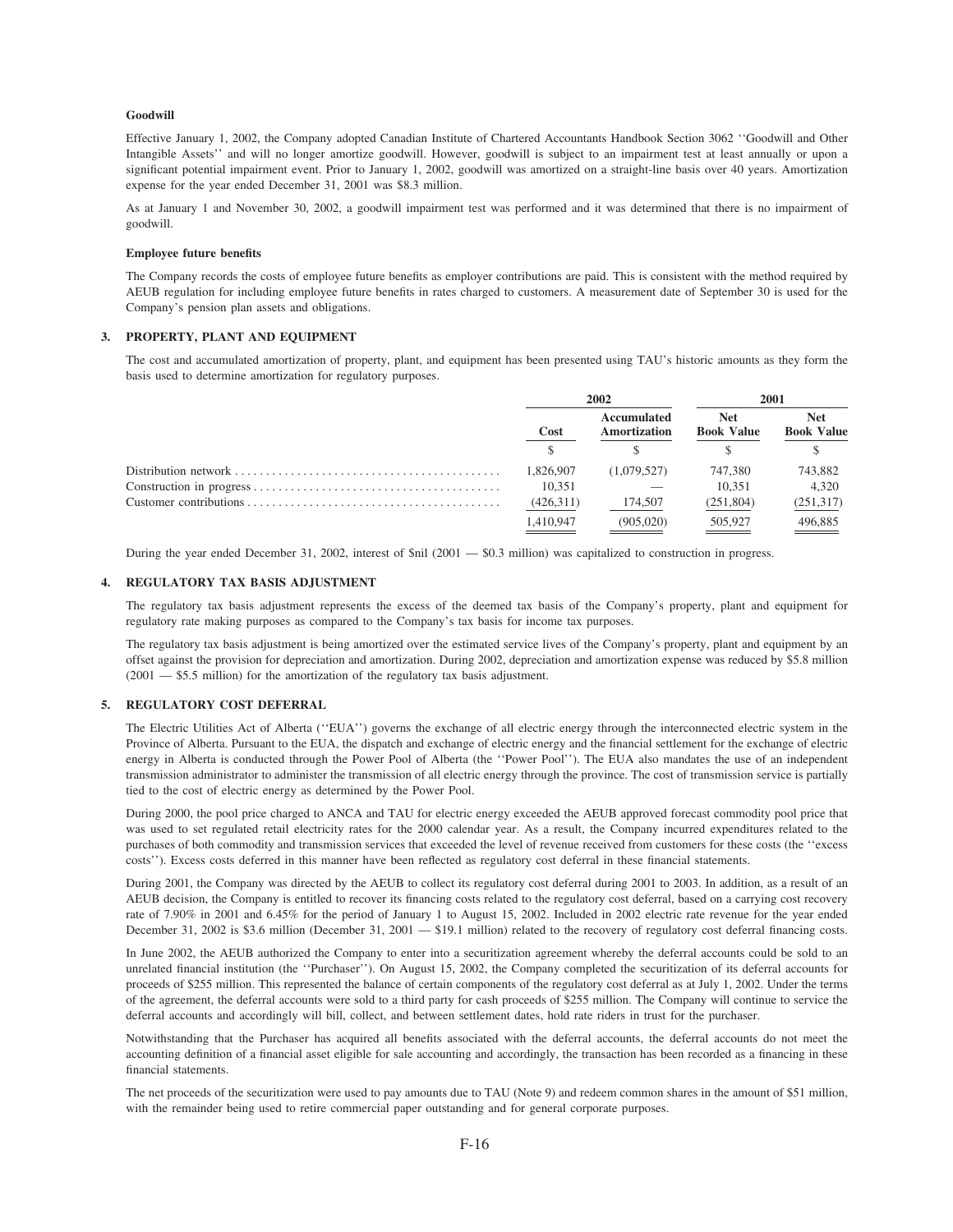The regulatory cost deferral is comprised as follows:

|                                                        | <b>Commodity</b> | <b>Generation</b><br><b>Entitlements</b> | <b>Transmission</b><br><b>Service</b> | <b>Other</b> | Total      |
|--------------------------------------------------------|------------------|------------------------------------------|---------------------------------------|--------------|------------|
|                                                        |                  |                                          |                                       |              |            |
|                                                        | 285,361          | 44,805                                   | (49,375)                              | 1,837        | 282,628    |
|                                                        | (168,986)        | (26, 815)                                | 18.183                                |              | (177, 618) |
| Net 2002 revision to 2001 balances as a result of 2002 |                  |                                          |                                       |              |            |
|                                                        | 2.887            | 2.166                                    |                                       | (3,503)      | 1.550      |
| 2002 excess transmission costs                         |                  |                                          | 22,986                                |              | 22,986     |
|                                                        | 119,262          | 20.156                                   | (8,206)                               | (1,666)      | 129,546    |
|                                                        | (106, 380)       | (20, 156)                                | 8,206                                 | 1,666        | (116, 664) |
|                                                        | 12,882           |                                          |                                       |              | 12,882     |

Effective January 1, 2001, as a result of disposing of its retail operations, the Company became solely a distribution system owner and is no longer responsible for the purchase of electric energy. Accordingly, no excess commodity costs were incurred in 2001 or 2002. However, the Company continues to defer excess or deficient transmission service costs and expects that the 2001 and 2002 amounts will be refunded in subsequent periods.

Included in other revenue in 2002 is \$10.3 million (2001 — \$nil) related to transmission services expense originally recognized in 2000 but reversed in 2002 due to favorable regulatory decisions.

#### **6. CAPITALIZATION**

### **(a) Share Capital**

Authorized — unlimited number of:

Common shares Class A Common shares First Preferred non-voting shares, redeemable, cumulative dividend at 10% of the redemption price

Issued — 63 Class A Common shares (710 Class A Common shares in 2001)

|                 | $\mathcal{S}$ $\mathcal{S}$ |
|-----------------|-----------------------------|
| 138.848 174.848 |                             |
| 208,731 208,731 |                             |
| 347.579         | 383,579                     |

During 2002 the Company's parent subscribed for an additional 13 Class A Common shares for cash consideration of \$30 million. The Company also redeemed 660 shares for cash consideration of \$66 million. During 2001 the Company issued 1,050 Class A Common shares for cash consideration of \$105 million and subsequently redeemed 390 Class A Common shares for \$39 million.

Contributed surplus relates to the push-down of the purchase price premium paid by the Company's parent on acquisition of TAU's retail and distribution assets.

#### **(b) Debt**

|                                                                   | 2002    | 2001         |
|-------------------------------------------------------------------|---------|--------------|
|                                                                   |         | $\mathbb{S}$ |
| Note Payable — Aquila Networks Canada Finance Limited Partnership | 230,000 | 230,000      |
|                                                                   | 6.940   | 17.415       |
|                                                                   |         | 48,200       |
|                                                                   | 236.940 | 295.615      |
|                                                                   | (6,940) | (58, 675)    |
|                                                                   | 230,000 | 236,940      |

The note payable to Aquila Networks Canada Finance Limited Partnership, an affiliated company, bears interest at 8.66%, is unsecured and is due on June 15, 2011.

Notes payable to various Rural Electrification Associations are unsecured and bear interest, determined at January 1 and July 1 of each year, at the greater of the prevailing bank prime interest rate or the five-year bank term deposit rate, and are due on demand. The effective interest rate for the year ended December 31, 2002 was 4.13% (6.88% in 2001).

Included within interest expense is \$22.8 million related to long-term debt.

During the year ended December 31, 2002, the Company recorded interest expense on its note payable to Aquila Networks Canada Finance Limited Partnership of \$19.9 million (2001 — \$10.6 million).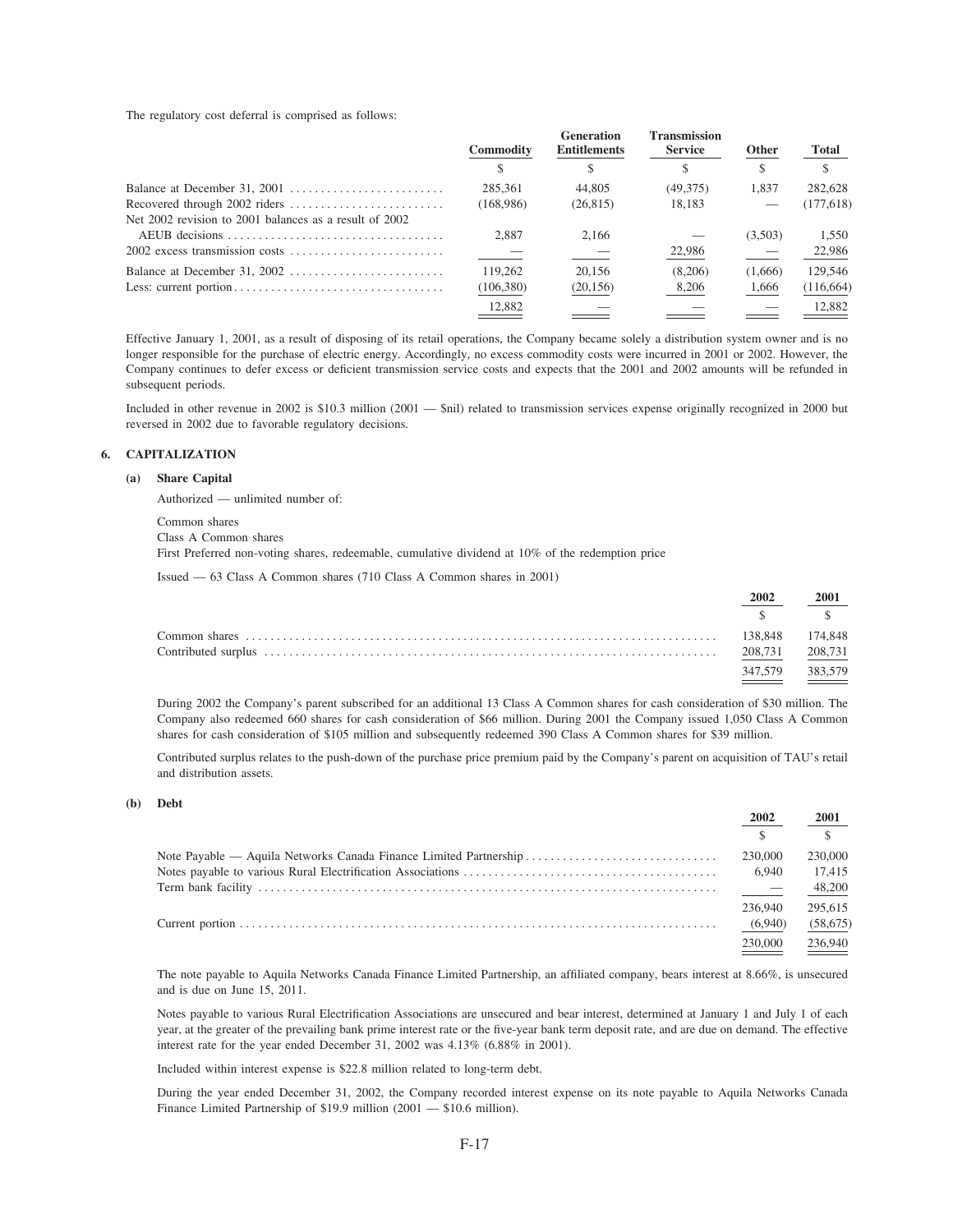## 7. SHORT-TERM DEBT

| 2002 | 2001    |
|------|---------|
|      |         |
|      |         |
|      |         |
|      | 106.970 |

The Company's commercial paper program provides for maximum borrowing of \$112.5 million. ANCA has arranged a \$112.5 million committed revolving facility which matures June 17, 2003 to support the commercial paper program. To the extent commercial paper has been issued, the amount of the committed revolving facility available is reduced.

The Company has also arranged a \$30 million unsecured revolving demand facility, which is made available by prime loans or Bankers' Acceptances. As at December 31, 2002, \$17.7 million of this facility has been utilized for outstanding letters of credit.

#### 8. SECURITIZATION FINANCING

| $-2002$    | 2001 |
|------------|------|
|            |      |
|            |      |
|            |      |
| $25,346$ — |      |

The Company sold certain components of its regulatory cost deferral on August 15, 2002 (Note 5). The transaction has been treated as a financing for accounting purposes, and accordingly, securitization financing represents the cash received from the financial institution less repayments to date. The notional interest rate on the securitization financing is 3.45%.

# 9. OTHER OBLIGATIONS

Amounts due to TAU were unsecured and were payable upon receipt of the proceeds on securitization of the Company's regulatory cost deferral (see Note  $5$ ).

#### 10. REVENUE MEASUREMENT

#### (a) Regulated rates

The regulatory process with respect to final 2002 distribution rates is not complete. The Company has applied for a 8.7% increase in 2002 rates compared to 2001. Effective July 1, 2002 the Company received approval to collect an interim rate rider for the last six months of the year which is equivalent to an annual 6.9% increase over 2001 rates. Revenue has been recognized based on these interim rates. An AEUB ruling on 2002 and 2003 rates is expected in the first half of 2003. The impact of the ruling will be recorded prospectively.

#### (b) Hourly electrical load

The Company records regulated transmission and distribution revenues based on regulated tariffs approved by the AEUB and the hourly electrical load delivered to end-use customers connected to the Company's distribution system. Commencing on January 1, 2001, hourly electrical load data is determined by the Company through a metering and load settlement function performed by the Company in its role as a distribution system owner.

The methodology used to determine the hourly electrical load by end-use customers is governed by regulation and includes an initial load determination on a monthly basis, used to issue preliminary invoices to the retailers and certain end-use customers. This preliminary load information is then subject to further adjustment by the Company, and a final negotiated settlement of delivered electrical load with applicable retailers and certain end-use customers, which then forms the basis for a final financial settlement of a specific month's delivered electrical load. At this time, the Company is to prepare final invoices to retailers for distribution and transmission services.

At December 31, 2002, due to industry-wide concerns regarding the accuracy and integrity of the load settlement process in general as adopted throughout the Province of Alberta, the Company was unable to reach a final monthly negotiated financial settlement with any of the retailers or end-use customers for any months in 2001 and 2002. Accordingly, the Company has recognized regulated revenue for 2001 and 2002 based on management's best estimate of the hourly electrical load, which will be finalized in the ongoing monthly negotiated final settlement processes. Subsequent adjustments, if any, may be material to these financial statements.

#### 11. EMPLOYEE FUTURE BENEFITS

The Company sponsors a defined contribution plan for the majority of its employees. Certain other long-service employees accrue benefits under a defined benefit pension plan. The Company also provides certain other post-retirement benefits to its retired employees. For regulatory purposes, employee future benefits are recoverable in rates from customers at the time that the Company is required to fund its obligations. Accordingly, expenses for employee future benefits are recognized in these financial statements in accordance with regulatory requirements.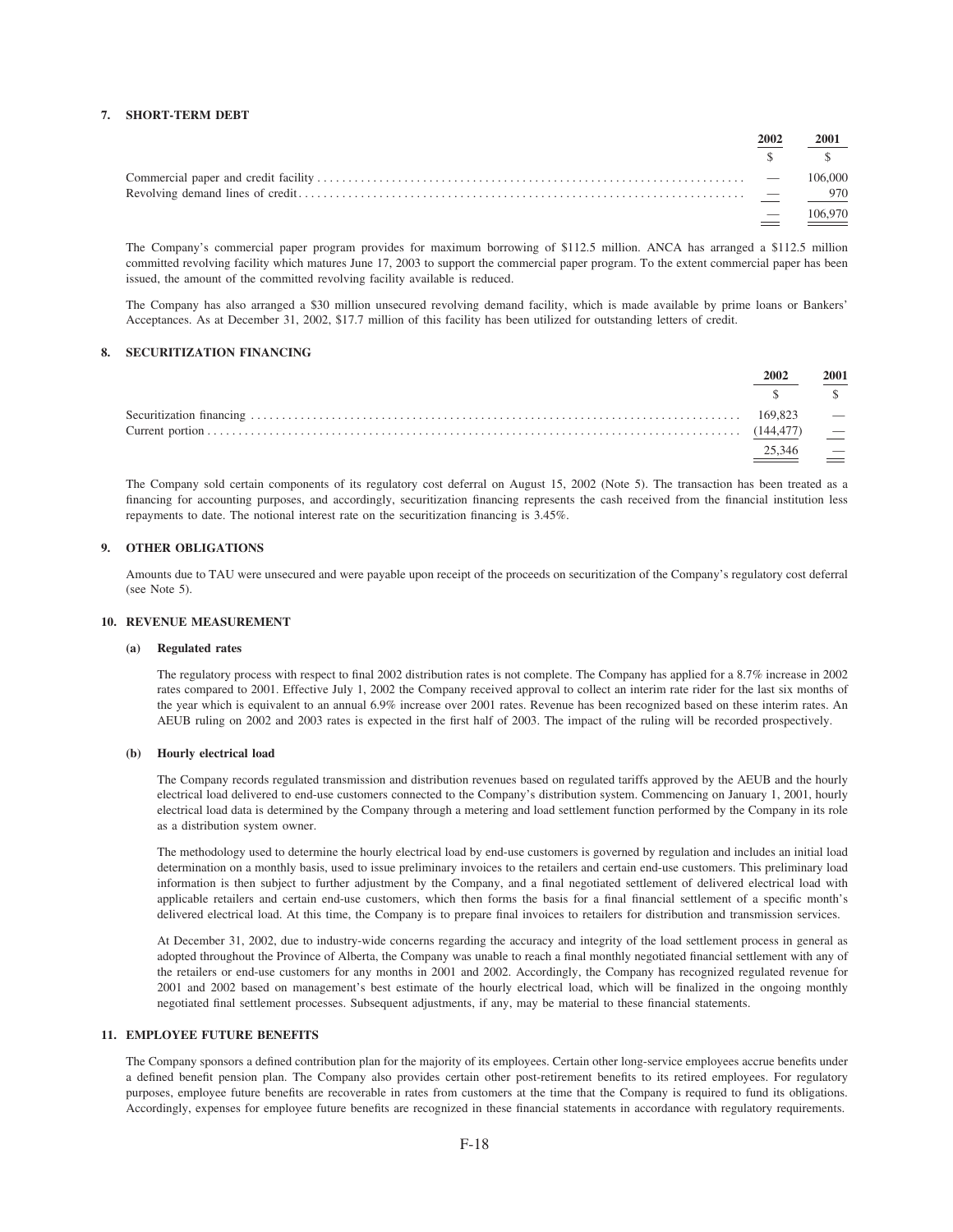Information with respect to the Company's benefit plans is as follows:

|                                              | 2002                        | 2001 |
|----------------------------------------------|-----------------------------|------|
|                                              | $\mathcal{S}$ $\mathcal{S}$ |      |
|                                              |                             |      |
| Accrued benefit obligation (11,218) (11,218) |                             |      |
|                                              |                             |      |

As ordered by the AEUB, the Company is required to use the plan surplus to fund current and future pension and other post-retirement obligations.

# 12. RELATED PARTY TRANSACTIONS

In the normal course of business, the Company transacts with its parent and other related companies under common control. The following transactions were measured at the exchange amount:

|                                                                                         | 2002<br>$\mathbb{S}$ $\mathbb{S}$ | 2001   |
|-----------------------------------------------------------------------------------------|-----------------------------------|--------|
|                                                                                         |                                   |        |
| Included in contracted services are the following amounts charged from related parties: |                                   |        |
|                                                                                         |                                   | 5.022  |
|                                                                                         |                                   | 15,977 |
|                                                                                         |                                   | 2.275  |
| Included in property, plant and equipment:                                              |                                   |        |
|                                                                                         |                                   | 17.039 |
|                                                                                         |                                   | 5.036  |
|                                                                                         |                                   | 10.195 |

Except as disclosed elsewhere in these financial statements, the amounts due to and from the Company's parent and other related companies under common control are non-interest bearing, unsecured and due on demand.

## 13. PROVISION FOR INCOME TAXES

The provision for income taxes varies from the amount that would be expected if computed by applying the enacted Canadian federal and provincial statutory income tax rates to the income before income taxes as shown in the following table:

 $\mathbf{a} \mathbf{a} \mathbf{a} \mathbf{a}$ 

 $\frac{1}{2}$ 

2,962

 $(45,979)$ 

|                                                                                                                       | 2002      |                  |         | 2001.    |
|-----------------------------------------------------------------------------------------------------------------------|-----------|------------------|---------|----------|
|                                                                                                                       | \$        | $\%$             | \$      | $\%$     |
|                                                                                                                       | 60,917    | $\hspace{0.1mm}$ | 37,390  |          |
| Adjustments resulting from differences between income for accounting and income tax purposes<br>related to:           | 23,940    | 39.3             | 15,741  | 42.1     |
|                                                                                                                       | 9.506     | 15.6             | 17,026  | 45.5     |
|                                                                                                                       | (2,439)   | (4.0)            | (1,893) | (5.0)    |
|                                                                                                                       | 667       | 1.1              | 2,439   | 6.5      |
|                                                                                                                       | 1,702     | 2.8              | (8,071) | (21.6)   |
|                                                                                                                       | 33,376    | 54.8             | 25,242  | 67.5     |
|                                                                                                                       | 2002      |                  | 2001    |          |
| Comprised of:                                                                                                         |           |                  |         |          |
|                                                                                                                       | (48, 941) |                  | 17,772  |          |
|                                                                                                                       | 82,317    |                  | 7,470   |          |
|                                                                                                                       | 33,376    |                  | 25,242  |          |
| The net future income tax liability is comprised as follows:                                                          |           |                  |         |          |
|                                                                                                                       |           |                  | 2002    | 2001     |
|                                                                                                                       |           |                  | \$      | \$       |
| Future income tax asset:                                                                                              |           |                  |         |          |
| Regulatory cost deferral included for tax purposes against regulated taxable income<br>Future income tax liabilities: |           |                  | 2.962   |          |
| Regulatory cost deferral deducted for tax purposes against regulated taxable income                                   |           |                  |         | (31,979) |
| Regulatory cost deferral deducted for tax purposes against non-regulated taxable income                               |           |                  |         | (14,000) |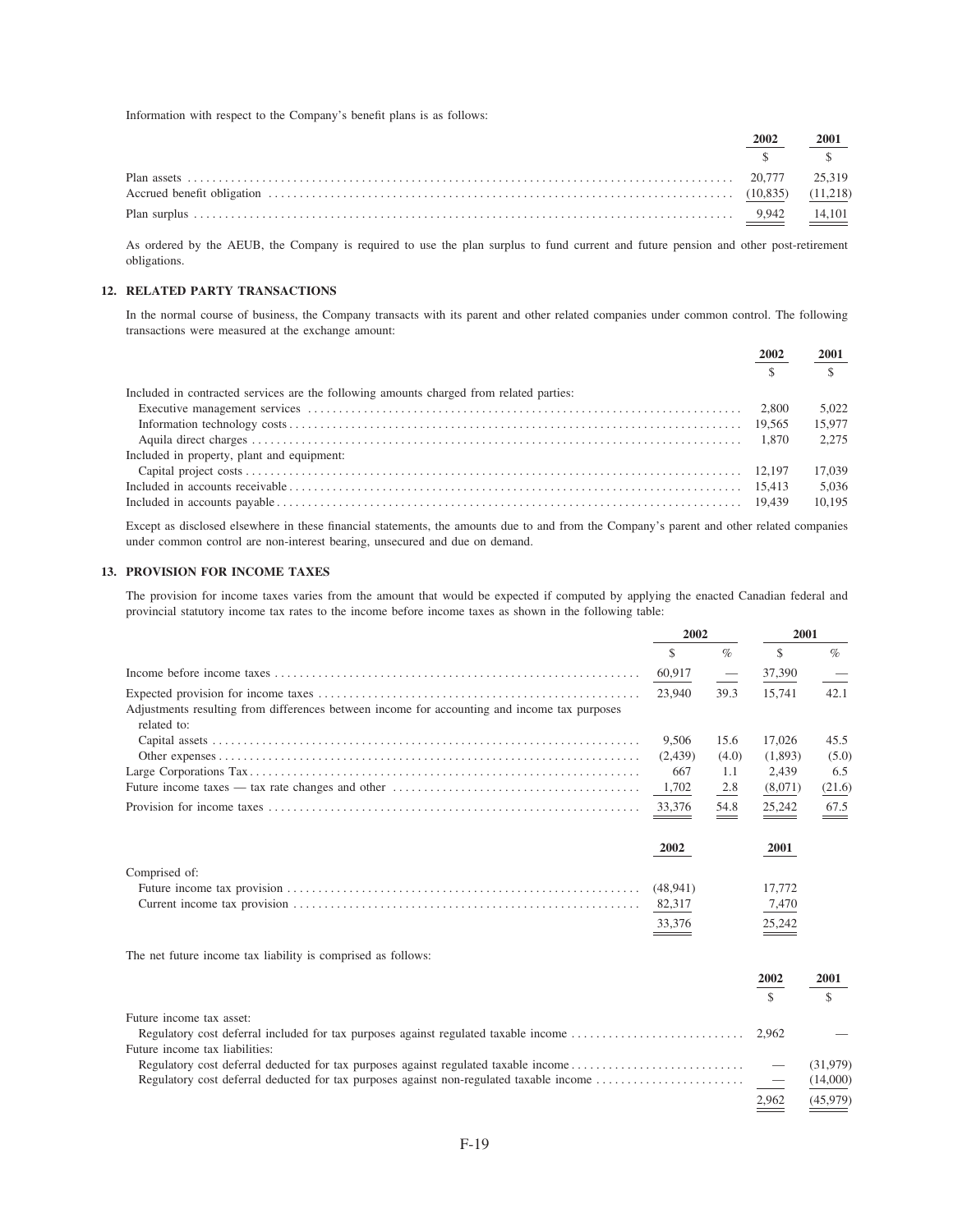In connection with ANCA's 2001 negotiated rate settlement with the AEUB, ANCA included a revenue requirement for current income taxes, notwithstanding that the Company's 2001 current income tax liability was reduced through the application of non-capital loss carryforwards, created as a result of the Company's deduction of its regulatory cost deferral in 2000. However, consistent with its negotiated rate settlement, the Company's revenues for the year ended December 31, 2001 included a component for income taxes, which has been reflected as a corresponding charge to future income tax expense.

As described in Note 2, the Company follows the taxes payable method of accounting for income taxes. Had the company accounted for its regulated operations using the liability method, the Company would have additional future income tax liabilities of approximately \$60 million at December 31, 2002 (\$38 million - 2001).

#### 14. CONTINGENCIES AND COMMITMENTS

#### (a) Operating lease obligations

The Company has contractual obligations in the normal course of business and operating leases for facilities, office premises and equipment. Future minimum annual lease payments, excluding estimated operating costs, are as follows:

 $\hat{\mathbf{S}}$ 

#### (b) TAU operating agreements

The Company and TAU have entered into a number of service agreements to ensure operational efficiencies are maintained through coordinated operations. The agreements have minimum expiry terms of twenty years and are subject to extension based on mutually agreeable terms. Costs, net of related revenues, are estimated to be approximately \$3.4 million per year.

#### (c) Legal proceedings

The Company is subject to various legal proceedings and claims that arise in the ordinary course of business operations. The Company believes that the amount of liability, if any, would not have a material effect on the Company's financial position or results of operations.

#### (d) Capital expenditures

As an electric utility, the Company is obligated to provide service to customers within its service territory. The Company has forecast capital expenditures for 2003 of \$120.7 million, which are largely driven by customer requests or are specifically identified large capital projects. The Company will be required to raise additional capital during 2003 to fund its capital expenditures.

### **15. CREDIT RISK MANAGEMENT**

Substantially all of the customer accounts receivable relate to electricity retailers located in the Province of Alberta. One customer comprised 63% of accounts receivable as at December 31, 2002 (57% at December 31, 2001). The Company has obtained a parental guarantee from this customer. Credit risk is mitigated as the Company would apply to recover any bad debt realized on any retailer's account in future rates.

### **16. FINANCIAL INSTRUMENTS**

The Company's financial instruments consist primarily of accounts receivable, accounts payable, notes payable and short-term debt, debt and other obligations. These financial instruments, except for the note payable to Aquila Networks Canada Finance Limited Partnership, have a fair value that approximates their respective carrying values. As at December 31, 2002, the fair market value of this instrument exceeded the book value by \$26.2 million. Fair values for debt are determined using discounted cash flow analysis based on an estimate of the Company's current borrowing rate for each instrument.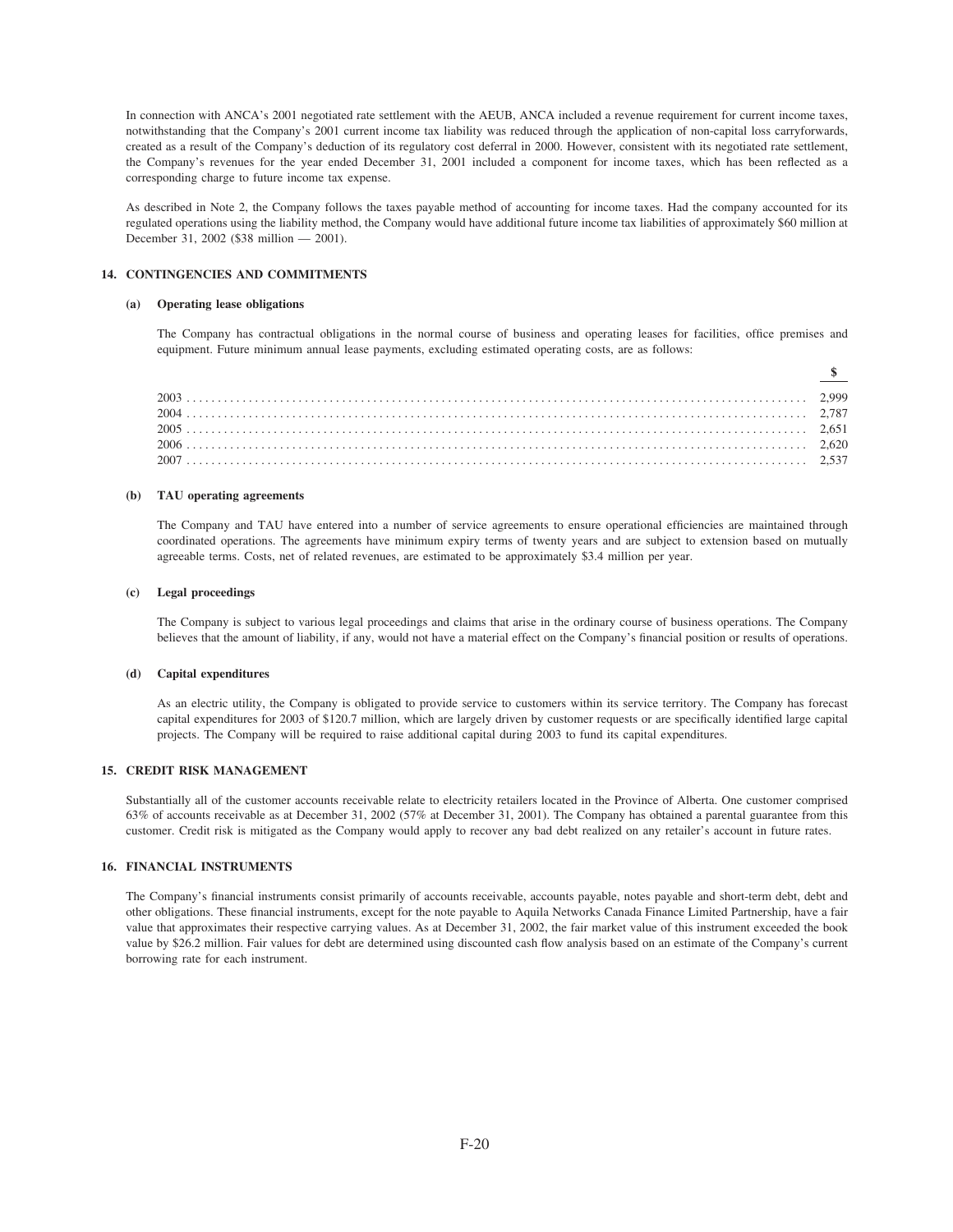Unaudited Interim Financial Statements for the six month period ended June 30, 2003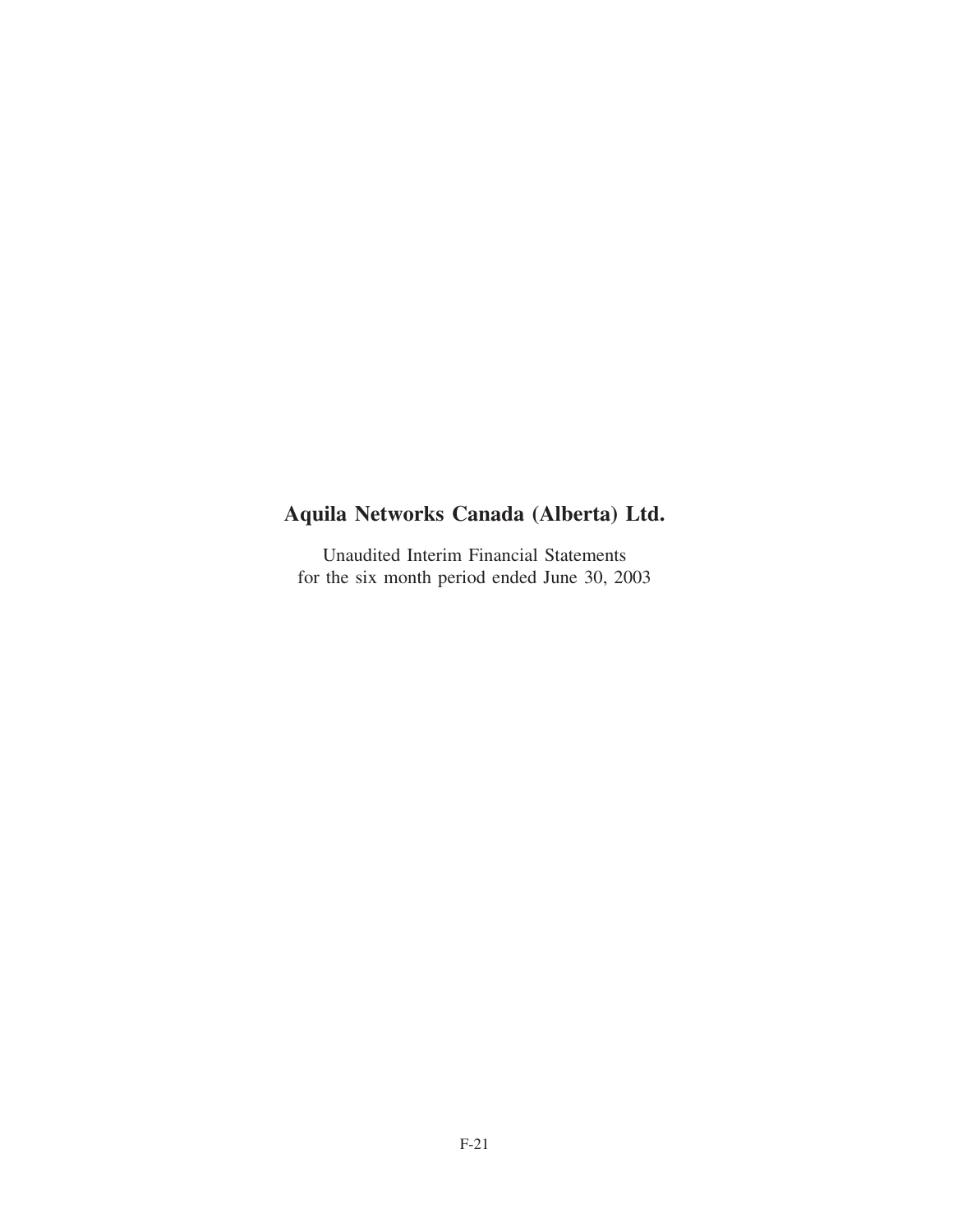# **BALANCE SHEET**

(All dollar amounts are in thousands)

|                                                                  | June 30,<br>2003                | December 31,<br>2002 |
|------------------------------------------------------------------|---------------------------------|----------------------|
|                                                                  | Unaudited<br>\$                 | Audited<br>\$        |
| <b>ASSETS</b>                                                    |                                 |                      |
| PROPERTY, PLANT AND EQUIPMENT, net of accumulated amortization   | 554,152                         | 505,927              |
| Regulatory tax basis adjustment, net of accumulated amortization | (113,993)                       | (116,766)            |
|                                                                  | 440,159                         | 389,161              |
|                                                                  |                                 | 12,882               |
| GOODWILL, net of accumulated amortization (Note 4)               | 189,309                         | 269,309              |
|                                                                  | 2,962                           | 2,962                |
| <b>CURRENT ASSETS</b>                                            |                                 |                      |
|                                                                  | 12,034                          |                      |
|                                                                  | 49,414                          | 43,506               |
|                                                                  | 69,492                          | 116,664              |
|                                                                  | 10,624                          | 10,709               |
|                                                                  | 198                             |                      |
|                                                                  | 4,721                           |                      |
|                                                                  | 4,208                           | 1,996                |
|                                                                  | 150,691                         | 172,875              |
|                                                                  | 783,121                         | 847,189              |
| <b>CAPITALIZATION AND LIABILITIES</b>                            |                                 |                      |
| <b>CAPITALIZATION</b>                                            |                                 |                      |
| <b>SHAREHOLDER'S EQUITY</b>                                      |                                 |                      |
|                                                                  | 347,579<br>(109, 482)           | 347,579<br>(43,279)  |
|                                                                  |                                 |                      |
|                                                                  | 238,097<br>230,000              | 304,300<br>230,000   |
|                                                                  |                                 |                      |
|                                                                  | 468,097                         | 534,300              |
| <b>LIABILITIES</b>                                               |                                 |                      |
|                                                                  |                                 | 25,346               |
| CONTINGENCIES (Note 6)                                           | 950                             |                      |
| <b>CURRENT LIABILITIES</b>                                       |                                 |                      |
|                                                                  | 56,950                          | 61,245               |
|                                                                  | 58,069                          |                      |
|                                                                  | 10,000                          | 6,940                |
|                                                                  | 99,196                          | 144,477              |
|                                                                  | 89,859                          |                      |
|                                                                  | $\hspace{0.1mm}-\hspace{0.1mm}$ | 74,881               |
|                                                                  | 314,074                         | 287,543              |
|                                                                  | 783,121                         | 847,189              |

Approved on behalf of the Board.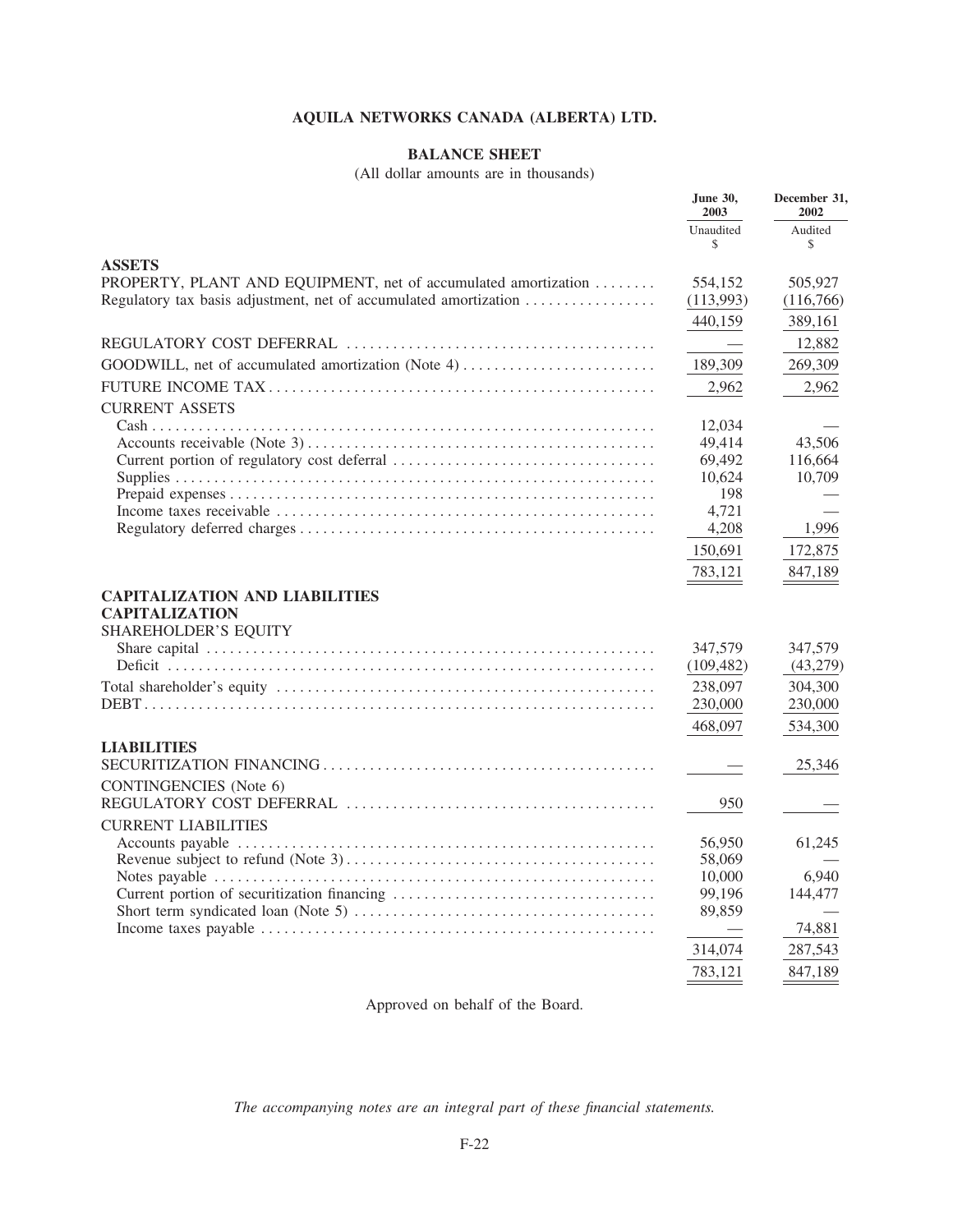# STATEMENT OF OPERATIONS

For the six months ended June 30

(All dollar amounts are in thousands)

|                         | 2003                     | 2002      |
|-------------------------|--------------------------|-----------|
|                         | Unaudited<br>\$          | Unaudited |
| <b>REVENUES</b>         |                          |           |
|                         | 68,327                   | 125,340   |
|                         | 1,746                    | 3,799     |
|                         | 70,073                   | 129,139   |
| <b>EXPENSES</b>         |                          |           |
|                         | 4,222                    | 40,676    |
|                         | 80,000                   |           |
|                         | 22,025                   | 19,794    |
|                         | 10,882                   | 13,512    |
|                         | 8,595                    | 11,546    |
|                         | 3,779                    | 3,664     |
|                         | $\overline{\phantom{m}}$ | (9,007)   |
|                         | 129,503                  | 80,185    |
|                         | (59, 430)                | 48,954    |
| <b>INTEREST EXPENSE</b> | 12,235                   | 14,133    |
|                         | (71,665)                 | 34,821    |
|                         | (5,462)                  | 18,260    |
|                         | (66,203)                 | 16,561    |

# **CONSOLIDATED STATEMENT OF DEFICIT**

# For the six months ended June 30

(All dollar amounts are in thousands)

| 2003             | 2002      |
|------------------|-----------|
| <b>Unaudited</b> | Unaudited |
|                  | (70.550)  |
| (66,203)         | 16,561    |
| (109.482)        | (53,989)  |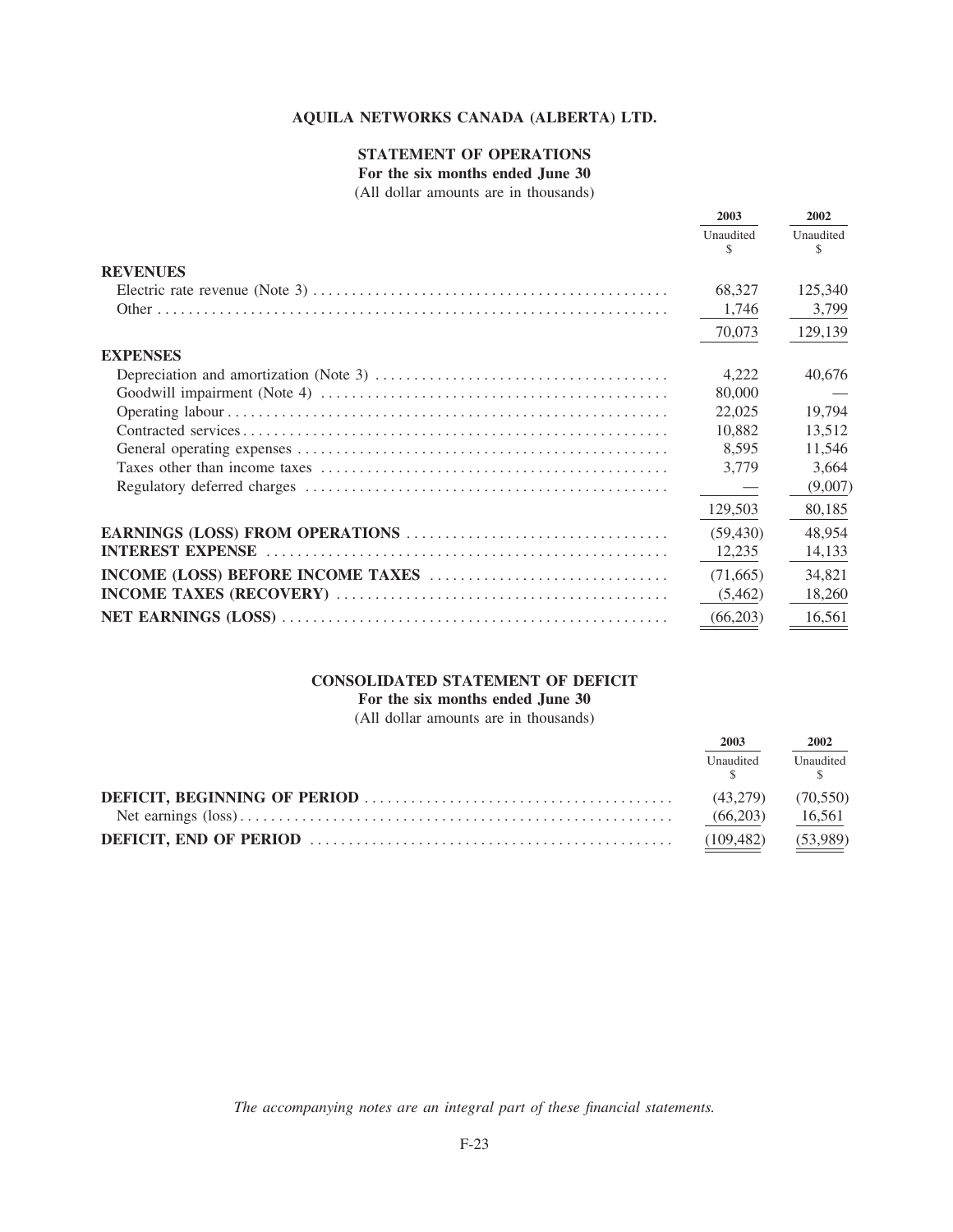# STATEMENT OF CASH FLOWS

For the six months ended June 30

(All dollar amounts are in thousands)

|                                                                                | 2003            | 2002             |
|--------------------------------------------------------------------------------|-----------------|------------------|
|                                                                                | Unaudited<br>\$ | Unaudited<br>\$. |
| <b>OPERATING ACTIVITIES</b>                                                    |                 |                  |
| Add items not involving cash                                                   | (66,203)        | 16,561           |
|                                                                                | 4,222           | 40,676           |
|                                                                                | 80,000          |                  |
|                                                                                | 237             | 264              |
|                                                                                |                 | (23, 112)        |
|                                                                                | 61,004          | 69,412           |
|                                                                                | 79,260          | 103,801          |
| Change in non-cash working capital related to operating activities             | (39,950)        | 32,787           |
|                                                                                | 39,310          | 136,588          |
| <b>INVESTING ACTIVITIES</b>                                                    |                 |                  |
|                                                                                | (49,119)        | (41,267)         |
|                                                                                | (449)           | (3,394)          |
|                                                                                |                 | 1,795            |
|                                                                                | (49, 568)       | (42, 866)        |
| <b>FINANCING ACTIVITIES</b>                                                    |                 |                  |
| Proceeds of note payable to Aquila Networks Canada Finance Limited Partnership | 10,000          |                  |
|                                                                                | (6,940)         |                  |
|                                                                                | (70,627)        |                  |
| Proceeds of short term syndicated loan (Note 5)                                | 89,859          |                  |
|                                                                                |                 | 9,024            |
|                                                                                |                 | (38,992)         |
|                                                                                |                 | (48,200)         |
| Redemption of common shares, net of issuances                                  |                 | (15,000)         |
|                                                                                | 22,292          | (93, 168)        |
|                                                                                | 12,034          | 554              |
| CASH AND CASH EQUIVALENTS, beginning of period                                 | $\sim$          |                  |
|                                                                                | 12,034          | 554              |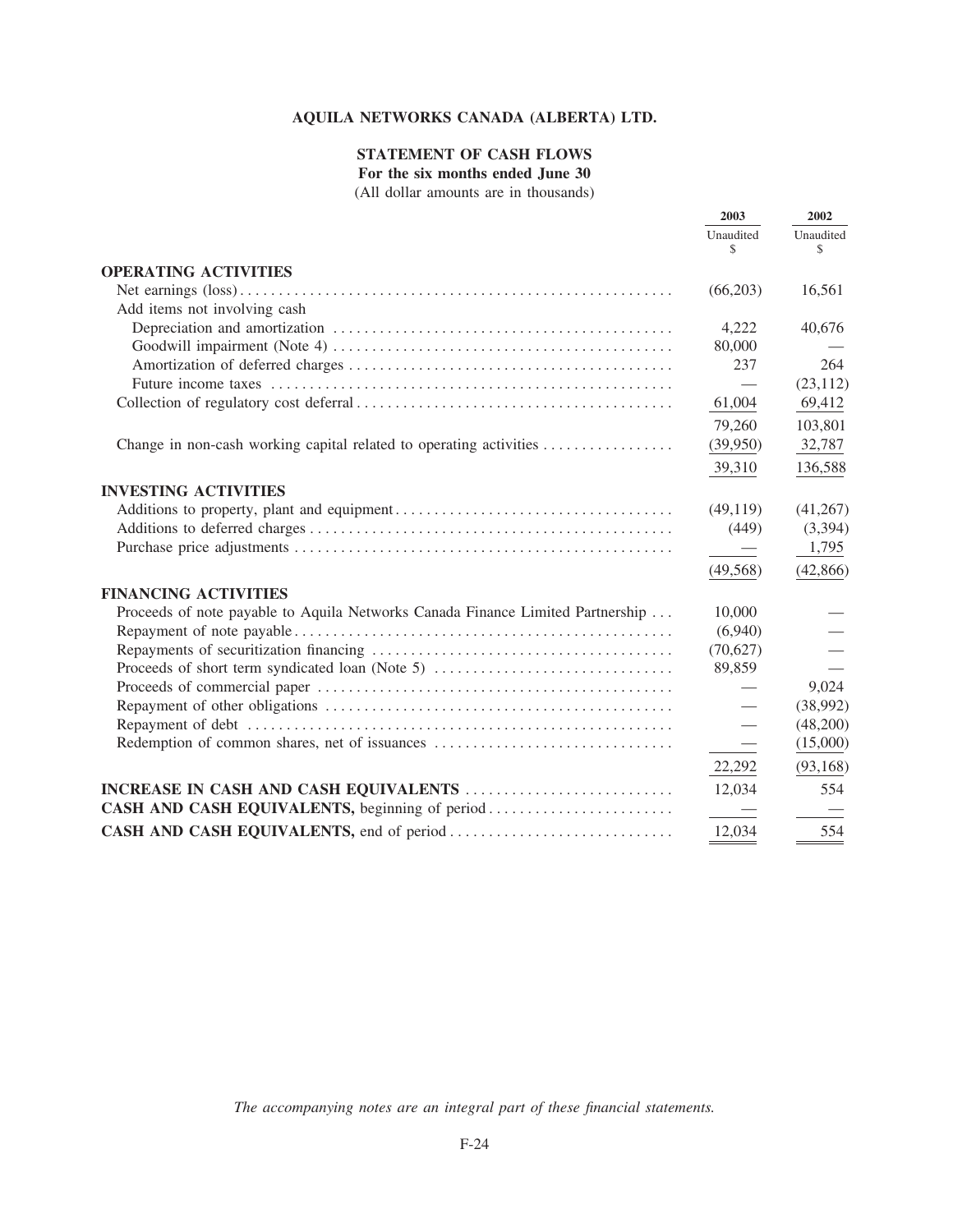# **NOTES TO FINANCIAL STATEMENTS**

#### **For the six months ended June 30, 2003 and 2002**

(All tabular dollar amounts are in thousands, unless otherwise noted)

#### **1. BASIS OF PRESENTATION**

These unaudited interim financial statements have been prepared in accordance with Canadian generally accepted accounting principles for interim financial statements and do not include all of the disclosures normally found in the audited annual financial statements for Aquila Networks Canada (Alberta) Ltd. (''ANCA'' or the ''Company''). These interim financial statements should be read in conjunction with the Company's audited financial statements for the year ended December 31, 2002.

These financial statements have been prepared following the same accounting policies and methods as those used in preparing the most recent audited financial statements. The Company is regulated by the Alberta Energy and Utilities Board (''AEUB''). The AEUB administers acts and regulations covering such matters as tariffs, rates, construction, operations, financing and accounting. The timing of ANCA's recognition of certain assets, liabilities, revenues and expenses as a result of regulation may differ from that otherwise expected using Canadian generally accepted accounting principles for entities not subject to rate regulation.

#### **2. USE OF ESTIMATES**

The financial statements have been prepared based on six months of operations ended June 30, 2003. The regulatory environment in which the Company operates often requires amounts to be recorded at estimated values until finalization and adjustment, if any, is determined pursuant to subsequent regulatory decisions or other regulatory proceedings. Due to the inherent uncertainty in making such estimates, actual results reported in future periods could differ materially from those estimated. See also Note 3 for specific commentary regarding revenue estimates.

Interim results will fluctuate due to seasonal demands for electricity and the timing and recognition of regulatory decisions. Consequently, interim results are not necessarily indicative of annual results.

#### **3. REVENUE MEASUREMENT**

#### **(a) Regulated rates**

As described in Note 10a of the December 31, 2002 audited financial statements, the Company has been operating on interim distribution rates for 2002 and 2003. In February 2003, the AEUB issued its proposed Decision, the effects of which were reflected in the Company's refiled rate application dated March 28, 2003. On July 4, 2003, the AEUB issued a Decision which established distribution tariff rates for 2002 and 2003. While the Decision is subject to an appeal process ending in the fourth quarter of 2003, the Company has reflected the effects of this Decision in these financial statements.

The effects of the Decision have been recognized in the 2003 amounts as follows:

| Relating to<br>2002 | Relating to<br>2003 | Total       |
|---------------------|---------------------|-------------|
| \$(40.000)          | \$(18,600)          | \$ (58,600) |
| 20.400              | 12.480              | 32,880      |
| 15.500              | 6.120               | 21.620      |

The total refund to customers has been accrued in the financial statements as at June 30, 2003. As directed by the AEUB, the refund to customers will be made via revised electricity rates applied to electric load consumed during the period August 1 to December 31, 2003.

Included in electric rate revenue in 2003 is \$5.8 million (2002 — \$nil) related to Option ''B'' revenue collected in 2002, but not recognized until regulatory certainty was attained as a result of the AEUB decision on 2002 and 2003 tariff rates.

#### **(b) Hourly electrical load**

As described in Note 10b of the December 31, 2002 audited financial statements, the Company continues to recognize regulated revenue for 2001, 2002 and 2003 based on management's best estimate of the hourly electrical load. The Company is continuing its efforts to reach a final negotiated settlement with its retailers or end-use customers for the electrical load delivered in each of the months from January 2001 to May 2002 inclusive. One retailer has filed a statement of claim which is related, in part, to the settlement of electrical load as described herein (see note 6). Any adjustments will be recorded once signed acceptance is obtained from participants involved in negotiation and these adjustments may be material to these financial statements.

Subsequent to June 30, 2003 and consistent with a process prescribed by the AEUB, the Company has begun to settle monthly electrical load amounts with its retailers and end-user customers for each month beginning June 2002 to present. As at the date of these financial statements, settlements have been reached for the electrical load delivered in the months of June, July and August 2002. These settlements resulted in a net reduction in revenue of \$0.9 million, recognized subsequent to June 2003, compared to the revenue amount originally recorded for those months. These settlement amounts are being recorded on a cash basis as settlement is reached each month. Future adjustments, if any, may be material to these financial statements.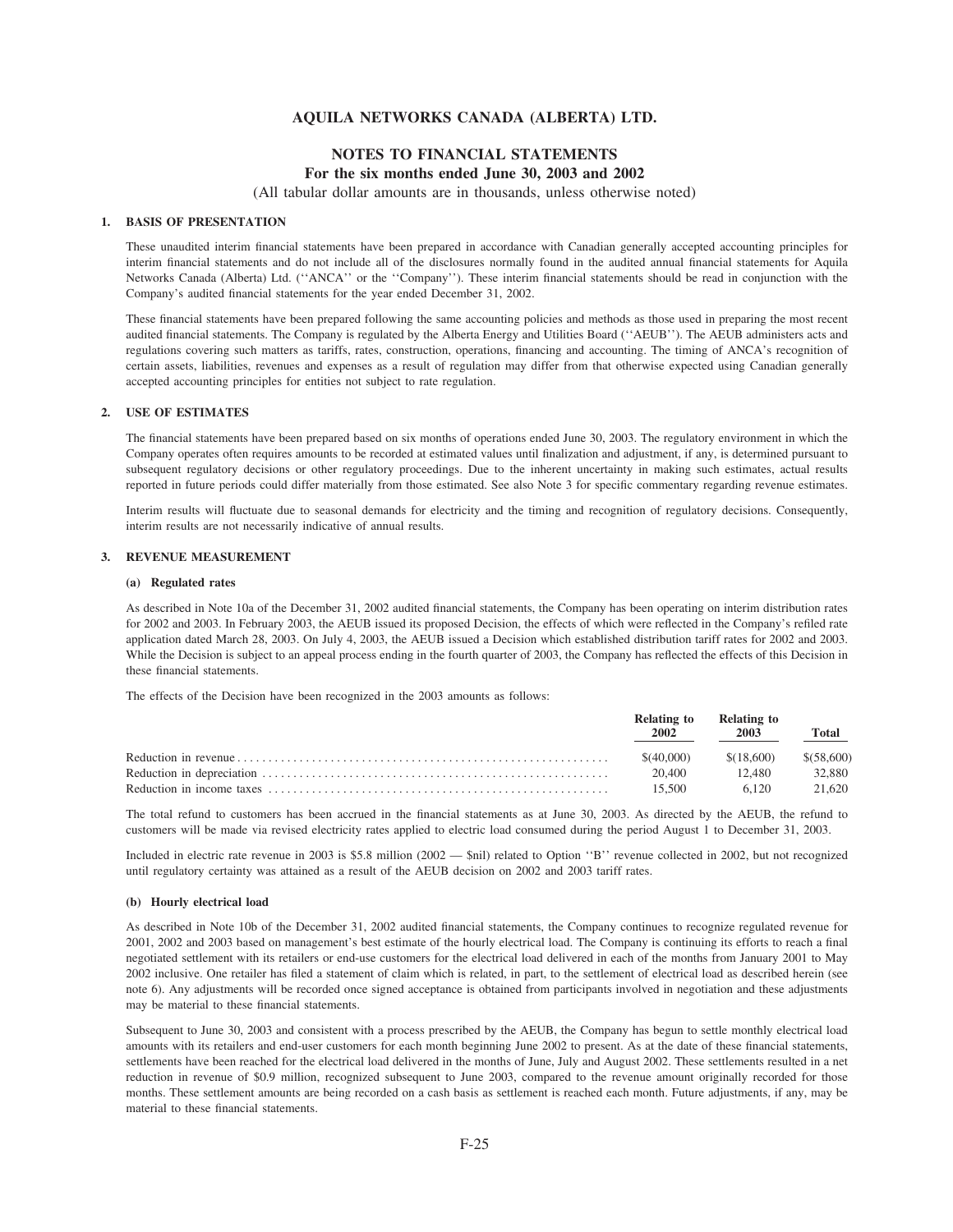## **4. GOODWILL**

The Company's goodwill was written down by \$80 million in March 2003. The impairment charge was a result of the AEUB decision on 2002 and 2003 distribution tariff rates, which directed ANCA to decrease depreciation rates creating a reduction in ANCA's annual cash flow (see Note 3a).

## **5. SUBSEQUENT EVENTS**

On July 31, 2003, ANCA received proceeds of a USD\$100 million, 364 day unsecured debt facility from a U.S. lender, which is made available by alternate base rate loans (ABR's) or LIBOR loans. The proceeds were used to repay the Company's \$112.5 million short term syndicated loan facility that expired on July 31st, and its unsecured revolving demand facility of \$25 million. The new facility bears interest at a variable rate based on prime, Federal funds rate or LIBOR rate, with a minimum rate of 6.75% plus the cost related to withholding tax. Placement fees of \$2.9 million were incurred and will be expensed over the term of the loan.

On August 1, 2003, ANCA entered into a forward contract to manage foreign exchange exposure on a total of USD\$215 million of debt. A portion of this hedge is assigned to Aquila Networks Canada Corp., an affiliated company, to cover its USD\$115 million of debt. The forward contract matures on May 31, 2004 and obligates ANCA to buy USD\$215 million at an exchange rate of 1.4209.

#### **6. LEGAL STATEMENT OF CLAIM**

In a statement of claim filed on August 18, 2003 in the Court of the Queen's Bench of Alberta, EPCOR Energy Services (Alberta) Inc. is pursuing damages of \$83 million for alleged breaches of (i) contract, (ii) common law duties and (iii) distribution tariff terms and conditions of service, relating to the provision of the Regulated Rate Option to customers. The Company has not to date made a definitive assessment of potential liability with respect to this claim, however management believes that these allegations are without merit. The outcome is not determinable and accordingly no amount has been accrued for this claim in these financial statements.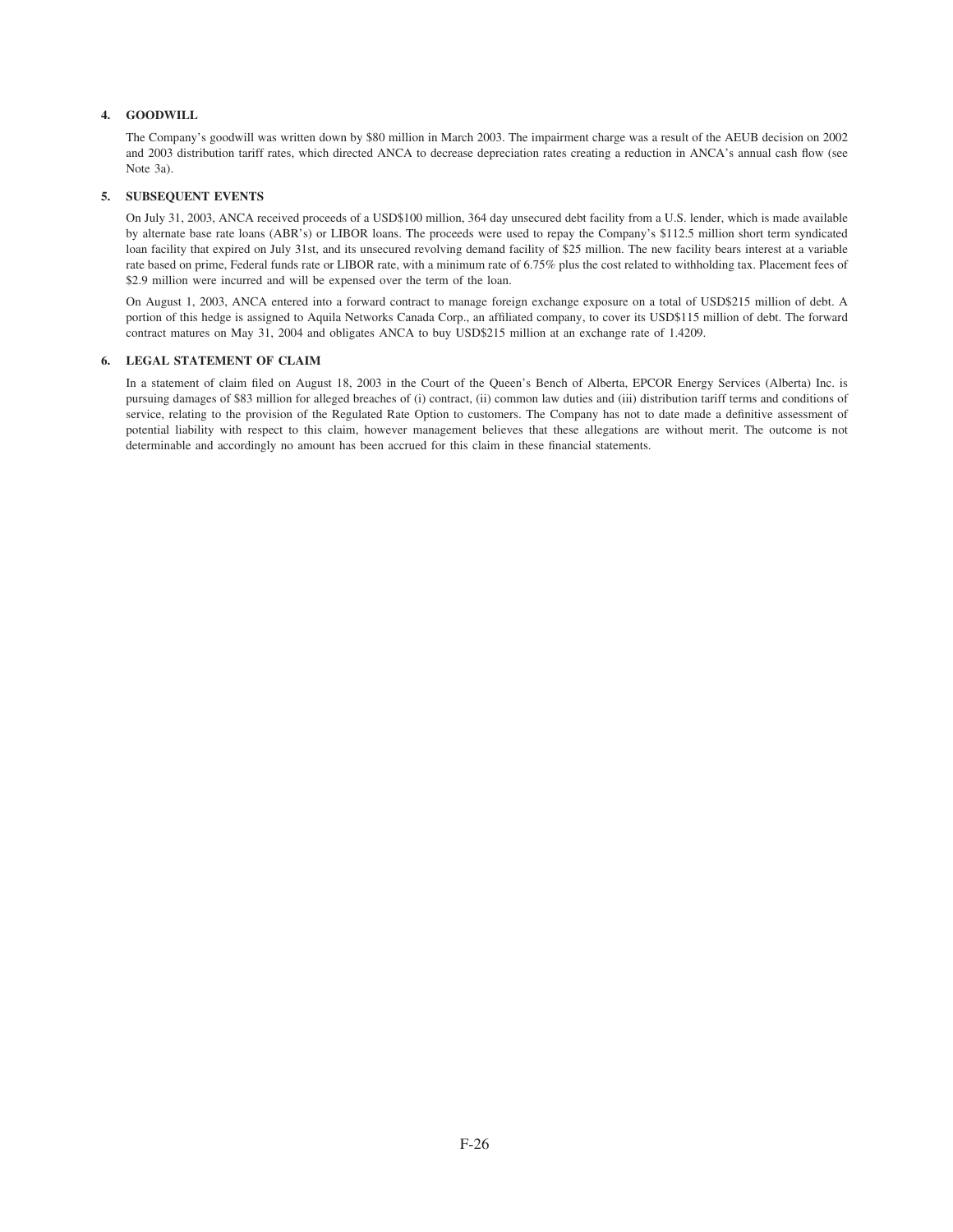# **UtiliCorp Networks Canada (British Columbia) Ltd.**

(formerly West Kootenay Power Ltd.)

Consolidated Financial Statements December 31, 2001 and 2000

Together with Auditors' Report

**The attached consolidated financial statements were audited and reported on by Arthur Andersen LLP (''Arthur Andersen''). Fortis Inc. (the ''Corporation'') has not obtained the consent of Arthur Andersen to the use of its audit report in respect of these financial statements. Arthur Andersen's consent was not obtained because on June 3, 2002, Arthur Andersen ceased to practice public accounting. Because Arthur Andersen has not provided this consent, purchasers of subscription receipts of the Corporation pursuant to the preliminary short form prospectus to which these financial statements are annexed will not have the statutory right of action for damages against Arthur Andersen as prescribed by applicable securities legislation with respect to these financial statements. In addition, Arthur Andersen may not have sufficient assets available to satisfy any judgments against it.**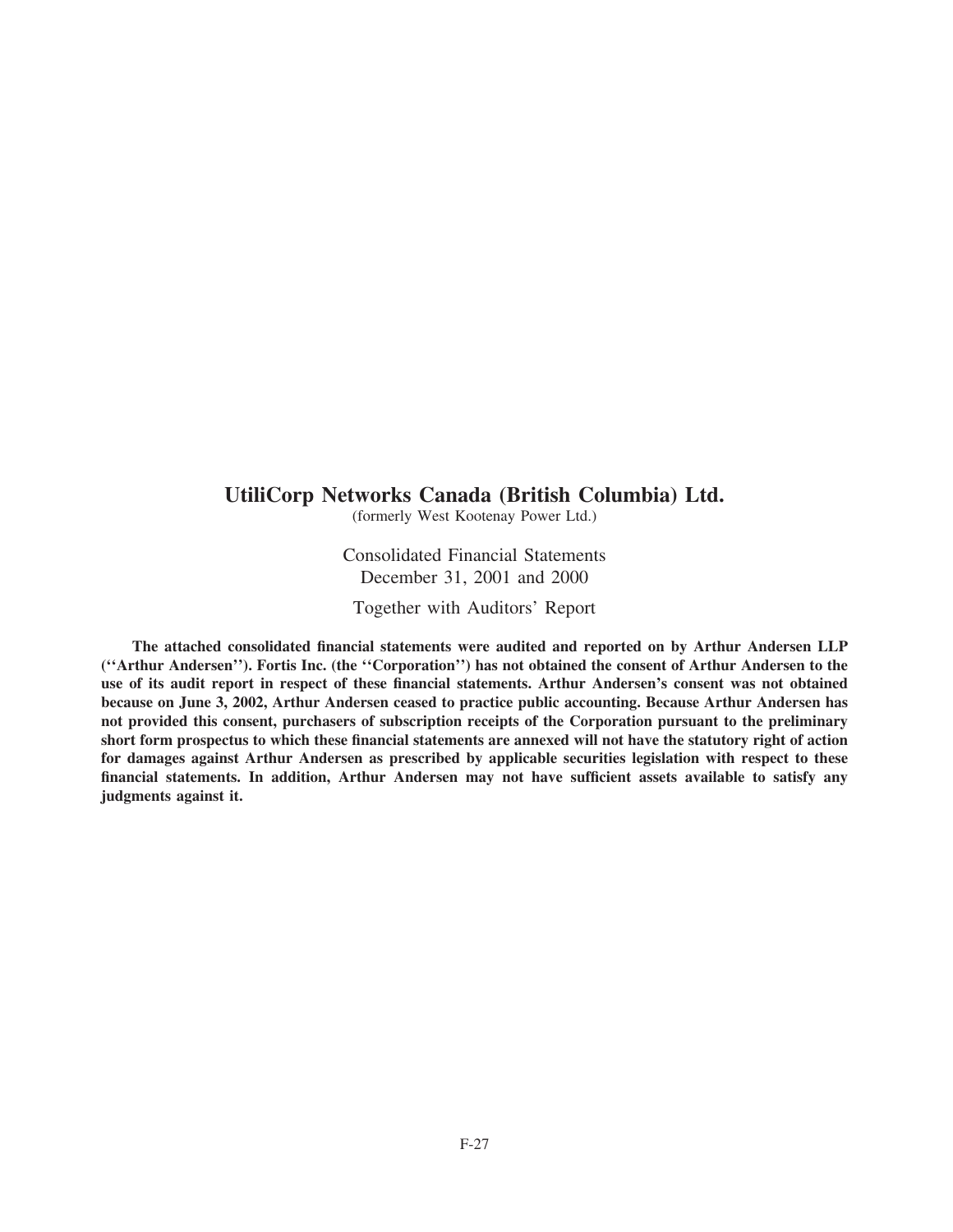# **AUDITORS' REPORT**

To the Shareholder of

# **UtiliCorp Networks Canada (British Columbia) Ltd.:**

We have audited the consolidated balance sheets of **UTILICORP NETWORKS CANADA (BRITISH COLUMBIA) LTD.** (formerly West Kootenay Power Ltd.) (a British Columbia company) as at December 31, 2001 and 2000 and the consolidated statements of earnings, retained earnings and cash flows for the years then ended. These financial statements are the responsibility of the Company's management. Our responsibility is to express an opinion on these financial statements based on our audits.

We conducted our audits in accordance with Canadian generally accepted auditing standards. Those standards require that we plan and perform an audit to obtain reasonable assurance whether the financial statements are free of material misstatement. An audit includes examining, on a test basis, evidence supporting the amounts and disclosures in the financial statements. An audit also includes assessing the accounting principles used and significant estimates made by management, as well as evaluating the overall financial statement presentation.

In our opinion, these consolidated financial statements present fairly, in all material respects, the financial position of the Company as at December 31, 2001 and 2000 and the results of its operations and its cash flows for the years then ended in accordance with Canadian generally accepted accounting principles, as described in Note 2. As required by the British Columbia Company Act, we report that, in our opinion, these principles have been applied on a consistent basis.

Calgary, Canada January 23, 2002, except for Note 5(i) (Signed) *ARTHUR ANDERSEN LLP* which is as of February 1, 2002. Chartered Accountants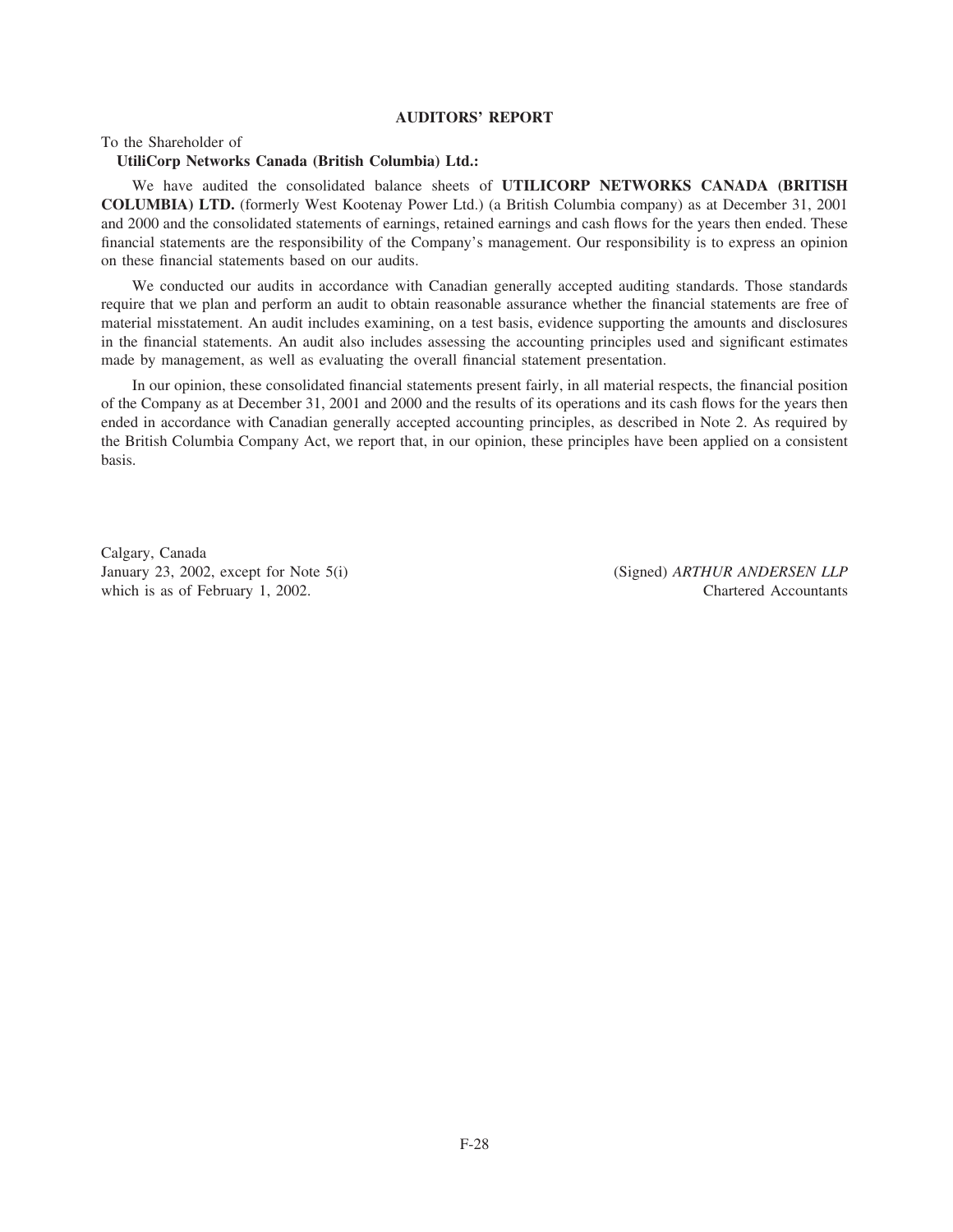# **CONSOLIDATED BALANCE SHEETS** Years ended December 31, 2001 and 2000

(All dollar amounts are in thousands unless otherwise noted)

|                                               | 2001      | 2000      |
|-----------------------------------------------|-----------|-----------|
| <b>ASSETS</b>                                 |           |           |
|                                               | \$359,924 | \$326,049 |
|                                               | 15,689    | 14,870    |
| <b>CURRENT ASSETS</b>                         |           |           |
|                                               |           | 473       |
|                                               | 24,490    | 17,388    |
|                                               | 6.394     | 7,396     |
|                                               | 682       | 564       |
|                                               | 1,267     | 529       |
|                                               | 32,833    | 26,350    |
|                                               | \$408,446 | \$367,269 |
| <b>CAPITALIZATION AND LIABILITIES</b>         |           |           |
| <b>CAPITALIZATION</b> (Note 5)                |           |           |
| <b>SHAREHOLDER'S EQUITY</b>                   |           |           |
| Shareholder's equity                          |           |           |
|                                               | \$61,500  | \$41,500  |
|                                               | 96,706    | 86,773    |
|                                               | 158,206   | 128,273   |
|                                               | 176,090   | 177,238   |
|                                               | 334,296   | 305,511   |
| <b>LIABILITIES</b>                            |           |           |
|                                               | 6,287     | 7,801     |
| COMMITMENTS AND CONTINGENCIES (Notes 2 and 8) |           |           |
| <b>CURRENT LIABILITIES</b>                    |           |           |
|                                               | 25,108    | 13,982    |
|                                               | 37,438    | 35,602    |
|                                               | 3,239     | 2,789     |
|                                               | 2,078     | 1,584     |
|                                               | 67,863    | 53,957    |
|                                               | \$408,446 | \$367,269 |
| Approved on bobolf of the Doord.              |           |           |

Approved on behalf of the Board:

(Signed) Don Bacon

(Signed) V. Roy Phillips

Director

Director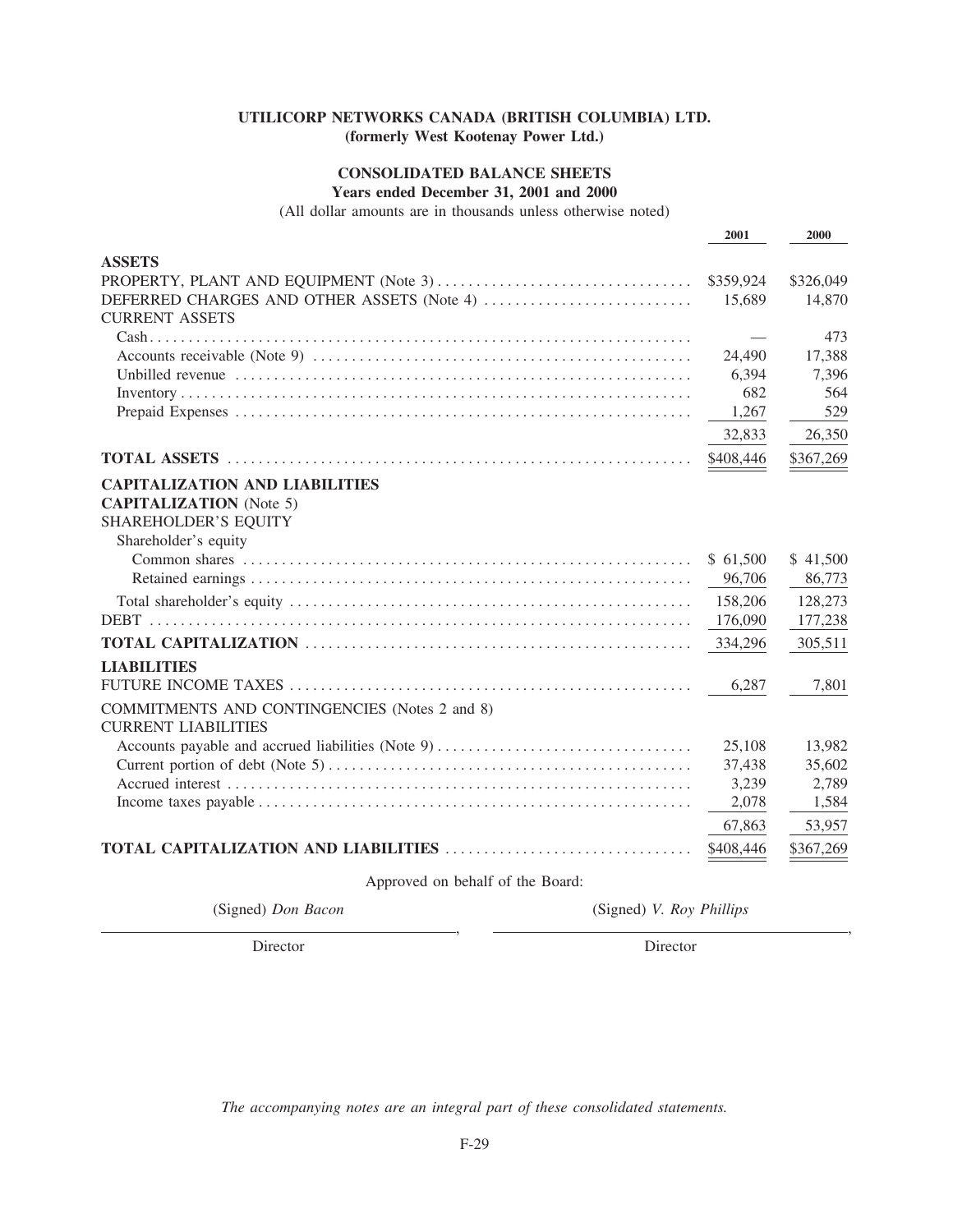# **CONSOLIDATED STATEMENTS OF EARNINGS**

# Years ended December 31, 2001 and 2000

(All dollar amounts are in thousands unless otherwise noted)

|                         | 2001      | 2000      |
|-------------------------|-----------|-----------|
| <b>REVENUE</b>          |           |           |
|                         | \$143,332 | \$134,765 |
|                         | 4,585     | 4,117     |
|                         | 147,917   | 138,882   |
| <b>EXPENSES</b>         |           |           |
|                         | 51,051    | 47,659    |
|                         | 26,390    | 26,235    |
|                         | 9.843     | 9,874     |
|                         | 10.342    | 9.918     |
|                         | 7,327     | 7,316     |
|                         | 4,334     | 3,601     |
|                         | 109,287   | 104,603   |
|                         | 38,630    | 34,279    |
| <b>INTEREST EXPENSE</b> |           |           |
|                         | 8,858     | 8,934     |
|                         | 6,333     | 6,135     |
|                         | 15,191    | 15,069    |
|                         | 23.439    | 19,210    |
|                         | 6,692     | 6,715     |
|                         | \$16,747  | \$12,495  |

# **CONSOLIDATED STATEMENTS OF RETAINED EARNINGS** Years ended December 31, 2001 and 2000

|  | 2001 2000 |
|--|-----------|
|  |           |
|  |           |
|  |           |
|  |           |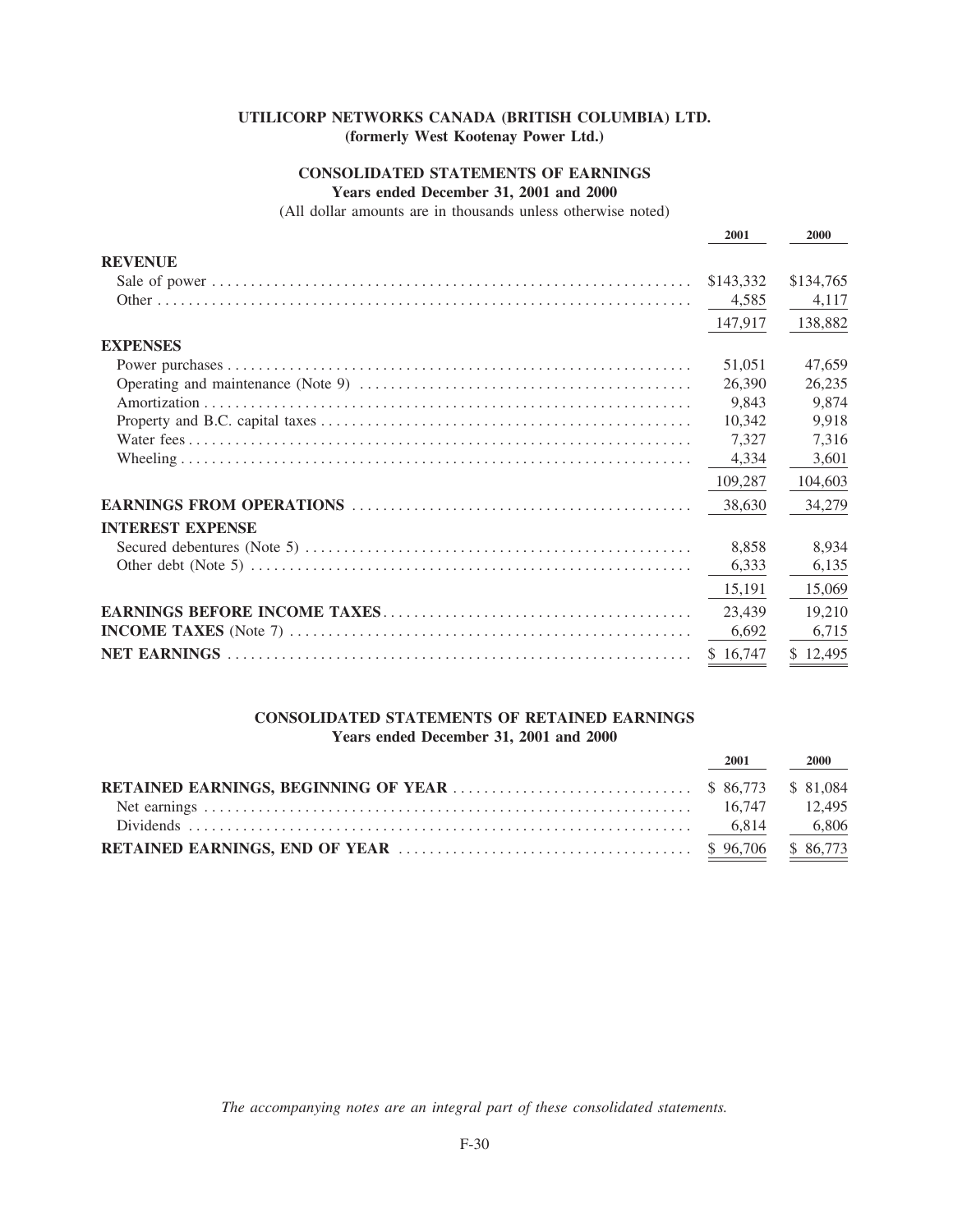# **CONSOLIDATED STATEMENTS OF CASH FLOWS**

**Years ended December 31, 2001 and 2000**

(All dollar amounts are in thousands unless otherwise noted)

|                                                                                                                                                                                                                                  | 2001              | 2000                  |
|----------------------------------------------------------------------------------------------------------------------------------------------------------------------------------------------------------------------------------|-------------------|-----------------------|
| <b>OPERATING ACTIVITIES</b>                                                                                                                                                                                                      |                   |                       |
|                                                                                                                                                                                                                                  | \$16,747          | \$12,495              |
| Add items not involving cash                                                                                                                                                                                                     |                   |                       |
|                                                                                                                                                                                                                                  | 5.114             | (14,246)              |
|                                                                                                                                                                                                                                  | 9,843             | 9,874                 |
|                                                                                                                                                                                                                                  | (1,514)           | (278)                 |
|                                                                                                                                                                                                                                  | 30,190            | 7,845                 |
| <b>INVESTING ACTIVITIES</b>                                                                                                                                                                                                      |                   |                       |
|                                                                                                                                                                                                                                  | (41, 464)         | (36, 453)             |
|                                                                                                                                                                                                                                  | (3,073)           | (650)                 |
|                                                                                                                                                                                                                                  | (44, 537)         | (37,103)              |
| <b>FINANCING ACTIVITIES</b>                                                                                                                                                                                                      |                   |                       |
|                                                                                                                                                                                                                                  | 20,000            |                       |
|                                                                                                                                                                                                                                  | $\hspace{0.05cm}$ | (15,000)              |
|                                                                                                                                                                                                                                  | 1,800             | 52,090                |
|                                                                                                                                                                                                                                  | (1,112)           | (1,080)               |
|                                                                                                                                                                                                                                  | (6,814)           | (6,806)               |
|                                                                                                                                                                                                                                  | 13,874            | 29,204                |
|                                                                                                                                                                                                                                  | (473)             | (54)                  |
|                                                                                                                                                                                                                                  | 473               | 527                   |
|                                                                                                                                                                                                                                  |                   | 473                   |
| <b>SUPPLEMENTAL DISCLOSURE</b>                                                                                                                                                                                                   |                   |                       |
|                                                                                                                                                                                                                                  |                   | \$14,184              |
| INCOME TAXES PAID $\ldots$ $\ldots$ $\ldots$ $\ldots$ $\ldots$ $\ldots$ $\ldots$ $\ldots$ $\ldots$ $\ldots$ $\ldots$ $\ldots$ $\ldots$ $\ldots$ $\ldots$ $\ldots$ $\ldots$ $\ldots$ $\ldots$ $\ldots$ $\ldots$ $\ldots$ $\ldots$ |                   | 4,943<br>$\mathbb{S}$ |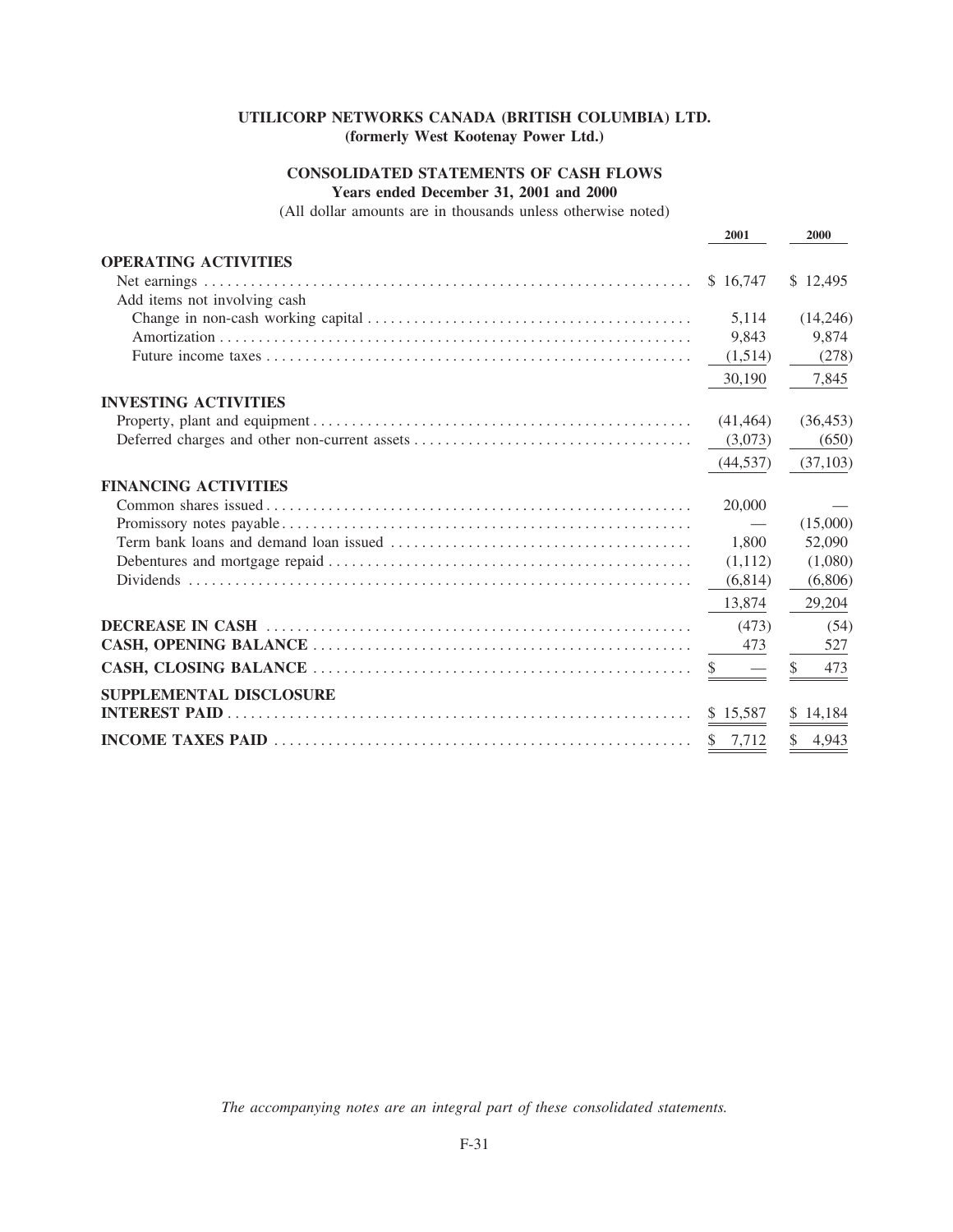# **NOTES TO CONSOLIDATED FINANCIAL STATEMENTS Years ended December 31, 2001 and 2002**

(All dollar amounts are in thousands unless otherwise noted)

### **1. ENTITY DEFINITION AND NATURE OF OPERATIONS**

UtiliCorp Networks Canada (British Columbia) Ltd. (''UNCBC'' or the ''Company'') (formerly West Kootenay Power Ltd.) was incorporated by an Act of the Legislature of British Columbia. On September 2, 1987 it became a wholly-owned subsidiary of UtiliCorp British Columbia Ltd. (''UCBC'') which ultimately is a wholly-owned subsidiary of UtiliCorp United Inc. (''UCU''), a U.S. public company.

On October 22, 2001 the Company changed its name to UtiliCorp Networks Canada (British Columbia) Ltd.

The consolidated financial statements include the accounts of the Company and its wholly-owned subsidiaries, Walden Power Partnership (''WPP''), ESI-Power Walden Corporation Ltd. and West Kootenay Power Ltd. (formerly 413569 British Columbia Ltd). All significant intercompany transactions and balances have been eliminated upon consolidation.

### **2. SUMMARY OF SIGNIFICANT ACCOUNTING POLICIES**

### **Regulation**

The Company is regulated by the British Columbia Utilities Commission (''BCUC''). The BCUC administers acts and regulations, pursuant to the Utilities Commission Act, covering such matters as tariffs, rates, construction, operations, financing and accounting. The timing of UNCBC's recognition of certain assets, liabilities, revenues and expenses as a result of regulation may differ from that otherwise expected using Canadian generally accepted accounting principles for entities not subject to rate regulation.

#### **Use of estimates**

The preparation of financial statements in accordance with generally accepted accounting principles requires management to make estimates and assumptions that affect the reported amounts of assets and liabilities and the disclosure of contingent assets and liabilities at the date of the financial statements, and the reported amounts of revenues and expenses during the period. Certain estimates are necessary since the regulatory environment in which the Company operates often requires amounts to be recorded at estimated values until finalization and adjustment, if any, is determined pursuant to subsequent regulatory decisions or other regulatory proceedings. Due to the inherent uncertainty in making such estimates, actual results reported in future periods could differ materially from those estimated.

#### **Revenue recognition**

Revenues are recognized as customers are invoiced on a billing cycle basis. In addition, the Company accrues for unbilled revenue for power consumed by customers before year-end which is not yet billed in order to recognize revenue as determined by the BCUC.

#### **Property, plant and equipment**

Property, plant and equipment are recorded at cost including an allowance for funds used during construction. The cost of amortizable assets retired together with removal costs less salvage value is charged to accumulated amortization. Gains or losses on disposal are not taken into income unless the disposal is outside the normal course of business or involves a major item of plant.

The Company provides for amortization on a straight-line basis calculated on the investment in amortizable assets in service at the beginning of the year. Rates are designed to amortize the cost of the assets over their estimated service life that on average approximates 46 years. The application of these rates for the year ended December 31, 2001 results in a composite rate of  $2.2\%$  ( $2.1\%$  — 2000).

Beginning in 2000, the BCUC has instructed the Company to utilize a rate stabilization mechanism to ensure annual customer rate increases do not exceed 5%. The BCUC has directed the Company to adjust the prior years' amortization rate of its transmission assets from an average of 35 years to a rate of 50 years on a prospective basis for rate making purposes. The rate stabilization is recorded as a charge to accumulated amortization of Plant and Equipment in the year only to the extent required. A total rate stabilization account of \$32.9 million is available to be used in years beginning in 2000 but is not recorded until utilized.

During 2001, the amortization expense has been reduced by \$3.1 million (\$nil  $-$  2000) of rate stabilization, as approved by the BCUC.

#### **Customers' portion of costs**

Certain additions to property, plant and equipment are made with the assistance of non-refundable contributions from customers and others when the estimated revenue is less than the cost of providing service or when special equipment is needed to supply the customers' specific requirements. Such amounts are recorded as a reduction of property, plant and equipment and are being amortized over the estimated service lives of the related assets by an offset against the provision for amortization.

#### **Deferred charges and other assets**

Certain revenues and costs are carried on the consolidated balance sheets and are amortized against earnings as ordered or agreed to by the BCUC. Other deferred costs are carried on the consolidated balance sheets and are amortized against earnings over the expected period of benefit. During the year, amortization of \$2.0 million (\$1.3 million — 2000) was charged against operations.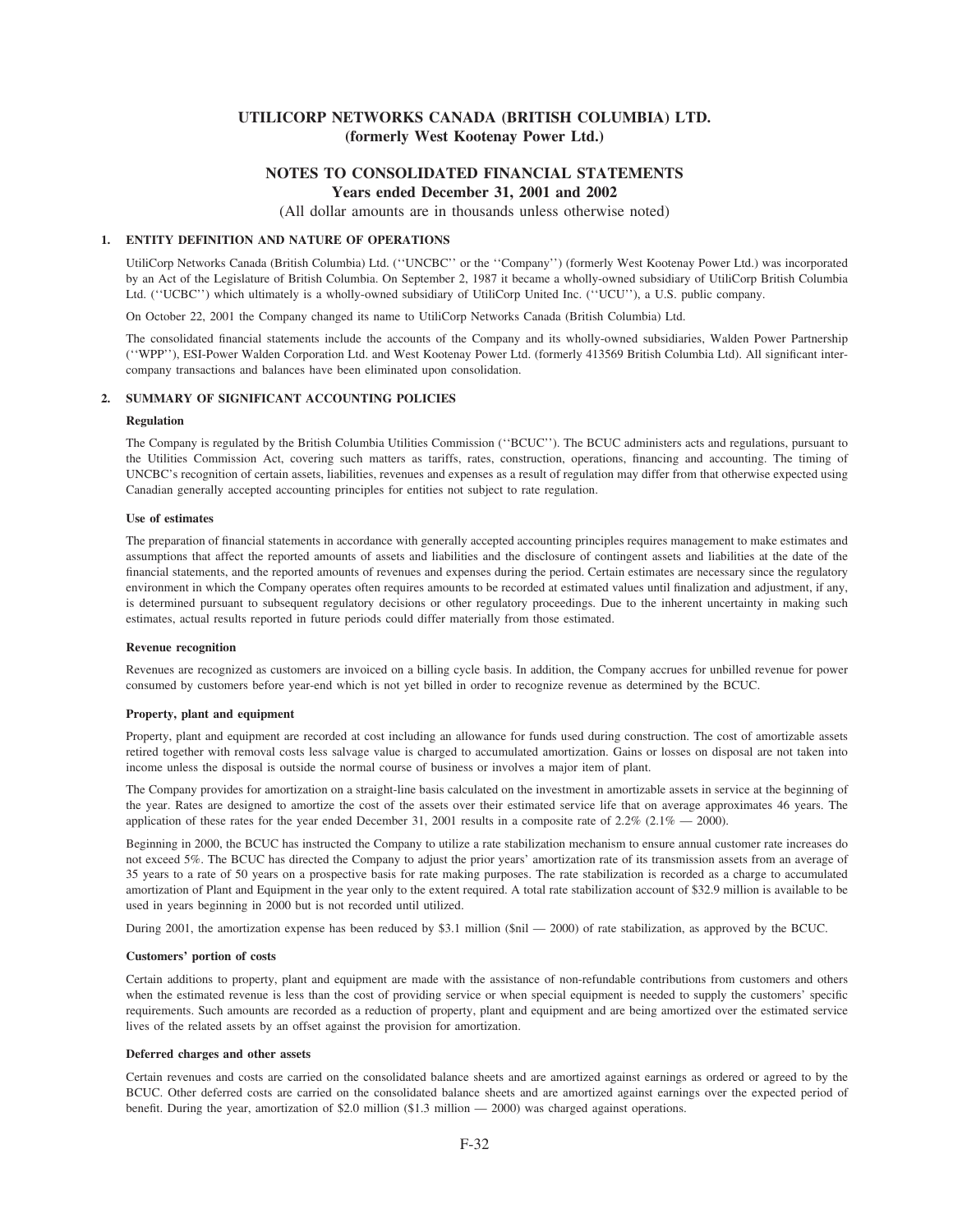### **Income taxes**

The Company follows the taxes payable method of accounting for income taxes on certain regulated earnings as ordered by the BCUC. For nonregulated business, income tax assets and income tax liabilities are recognized, at substantially enacted rates, for differences between the amounts reported for financial statement purposes and their respective tax basis. The effect of a change in income tax rates on future income tax assets and future income tax liabilities is recognized in income in the period that the rate change occurs.

#### Employee benefits and post-retirement benefits

The Company and its subsidiaries have a number of defined benefit plans providing pensions to most of its employees. These plans are accounted for using the method recommended by Section 3461 of the CICA Handbook. The Company accrues its obligations under employee benefit plans and the related costs, net of plan assets. The Company has adopted the following policy:

#### Defined pension benefit

For the purpose of calculating the expected return on plan assets, those assets are valued at fair value. The cost of these pensions is determined by independent actuaries using the projected benefit method prorated on service and management's best estimates of expected plan investment performance, salary escalation, and retirement ages of employees.

Adjustments arising from plan amendments, changes in assumptions and the excess of net actuarial gains or losses over  $10\%$  of the greater of the benefit obligation and the fair value of the plan assets are amortized on a straight line basis over the expected average remaining service life of the employees covered by the plans. The average remaining service life of the employees covered by these plans ranges from 13 to 15 years.

### **Post-retirement benefits**

As ordered by the BCUC, the Company accounts for post-retirement benefits as employer contributions are paid.

### Prior year amounts

Certain prior year amounts have been reclassified to conform with current year presentation.

### 3. PROPERTY, PLANT AND EQUIPMENT

|                    |           | Accumulated  |           | TVEL DOOR VAIUE |
|--------------------|-----------|--------------|-----------|-----------------|
|                    | Cost      | Amortization | 2001      | 2000            |
|                    | \$102.254 | \$17.831     | \$ 84.423 | \$78,090        |
| <b>Substations</b> | 90.606    | 31.577       | 59.029    | 55.503          |
|                    | 85.852    | 17.481       | 68.371    | 56,759          |
|                    | 152.783   | 52.151       | 100.632   | 90.441          |
|                    | 68,674    | 21,205       | 47,469    | 45,256          |
|                    | \$500,169 | \$140,245    | \$359.924 | \$326,049       |

 $N_{\rm tot}$  Deale  $N_{\rm c}$ les

### 4. DEFERRED CHARGES AND OTHER ASSETS

| <b>Net Value</b> |             |
|------------------|-------------|
| 2001             | <b>2000</b> |
| \$5.296          | \$5.854     |
| 1.810            | 187         |
| 6.611            | 5.818       |
| 1.249            | 1.737       |
| 993              | 1.085       |
| (270)            | 189         |
| 41560            | Q1AQ70      |

### 5. CAPITALIZATION

#### **SHARE CAPITAL**  $(i)$

#### **AUTHORIZED**

| $500,000,000$ (750,000 — 2000) Common shares, with a par value of \$100 each                           |  |
|--------------------------------------------------------------------------------------------------------|--|
| $500,000,000$ $(2,000,000 - 2000)$ Preferred shares, with a par value of \$25 each, issuable in series |  |

|         | 2001              | <b>2000</b> |
|---------|-------------------|-------------|
| ISSUED. |                   |             |
|         | \$61,500 \$41,500 |             |
|         |                   |             |

Subsequent to year end, the Company issued 150,000 common shares for cash consideration of \$15 million.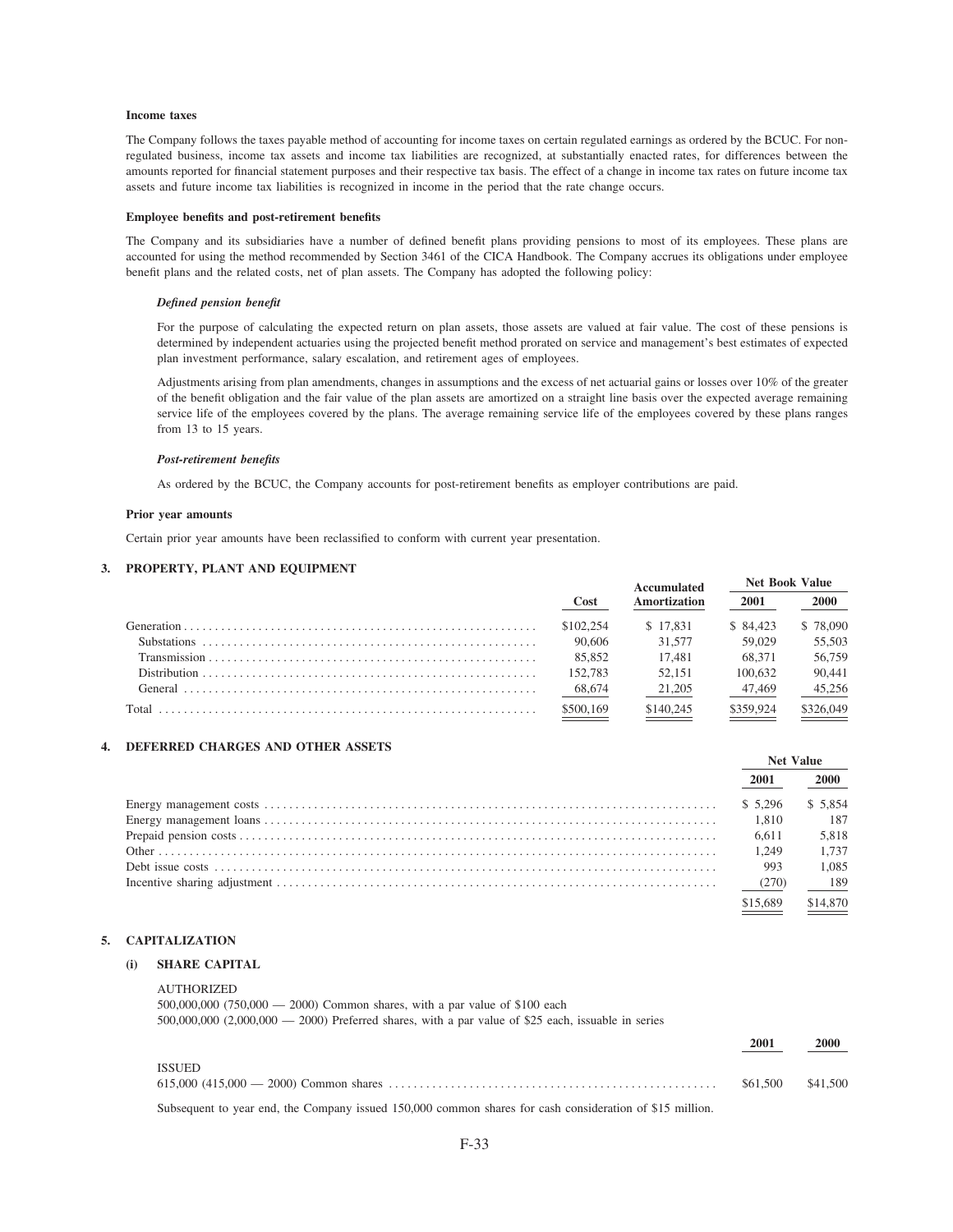### $(ii)$  DEBT

|         | 2001        | 2000      |
|---------|-------------|-----------|
| Secured |             |           |
|         | 9.000<br>S. | \$9.750   |
|         | 15,000      | 15,000    |
|         | 25,000      | 25,000    |
|         | 25,000      | 25,000    |
|         | 25,000      | 25,000    |
|         | 8,238       | 8,600     |
|         | 107.238     | 108,350   |
|         | 50,000      | 50,000    |
|         | 56,290      | 54,490    |
|         | 213.528     | 212,840   |
|         | (37, 438)   | (35,602)  |
|         | \$176,090   | \$177,238 |

The secured debentures are collateralized by a fixed and floating first charge on the assets of the Company and are guaranteed by UCU. The trust deed provides for sinking fund payments of \$750,000 per year for Series E debentures.

The promissory note payable to UtiliCorp Canada Finance Limited Partnership ("UCFLP"), an entity under common control, is unsecured, bears interest at  $8.66\%$   $(6.95\% - 2000)$  and is due June 15, 2011. During the year, the Company recorded interest expense of \$3.9 million on the UCFLP promissory note.

The term bank and demand loans are unsecured, guaranteed by UCU, and drawn under line of credit facilities which provide for maximum borrowings of \$60 million. A total of \$40 million of these facilities are repayable on demand of which \$36.3 million was outstanding at December 31, 2001. The remaining portion of \$20 million is due May 30, 2007.

As at December 31, 2001 the fair market value of the debt exceeded the book value by \$13.1 million (\$7.8 million - 2000).

Principal payments required within the next five years and thereafter are as follows:

| <b>Sinking Fund</b><br>Requirement | Demand Loan<br>and Maturing<br><b>Issues of Debt</b> |
|------------------------------------|------------------------------------------------------|
| 750                                | 36,688                                               |
| 750                                | 436                                                  |
| 750                                | 480                                                  |
| 750                                | 527                                                  |
| 750                                | 579                                                  |
| 2.250                              |                                                      |

## 6. PENSIONS AND OTHER POST RETIREMENT BENEFITS

The Company has several defined benefit pension plans, which cover most employees. Pension plan assets at December 31, 2001 had a market value of \$58.5 million (\$62.8 million - 2000). The value of accrued pension benefits, based on an independent valuation of the plans using management's best estimate of assumptions, was \$66.7 million (\$65.7 million  $-$  2000) at December 31, 2001 including an allowance for the effect of future pay increases, where applicable. Experience gains and losses and amounts arising as a result of changes in assumptions and plan amendments are deferred and amortized to operations over the expected average remaining service life of the employee groups.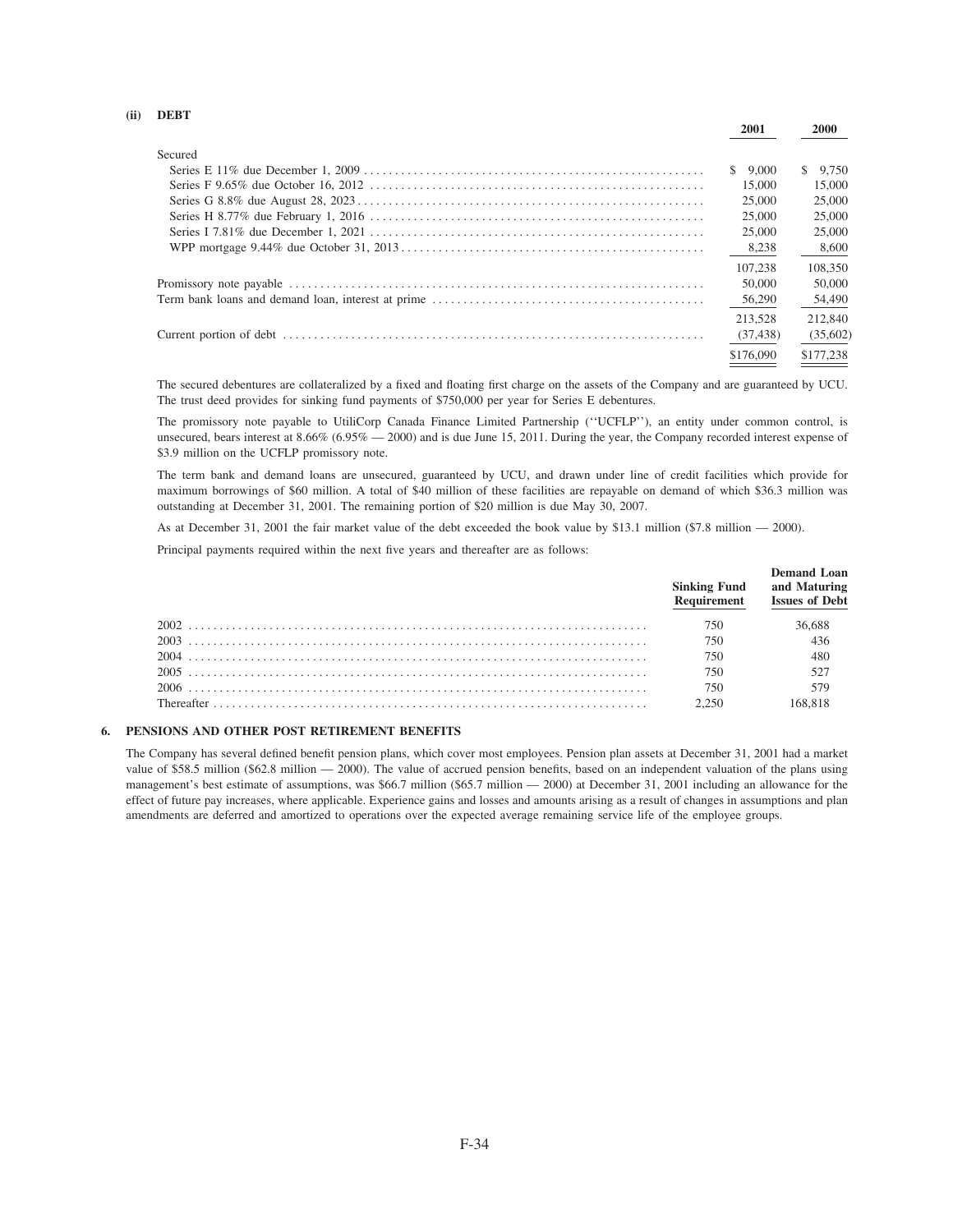The expense for the Company's pension benefits is as follows:

|                                                                      | 2001               | 2000             |
|----------------------------------------------------------------------|--------------------|------------------|
|                                                                      | S.<br>941<br>4,389 | \$1,305<br>4,323 |
| Amortization:                                                        | (4,776)            | (4,161)          |
|                                                                      | 976<br>123         | 1,020<br>56      |
|                                                                      | \$1,653            | 2,543<br>S.      |
| Information about the Company's defined benefit plans is as follows: |                    |                  |
| Accrued benefit obligation -                                         |                    |                  |
|                                                                      | \$65,749           | \$60,951         |
|                                                                      | 2,298              | 2,596            |
|                                                                      | 4,389              | 4,323            |
|                                                                      | (4,288)            | (3,260)          |
|                                                                      | 2,002              |                  |
|                                                                      | (1,303)            | 1,139            |
|                                                                      | (2,187)            |                  |
|                                                                      | \$66,660           | \$65,749         |
| Plan assets -                                                        |                    |                  |
|                                                                      | \$62,847           | \$51,412         |
|                                                                      | (1,560)            | 10,230           |
|                                                                      | 2,216              | 3,174            |
|                                                                      | 1,412              | 1,291            |
|                                                                      | (4,288)            | (3,260)          |
|                                                                      | (2,114)            |                  |
|                                                                      | \$58,513           | \$62,847         |
|                                                                      | \$ (8,147)         | \$(2,902)        |
|                                                                      | 1,635              | 1,446            |
|                                                                      | (710)              | (6,158)          |
|                                                                      | 10,869             | 12,349           |
|                                                                      | 2,964              | 1,083            |
|                                                                      | \$6,611            | \$5,818          |

Included in the above accrued benefit obligation and fair value of plan assets at year-end are the following amounts in respect of plans that are not fully funded:

| 2001              | 2000 |
|-------------------|------|
| \$36,119 \$32,822 |      |
|                   |      |
|                   |      |

The significant actuarial assumptions, adopted in measuring the Company's accrued benefit obligations, are as follows:

| 2001    | 2000    |
|---------|---------|
| $7.0\%$ | 7.0%    |
| 8.0%    | 8.0%    |
| 3.5%    | $3.5\%$ |
|         |         |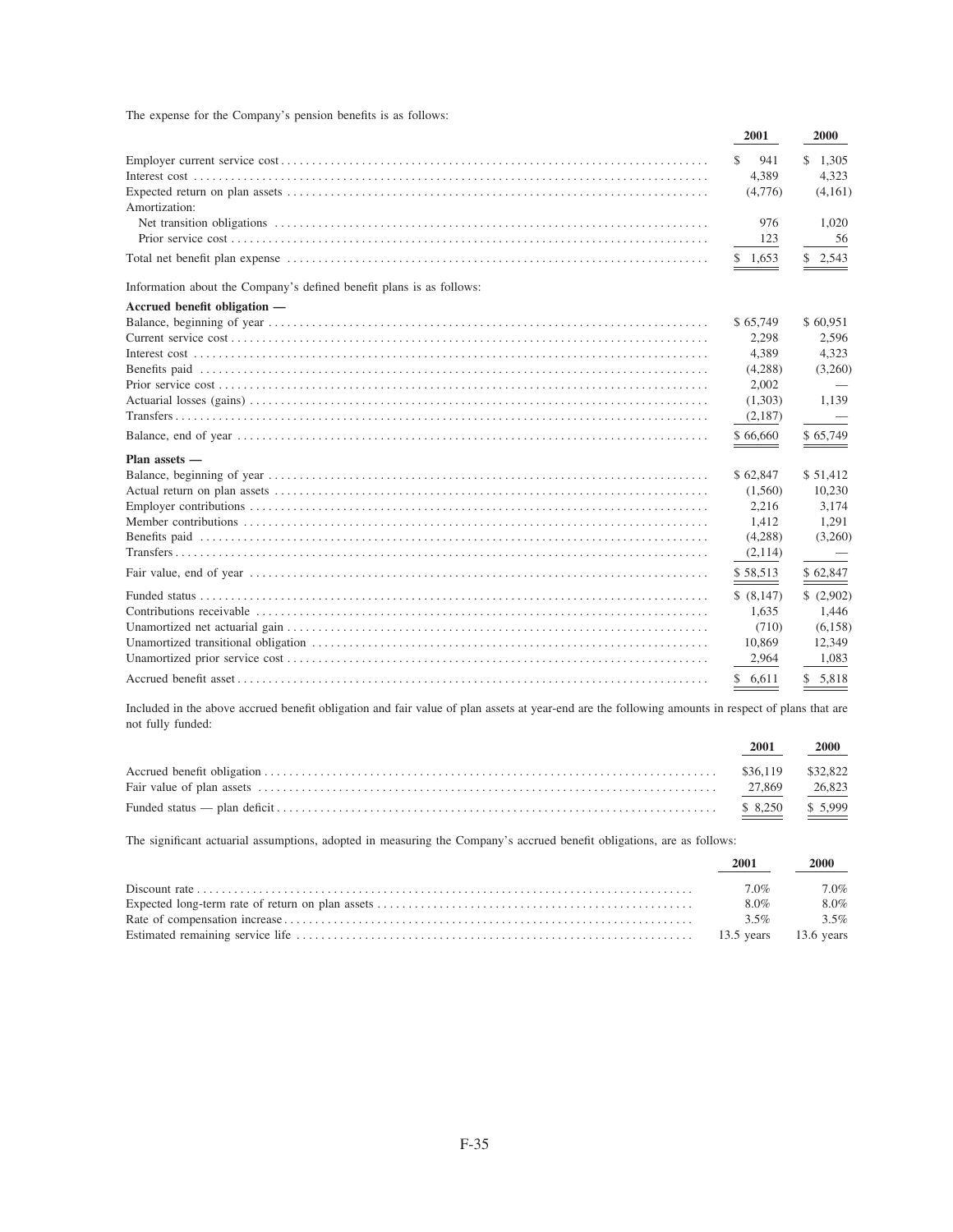## 7. INCOME TAXES

The provision for income taxes varies from the amount that would be expected if computed by applying the Canadian federal and provincial statutory income tax rates to the earnings before income taxes as shown in the following table:

|                                                                                              | 2001     |       | 2000     |             |
|----------------------------------------------------------------------------------------------|----------|-------|----------|-------------|
|                                                                                              |          | $\%$  |          | $\%$        |
|                                                                                              | \$23,439 |       | \$19,210 |             |
|                                                                                              | \$10,271 | 43.8  | \$8.668  | 45.1        |
| Adjustments in income taxes resulting from items capitalized for accounting but expensed for |          |       |          |             |
| income tax purposes —                                                                        |          |       |          |             |
|                                                                                              | (1,074)  | (4.6) | (1,120)  | (5.8)       |
|                                                                                              | (371)    | (1.6) | (266)    | (1.4)       |
|                                                                                              | (1.644)  | (7.0) | (811)    | (4.2)       |
|                                                                                              | 775      | 3.3   | 615      | 3.2         |
|                                                                                              | (1,500)  | (6.4) |          |             |
|                                                                                              | 235      | 1.0   | (371)    | (1.9)       |
|                                                                                              | \$ 6,692 | 28.5  | \$6,715  | 35.0        |
| The future income tax liability is comprised as following:                                   |          |       |          |             |
|                                                                                              |          |       | 2001     | <b>2000</b> |
|                                                                                              |          |       | \$6,287  | \$7,801     |

#### **COMMITMENTS**  $\overline{\mathbf{8}}$ .

#### Capital Projects  $(i)$

Capital utility expenditures for 2002 are planned to total approximately \$89.6 million consisting of \$67.6 million for transmission system upgrading, \$5.1 million for generation system upgrading, \$1.9 million for customer extensions and upgrading, and \$15.0 million for other utility plant.

#### (ii) Brilliant Power Purchase Contract

On May 3, 1996 an Order was granted by the BCUC approving a 60-year power purchase contract for the output of the Brilliant hydroelectric plant located near Castlegar, B.C. The Brilliant plant is owned by the Columbia Basin Power Corporation ("CBPC"), a joint venture between the Columbia Power Corporation and the Columbia Basin Trust. The Company operates and maintains the Brilliant plant for the CBPC in return for a management fee.

The contract requires fixed monthly payments based on specified take-or-pay amounts of energy. The contract includes a market related price adjustment after 30 years of the 60-year term. The Company has recorded the contract as an operating lease with minimum payments required over the next five years as follows:

| 32.746 |
|--------|

#### (iii) Firm Power Purchase Contracts

The Company has a long-term, minimum-payment, firm power purchase contract with B.C. Hydro. The contract includes a take-or-pay provision based on a five-year rolling nomination of capacity requirements. The Company also has a short-term, firm power purchase contract with Aquila Canada Corporation, a company under common control, covering 50 to 100 MW at various intervals throughout 2002, with a take-or-pay clause based on specified amounts of energy.

Minimum payments required over the next five years are as follows: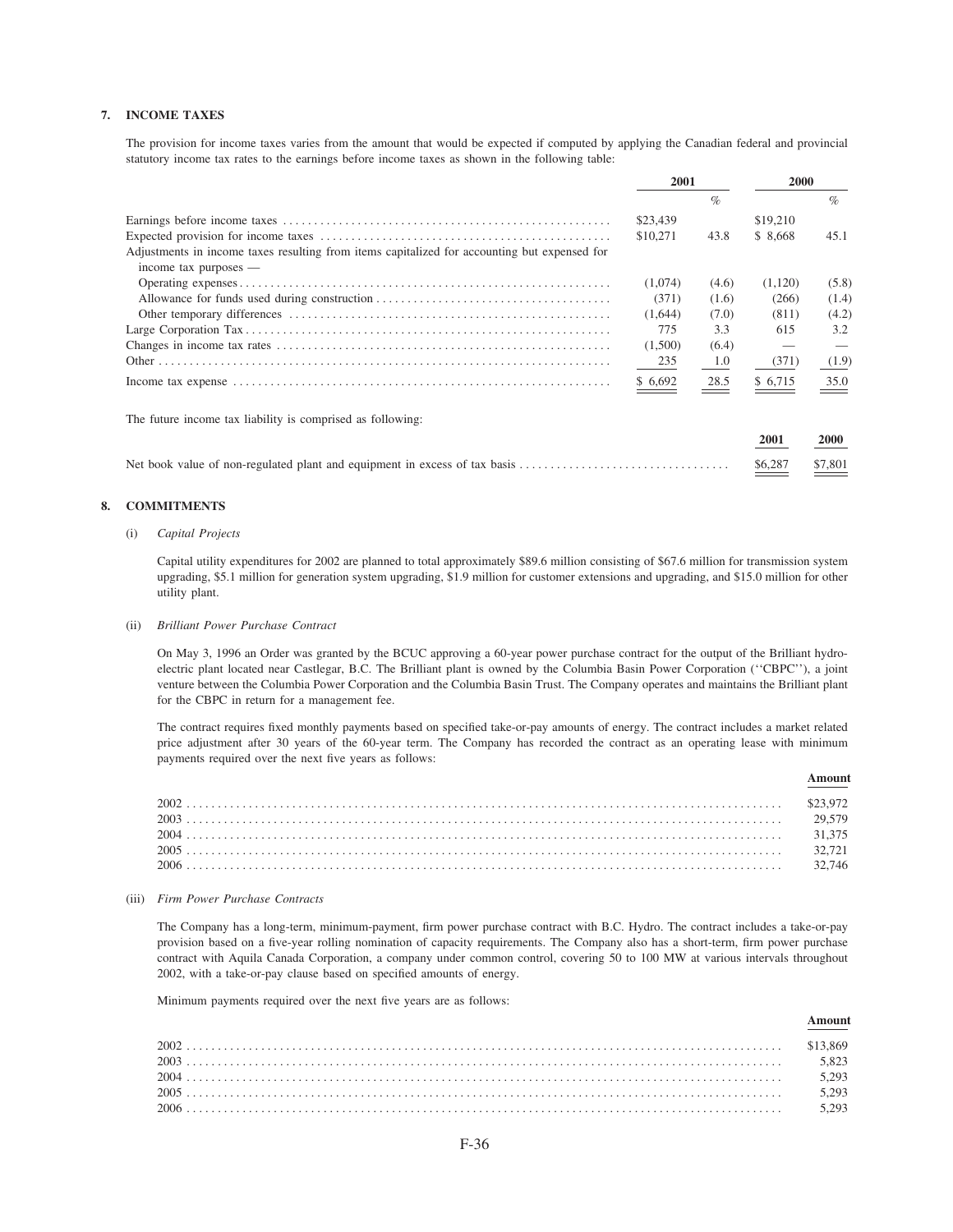### (iv) Office Lease

Under a sale-leaseback agreement, on September 29, 1993 the Company began leasing its Trail, B.C. office building for a term of 30 years. The terms of the agreement require future minimum aggregate lease payments of \$25 million and grant the Company repurchase options at year 20 and year 30 of the lease term. As directed by the BCUC, minimum payments required over the next five years are as follows:

| 600 |
|-----|
|     |

### (v) Legal Proceedings

The Company is subject to various legal proceedings and claims that arise in the ordinary course of business operations. The Company believes that the amount of liability, if any, from these actions would not have a material effect on the Company's financial position or results of operations.

#### 9. RELATED PARTY TRANSACTIONS

In addition to transactions and balances disclosed elsewhere, in the normal course of business, the Company transacts with its parent and other related companies under common control. The following transactions were measured at the exchange amount.

At December 31, 2001, the amounts due to and from the Company's parent and other related companies under common control are non-interest bearing, unsecured and due on demand.

|                                                              | <b>2001</b> | 2000 -<br>the contract of the contract of |
|--------------------------------------------------------------|-------------|-------------------------------------------|
|                                                              |             |                                           |
| $\frac{\text{Enculated in accounts payable}}{\text{St.839}}$ |             |                                           |

 $0.001$ 

 $\mathbf{a} \mathbf{a} \mathbf{a} \mathbf{a}$ 

Other related transactions included in power purchase expense is the sale of excess power to Aquila Canada Corp. for \$6.1 million (\$nil — 2000). Included in operating and maintenance expenses are executive and management services from UtiliCorp Networks Canada Ltd. of \$1.7 million (\$nil - 2000). Costs of \$0.3 million (\$0.2 million - 2000) were charged to the Company by UCU for services obtained as requested and are included in operating and maintenance expenses.

### 10. FINANCIAL INSTRUMENTS

The Company uses forward foreign currency contracts to reduce its exposure to fluctuations in the U.S. dollar to Canadian dollar exchange rates. The contracts are normally for terms of up to twelve months and are used as hedges of the Company's net U.S. dollar denominated power purchase contracts. Gains and losses arising on these financial instruments are offset against the gains and losses arising on the maturity of the underlying transactions.

At December 31, 2001, the Company has forward foreign currency contracts to sell U.S.\$1.6 million between January 22, 2002 and March 20, 2002 at rates between \$0.6327 and \$0.6326. Had these contracts been settled on December 31, 2001, an additional profit of \$20 thousand would have been recognized.

The Company's other financial instruments consist primarily of accounts receivable, unbilled revenue, accounts payable and accrued liabilities, and debt. These financial instruments have a fair value, which approximates carrying value, unless otherwise disclosed.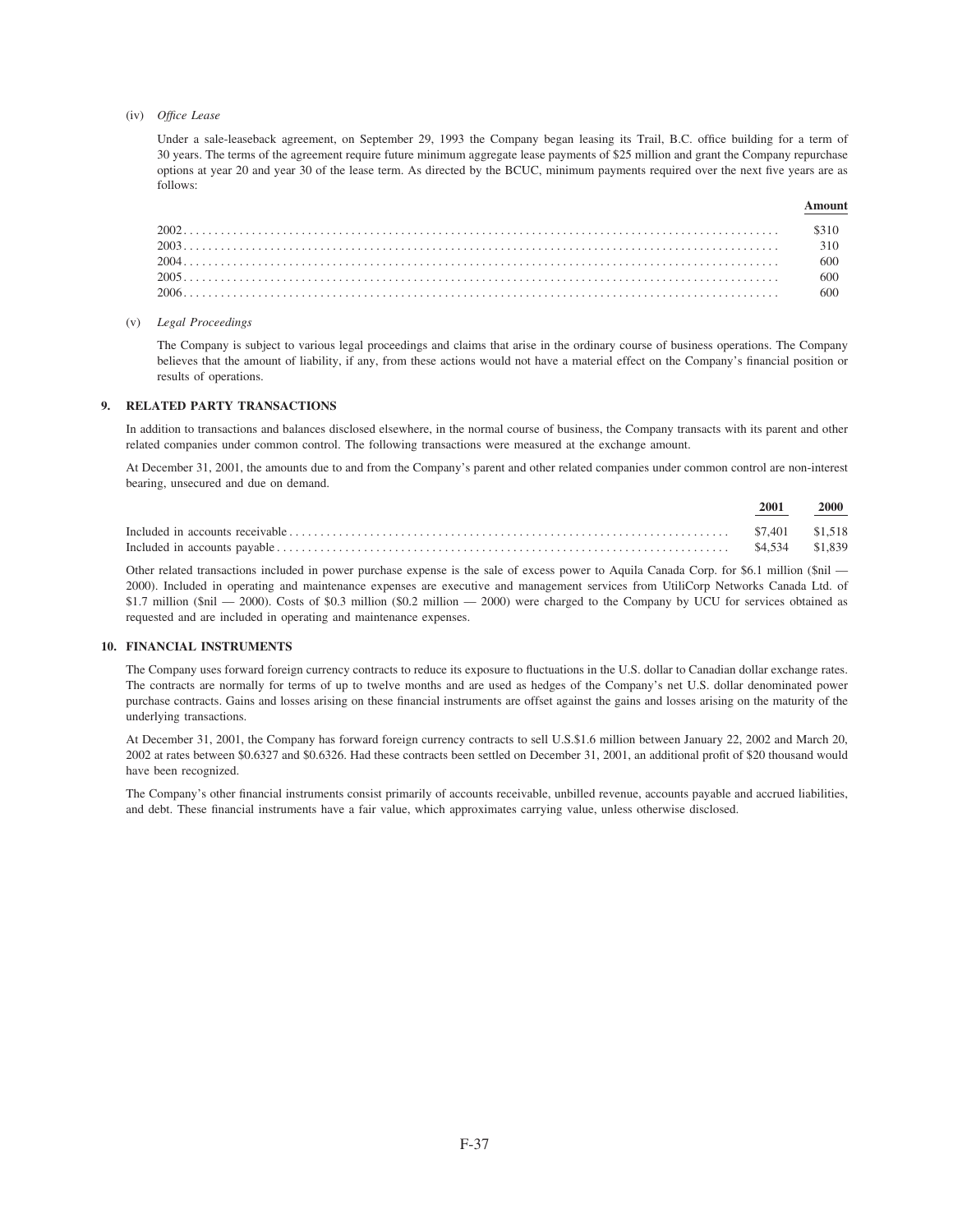Formerly UtiliCorp Networks Canada (British Columbia) Ltd.

Consolidated Financial Statements December 31, 2002 and 2001

Together with Auditors' Report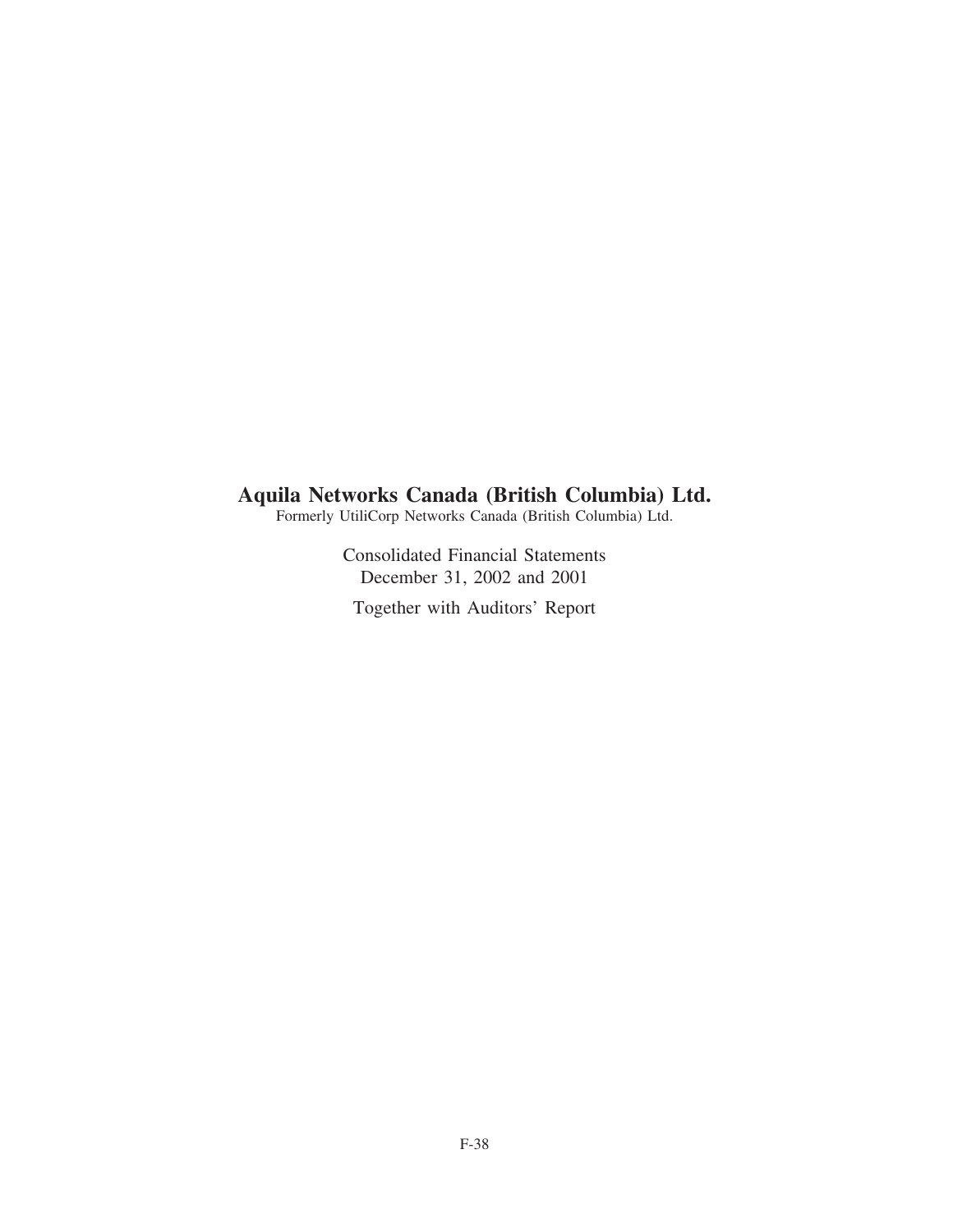## **AUDITORS' REPORT**

To the Directors of

# **Aquila Networks Canada (British Columbia) Ltd.:**

We have audited the consolidated balance sheet of **AQUILA NETWORKS CANADA (BRITISH COLUMBIA) LTD.** as at December 31, 2002 and the consolidated statements of earnings, retained earnings and cash flows for the year then ended. These financial statements are the responsibility of the Company's management. Our responsibility is to express an opinion on these financial statements based on our audit.

We conducted our audit in accordance with Canadian generally accepted auditing standards. Those standards require that we plan and perform an audit to obtain reasonable assurance whether the financial statements are free of material misstatement. An audit includes examining, on a test basis, evidence supporting the amounts and disclosures in the financial statements. An audit also includes assessing the accounting principles used and significant estimates made by management, as well as evaluating the overall financial statement presentation.

In our opinion, these consolidated financial statements present fairly, in all material respects, the financial position of the Company as at December 31, 2002 and the results of its operations and its cash flows for the year then ended in accordance with Canadian generally accepted accounting principles. As required by the British Columbia Company Act, we report that, in our opinion, these principles have been applied on a consistent basis.

The consolidated financial statements as at December 31, 2001 and for the year then ended were audited by other auditors who have ceased operations. Those auditors expressed an opinion without reservation on those financial statements in their report dated January 23, 2002 (except for Note 5(i) which was dated as of February 1, 2002).

Calgary, Canada (Signed) *KPMG LLP* February 19, 2003 Chartered Accountants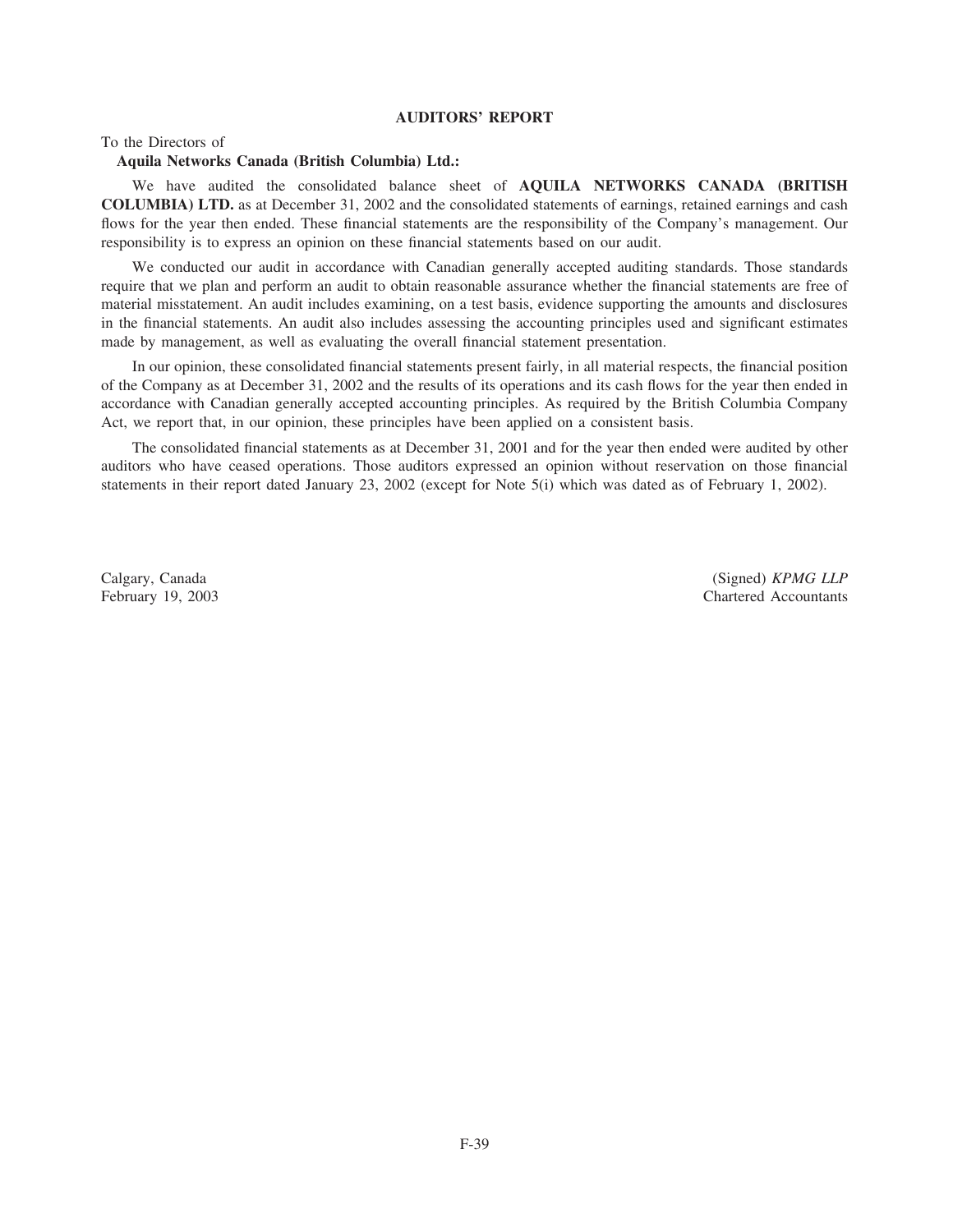# **CONSOLIDATED BALANCE SHEETS**

As at December 31

(All dollar amounts are in thousands)

|                                                                     | 2002    | 2001    |
|---------------------------------------------------------------------|---------|---------|
|                                                                     |         | \$      |
| <b>ASSETS</b>                                                       |         |         |
|                                                                     | 416,015 | 359,924 |
| DEFERRED CHARGES AND OTHER ASSETS (Note 4)<br><b>CURRENT ASSETS</b> | 13,024  | 15,689  |
|                                                                     | 41      |         |
|                                                                     | 14,795  | 24,490  |
|                                                                     | 12,882  | 6,394   |
|                                                                     | 3,685   |         |
|                                                                     | 428     | 682     |
|                                                                     | 688     | 1,267   |
|                                                                     | 32,519  | 32,833  |
|                                                                     | 461,558 | 408,446 |
| <b>CAPITALIZATION AND LIABILITIES</b>                               |         |         |
| <b>CAPITALIZATION</b> (Note 5)                                      |         |         |
| <b>SHAREHOLDER'S EQUITY</b>                                         |         |         |
|                                                                     | 76,500  | 61,500  |
|                                                                     | 93,205  | 96,706  |
|                                                                     | 169,705 | 158,206 |
|                                                                     | 224,917 | 176,090 |
|                                                                     | 394,622 | 334,296 |
| <b>LIABILITIES</b>                                                  |         |         |
|                                                                     | 1,807   | 6,287   |
| <b>COMMITMENTS</b> (Note 8)                                         |         |         |
| <b>CURRENT LIABILITIES</b>                                          |         |         |
|                                                                     | 39,237  | 25,108  |
|                                                                     | 21,962  | 37,438  |
|                                                                     | 3,930   | 3,239   |
|                                                                     |         | 2,078   |
|                                                                     | 65,129  | 67,863  |
|                                                                     | 461,558 | 408,446 |
|                                                                     |         |         |

Approved on behalf of the Board:

(Signed) V. Roy Phillips

(Signed) Fauzia Lalani

Director

Director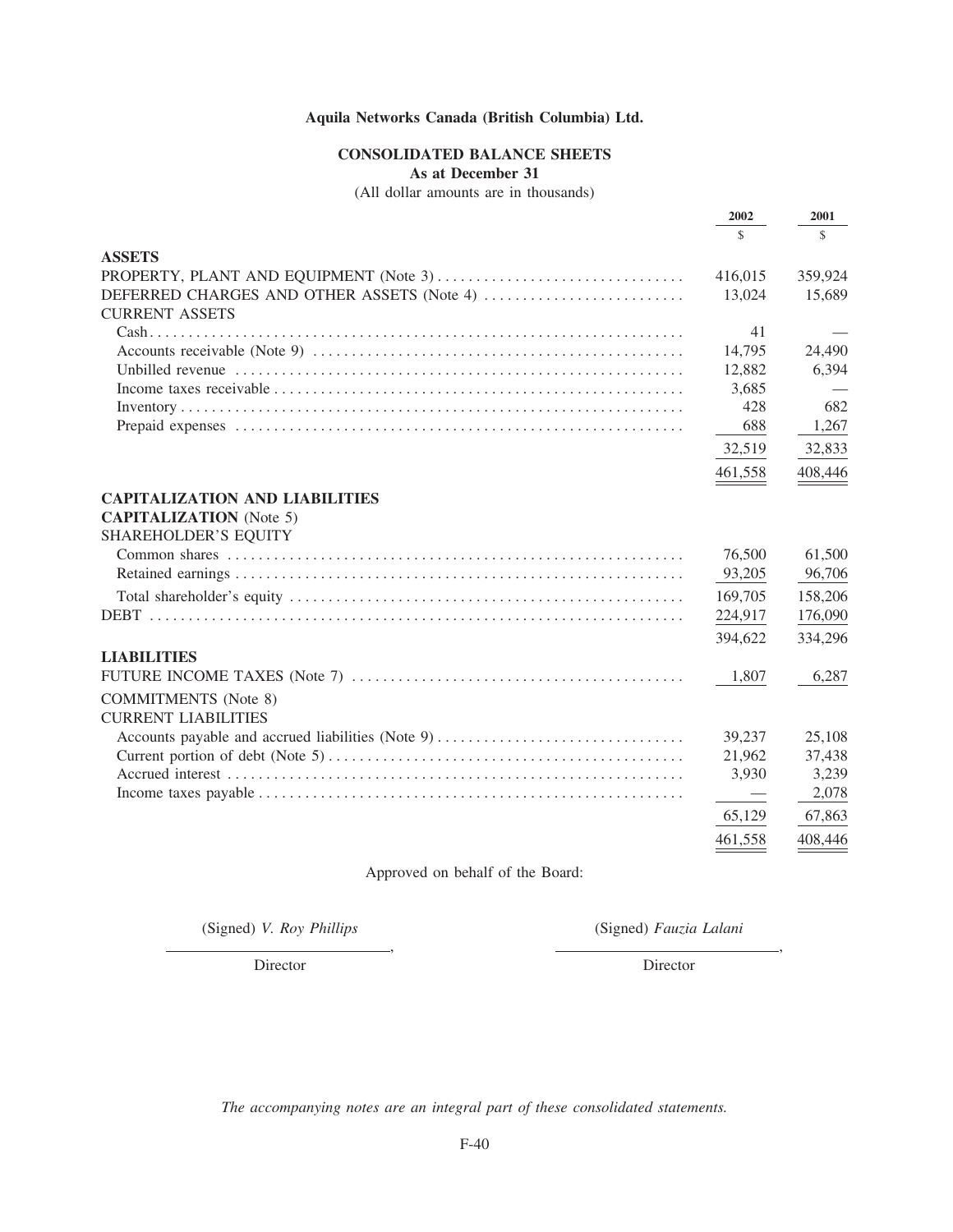# **CONSOLIDATED STATEMENTS OF EARNINGS**

For the year ended December 31

(All dollar amounts are in thousands)

|                         | 2002          | 2001               |
|-------------------------|---------------|--------------------|
|                         | $\mathcal{S}$ | $\mathcal{S}$      |
| <b>REVENUE</b>          |               |                    |
|                         | 149,902       | 143,332            |
|                         | 4,092         | 4,585              |
|                         | 153,994       | 147,917            |
| <b>EXPENSES</b>         |               |                    |
|                         | 52,154        | 51,051             |
|                         | 35,670        | 26,390             |
|                         | 24,685        | 9,843              |
|                         | 9,877         | 10,342             |
|                         | 7,270         | 7,327              |
|                         | 4,101         | 4,334              |
|                         | 133,757       | 109,287            |
|                         | 20,237        | 38,630             |
| <b>INTEREST EXPENSE</b> |               |                    |
|                         | 10,283        | 8,858              |
|                         | 6,509         | 7,179              |
|                         | (2,451)       | (846)              |
|                         | 14,341        | $\frac{15,191}{2}$ |
|                         | 5,896         | 23,439             |
|                         | (242)         | 6,692              |
|                         | 6,138         | 16,747             |

# CONSOLIDATED STATEMENTS OF RETAINED EARNINGS

For the year ended December 31

(All dollar amounts are in thousands)

| 2002   | $-2001$ |
|--------|---------|
|        |         |
| 96.706 | 86.773  |
| 6.138  | 16.747  |
| 9,639  | 6,814   |
| 93,205 | 96,706  |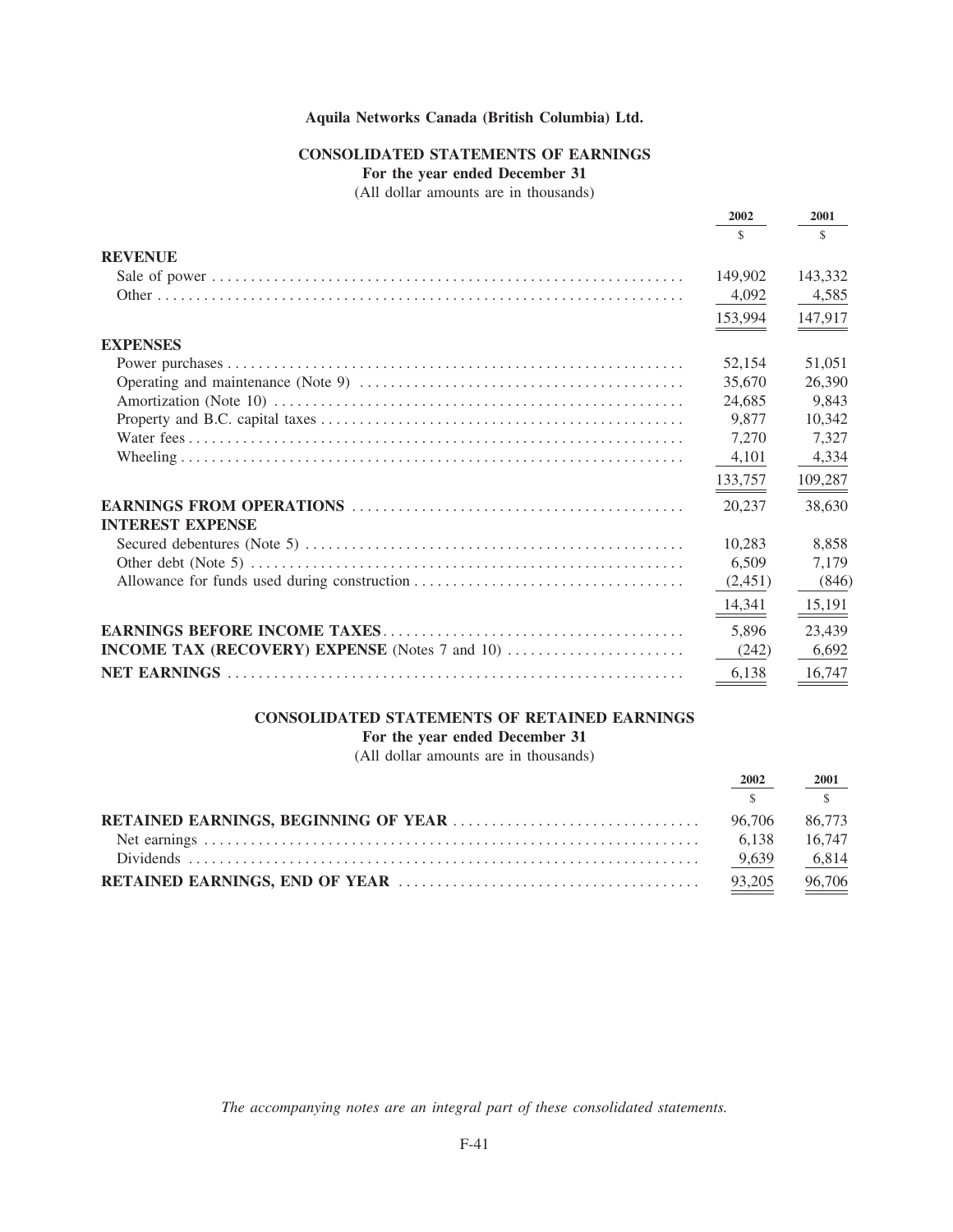# **CONSOLIDATED STATEMENTS OF CASH FLOWS**

**For the year ended December 31**

(All dollar amounts are in thousands)

|                                                 | 2002          | 2001          |
|-------------------------------------------------|---------------|---------------|
|                                                 | $\mathcal{S}$ | $\mathcal{S}$ |
| <b>OPERATING ACTIVITIES</b>                     |               |               |
|                                                 | 6,138         | 16,747        |
| Add items not involving cash                    |               |               |
|                                                 | 24,685        | 9.843         |
|                                                 | (4,481)       | (1,514)       |
|                                                 | 994           | (793)         |
|                                                 | 13,098        | 5,114         |
|                                                 | 40,434        | 29,397        |
| <b>INVESTING ACTIVITIES</b>                     |               |               |
|                                                 | (78, 759)     | (41, 464)     |
|                                                 | (22)          | (2,280)       |
|                                                 | (78, 781)     | (43, 744)     |
| <b>FINANCING ACTIVITIES</b>                     |               |               |
|                                                 | 15,000        | 20,000        |
| Term bank loans and demand loan issued (repaid) | (15, 476)     | 1,800         |
|                                                 | 50,000        |               |
|                                                 | (1,173)       | (1,112)       |
|                                                 | (9,639)       | (6, 814)      |
|                                                 | (324)         |               |
|                                                 | 38,388        | 13,874        |
|                                                 | 41            | (473)         |
|                                                 |               | 473           |
|                                                 | 41            |               |
| CASH FLOWS INCLUDE THE FOLLOWING ELEMENTS:      |               |               |
|                                                 | 16,249        | 15,587        |
|                                                 | 9.407         | 7,712         |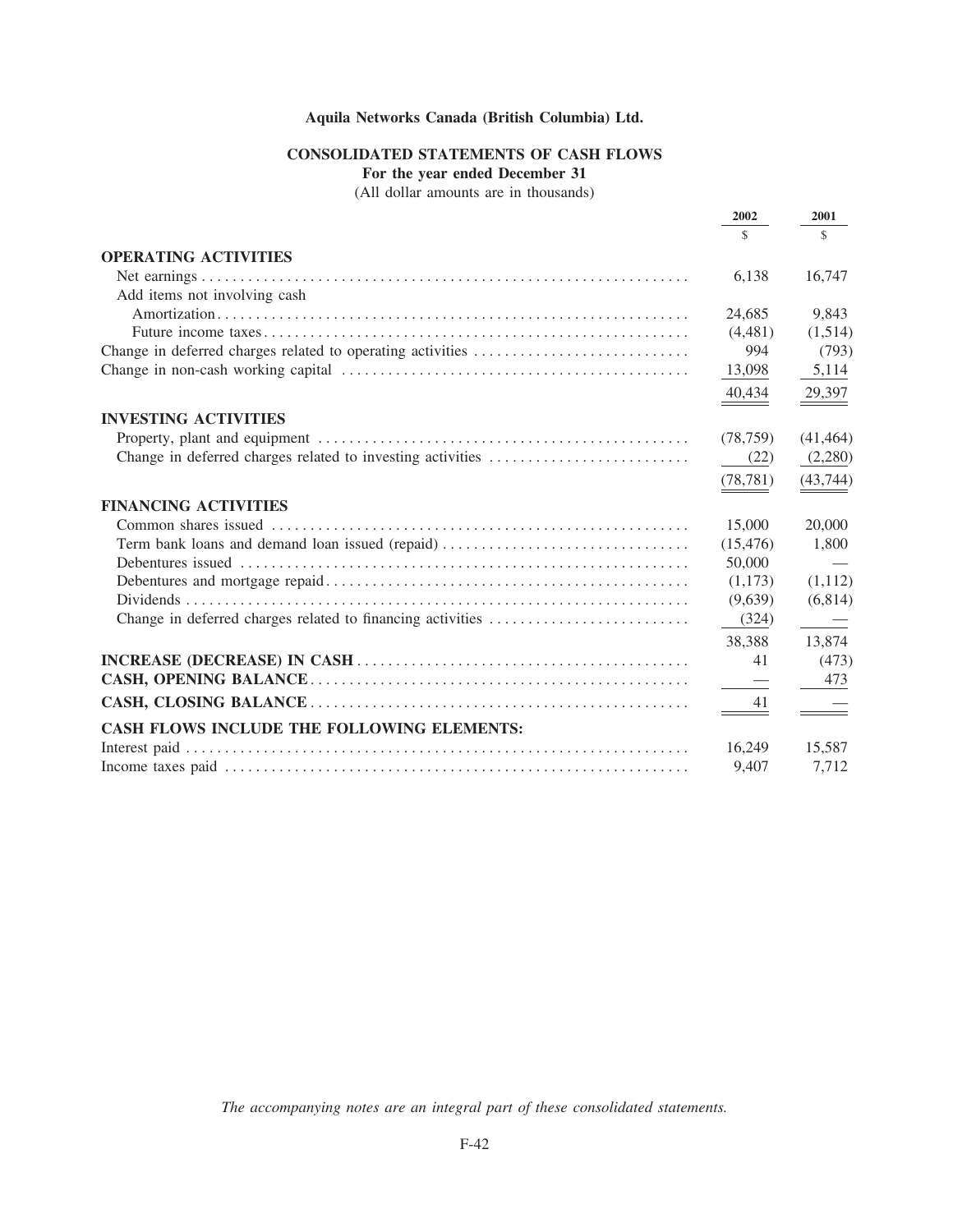# **NOTES TO CONSOLIDATED FINANCIAL STATEMENTS**

**For the year ended December 31, 2002 and 2001**

(All tabular dollar amounts are in thousands, unless otherwise noted)

#### **1. ENTITY DEFINITION AND NATURE OF OPERATIONS**

Aquila Networks Canada (British Columbia) Ltd. (''ANCBC'' or the ''Company'') (formerly UtiliCorp Networks Canada (British Columbia) Ltd.) was incorporated by an Act of the Legislature of British Columbia. On September 2, 1987 it became a wholly-owned subsidiary of Aquila Networks British Columbia Ltd. (''ANBC'') which ultimately is a wholly-owned subsidiary of Aquila, Inc., a U.S. public company.

On May 31, 2002 the Company changed its name to Aquila Networks Canada (British Columbia) Ltd.

The consolidated financial statements include the accounts of the Company and its wholly-owned subsidiaries, Walden Power Partnership (''WPP''), ESI-Power Walden Corporation Ltd. and West Kootenay Power Ltd. All significant inter-company transactions and balances have been eliminated upon consolidation.

### **2. SUMMARY OF SIGNIFICANT ACCOUNTING POLICIES**

#### **Regulation**

The Company is regulated by the British Columbia Utilities Commission (''BCUC''). The BCUC administers acts and regulations, pursuant to the Utilities Commission Act, covering such matters as tariffs, rates, construction, operations, financing and accounting. The timing of ANCBC's recognition of certain assets, liabilities, revenues and expenses as a result of regulation may differ from that otherwise expected using Canadian generally accepted accounting principles for entities not subject to rate regulation.

#### **Use of estimates**

The preparation of financial statements in accordance with generally accepted accounting principles requires management to make estimates and assumptions that affect the reported amounts of assets and liabilities and the disclosure of contingent assets and liabilities at the date of the financial statements, and the reported amounts of revenues and expenses during the period. Certain estimates are necessary since the regulatory environment in which the Company operates often requires amounts to be recorded at estimated values until finalization and adjustment, if any, is determined pursuant to subsequent regulatory decisions or other regulatory proceedings. Due to the inherent uncertainty in making such estimates, actual results reported in future periods could differ materially from those estimated.

#### **Revenue recognition**

Revenues are recognized as customers are invoiced on a billing cycle basis. In addition, the Company accrues for unbilled revenue for power consumed by customers before year-end in order to recognize revenue as determined by the BCUC.

### **Cash and cash equivalents**

Cash and cash equivalents are comprised of highly liquid investments with original maturities of 90 days or less.

### **Property, plant and equipment**

Property, plant and equipment are recorded at cost including an allowance for funds used during construction. The cost of amortizable assets retired together with removal costs less salvage value is charged to accumulated amortization. Gains or losses on disposal are not taken into income unless the disposal is outside the normal course of business or involves a major item of plant.

The Company provides for amortization on a straight-line basis calculated on the investment in amortizable assets in service at the beginning of the year. The application of these rates for the year ended December 31, 2002 results in a composite rate of 2.5% (2.2% — 2001).

Beginning in 2000, the BCUC has instructed the Company to utilize a rate stabilization mechanism to ensure annual customer rate increases do not exceed 5%. The BCUC has directed the Company to adjust the amortization rate of its transmission assets from an average of 35 years to a rate of 50 years on a prospective basis for rate making purposes. The rate stabilization is recorded as a charge to accumulated amortization of plant and equipment in the year only to the extent required. A total remaining notional rate stabilization account of \$29.8 million is available to be used in future years, but is not recorded until utilized.

During 2002, the amortization expense has been reduced by \$nil (\$3.1 million — 2001) of rate stabilization, as approved by the BCUC.

#### **Customers' portion of costs**

Certain additions to property, plant and equipment are made with the assistance of non-refundable contributions from customers and others when the estimated revenue is less than the cost of providing service or when special equipment is needed to supply the customers' specific requirements. Such amounts are recorded as a reduction of property, plant and equipment and are being amortized over the estimated service lives of the related assets by an offset against the provision for amortization.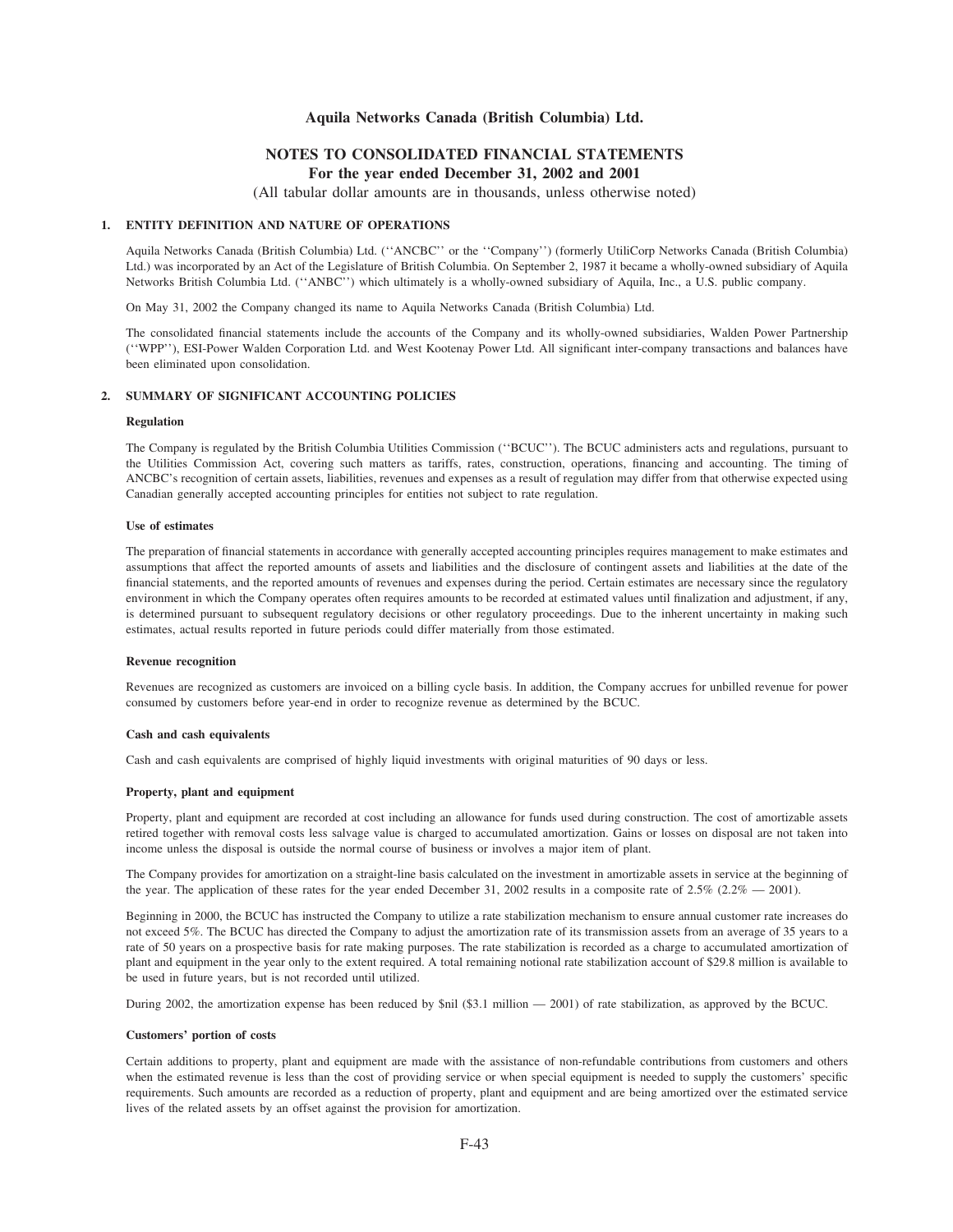#### **Deferred charges and other assets**

Certain revenues and costs are carried on the consolidated balance sheets and are amortized against earnings as ordered or agreed to by the BCUC. Other deferred costs are carried on the consolidated balance sheets and are amortized against earnings over the expected period of benefit. During the year, amortization of \$2.0 million (\$2.0 million — 2001) was charged against operations.

#### **Income taxes**

The Company follows the taxes payable method of accounting for income taxes on certain regulated earnings as ordered by the BCUC. For nonregulated business, income tax assets and income tax liabilities are recognized, at substantially enacted rates, for differences between the amounts reported for financial statement purposes and their respective tax bases. The effect of a change in income tax rates on future income tax assets and future income tax liabilities is recognized in income in the period that the rate change occurs.

#### **Employee benefits and post-retirement benefits**

The Company and its subsidiaries have a number of defined benefit plans providing pensions to most of their employees. These plans are accounted for using the method recommended by Section 3461 of the CICA Handbook. The Company accrues its obligations under employee benefit plans and the related costs, net of plan assets. The Company has adopted the following policies:

#### *Defined pension benefit*

For the purpose of calculating the expected return on plan assets, those assets are valued at fair value. The cost of these pensions is determined by independent actuaries using the projected benefit method prorated on service and management's best estimates of expected plan investment performance, salary escalation, and retirement ages of employees.

Adjustments arising from plan amendments, changes in assumptions and the excess of net actuarial gains or losses over 10% of the greater of the benefit obligation and the fair value of the plan assets are amortized on a straight line basis over the expected average remaining service life of the employees covered by the plans. The average remaining service life of the employees covered by these plans ranges from 13 to 15 years. The Company uses a measurement date of September 30th for all of its plans.

The Company undertook a workforce reorganization during the year. In conjunction with this reorganization, approximately 40% of the active members of one of the Company's pension plans terminated employment. Management considers this workforce reduction to be a curtailment under pension accounting standards, and the curtailment would normally result in a charge to net income in 2002 of \$0.9 million. However, approval has been received from the BCUC to continue to record pension expense as if the curtailment did not occur. Accordingly, no expense relating to the curtailment is recorded in these financial statements.

### *Post-retirement benefits*

As ordered by the BCUC, the Company accounts for post-retirement benefits as employer contributions are paid.

### **3. PROPERTY, PLANT AND EQUIPMENT**

|  | Cost      | Accumulated         |           | <b>Net Book Value</b> |
|--|-----------|---------------------|-----------|-----------------------|
|  |           | <b>Amortization</b> | 2002      | 2001                  |
|  | \$103,646 | \$30.666            | \$72.980  | \$84,423              |
|  | 91.589    | 32.897              | 58.692    | 59,029                |
|  | 134.151   | 18.869              | 115.282   | 68.371                |
|  | 178.145   | 55.697              | 122.448   | 100.632               |
|  | 69,189    | 22,576              | 46,613    | 47,469                |
|  | \$576.720 | \$160,705           | \$416,015 | \$359.924             |

### **4. DEFERRED CHARGES AND OTHER ASSETS**

|          | 2001     |
|----------|----------|
|          | \$5.296  |
|          | 1.810    |
|          | 6.611    |
| 539      | 1.249    |
| 1.264    | 993      |
|          | (270)    |
| \$13.024 | \$15,689 |

# **5. CAPITALIZATION**

#### **(i) SHARE CAPITAL**

#### AUTHORIZED

500,000,000 Common shares, with a par value of \$100 each 500,000,000 Preferred shares, with a par value of \$25 each, issuable in series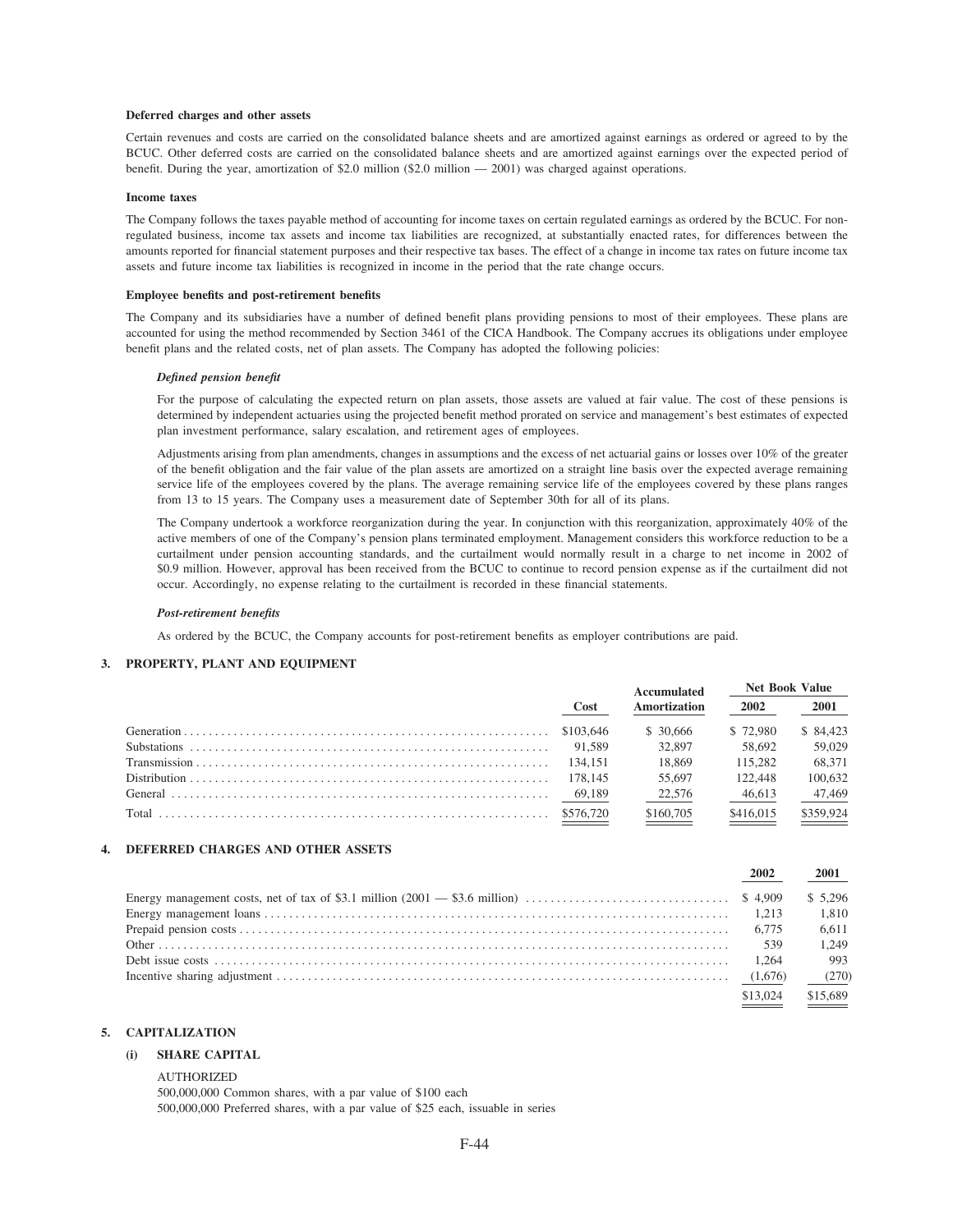|      |               | 2002        | 2001        |
|------|---------------|-------------|-------------|
|      | <b>ISSUED</b> | \$76,500    | \$61,500    |
| (ii) | <b>DEBT</b>   |             |             |
|      |               | 2002        | 2001        |
|      | Secured       |             |             |
|      |               | 8,250<br>-S | 9,000<br>S. |
|      |               | 15,000      | 15,000      |
|      |               | 25,000      | 25,000      |
|      |               | 25,000      | 25,000      |
|      |               | 25,000      | 25,000      |
|      |               | 50,000      |             |
|      |               | 7,840       | 8,238       |
|      |               | 156,090     | 107.238     |
|      |               | 50,000      | 50,000      |
|      |               | 40,789      | 56,290      |
|      |               | 246,879     | 213.528     |
|      |               | (21,962)    | (37, 438)   |
|      |               | \$224,917   | \$176,090   |

The secured debentures are collateralized by a fixed and floating first charge on the assets of the Company and are guaranteed by Aquila, Inc. The trust deed provides for sinking fund payments of \$750,000 per year for Series E debentures.

The promissory note payable to Aquila Networks Canada Finance Limited Partnership ("ANCFLP"), an entity under common control, is unsecured, bears interest at 8.66% and is due June 15, 2011. During the year, the Company recorded interest expense of \$4.3 million  $(\$3.9$  million  $-$  2001) on the ANCFLP promissory note.

The term bank and demand loans are unsecured and drawn under line of credit facilities which provide for maximum borrowings of \$50 million. A total of \$30 million of these facilities are repayable on demand of which \$20.8 million was outstanding at December 31, 2002. The demand facility bears interest at prime. The remaining outstanding balance of \$20 million is due May 29, 2005, is guaranteed by Aquila Inc., and is drawn by way of bankers acceptances.

As at December 31, 2002 the fair market value of the debt exceeded the book value by \$24.0 million (\$13.1 million - 2001).

Included within interest expense is \$13.6 million related to long-term debt.

Principal payments required within the next five years and thereafter are as follows:

| <b>Sinking Fund</b><br><b>Requirement</b> | Demand Loan and<br><b>Maturing Issues</b><br>of Debt |
|-------------------------------------------|------------------------------------------------------|
| 750                                       | 21.212                                               |
| 750                                       | 474                                                  |
| 750                                       | 20.521                                               |
| 750                                       | 572                                                  |
| 750                                       | 629                                                  |
| 500                                       |                                                      |

### 6. PENSIONS AND OTHER POST RETIREMENT BENEFITS

The Company has several defined benefit pension plans, which cover most employees. The expense for the Company's pension benefits is as follows:

|               | 2002 | 2001    |
|---------------|------|---------|
|               |      | \$941   |
|               |      | 4.389   |
|               |      | (4,776) |
| Amortization: |      |         |
|               | 980  | 976     |
|               |      | 123     |
|               |      | \$1,653 |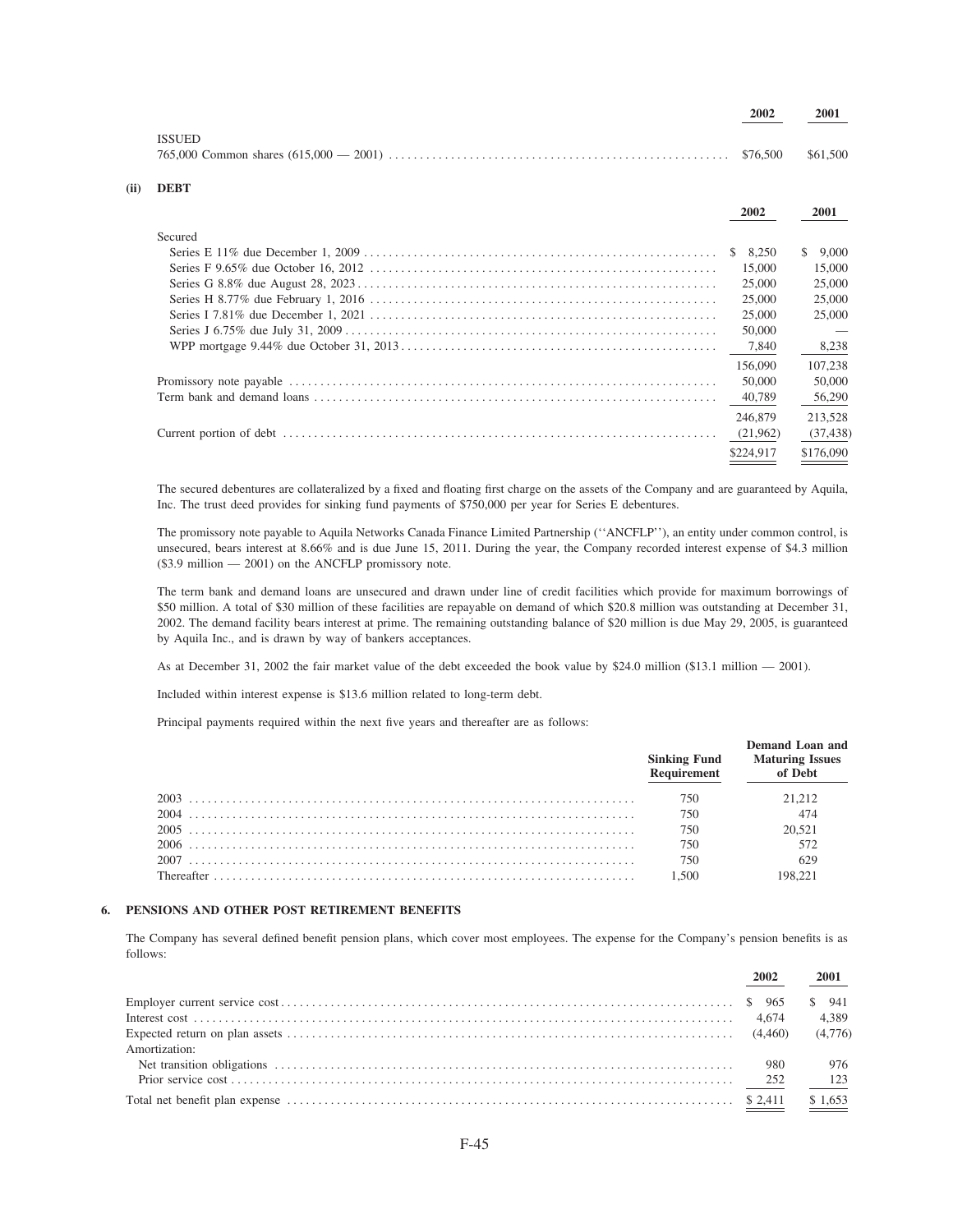|                             | 2002       | 2001       |
|-----------------------------|------------|------------|
| Accrued benefit obligation- |            |            |
|                             | \$66,660   | \$65,749   |
|                             | 2,273      | 2,298      |
|                             | 4.674      | 4.389      |
|                             | (3,506)    | (4,288)    |
|                             |            | 2,002      |
|                             | 5.086      | (1,303)    |
|                             | (583)      | (2,187)    |
|                             | \$74,604   | \$66,660   |
| Plan assets-                |            |            |
|                             | \$58,513   | \$62,847   |
|                             | (371)      | (1,560)    |
|                             | 3.498      | 2,216      |
|                             | 1.671      | 1.412      |
|                             | (3,506)    | (4,288)    |
|                             | (986)      | (2,114)    |
|                             | \$58,819   | \$58,513   |
|                             | \$(15,785) | \$ (8,147) |
|                             | 239        | 1.635      |
|                             | 9,720      | (710)      |
|                             | 9,888      | 10.869     |
|                             | 2,713      | 2,964      |
|                             | \$ 6,775   | \$6,611    |

Included in the above accrued benefit obligation and fair value of plan assets at year-end are the following amounts in respect of plans that are not fully funded:

|  | $\frac{2002}{2001}$ $\frac{2001}{2001}$ |
|--|-----------------------------------------|
|  |                                         |
|  |                                         |
|  |                                         |

The significant actuarial assumptions, adopted in measuring the Company's accrued benefit obligations, are as follows:

| 2002    | 2001    |
|---------|---------|
| 6.5%    | 7.0%    |
| 7.5%    | 8.0%    |
| $3.5\%$ | $3.5\%$ |
|         |         |

### 7. INCOME TAXES

The provision for income taxes varies from the amount that would be expected if computed by applying the Canadian federal and provincial statutory income tax rates to the earnings before income taxes as shown in the following table:

|                                                                                                     | 2002    |                          | 2001    |       |  |
|-----------------------------------------------------------------------------------------------------|---------|--------------------------|---------|-------|--|
|                                                                                                     | S       | $\mathcal{O}_0$          |         | $\%$  |  |
|                                                                                                     | 5.896   | $\overline{\phantom{m}}$ | 23.439  |       |  |
|                                                                                                     | 2.288   | 38.8                     | 10.271  | 43.8  |  |
| Adjustments in income taxes resulting from items capitalized for accounting but expensed for income |         |                          |         |       |  |
| tax purposes —                                                                                      |         |                          |         |       |  |
|                                                                                                     | (844)   | (14.3)                   | (1.074) | (4.6) |  |
|                                                                                                     | (951)   | (16.0)                   | (371)   | (1.6) |  |
|                                                                                                     | (1,224) | (20.8)                   | (1.644) | (7.0) |  |
|                                                                                                     | 905     | 15.3                     | 775     | 3.3   |  |
|                                                                                                     |         |                          | (1.500) | (6.4) |  |
|                                                                                                     | (416)   | (7.1)                    | 235     | - 1.0 |  |
|                                                                                                     |         | (4.1)                    | 6.692   | 28.5  |  |

Information about the Company's defined benefit plans is as follows: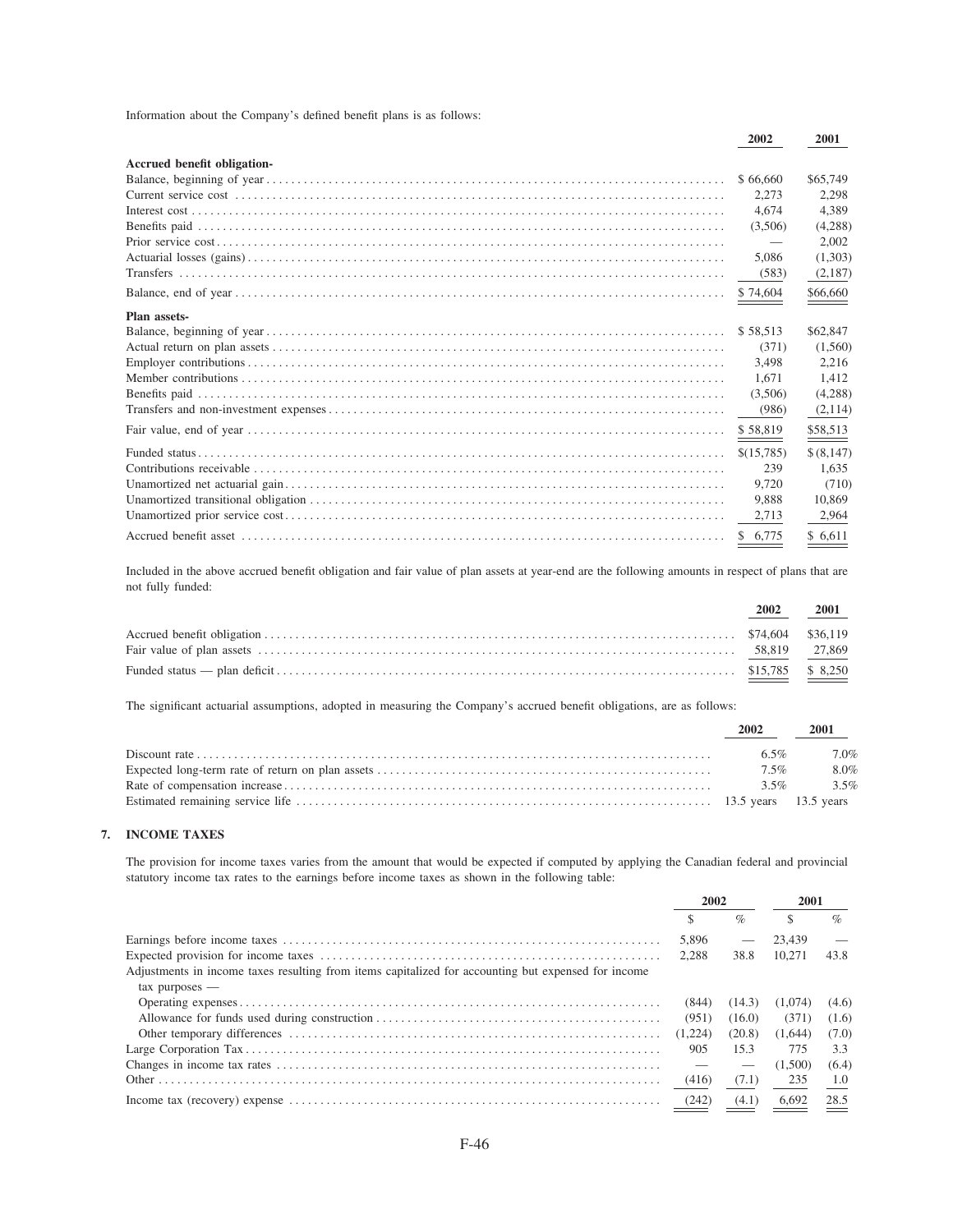Income tax (recovery) expense is comprised of:

|                                                          | 2002       | 2001              |
|----------------------------------------------------------|------------|-------------------|
|                                                          | \$ (4,481) | \$(1,500)         |
|                                                          | 4,239      | 8,192             |
|                                                          | (242)      | \$6,692           |
| The future income tax liability is comprised as follows: |            |                   |
|                                                          | 2002       | 2001              |
|                                                          | \$1,807    | $\frac{$6,287}{}$ |

As described in Note 2, the Company follows the taxes payable method of accounting for income taxes for regulated operations. Had the Company accounted for its regulated operations using the liability method, the Company would have additional future income tax liabilities of approximately \$36.5 million at December 31, 2002 (\$36.5 million — 2001).

### **8. COMMITMENTS**

#### (i) *Brilliant Power Purchase Contract*

On May 3, 1996 an Order was granted by the BCUC approving a 60-year power purchase contract for the output of the Brilliant hydroelectric plant located near Castlegar, B.C. The Brilliant plant is owned by the Columbia Basin Power Corporation (''CBPC''), a joint venture between the Columbia Power Corporation and the Columbia Basin Trust. ANCBC operates and maintains the Brilliant plant for the CBPC in return for a management fee.

The contract requires fixed monthly payments based on specified natural flow take-or-pay amounts of energy. The contract includes a market related price adjustment after 30 years of the 60-year term. The Company is accounting for the contract as an operating lease as directed by the BCUC, with minimum payments required over the next five years as follows:

#### (ii) *Firm Power Purchase Contracts*

The Company has a long-term, minimum-payment, firm power purchase contract with B.C. Hydro. The contract includes a take-or-pay provision based on a five-year rolling nomination of capacity requirements.

Minimum payments required over the next five years are as follows:

#### (iii) *Office Lease*

Under a sale-leaseback agreement, on September 29, 1993 the Company began leasing its Trail, B.C. office building for a term of 30 years. The terms of the agreement require future minimum aggregate lease payments of \$25 million and grant the Company repurchase options at year 20 and year 30 of the lease term. The Company is accounting for the lease as an operating lease, as directed by the BCUC. Minimum payments required over the next five years are as follows:

|--|

(iv) *Legal Proceedings*

The Company is subject to various legal proceedings and claims that arise in the ordinary course of business operations. The Company believes that the amount of liability, if any, from these actions would not have a material effect on the Company's financial position or results of operations.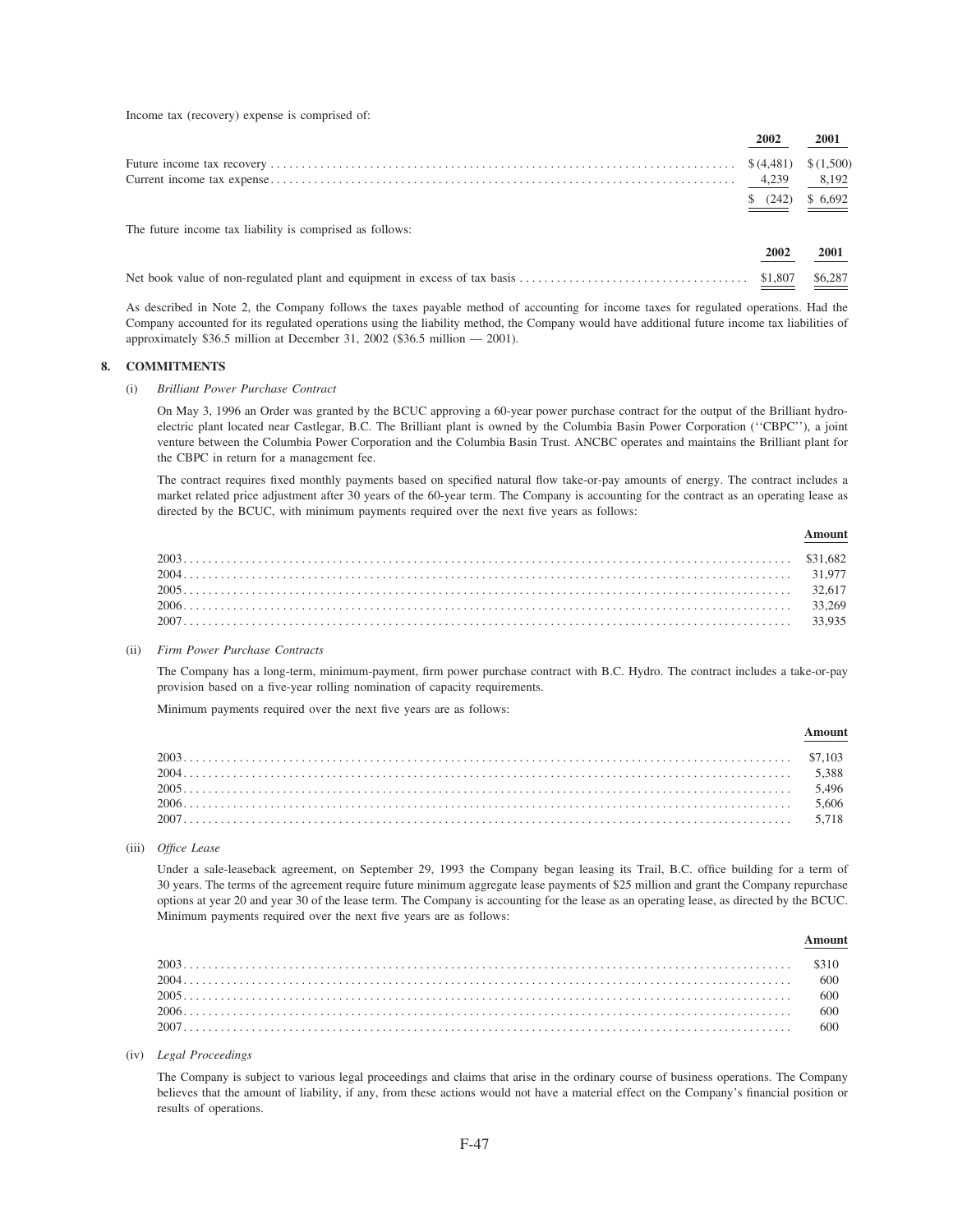## (v) Capital Expenditures

As an electric utility, the Company is obligated to provide service to customers within its service territory. The Company has forecast capital expenditures of \$62.8 million for 2003, which are largely driven by customer requests or are large capital projects specifically approved by the BCUC. The Company will be required to raise additional capital during 2003 to fund its capital expenditures.

#### 9. RELATED PARTY TRANSACTIONS

In addition to transactions and balances disclosed elsewhere, in the normal course of business, the Company transacts with its parent and other related companies under common control. The following transactions were measured at the exchange amount.

At December 31, 2002, the amounts due to and from the Company's parent and other related companies under common control are non-interest bearing, unsecured and due on demand.

| 2002 | 2001 |
|------|------|
|      |      |
|      |      |
|      |      |

Included in power purchase expense is the sale of excess power to Aquila Canada Corp. for \$0.1 million (\$6.1 million - 2001). Included in operating and maintenance expenses are executive and management services from Aquila Networks Canada Ltd. of \$1.1 million (\$1.7 million - 2001). Costs of \$0.3 million (\$0.3 million - 2001) were charged to the Company by Aquila, Inc. for services obtained as requested and are included in operating and maintenance expenses.

#### 10. ASSET IMPAIRMENT CHARGE

Included in amortization expense for 2002 is a charge of \$10.0 million to reflect an impairment in the carrying value of the Walden power plant ("Walden"). Income tax expense includes a related future income tax recovery of \$4.4 million.

### 11. FINANCIAL INSTRUMENTS

The Company's financial instruments consist primarily of accounts receivable, accounts payable, and debt. These financial instruments, except for debt (Note 5), have a fair value that approximates their respective carrying values. Fair values for debt are determined using discounted cash flow analysis based on an estimate of the Company's current borrowing rate for each instrument.

#### 12. SUBSEQUENT EVENT

In February 2003, the BCUC approved a 4.3% rate increase for 2003 and an extension of the terms of the performance-based regulation regime under which the Company currently operates.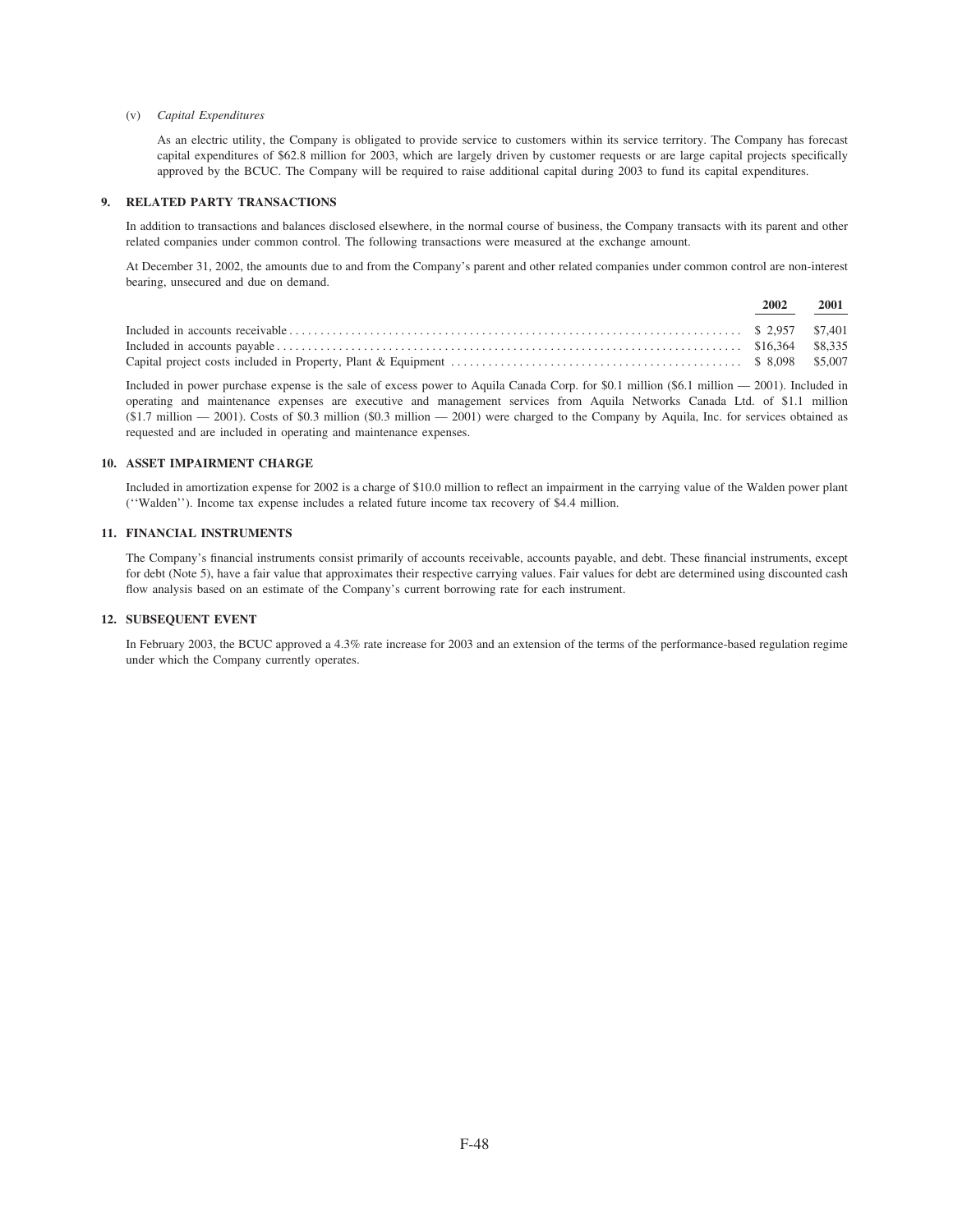Unaudited Interim Financial Statements June 30, 2003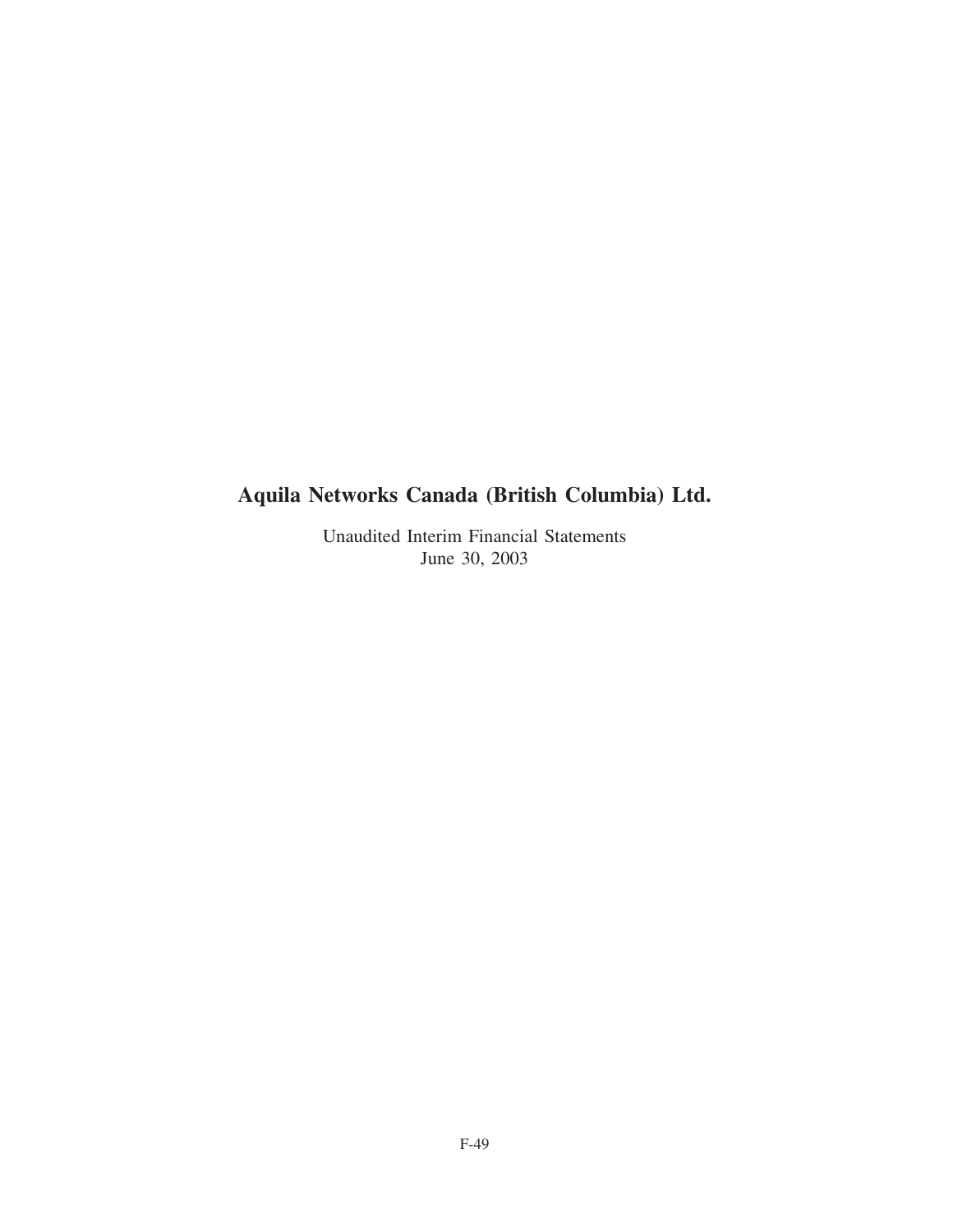# CONSOLIDATED BALANCE SHEET

(All dollar amounts are in thousands)

|                                                                                                                                   | June 30,<br>2003         | December 31,<br>2002 |
|-----------------------------------------------------------------------------------------------------------------------------------|--------------------------|----------------------|
|                                                                                                                                   | Unaudited<br>\$          | Audited<br>\$.       |
| <b>ASSETS</b>                                                                                                                     |                          |                      |
|                                                                                                                                   | 427,715                  | 416,015              |
|                                                                                                                                   | 13,988                   | 13,024               |
| <b>CURRENT ASSETS</b>                                                                                                             |                          |                      |
|                                                                                                                                   | 195                      | 41                   |
| Accounts receivable $\dots \dots \dots \dots \dots \dots \dots \dots \dots \dots \dots \dots \dots \dots \dots \dots \dots \dots$ | 35,753                   | 14,795               |
|                                                                                                                                   | 9,408                    | 12,882               |
|                                                                                                                                   | 2,338                    | 3,685                |
|                                                                                                                                   | 420                      | 428                  |
|                                                                                                                                   | 4,244                    | 688                  |
|                                                                                                                                   | 52,358                   | 32,519               |
|                                                                                                                                   | 494,061                  | 461,558              |
| <b>CAPITALIZATION AND LIABILITIES</b><br><b>CAPITALIZATION</b><br><b>SHAREHOLDER'S EQUITY</b>                                     |                          |                      |
|                                                                                                                                   | 76,500                   | 76,500               |
|                                                                                                                                   | 102,119                  | 93,205               |
|                                                                                                                                   | 178,619                  | 169,705              |
|                                                                                                                                   | 225,340                  | 224,917              |
| <b>LIABILITIES</b>                                                                                                                | 403,959                  | 394,622              |
|                                                                                                                                   | 1,765                    | 1,807                |
| <b>CURRENT LIABILITIES</b>                                                                                                        |                          |                      |
|                                                                                                                                   | 41,563<br>42,935         | 39,237<br>21,962     |
|                                                                                                                                   | 3,839                    | 3,930                |
|                                                                                                                                   |                          |                      |
|                                                                                                                                   | 88,337                   | 65,129               |
| TOTAL CAPITALIZATION AND LIABILITIES                                                                                              | 494,061                  | 461,558              |
| Approved on behalf of the Board:                                                                                                  |                          |                      |
| (Signed) Fauzia Lalani                                                                                                            | (Signed) James M. Greene |                      |

Director

Director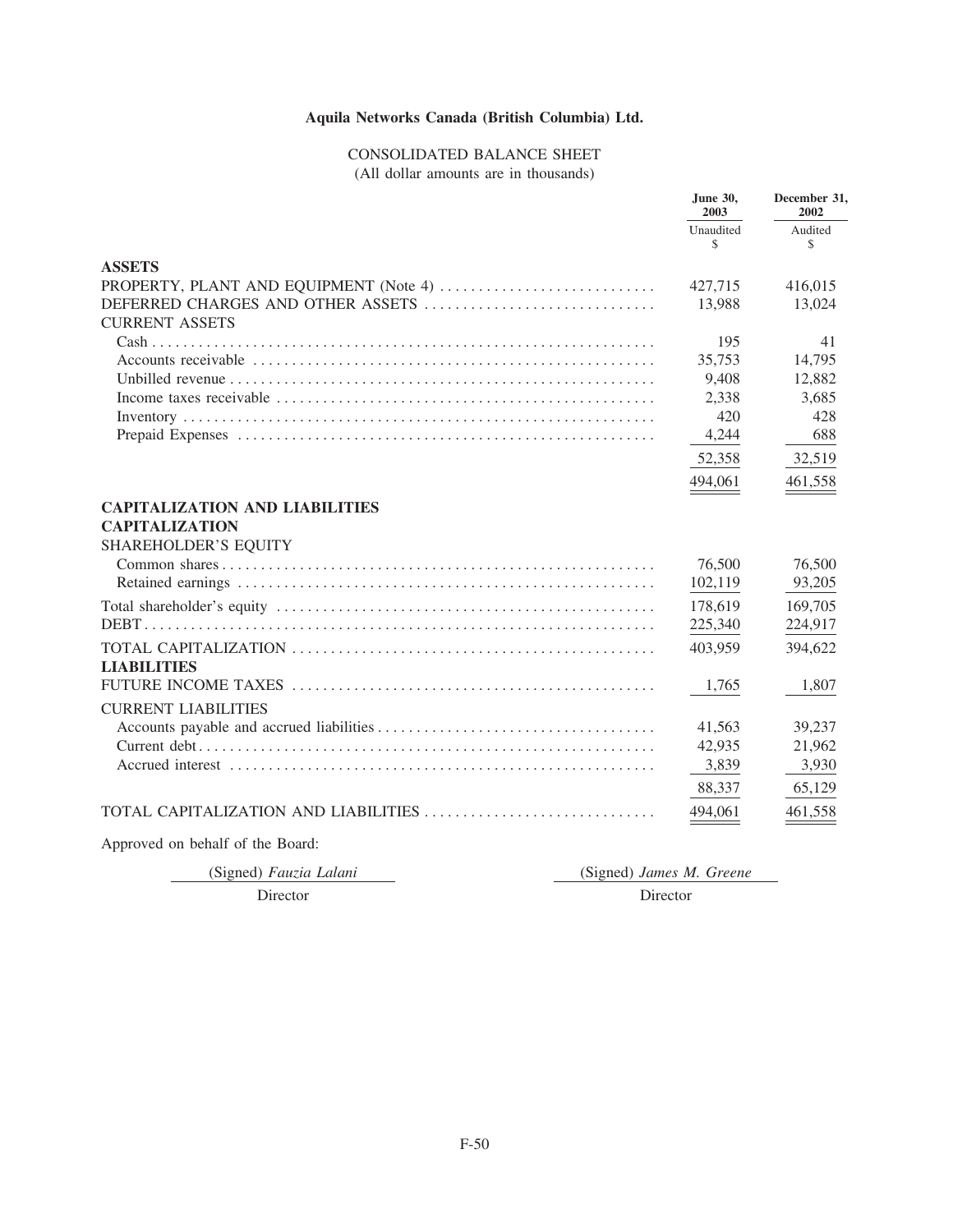# **CONSOLIDATED STATEMENTS OF EARNINGS**

(All dollar amounts are in thousands)

|                                              | 3 months ended<br>June 30 |                 | 6 months ended<br>June 30 |                  |
|----------------------------------------------|---------------------------|-----------------|---------------------------|------------------|
|                                              | 2003                      | 2002            | 2003                      | 2002             |
|                                              | Unaudited<br>S.           | Unaudited<br>\$ | Unaudited<br>\$           | Unaudited<br>\$. |
| <b>REVENUE</b>                               |                           |                 |                           |                  |
|                                              | 36,165                    | 35,035          | 80,532                    | 77,253           |
|                                              | (477)                     | 1,547           | 1,482                     | 2,574            |
|                                              | 35,688                    | 36,582          | 82,014                    | 79,827           |
| <b>EXPENSES</b>                              |                           |                 |                           |                  |
|                                              | 11,497                    | 10.688          | 29.308                    | 26,572           |
|                                              | 6,076                     | 6,276           | 15,366                    | 13,208           |
|                                              | 3.800                     | 3,617           | 7,208                     | 7,129            |
|                                              | 2,393                     | 2.640           | 4.786                     | 5,292            |
|                                              | 2,168                     | 1,816           | 4,073                     | 3,634            |
|                                              | 902                       | 1,021           | 1,809                     | 2,106            |
|                                              | 26,836                    | 26,058          | 62,550                    | 57,941           |
| EARNINGS FROM OPERATIONS                     | 8,852                     | 10,524          | 19,464                    | 21,886           |
| <b>INTEREST EXPENSE</b>                      |                           |                 |                           |                  |
|                                              | 3.019                     | 2,580           | 6,057                     | 4,776            |
|                                              | 1,967                     | 1,225           | 3,786                     | 2,889            |
| Allowance for funds used during construction | (1,361)                   | (498)           | (2,467)                   | (934)            |
|                                              | 3,625                     | 3,307           | 7,376                     | 6,731            |
| EARNINGS BEFORE INCOME TAXES                 | 5,227                     | 7.217           | 12,088                    | 15.155           |
|                                              | 1,603                     | 2,452           | 3,174                     | 5,264            |
|                                              | 3,624                     | 4,765           | 8,914                     | 9,891            |

# **CONSOLIDATED STATEMENTS OF RETAINED EARNINGS**

(All dollar amounts are in thousands)

|                  | 6 months ended<br>June $30$ |           |
|------------------|-----------------------------|-----------|
|                  | 2003                        | 2002      |
|                  | Unaudited                   | Unaudited |
|                  | 93.205                      | 96,706    |
|                  | 8.914                       | 9.891     |
| <b>Dividends</b> |                             | (4,819)   |
|                  | 102,119                     | 101,778   |

*The accompanying notes are an integral part of these interim financial statements.*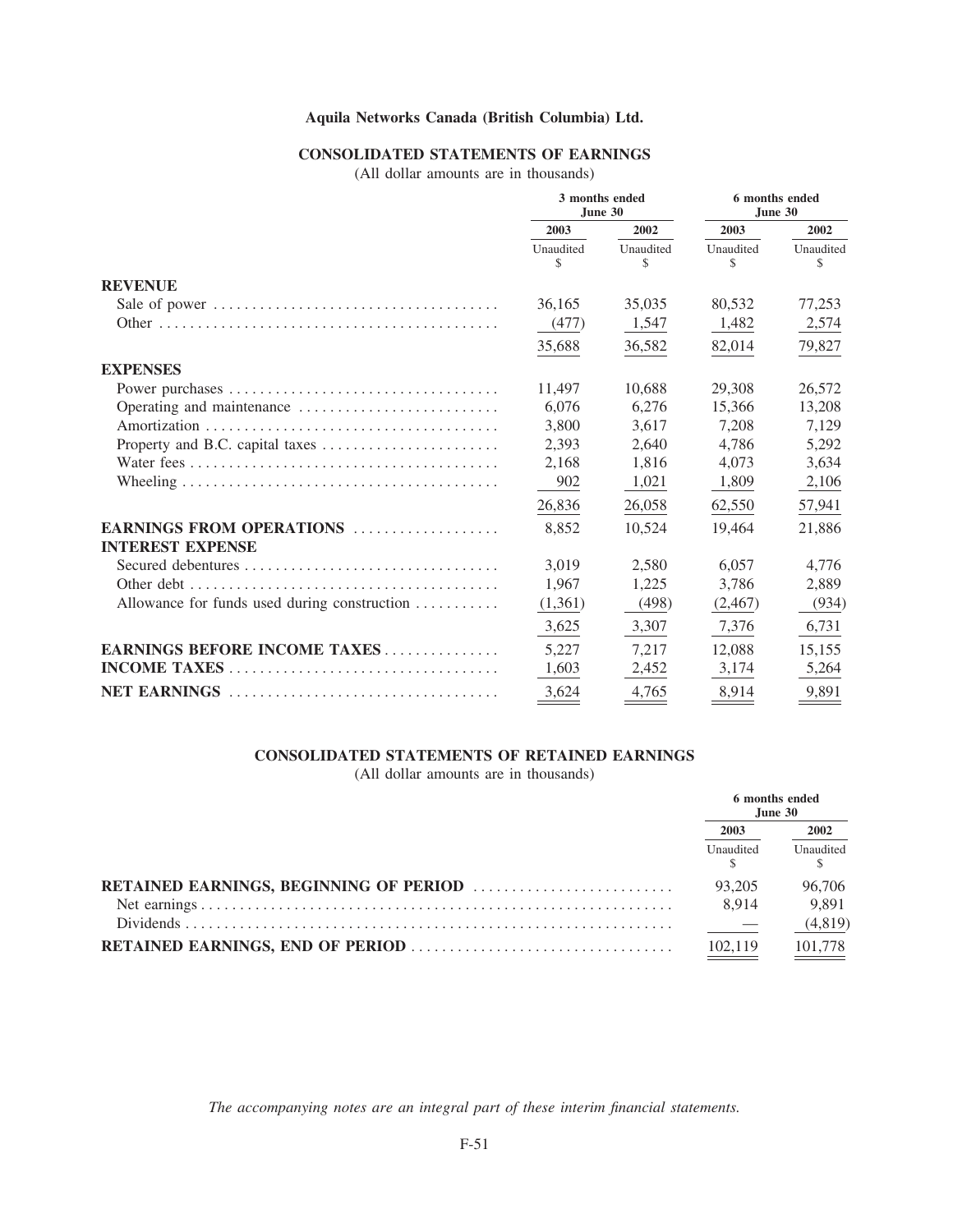# **CONSOLIDATED STATEMENTS OF CASH FLOWS**

(All dollar amounts are in thousands)

|                                               | 3 months ended<br>June 30 |                 | 6 months ended<br>June 30 |                 |
|-----------------------------------------------|---------------------------|-----------------|---------------------------|-----------------|
|                                               | 2003                      | 2002            | 2003                      | 2002            |
|                                               | Unaudited<br>\$           | Unaudited<br>\$ | Unaudited<br>\$           | Unaudited<br>S. |
| <b>OPERATING ACTIVITIES</b>                   |                           |                 |                           |                 |
| Add items not involving cash                  | 3,624                     | 4,765           | 8,914                     | 9,891           |
|                                               | 3.800                     | 3,619           | 7,208                     | 7,129           |
| Future income taxes                           | (21)                      | (23)            | (42)                      | (42)            |
| Change in non-cash working capital            | (9,993)                   | (1,516)         | (17,659)                  | 9,582           |
|                                               | (2,590)                   | 6,845           | (1,579)                   | 26,560          |
| <b>INVESTING ACTIVITIES</b>                   |                           |                 |                           |                 |
|                                               | (13,850)                  | (12,570)        | (17,717)                  | (21,717)        |
| Deferred charges and other non-current assets | 548                       | (859)           | (1,946)                   | (930)           |
|                                               | (13,302)                  | (13, 429)       | (19,663)                  | (22, 647)       |
| <b>FINANCING ACTIVITIES</b>                   |                           |                 |                           |                 |
| Common shares issued                          |                           |                 |                           | 15,000          |
| Term bank loans and demand loan issued        | 30                        | 8,900           |                           | (13,900)        |
|                                               | 16,143                    |                 | 21,644                    |                 |
|                                               | (143)                     | (98)            | (248)                     | (194)           |
|                                               |                           | (2,409)         |                           | (4,819)         |
|                                               | 16,030                    | 6,393           | 21,396                    | (3,913)         |
| INCREASE (DECREASE) IN CASH                   | 138                       | (191)           | 154                       |                 |
| CASH, OPENING BALANCE                         | 57                        | 191             | 41                        |                 |
| CASH, CLOSING BALANCE                         | 195                       |                 | 195                       |                 |

*The accompanying notes are an integral part of these interim financial statements.*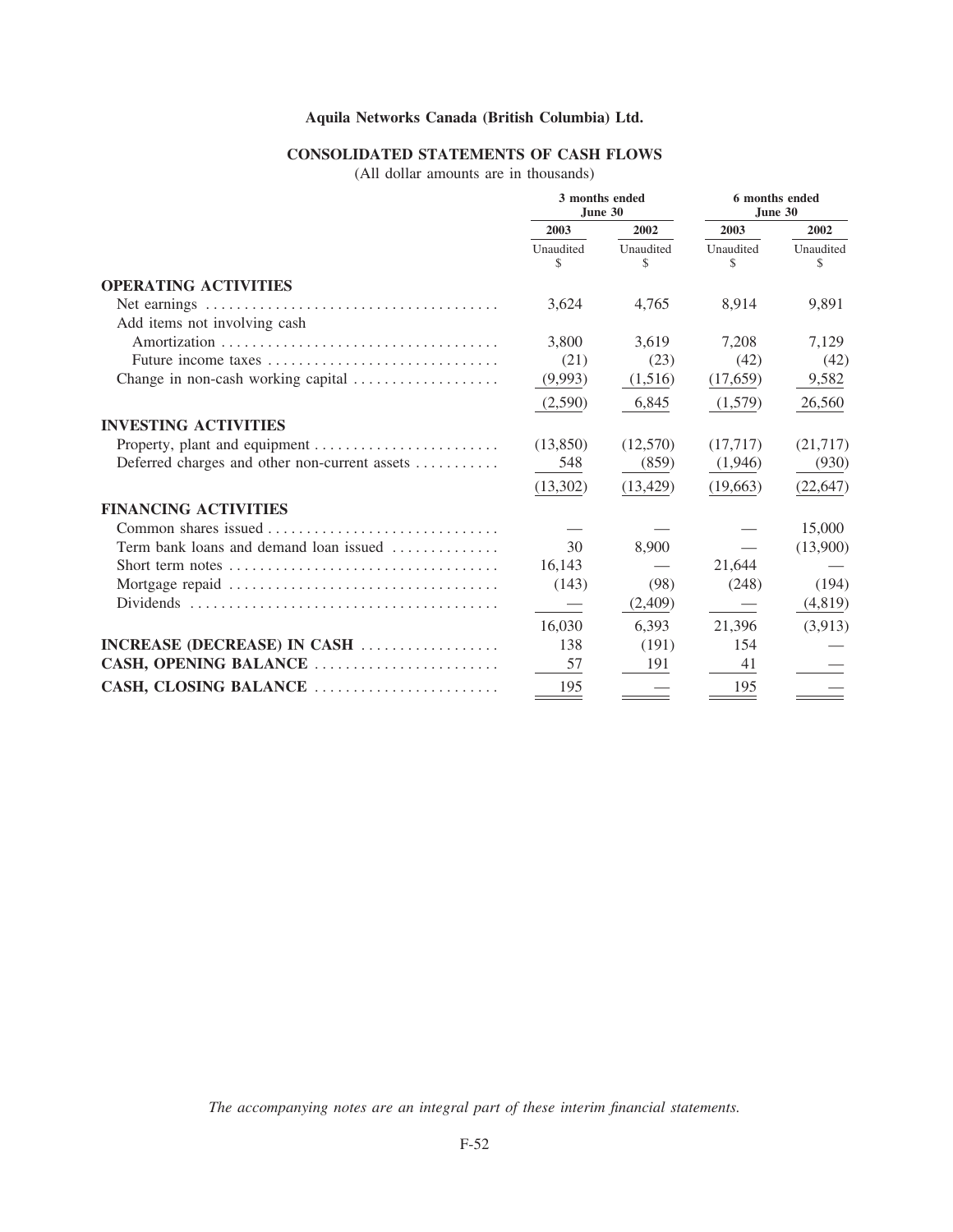# **NOTES TO INTERIM FINANCIAL STATEMENTS**

**For the six months ended June 30, 2003**

(All tabular dollar amounts are in thousands, unless otherwise notes)

### **1. BASIS OF PRESENTATION**

These interim financial statements have been prepared in accordance with Canadian generally accepted accounting principles for interim financial statements and do not include all of the disclosures normally found in the annual financial statements for Aquila Networks Canada (British Columbia) Ltd. (''ANCBC'' or the ''Company'') (formerly UtiliCorp Networks Canada (British Columbia) Ltd.). These interim financial statements should be read in conjunction with the Company's audited financial statements for the year ended December 31, 2002.

These financial statements have been prepared following the same accounting policies and methods as those used in preparing the most recent annual financial statements. The Company is regulated by the British Columbia Utilities Commission (''BCUC''). The BCUC administers acts and regulations, pursuant to the Utilities Commission Act, covering such matters as tariffs, rates, construction, operations, financing and accounting. The timing of ANCBC's recognition of certain assets, liabilities, revenues and expenses as a result of regulation may differ from that otherwise expected using Canadian generally accepted accounting principles for entities not subject to rate regulation.

### **2. USE OF ESTIMATES**

The preparation of financial statements in accordance with generally accepted accounting principles requires management to make estimates and assumptions that affect the reported amounts of assets and liabilities and the disclosure of contingent assets and liabilities at the date of the financial statements, and the reported amounts of revenues and expenses during the period. Certain estimates are necessary since the regulatory environment in which the Company operates often requires amounts to be recorded at estimated values until finalization and adjustment, if any, is determined pursuant to subsequent regulatory decisions or other regulatory proceedings. Due to the inherent uncertainty in making such estimates, actual results reported in future periods could differ materially from those estimated. Interim financial statements necessarily employ a greater use of estimates than the annual financial statements.

### **3. SEASONAL NATURE OF OPERATION**

Interim results will fluctuate due to the seasonal demands for electricity, the movements of electricity prices and the timing and recognition of regulatory decisions. Consequently, interim results are not necessarily indicative of annual results.

#### **4. PROPERTY, PLANT AND EQUIPMENT**

|                    | Cost      | Accumulated  | <b>Net Book Value</b> |           |
|--------------------|-----------|--------------|-----------------------|-----------|
|                    |           | Amortization | 2003                  | 2002      |
|                    | \$99.764  | \$ 32,049    | \$67,715              | \$68,837  |
| <b>Substations</b> | 92.761    | 33,775       | 58.986                | 54,724    |
|                    | 75.198    | 19.436       | 55.762                | 56.518    |
|                    | 182,478   | 56.513       | 125,965               | 116.395   |
|                    | 66.488    | 24.373       | 42.115                | 42,767    |
|                    | 77,172    |              | 77.172                | 76,774    |
| Total              | \$593.861 | \$166.146    | \$427.715             | \$416.015 |

### **5. INCOME TAXES**

Interim period income tax expense is calculated by applying to the interim period's pre-tax income an estimated average annual effective income tax rate of 26.3%. The estimated average annual income tax rate reflects tax rate structure expected to be applicable to the full year's earnings.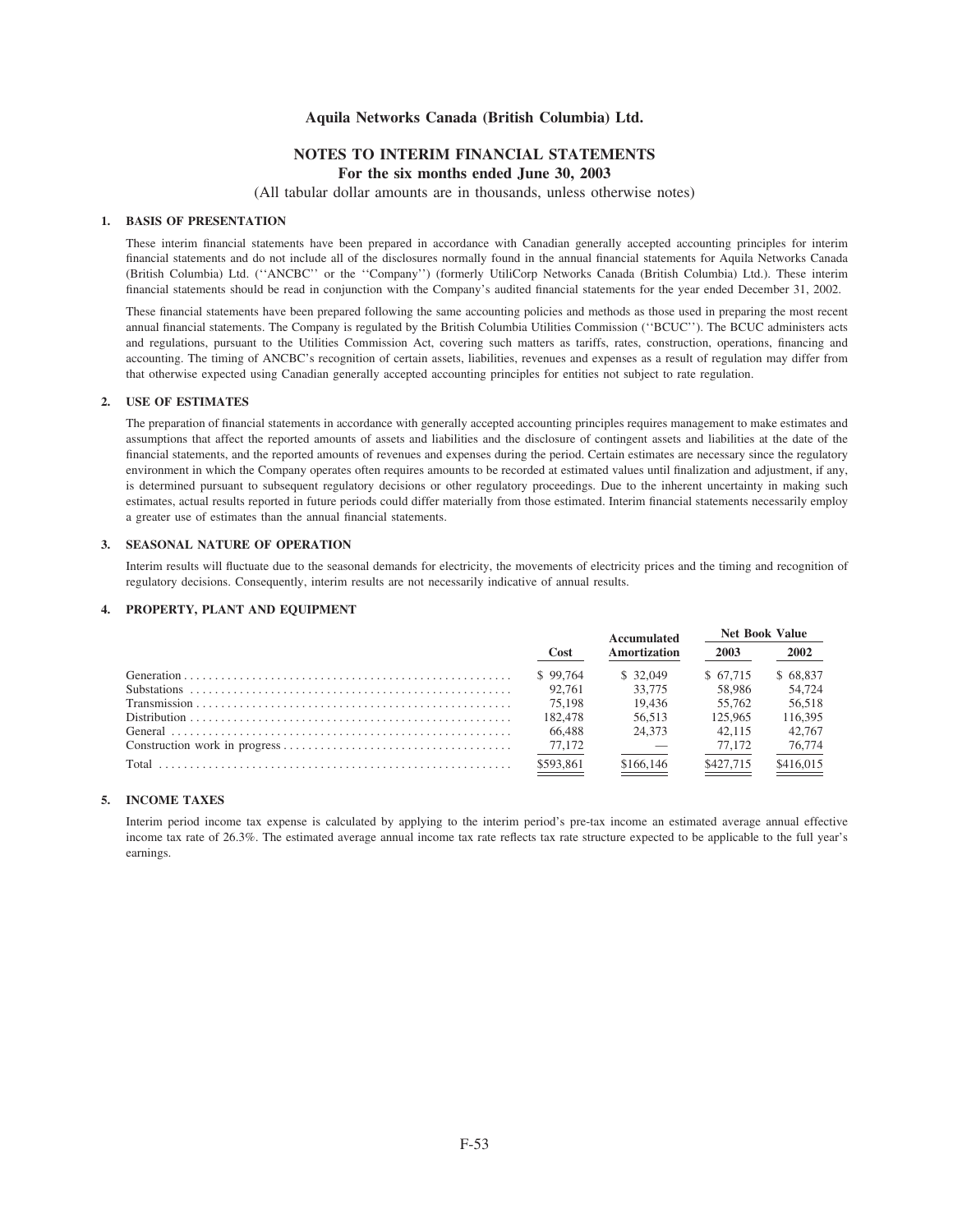# **CERTIFICATE OF FORTIS INC.**

Dated September 29, 2003

This short form prospectus, together with the documents and information incorporated herein by reference, constitutes full, true and plain disclosure of all material facts relating to the securities offered by this prospectus as required under securities legislation of all of the provinces of Canada. For the purpose of the Province of Québec, this simplified prospectus, as supplemented by the permanent information record, contains no misrepresentation likely to affect the value or the market price of the securities to be distributed.

> (Signed) *H. Stanley Marshall* (Signed) *Karl W. Smith* Chief Executive Officer Chief Financial Officer

President and Vice-President, Finance and

On behalf of the Board of Directors

(Signed) *Geoffrey F. Hyland* (Signed) *Bruce Chafe* Director Director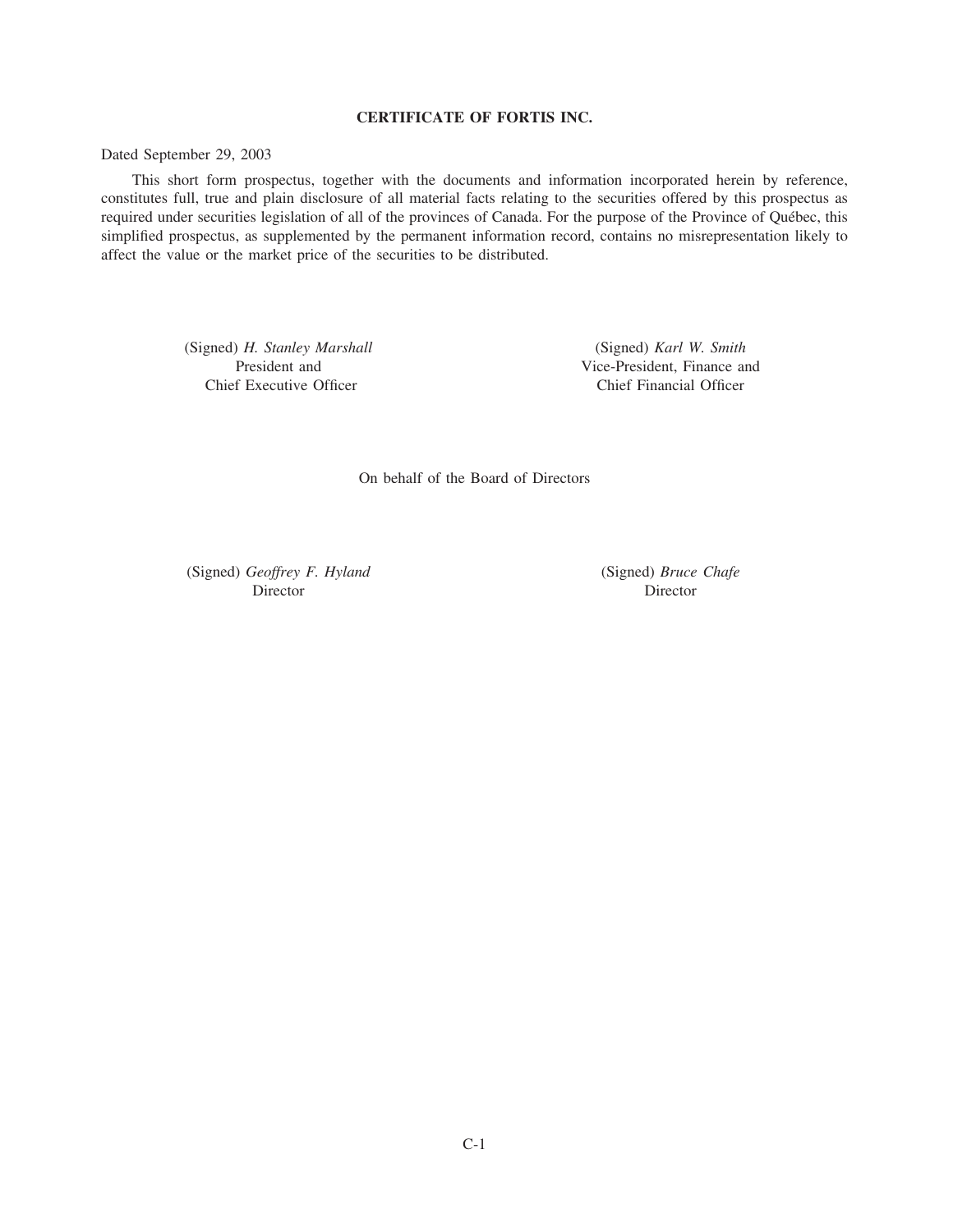## **CERTIFICATE OF THE UNDERWRITERS**

Dated September 29, 2003

To the best of our knowledge, information and belief, this short form prospectus, together with the documents and information incorporated herein by reference, constitutes full, true and plain disclosure of all material facts relating to the securities offered by this prospectus as required under securities legislation of all of the provinces of Canada. For the purpose of the Province of Québec, this simplified prospectus, to our knowledge, as supplemented by the permanent information record, contains no misrepresentation likely to affect the value or the market price of the securities to be distributed.

# **SCOTIA CAPITAL INC.**

By: (Signed) *Donald A. Carmichael*

**BMO NESBITT BURNS INC.** CIBC WORLD MARKETS INC.

By: (Signed) *James A. Tower* By: (Signed) *David H. Williams* 

**NATIONAL BANK FINANCIAL INC. RBC DOMINION SECURITIES INC.**

By: (Signed) *William Wasson* By: (Signed) *David Dal Bello*

**TD SECURITIES INC.**

By: (Signed) *James Gillis*

**BEACON SECURITIES LIMITED**

By: (Signed) *Lonsdale W. Holland*